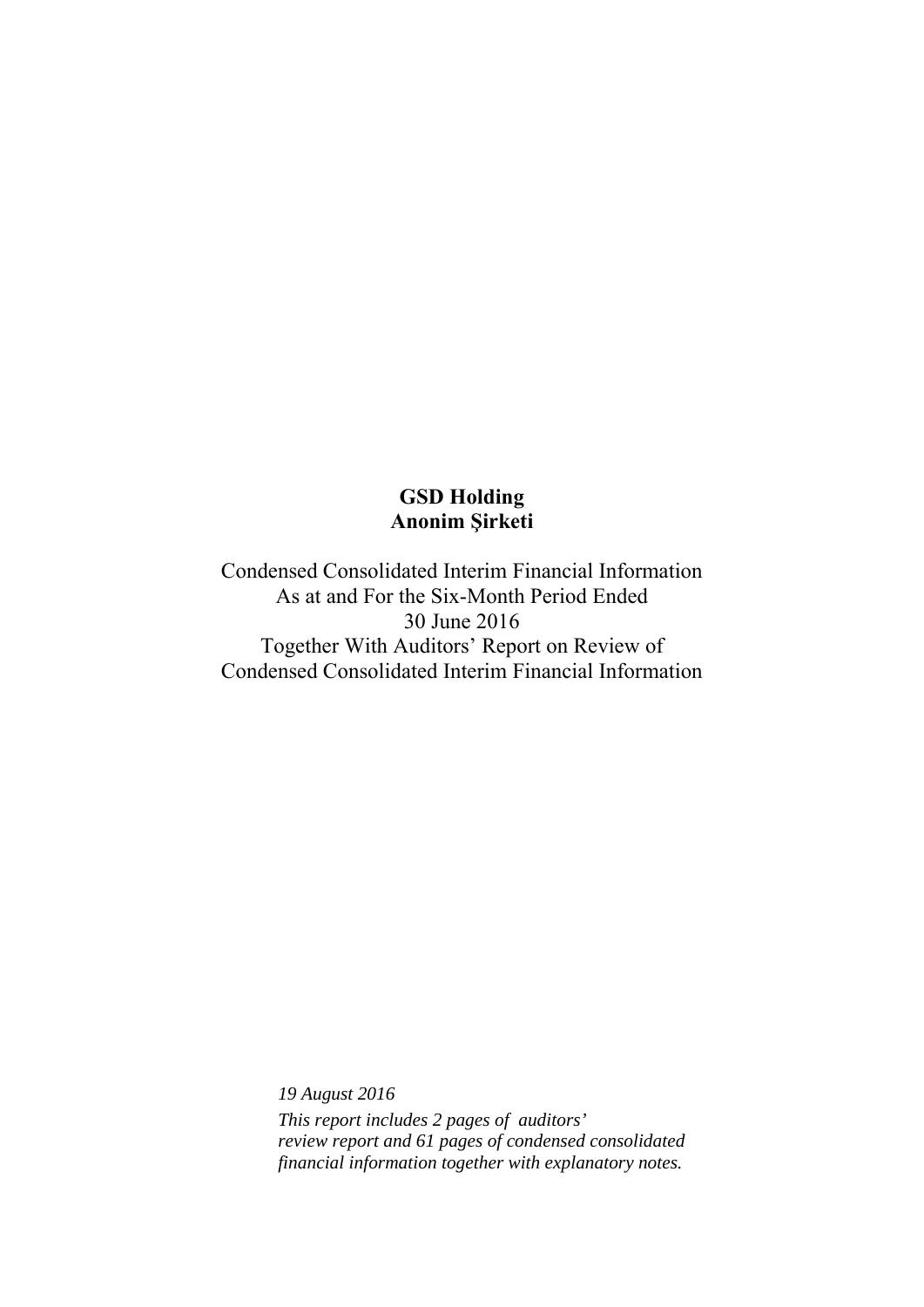# **TABLE OF CONTENTS Page**

Auditors' Report on Review of Condensed Consolidated Interim Financial Information

| Condensed Consolidated Statement of Financial Position                             |                |
|------------------------------------------------------------------------------------|----------------|
| Condensed Consolidated Statements of Profit or Loss and Other Comprehensive Income |                |
| Condensed Consolidated Statement of Changes in Equity                              | $\overline{4}$ |
| Condensed Consolidated Statement of Cash Flows                                     | $\sim$         |
| Notes to the Consolidated Financial Statements                                     | 6-61           |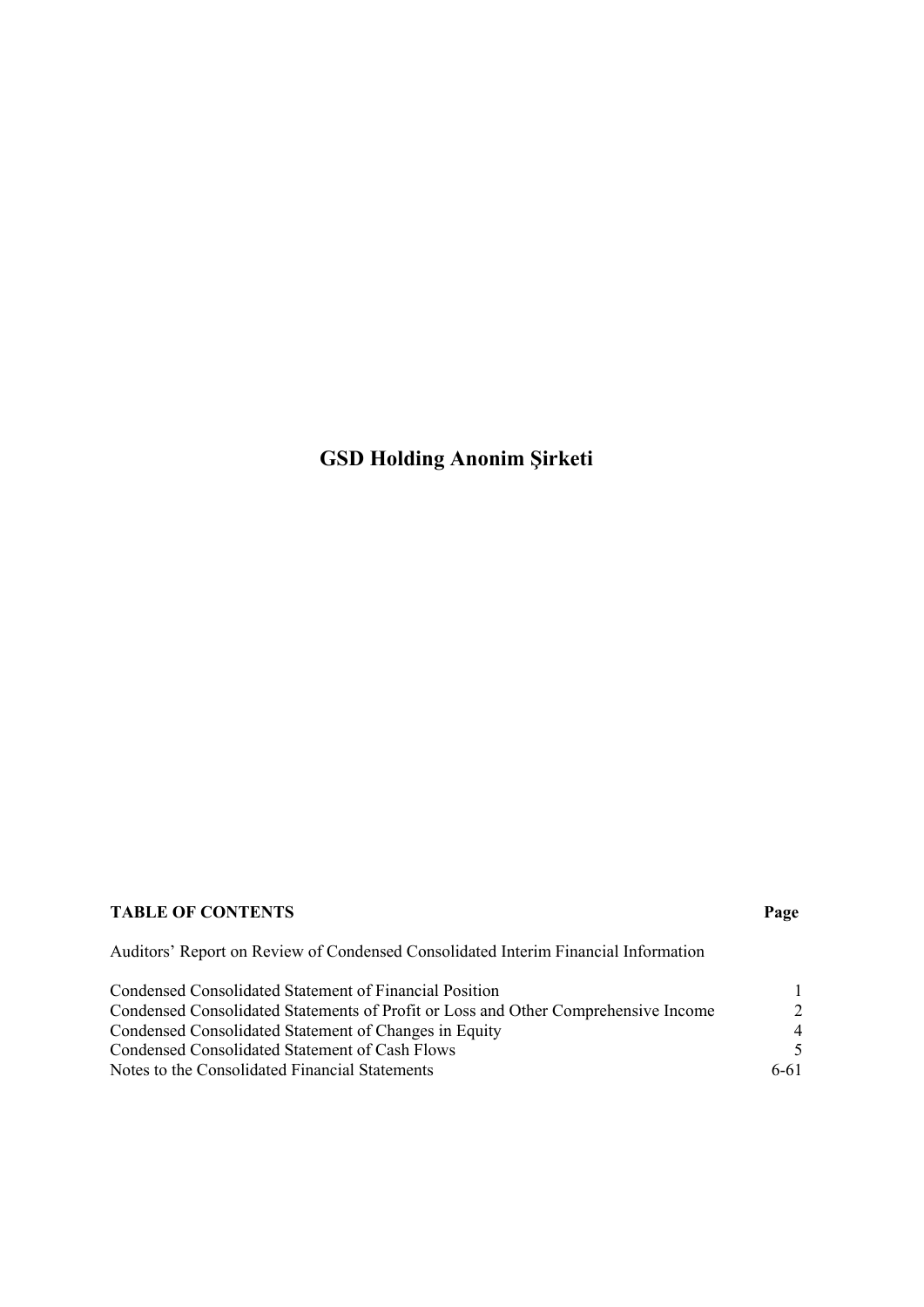

Akis Bağımsız Denetim ve Serbest Muhasebeci Mali Müsavirlik A.S. Kavacık Rüzgarlı Bahçe Mah. Kavak Sok. No:29 Beykoz 34805 İstanbul Tel +90 (216) 681 90 00 Fax +90 (216) 681 90 90 www.kpmg.com.tr

# Independent Auditors' Report on Review of Interim Financial Information

### To Board of Directors of GSD Holding A.S.,

#### Introduction

We have reviewed the accompanying condensed consolidated statement of financial position of GSD Holding A.S. ("the Company") as at 30 June 2016, the condensed consolidated statements of profit or loss and other comprehensive income, changes in equity and cash flows for the sixmonth period then ended, and notes to the interim financial statements consolidated interim financial  $('the$ condensed information'). Management is responsible for the preparation and presentation of this condensed consolidated interim financial information in accordance with IAS 34 Interim Financial Reporting. Our responsibility is to express a conclusion on this condensed consolidated interim financial information based on our review

#### **Scope of Review**

We conducted our review in accordance with the International Standard on Review Engagements 2410 Review of Interim Financial Information Performed by the Independent Auditor of the Entity. A review of interim financial statements consists of making inquiries, primarily of persons responsible for financial and accounting matters, and applying analytical and other review procedures. A review is substantially less in scope than an audit conducted in accordance with International Standards on Auditing and consequently does not enable us to obtain assurance that we would become aware of all significant matters that might be identified in an audit. Accordingly, we do not express an audit opinion.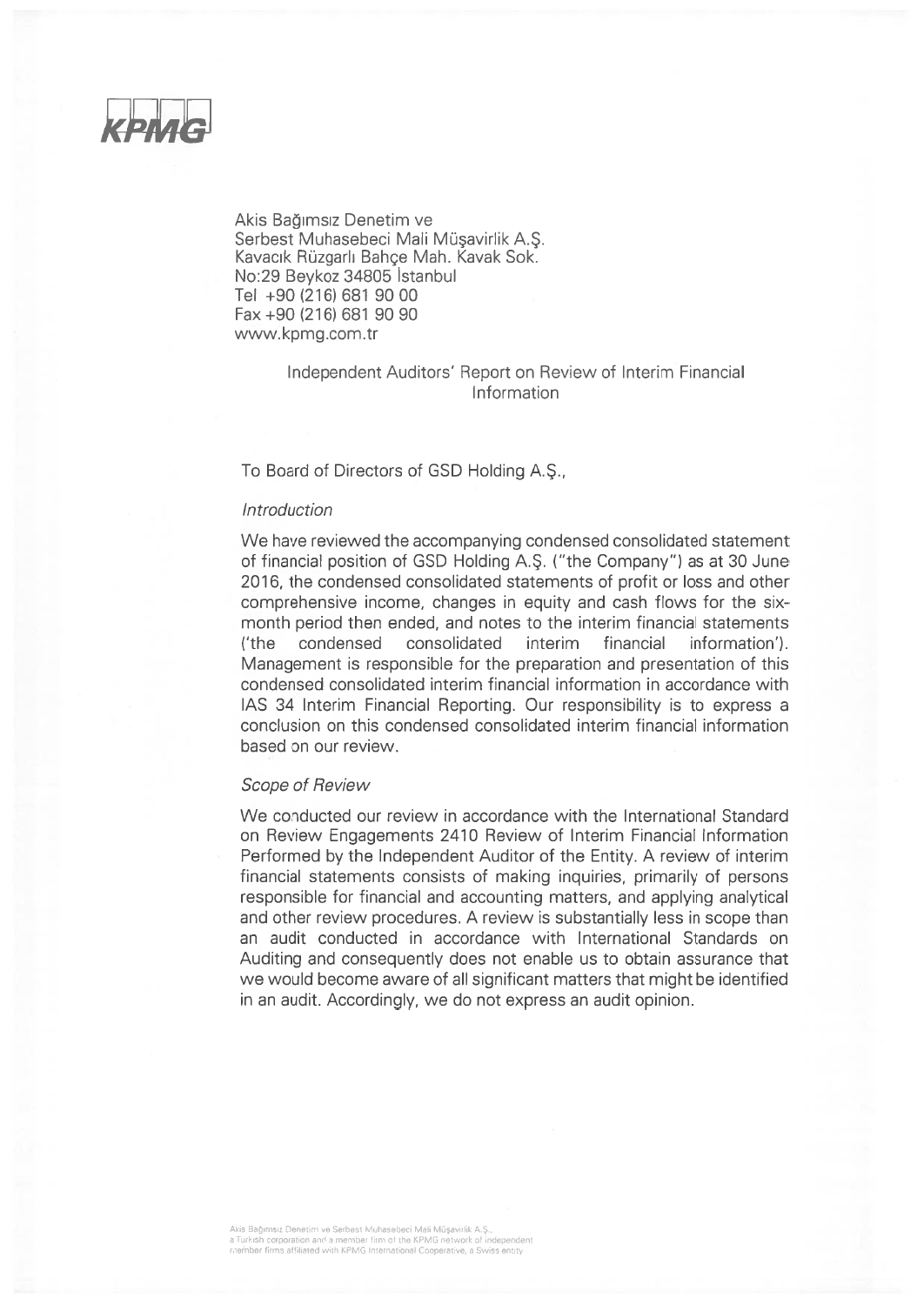

### Conclusion

Based on our review, nothing has come to our attention that causes us to believe that the accompanying condensed consolidated interim financial information as at and for the six-month period ended 30 June 2016 is not prepared, in all material respects, in accordance with IAS 34 Interim Financial Reporting.

# **Other Matter**

The consolidated financial statements of the Company as at and for the year ended 31 December 2015 and as at and for the six-month period ended 30 June 2015 were audited and reviewed by another auditor who expressed an unmodified opinion/conclusion on those statements on 10 March 2016 and 19 August 2015, respectively.

Akis Bağımsız Denetim ve Serbest Muhasebeci Mali Müşavirlik A.Ş. A member of KPMG International Cooperative

Orhan Akova Partner

19 August 2016 Istanbul, Turkey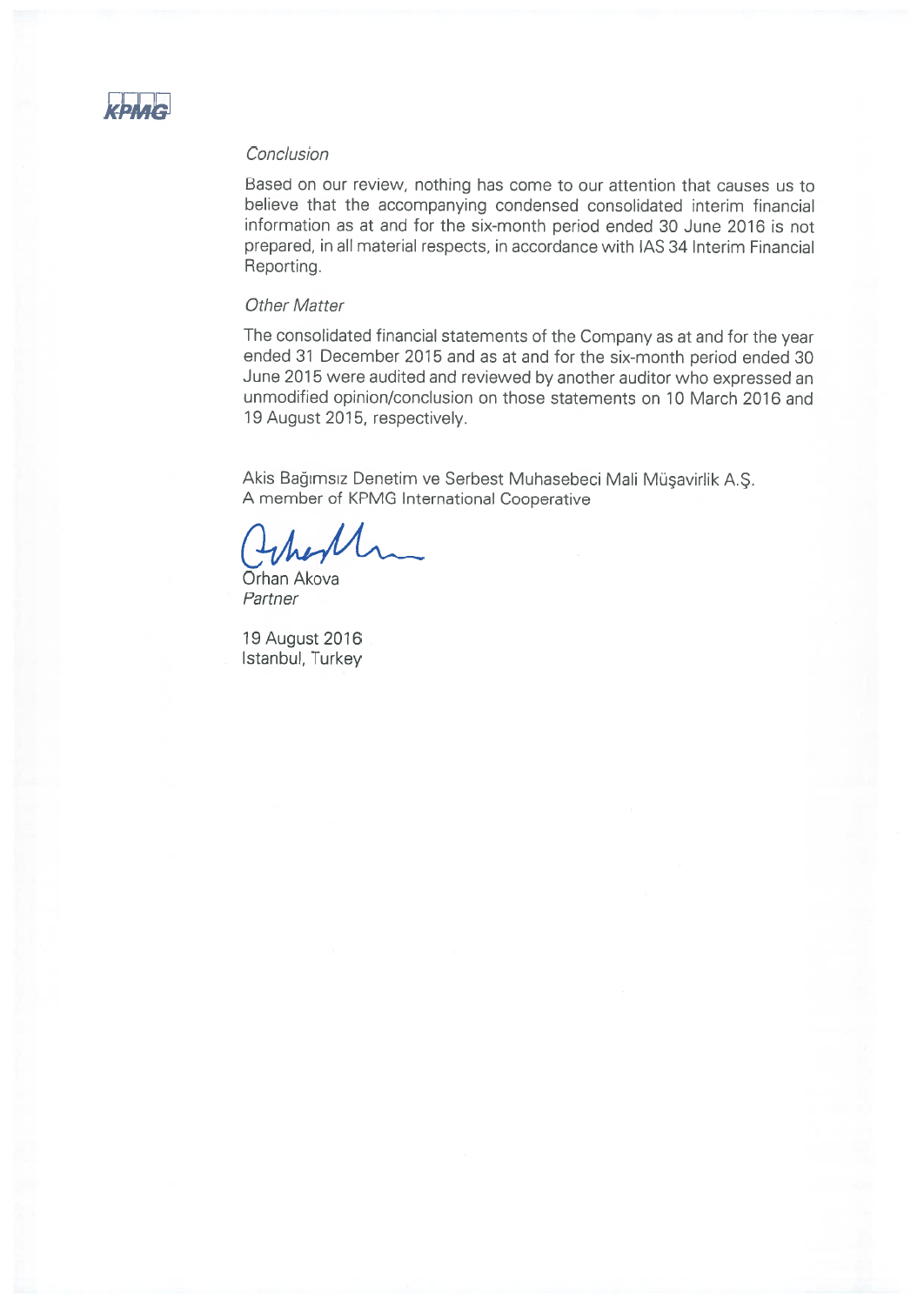# **Condensed Consolidated Interim Statement of Financial Position As at 30 June 2016**

*(Currency: Thousands of Turkish Lira ("TL") unless otherwise stated)* 

|                                                              | <b>Notes</b>   | <b>30 June 2016</b> | 31 December 2015 |
|--------------------------------------------------------------|----------------|---------------------|------------------|
| <b>Assets</b>                                                |                |                     |                  |
| Cash and balances with the Central Bank                      | $\overline{4}$ | 5,476               | 532              |
| Deposits with other banks and financial institutions         | $\overline{4}$ | 127,575             | 90,656           |
| Reserve deposits at the Central Bank                         | $\overline{4}$ | 15,962              | 1,013            |
| Trading securities                                           | 5              | 1                   | 311              |
| Available-for-sale investment securities                     | 5              | 393.618             | 383.486          |
| Unquoted equity instruments                                  | 1,5            | 677                 | 663              |
| Loans and advances to customers, net                         | 8              | 205,784             | 243,737          |
| Factoring receivables, net                                   | 8              | 267,939             | 255,366          |
| Finance lease receivables, net                               | 8              | 127                 | 114              |
| Trade receivables, net                                       | 7              | 2,090               | 31.558           |
| Other receivables, net                                       | 17             | 50,515              | 43,613           |
| Assets held for sale from continuing operations              | 20             | 736                 | 941              |
| Assets held for sale from discontinued operations            | 20             |                     |                  |
| Property and equipment                                       | 11             | 264,252             | 272,611          |
| Intangible assets                                            | 12             | 182                 | 222              |
| Prepaid income tax                                           | 15             | 3,280               | 2,834            |
| Deferred tax assets                                          | 15             | 1,657               | 1,905            |
| Inventories                                                  | 9              | 1,687               | 1,716            |
| Prepaid expenses<br>Other assets                             | 18             | 1,004               | 778<br>541       |
|                                                              |                | 5,045               |                  |
| <b>Total assets</b>                                          |                | 1,347,607           | 1,332,597        |
| <b>Liabilities</b>                                           |                |                     |                  |
| Funds borrowed                                               | 8              | 494,026             | 464,259          |
| Other money market deposits                                  | 8              | 14,250              | 7,495            |
| Borrowers' funds                                             | 8              | 36,512              | 9,534            |
| Factoring payables                                           | 8              | 1,315               | 965              |
| Liabilities arising from finance leases                      | 8              | 353                 | 504              |
| Derivative liabilities held for trading                      |                | 903                 | 1,376            |
| Trade payables                                               | $\overline{7}$ | 393                 | 428              |
| Other payables                                               | 17             | 21,573              | 7,122            |
| Current tax liability                                        | 15             | 1,306               | 2,520            |
| Deferred income                                              |                | 692                 | 490              |
| Provisions                                                   | 16,18          | 3,560               | 4,086            |
| Deferred tax liabilities                                     | 15             | 1,833               | 2,401            |
| Other liabilities                                            | 18             | 108                 | 9                |
| <b>Total liabilities</b>                                     |                | 576,824             | 501,189          |
| <b>Equity</b>                                                | 19             |                     |                  |
|                                                              |                |                     |                  |
| Share capital                                                |                | 335,986             | 335,986          |
| Treasury shares                                              |                | (31,312)            | (27, 868)        |
| Share premium                                                |                | 4,944               | 8,318            |
| Changes in non-controlling interests without loss of control |                |                     | (34)             |
| Remeasurements of the net defined benefit liability (asset)  |                | (250)               | 2                |
| Fair value reserve                                           |                | 10,106              | 4,114            |
| Translation reserve                                          |                | 30,274              | 30,852           |
| Prior years' profits                                         |                | 407,752             | 234,874          |
| Net profit/loss for the period                               |                | (9, 464)            | 220,606          |
| Equity attributable to equity holders of the parent          |                | 748,036             | 806,850          |
| <b>Non-controlling interests</b>                             |                | 22,747              | 24,558           |
| <b>Total equity</b>                                          |                | 770,783             | 831,408          |
| <b>Total liabilities and equity</b>                          |                | 1,347,607           | 1,332,597        |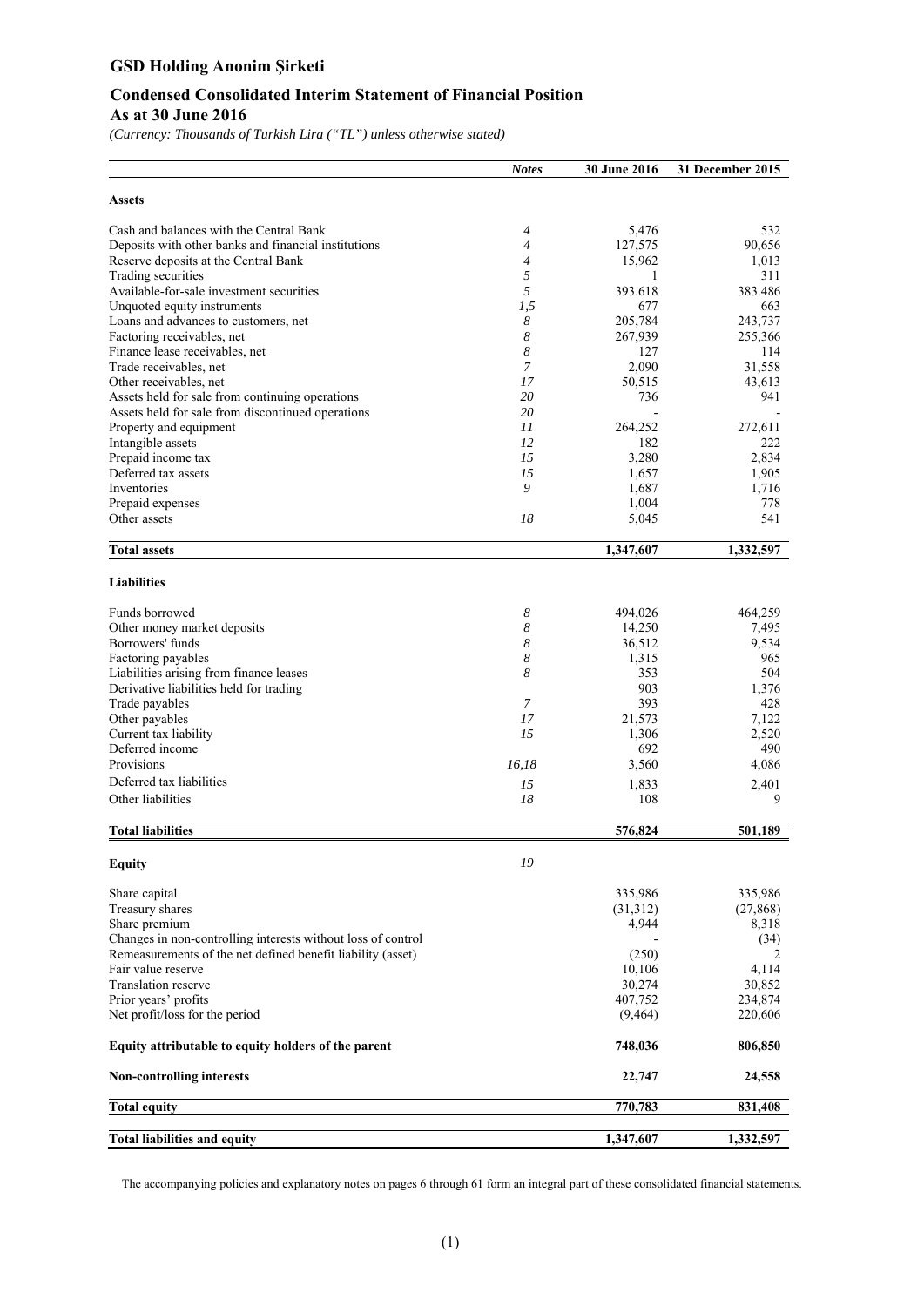### **Condensed Consolidated Statement of Profit or Loss and Other Comprehensive Income For the Six-Month Period Ended 30 June 2016**

*(Currency: Thousands of Turkish Lira ("TL") unless otherwise stated)* 

|                                                                               |                 | 01.01.2016         | 01.01.2015          |
|-------------------------------------------------------------------------------|-----------------|--------------------|---------------------|
| <b>CONTINUING OPERATIONS</b>                                                  | <b>Notes</b>    | 30.06.2016         | 30.06.2015          |
|                                                                               |                 |                    |                     |
|                                                                               |                 |                    |                     |
| Holding activities income                                                     |                 | 3                  |                     |
| Holding activities expense (-)                                                |                 |                    |                     |
| Gross profit/(loss) from holding activities<br>Marine sector income           |                 | 3                  |                     |
|                                                                               |                 | 12,500             | 14,996              |
| Marine sector expense (-)                                                     |                 | (17,736)           | (15,708)            |
| Gross profit/(loss) from marine sector operations                             |                 | (5,236)            | (712)               |
| Gross profit/(loss) from commercial sector operations<br>Interest income      |                 | (5,233)            | (712)               |
| Service income                                                                |                 | 40,304             | 22,591              |
|                                                                               |                 | 3,589              | 2,414               |
| <b>Revenue from financial activities</b>                                      |                 | 43,893             | 25,005              |
| Interest expense (-)<br>Service expense (-)                                   |                 | (16, 172)<br>(208) | (9,139)<br>(110)    |
| Cost of financial activities (-)                                              |                 | (16,380)           | (9,249)             |
| Provision income/(expense) arising from financial sector operations, net      |                 | (324)              | 354                 |
| Foreign exchange gain/(loss), net                                             |                 | 921                | 9                   |
| Net trading income / (loss) from derivative financial instruments             |                 | (5,711)            |                     |
| Trading income, net                                                           |                 |                    | 1                   |
| Other financial sector operations income/(expense), net                       |                 | (150)              | 252                 |
| Gross profit/(loss) from financial sector operations                          |                 | 22,249             | 16,372              |
| <b>GROSS PROFIT/(LOSS)</b>                                                    |                 | 17,016             | 15,660              |
| Administrative expenses (-)                                                   |                 |                    |                     |
|                                                                               |                 | (20,993)<br>11,901 | (18, 899)<br>25,206 |
| Other income from operating activities                                        |                 |                    |                     |
| Other expense from operating activities (-)<br><b>OPERATING PROFIT/(LOSS)</b> |                 | (10,773)           | (27, 454)           |
|                                                                               |                 | (2, 849)           | (5, 487)            |
| Income from investment activities                                             |                 | 442                | 3,813               |
| Expense from investment activities (-)                                        |                 | (1,802)            | (6)                 |
| OPERATING PROFIT/(LOSS) BEFORE FINANCING EXPENSES                             |                 | (4,209)            | (1,680)             |
| Financing income                                                              |                 | 296                |                     |
| Financing expenses (-)                                                        |                 | (4,947)            | (11,617)            |
| PROFIT/(LOSS) BEFORE TAX FROM CONTINUING OPERATIONS                           |                 | (8, 860)           | (13,297)            |
| Tax income/(expense) from continuing operations                               |                 | (2,206)            | 181                 |
| Current tax income/(expense)                                                  | 15              | (2,603)            | 2,471               |
| Deferred tax income/(expense)                                                 | 15              | 397                | (2,290)             |
| NET PROFIT/(LOSS) FROM CONTINUING OPERATIONS                                  |                 | (11,066)           | (13, 116)           |
| <b>Discontinued operations</b>                                                | 20              |                    |                     |
| Profit/(loss) before tax from discontinued operations                         | 20              |                    | (17, 877)           |
| Tax income/(expense) from discontinued operations                             | 20              |                    | 2,530               |
| Current tax income/(expense)                                                  | 20              |                    | (707)               |
| Deferred tax income/(expense)                                                 | 20              |                    | 3,237               |
| Gain or loss relating to the discontinuance, net                              | 20              | (409)              | 204,621             |
| Gain or loss relating to the discontinuance                                   | 20              |                    | 224,368             |
| The cost to sell the discontinued operations                                  | 20              | (430)              | (6, 563)            |
| Tax expense relating to the discontinuance                                    | 20              | 21                 | (13, 184)           |
| NET PROFIT/(LOSS) FROM DISCONTINUED OPERATIONS                                | $\overline{20}$ | (409)              | 189,274             |
|                                                                               |                 |                    |                     |
| <b>NET PROFIT/(LOSS)</b>                                                      |                 | (11, 475)          | 176,158             |
|                                                                               |                 |                    |                     |
| Net profit/(loss) (continuing and discontinued operations) attributable to:   |                 |                    |                     |
| Non-controlling interest                                                      | 19              | (2,011)            | (4,286)             |
| Equity holders of the company                                                 | 19              | (9, 464)           | 180,444             |
| Net profit/(loss) (continuing operations) attributable to:                    |                 |                    |                     |
| Non-controlling interest                                                      |                 | (2,011)            | (2,970)             |
| Equity holders of the company                                                 | 25              | (9,055)            | (10, 146)           |
| Net profit/(loss) (discontinued operations) attributable to:                  |                 |                    |                     |
| Non-controlling interest                                                      |                 |                    | (1,316)             |
| Equity holders of the company                                                 | 25              | (409)              | 190,590             |
| Earnings per share (in full TL per share with a nominal value of full TL 1)   |                 |                    |                     |
| Earnings per share from continuing operations                                 | 25              | (0.040)            | (0.043)             |
| Earnings per share from discontinued operations                               | 25              | (0.002)            | 0.800               |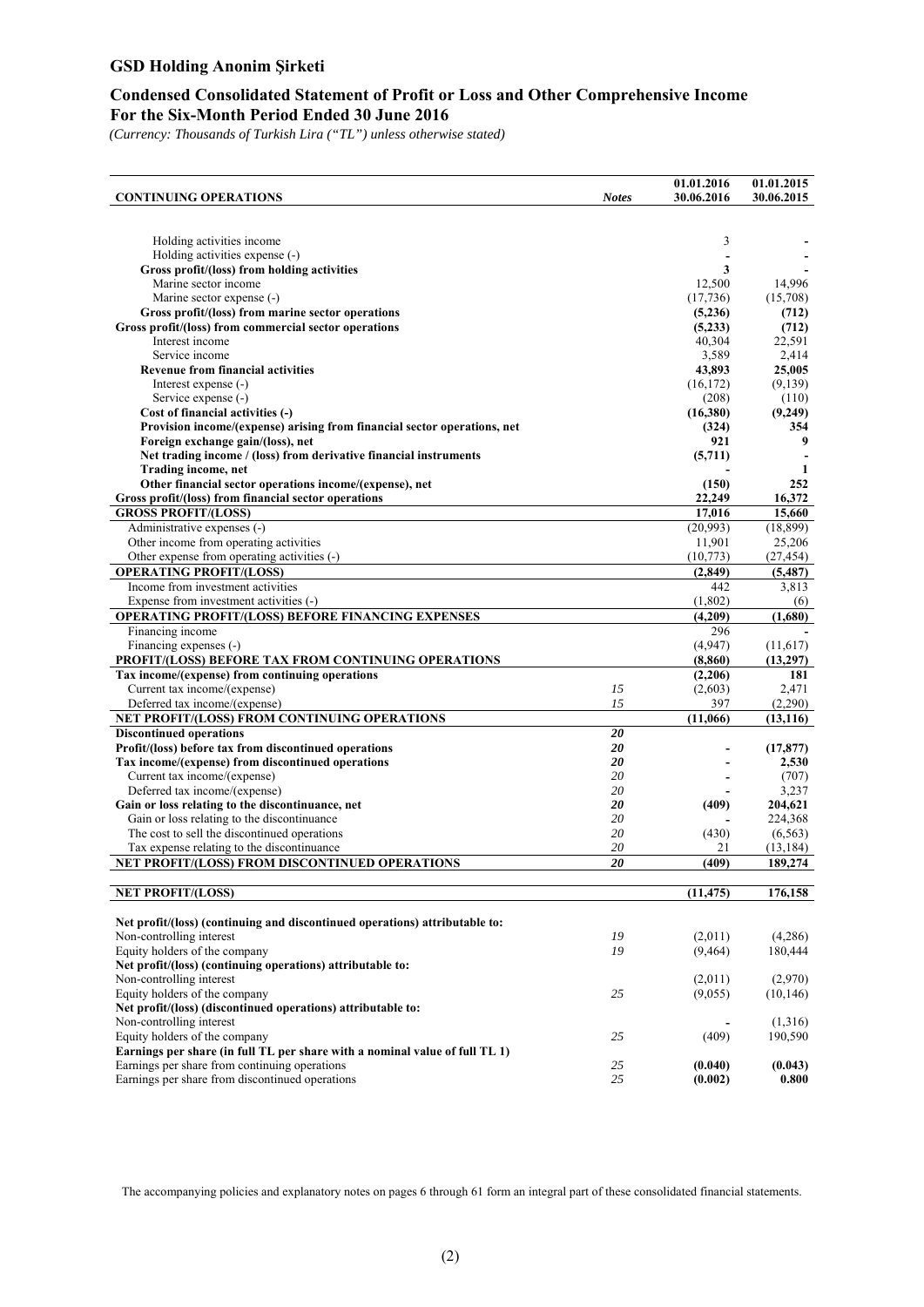# **Condensed Consolidated Statement of Profit or Loss and Other Comprehensive Income For the Six-Month Period Ended 30 June 2016**

*(Currency: Thousands of Turkish Lira ("TL") unless otherwise stated)* 

|                                                                                                 | <b>Notes</b> | 01.01.2016<br>30.06.2016 | 01.01.2015<br>30.06.2015 |
|-------------------------------------------------------------------------------------------------|--------------|--------------------------|--------------------------|
|                                                                                                 |              |                          |                          |
| <b>NET PERIOD PROFIT / (LOSS)</b>                                                               |              | (11, 475)                | 176,158                  |
|                                                                                                 |              |                          |                          |
| Other comprehensive income which will be not reclassified in profit or loss                     |              | (274)                    | (79)                     |
| Remeasurements of the net defined benefit liability (asset)                                     |              | (274)                    | (79)                     |
|                                                                                                 |              |                          |                          |
| Other comprehensive income which will be reclassified in profit or loss                         |              | 5,251                    | 13,171                   |
| Change in currency translation differences                                                      |              | (741)                    | 14,709                   |
| Profit/(loss) arising from remeasuring and/or reclassifying available for sale financial assets |              | 5,992                    | (1,538)                  |
| <b>OTHER COMPREHENSIVE INCOME (AFTER TAX)</b>                                                   |              | 4.977                    | 13,092                   |
| <b>TOTAL COMPREHENSIVE INCOME</b>                                                               |              | (6, 498)                 | 189,250                  |
| Total comprehensive income attributable to:                                                     |              |                          |                          |
|                                                                                                 |              |                          |                          |
| Non-controlling interest                                                                        |              | (2,198)                  | (1,148)                  |
| Equity holders of the company                                                                   |              | (4,300)                  | 190,398                  |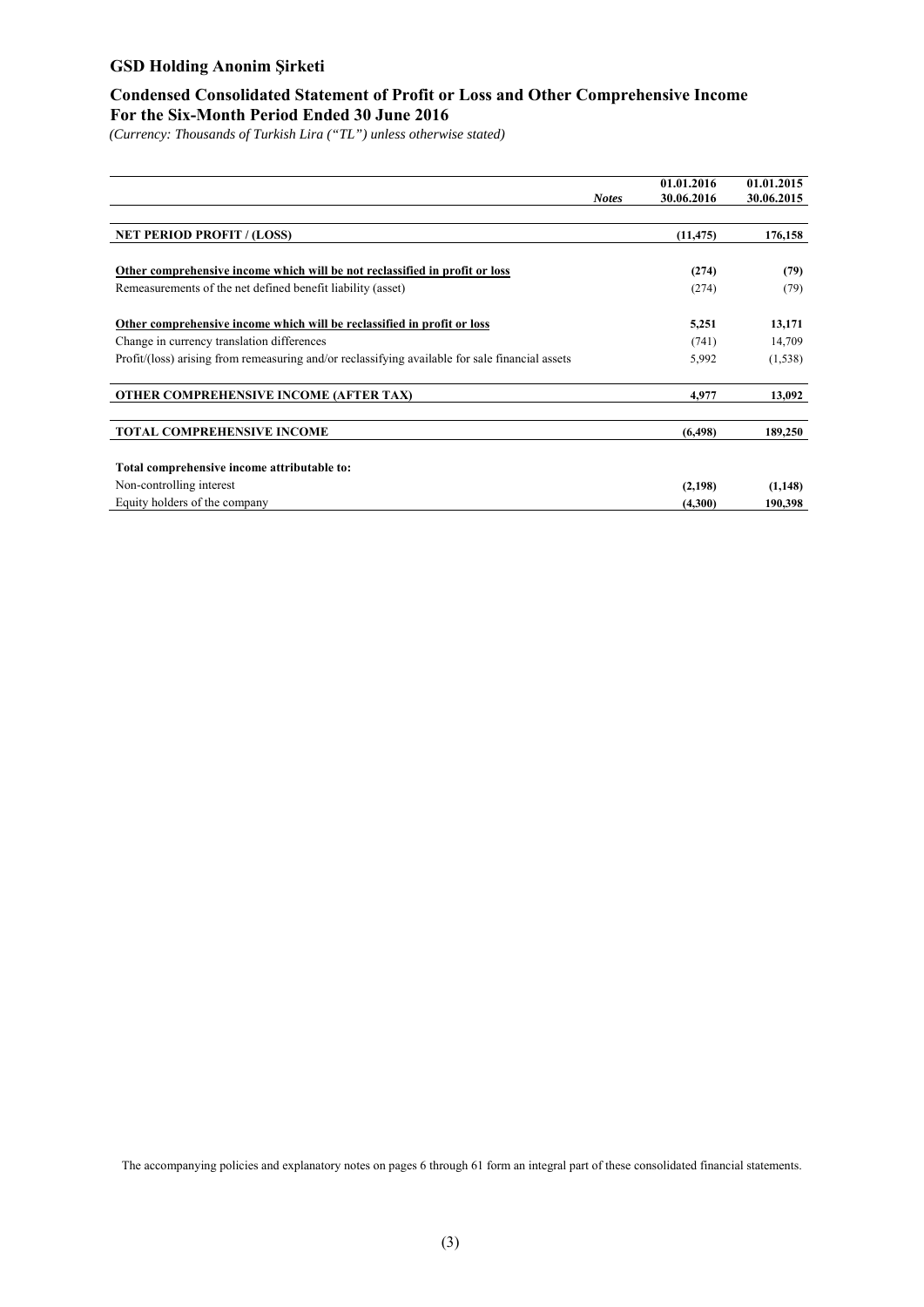*(Currency - Thousands of Turkish Lira ("TL") unless otherwise stated*)

|                                                                                                                                                                                                        |              |                  |                                                |                                                  |                    |                                                                 | Other<br>accumulated<br>comprehensive<br>income and<br>expense which<br>will be not<br>reclassified in | Other accumulated<br>comprehensive income<br>and expense which will<br>be reclassified in profit |                                                                                  | Accumulated<br>profits                                           |                                                                        |                                                                                      |                                                            |
|--------------------------------------------------------------------------------------------------------------------------------------------------------------------------------------------------------|--------------|------------------|------------------------------------------------|--------------------------------------------------|--------------------|-----------------------------------------------------------------|--------------------------------------------------------------------------------------------------------|--------------------------------------------------------------------------------------------------|----------------------------------------------------------------------------------|------------------------------------------------------------------|------------------------------------------------------------------------|--------------------------------------------------------------------------------------|------------------------------------------------------------|
|                                                                                                                                                                                                        | <b>Notes</b> | Share<br>capital | Inflation<br>adjustment<br>to share<br>capital | Treasury<br>shares                               | Share<br>premium   | <b>Changes</b><br>in non-<br>controlling<br>interest<br>reserve | profit or loss<br>Revaluation<br>and<br>remeasurement<br>gain/loss                                     | or loss<br>Translation<br>reserve                                                                | Fair<br>value<br>reserve                                                         | Retained<br>earnings                                             | <b>Equity</b><br>attributable<br>to equity<br>holders of<br>the parent | Non-<br>controlling<br>interest                                                      | Total<br>equity                                            |
| At 1 January 2015                                                                                                                                                                                      | 30           | 250,000          | 85,986                                         | (10, 737)                                        | 7.259              | 6,329                                                           | 4,620                                                                                                  | 12,481                                                                                           | 1,400                                                                            | 281,678                                                          | 639,016                                                                | 167,233                                                                              | 806,249                                                    |
| <b>Transfers</b><br>Transfer to retained earnings<br>Total comprehensive income<br>Net profit<br>Other comprehensive income                                                                            |              |                  |                                                |                                                  |                    | (6,329)<br>(6,329)                                              | 620<br>620<br>(73)<br>$\overline{\phantom{a}}$<br>(73)                                                 | $\overline{\phantom{a}}$<br>11,337<br>11,337                                                     | $\overline{\phantom{a}}$<br>$\overline{\phantom{a}}$<br>(1,310)<br>(1,310)       | 5,709<br>5,709<br>180,444<br>180,444<br>$\overline{\phantom{a}}$ | 190,398<br>180,444<br>9,954                                            | $\overline{\phantom{a}}$<br>$\overline{\phantom{a}}$<br>(1, 148)<br>(4,286)<br>3,138 | $\overline{\phantom{a}}$<br>189,250<br>176,158<br>13,092   |
| Transactions with owners in their capacity as owners recognized in equity<br><b>Dividends</b><br>Cash dividend distributed<br>Increase/decrease arising from changes without resulting loss of control |              |                  |                                                |                                                  |                    | (3)<br>$\overline{\phantom{a}}$                                 | $\overline{\phantom{a}}$                                                                               | 25<br>$\overline{\phantom{a}}$                                                                   | $\overline{\phantom{a}}$<br>$\overline{\phantom{a}}$                             | (60,000)<br>(60,000)<br>(60,000)                                 | (59, 978)<br>(60,000)<br>(60,000)                                      | (570)<br>$\overline{\phantom{a}}$<br>$\overline{\phantom{a}}$                        | (60, 548)<br>(60,000)<br>(60,000)                          |
| in share ratios of subsidiaries<br>Transactions with non-controlling interest<br>Dividend paid to non-controlling interest by subsidiaries<br>Increase/decrease arising from other adjustments         |              |                  |                                                |                                                  |                    | (3)                                                             | (5,240)                                                                                                | 25                                                                                               | $\overline{\phantom{a}}$                                                         | $\overline{\phantom{a}}$<br>5,240                                | 22                                                                     | (170)<br>(400)<br>(400)<br>(141, 148)                                                | (148)<br>(400)<br>(400)<br>(141, 148)                      |
| At 30 June 2015                                                                                                                                                                                        | 30           | 250,000          | 85,986                                         | (10, 737)                                        | 7,259              | (3)                                                             | (73)                                                                                                   | 23,843                                                                                           | 90                                                                               | 413,071                                                          | 769.436                                                                | 24,367                                                                               | 793,803                                                    |
| At 1 January 2016                                                                                                                                                                                      | 30           | 250,000          | 85,986                                         | (27, 868)                                        | 8.318              | (34)                                                            | $\overline{2}$                                                                                         | 30,852                                                                                           | 4,114                                                                            | 455,480                                                          | 806,850                                                                | 24,558                                                                               | 831,408                                                    |
| <b>Transfers</b><br>Transfer to retained earnings<br><b>Total comprehensive income</b><br>Net loss<br>Other comprehensive income                                                                       |              |                  |                                                |                                                  |                    | 34<br>34<br>$\overline{\phantom{a}}$                            | (2)<br>(2)<br>(250)<br>(250)                                                                           | $\overline{\phantom{a}}$<br>(578)<br>(578)                                                       | $\overline{\phantom{a}}$<br>$\sim$<br>5,992<br>5,992                             | (32)<br>(32)<br>(9, 464)<br>(9, 464)                             | $\overline{\phantom{a}}$<br>(4,300)<br>(9, 464)<br>5,164               | $\overline{\phantom{a}}$<br>$\overline{\phantom{a}}$<br>(2,198)<br>(2,011)<br>(187)  | $\overline{\phantom{a}}$<br>(6, 498)<br>(11, 475)<br>4,977 |
| Transactions with owners in their capacity as owners recognized in equity<br><b>Dividends</b><br>Cash dividend distributed<br>Increase/decrease arising from treasury share transactions               |              |                  | $\overline{\phantom{a}}$                       | (3, 444)<br>$\overline{\phantom{a}}$<br>(3, 444) | (3,374)<br>(3,374) |                                                                 | $\overline{\phantom{a}}$                                                                               | $\overline{\phantom{a}}$                                                                         | $\overline{\phantom{a}}$<br>$\overline{\phantom{a}}$<br>$\overline{\phantom{a}}$ | (47,696)<br>(54,000)<br>(54,000)<br>6,304                        | (54, 514)<br>(54,000)<br>(54,000)<br>(514)                             | 387<br>$\overline{\phantom{a}}$<br>$\overline{\phantom{a}}$<br>387                   | (54, 127)<br>(54,000)<br>(54,000)<br>(127)                 |
| At 30 June 2016                                                                                                                                                                                        | 30           | 250,000          | 85,986                                         | (31,312)                                         | 4,944              |                                                                 | (250)                                                                                                  | 30,274                                                                                           | 10,106                                                                           | 398,288                                                          | 748,036                                                                | 22,747                                                                               | 770,783                                                    |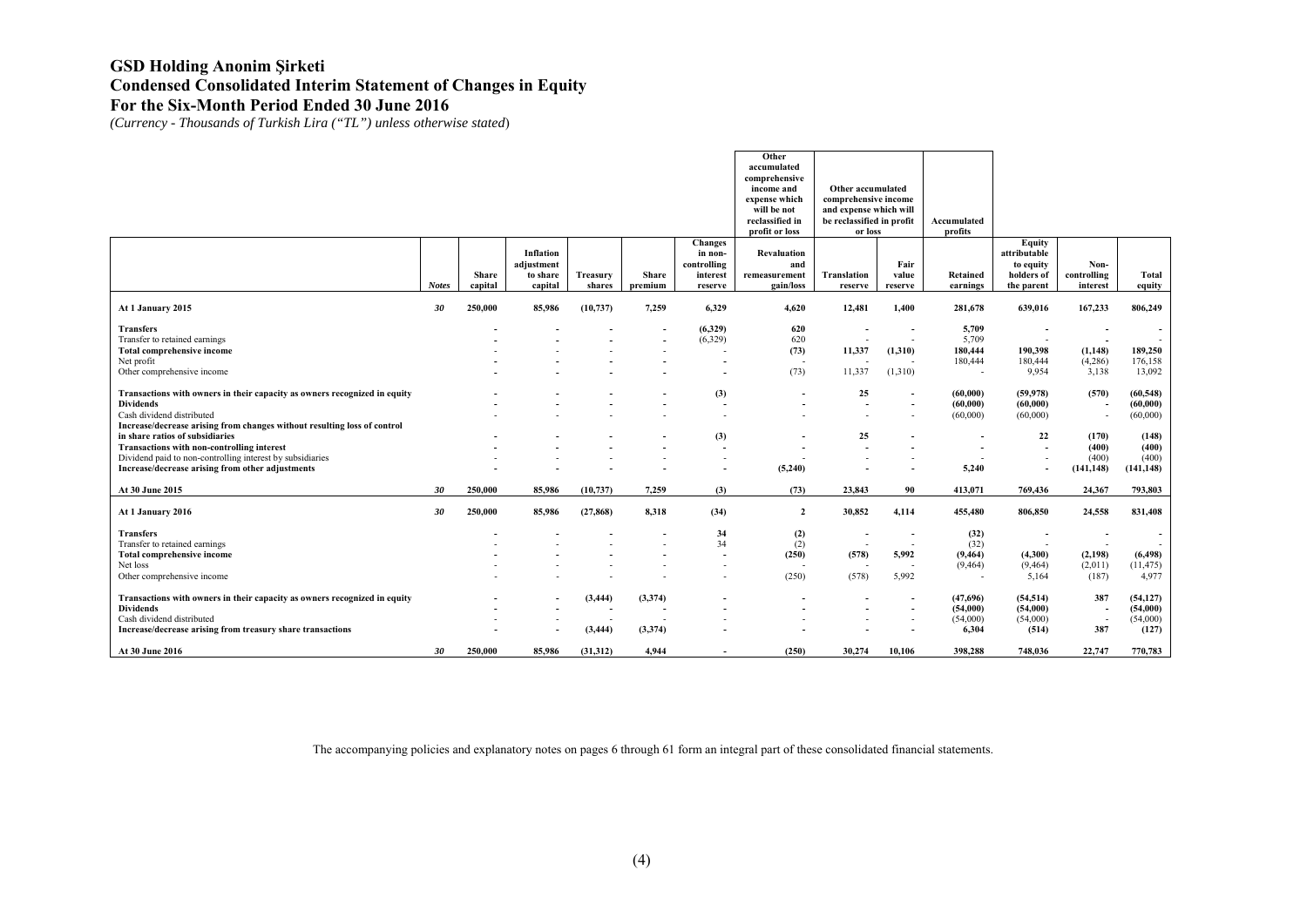(Currency - *Thousands of Turkish Lira ("TL") unless otherwise stated*)

|                                                                                                                                                     | <b>Notes</b> | 01.01.2016-<br>30.06.2016 | 01.01.2015-<br>30.06.2015 |
|-----------------------------------------------------------------------------------------------------------------------------------------------------|--------------|---------------------------|---------------------------|
| Cash flows from operating activities of continuing operations                                                                                       |              |                           |                           |
| Income from holding activities                                                                                                                      |              | 3                         |                           |
| Expenses from holding activities                                                                                                                    |              |                           |                           |
| Marine sector income<br>Marine sector expenses                                                                                                      |              | 12,500<br>(10, 505)       | 14,996<br>(9,630)         |
| Interest received from financial sector activities                                                                                                  |              | 38,818                    | 22,263                    |
| Interest paid for financial sector activities                                                                                                       |              | (17, 121)                 | (9,265)                   |
| Service income from financial sector activities                                                                                                     |              | 3,589                     | 2,414                     |
| Cost of service for financial sector activities                                                                                                     |              | (208)                     | (110)                     |
| Cash receipts from contracts held for dealing or trading purposes                                                                                   |              | 306                       | 959                       |
| Cash payments for contracts held for dealing or trading purposes                                                                                    |              | (1)                       | (306)                     |
| Trading income<br>Cash receipts from derivative contracts held for dealing or trading purposes                                                      | 5            | 11,727                    | -1<br>449                 |
| Cash payments for derivative contracts held for dealing or trading purposes                                                                         |              | (17,911)                  | (228)                     |
| Cash payments to employees and other parties                                                                                                        |              | (20, 380)                 | (12, 141)                 |
| Cash received from other operating activities                                                                                                       |              | 561                       | 318                       |
| Cash paid for other operating activities                                                                                                            |              | (427)                     | (23)                      |
| Interest received from operating activities apart from financial sector activities                                                                  |              | 1,641                     | 621                       |
| Income taxes paid                                                                                                                                   | 15           | (2,704)                   | (1, 539)                  |
| Net cash provided by operating activities before changes in operating assets and liabilities from                                                   |              |                           |                           |
| continuing operations<br>Net cash provided by operating activities before changes in operating assets and liabilities from                          |              | (112)                     | 8,779                     |
| discontinued operations                                                                                                                             |              |                           | 19,353                    |
| Changes in operating assets and liabilities of continuing operations                                                                                |              |                           |                           |
| Change in reserve deposits at Central Bank                                                                                                          | 4            | (14.949)                  | 696                       |
| Change in loans and advances to customers                                                                                                           | 8            | 38,941                    | (29,746)                  |
| Change in factoring receivables                                                                                                                     | 8            | (12, 455)                 | (40,511)                  |
| Change in finance lease receivables                                                                                                                 | 8            | 13                        | 112                       |
| Change in other assets                                                                                                                              |              | 17,852                    | (5, 441)                  |
| Change in payables due to money market transactions                                                                                                 | 8            | 6,755                     | 220                       |
| Change in borrowers' funds                                                                                                                          | 8            | 26,901                    | 1,182                     |
| Change in factoring payables<br>Change in liabilities arising from finance leases                                                                   | 8<br>8       | 350                       | (147)                     |
| Change in other liabilities                                                                                                                         |              | (151)<br>13,114           | 154<br>3,323              |
| Net cash (used in) / provided by operating activities from continuing operations                                                                    |              | 76,259                    | (61, 379)                 |
| Net cash (used in) / provided by operating activities from discontinued operations                                                                  |              | $\blacksquare$            | 84,679                    |
|                                                                                                                                                     |              |                           |                           |
| Cash flows from investing activities of continuing operations                                                                                       |              |                           |                           |
| Proceeds from disposal of shares of subsidiaries with loss of control<br>Purchases of available for sale securities                                 | 20<br>5      | (5,735)                   | 615,084<br>(332, 338)     |
| Proceeds from sale of property held for sale                                                                                                        | 20           | 205                       | 585                       |
| Purchases of property held for sale                                                                                                                 | 20           | L.                        | (1,045)                   |
| Proceeds from sale of property and equipment                                                                                                        | 11           | 23                        | 53                        |
| Purchases of property and equipment                                                                                                                 | 11           | (492)                     | (127)                     |
| Purchases of intangible assets                                                                                                                      | 12           | (1)                       | (70)                      |
| Interest received from investing activities                                                                                                         |              | 435                       |                           |
| Other cash receipts from/cash payments for investing activities<br>Net cash (used in) / provided by investing activities from continuing operations |              | (430)<br>(5,995)          | (6, 563)<br>275,579       |
| Net cash (used in) / provided by investing activities from discontiued operations                                                                   | 20           | $\blacksquare$            | 61,171                    |
|                                                                                                                                                     |              |                           |                           |
| Cash flows from financing activities of continuing operations                                                                                       |              |                           |                           |
| Cash paid for purchases of treasury shares                                                                                                          | 19,27,28     | (10, 459)                 |                           |
| Cash received from disposal of treasury shares held by subsidiaries                                                                                 |              | 10,332                    |                           |
| Cash paid for change in non-controlling interest reserve<br>Cash received from funds borrowed                                                       | 19           | 280,474                   | (148)<br>287,858          |
| Repayments of funds borrowed                                                                                                                        | 5,8          | (251,211)                 | (141,210)                 |
| Dividends paid to equity holders                                                                                                                    |              | (54,000)                  |                           |
| Dividends paid to non-controlling interest by subsidiaries                                                                                          |              |                           | (400)                     |
| Interest paid for financing activities apart from financial sector activities                                                                       |              | (3,271)                   | (1,324)                   |
| Other cash receipts from/cash payments for financing activities                                                                                     |              | (91)                      | (30)                      |
| Net cash (used in) / provided by financing activities from continuing operations                                                                    |              | (28, 226)                 | 144,746                   |
| Net cash (used in) / provided by financing activities from discontinued operations                                                                  |              | $\overline{a}$            | (103, 523)                |
| <b>Continuing Operations</b>                                                                                                                        |              |                           |                           |
| Effect of net foreign exchange difference on cash and cash equivalents                                                                              |              | (159)                     | (28, 471)                 |
| Effect of consolidation eliminations between continuing and discontinued operations on cash flows                                                   |              |                           | (66, 942)                 |
| Net (decrease) / increase in cash and cash equivalents                                                                                              |              | 41,879                    | 330,475                   |
| Cash and cash equivalents at 1 January                                                                                                              |              | 91,093                    | 4,587                     |
| Cash and cash equivalents at 30 June                                                                                                                | 26           | 132,972                   | 268,120                   |
| <b>Discontinued Operations</b>                                                                                                                      |              |                           |                           |
| Effect of net foreign exchange difference on cash and cash equivalents                                                                              |              |                           | 103                       |
| Effect of consolidation eliminations between continuing and discontinued operations on cash flows                                                   |              |                           | 66,942                    |
| Net (decrease) / increase in cash and cash equivalents                                                                                              |              |                           | 42,430                    |
| Cash and cash equivalents at 1 January<br>Cash and cash equivalents at 30 June                                                                      | 26           |                           | 385,880<br>495,252        |
|                                                                                                                                                     |              |                           |                           |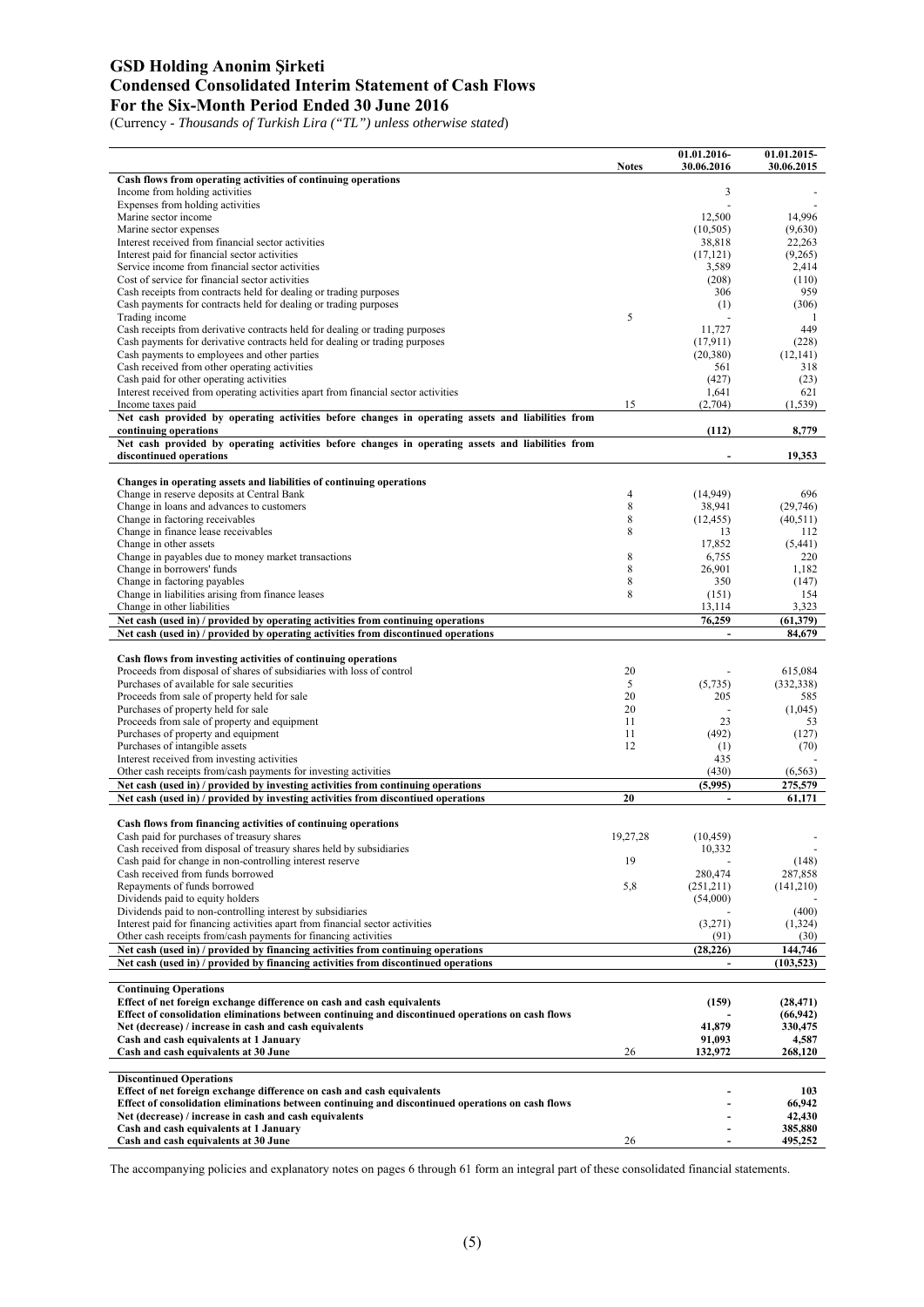#### **1. REPORTING ENTITY**

#### **General**

GSD Holding Anonim Şirketi (the "Company") was established in Istanbul in 1986. The Company is a holding entity; investing in companies in different sectors, realizing the establishment and participating in the management of these companies.

The registered office address of the Company is Aydınevler Mahallesi, Kaptan Rıfat Sokak, No: 3, 34854, Maltepe, Istanbul, Turkey.

The Company's shares are quoted on the Istanbul Stock Exchange since 11 November 1999.

The consolidated financial statements of the Company were approved by the Board of Directors on 19 August 2016. The General Assembly and certain regulatory bodies have the power to amend the statutory financial statements after issue.

As at 30 June 2016, the shares of a consolidated subsidiary, namely GSD Denizcilik Gayrimenkul İnşaat Sanayi ve Ticaret AŞ. are quoted on the Borsa Istanbul (Stock Exchange) with public ownership of 20.60% (As at 31 December 2015, the shares of consolidated subsidiary, namely GSD Denizcilik Gayrimenkul İnşaat Sanayi ve Ticaret AŞ. are quoted on the Borsa Istanbul (Stock Exchange) with public ownership of 20.60%.)

As at 30 June 2016 and 31 December 2015, the composition of shareholders and their respective percentages of ownership can be summarized as follows:

| <b>30 June 2016</b>                             |           |          |           |                 |             |               |  |  |  |  |
|-------------------------------------------------|-----------|----------|-----------|-----------------|-------------|---------------|--|--|--|--|
| (Full TL)                                       | Class (A) | Class(B) | Class (C) | Class(D)        | Total       | Share $(\% )$ |  |  |  |  |
|                                                 |           |          |           |                 |             |               |  |  |  |  |
| Publicly owned                                  |           |          |           | $-149,652,849$  | 149,652,849 | 59.861        |  |  |  |  |
| M. Turgut Yılmaz <sup>(2)</sup>                 | 393       | 245      | 393       | 63,748,972      | 63,750,003  | 25.500        |  |  |  |  |
| GSD Holding A.S. <sup>(2)</sup>                 |           |          |           | $-25,000,000$   | 25,000,000  | 10.000        |  |  |  |  |
| MTY Delta Denizcilik İç ve Dış Ticaret A.Ş. (1) |           |          |           | 11,250,000      | 11,250,000  | 4.500         |  |  |  |  |
| GSD Denizcilik Gayrimenkul İnşaat Sanayi ve     |           |          |           |                 |             |               |  |  |  |  |
| Ticaret A.S. $(2)$                              |           |          |           |                 |             |               |  |  |  |  |
| Adeo Turizm Otelcilik Ticaret Limited Şirketi   |           |          |           | 347,000         | 347,000     | 0.139         |  |  |  |  |
| Other privileged shareholders                   |           | 148      |           |                 | 148         | 0.000         |  |  |  |  |
| <b>Share capital</b>                            | 393       | 393      |           | 393 249,998,821 | 250,000,000 | 100.000       |  |  |  |  |
| Inflation adjustment on share capital           |           |          |           |                 | 85,985,890  |               |  |  |  |  |
| Inflation adjusted share capital                |           |          |           |                 | 335,985,890 |               |  |  |  |  |

| 31 December 2015                                            |          |          |           |                 |              |               |  |  |  |  |
|-------------------------------------------------------------|----------|----------|-----------|-----------------|--------------|---------------|--|--|--|--|
| (Full TL)                                                   | Class(A) | Class(B) | Class (C) | Class(D)        | <b>Total</b> | Share $(\% )$ |  |  |  |  |
|                                                             |          |          |           |                 |              |               |  |  |  |  |
| Publicly owned                                              |          |          |           | $-149,748,627$  | 149,748,627  | 59.899        |  |  |  |  |
| M.Turgut Yılmaz <sup>(2)</sup>                              | 393      | 243      | 393       | 63,748,972      | 63,750,001   | 25.500        |  |  |  |  |
| GSD Holding A.Ş. (2)                                        |          |          |           | 17,000,000      | 17,000,000   | 6.800         |  |  |  |  |
| MTY Delta Denizcilik İç ve Dış Ticaret A, Ş, <sup>(1)</sup> |          |          |           | 11.250,000      | 11,250,000   | 4.500         |  |  |  |  |
| GSD Denizcilik Gayrimenkul İnşaat Sanayi ve                 |          |          |           |                 |              |               |  |  |  |  |
| Ticaret A.S. $(2)$                                          |          |          |           | 7.904.222       | 7.904.222    | 3.162         |  |  |  |  |
| Adeo Turizm Otelcilik Ticaret Limited Şirketi               |          |          |           | 347,000         | 347,000      | 0.139         |  |  |  |  |
| Other privileged shareholders                               |          | 150      |           |                 | 150          | 0.000         |  |  |  |  |
| Share capital                                               | 393      | 393      |           | 393 249,998,821 | 250,000,000  | 100.000       |  |  |  |  |
| Inflation adjustment on share capital                       |          |          |           |                 | 85,985,890   |               |  |  |  |  |
| Inflation adjusted share capital                            |          |          |           |                 | 335,985,890  |               |  |  |  |  |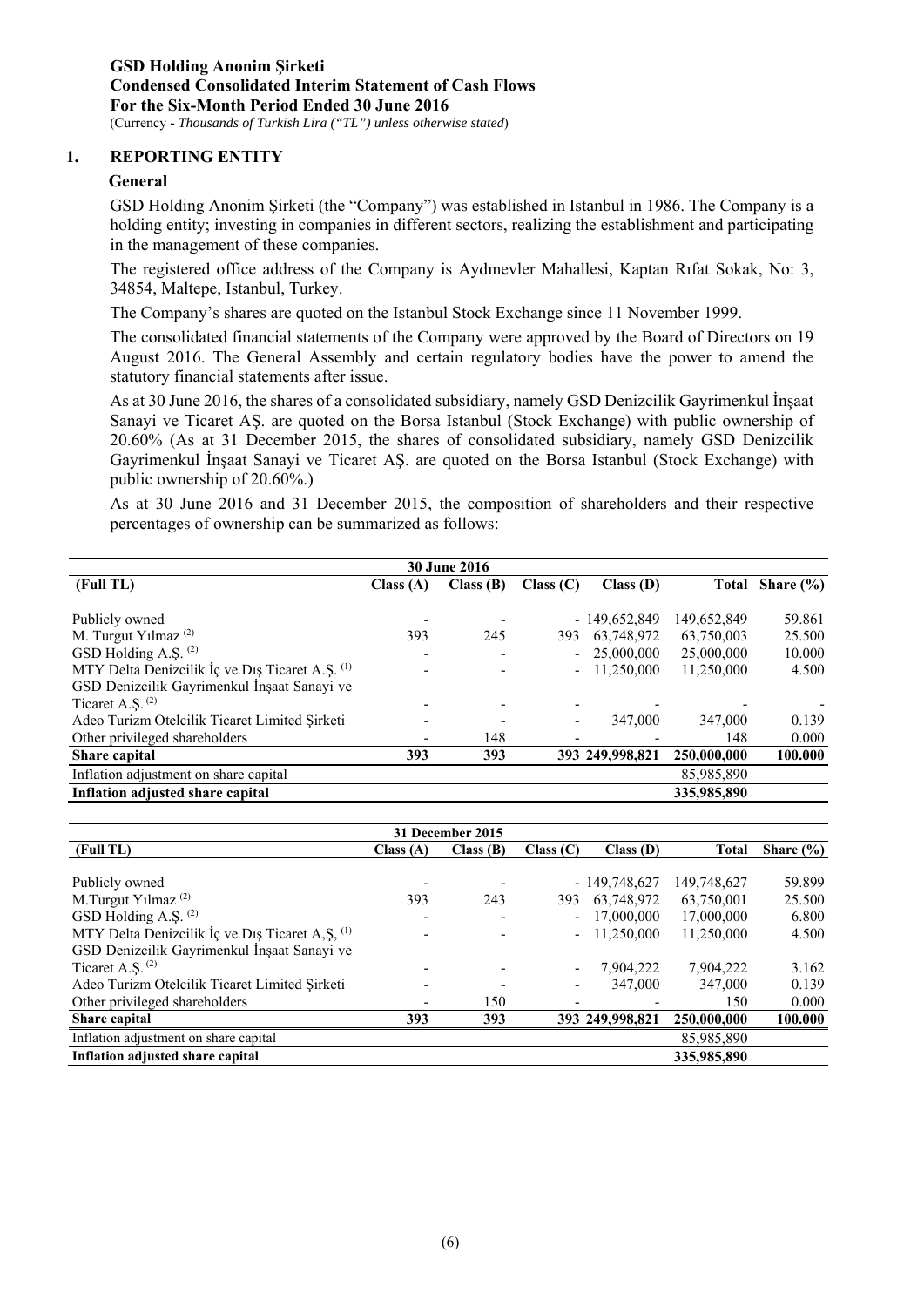# **1. REPORTING ENTITY (continued)**

#### **General (continued)**

(1) Delta Arsa ve Bina Geliştirme Ticaret A.Ş.'s extraordinary general assembly has been executed at 14 Ekim 2015. By this meeting, company's title change was decided and it is registered at 6 November 2015 in Istanbul Trade Registry.

(2) Chairman of the general assembly of GSD Holding A.Ş. Mehmet Turgut Yılmaz re-bought 1.07 and TL 16,250,000 nominal valued GSD Holding A.Ş. D class share for TL 1.81 and TL 20,549,979.35 at dates 18 March 2015 and 25 May 2015-28 August 2015 respectively at the Stock Exchange. GSD Holding A.Ş. has realized its group (D) share re-buy program approved by General Assembly between 30 June 2015 and 30 June 2016. The percentage of group D shares in it's rate is 10% at the first place increased from full TL 25,000,000 to full TL 31,312,088.73. GSD Denizcilik Gayrimenkul İnşaat Sanayi ve Ticaret A.Ş. sold 4.662% of share capital and 11,654,221.74 full TL nominal valued Group (D) shares for full TL 15,411,114.92 at BIST National Market at between 30 June 2015 and 30 June 2016. After all this transactions, Mehmet Turgut Yılmaz's GSD Holding A.Ş. direct share increased from full TL 47,500,000 to full TL 63,750,003,direct share percentage increased from 19.00% to 25.50% and direct and indirect share percentage increased from 21.70% to 28.14%. Re-bought shares deducted from share capital calculation is that Mehmet Turgut Yılmaz's share increased from 22.76% to 31.27%. After all these transactions Mehmet Turgut Yılmaz and people acting together with him have increased the direct share percentages from 28.30% to 40.14%.The percentage when re-bought shares deducted from share capital calculation is increased from 24.79% to 33.49%. As of 30 June 2016, GSD Holding A.S. shareholders act together with the rates 25.50% Mehmet Turgut Yılmaz, 4.50% MTY Delta Denizcilik İç ve Dış Ticaret A.Ş. , 10.00% GSD Holding A.Ş. and Adeo Turizm Otelcilik Ticaret Limited Şirketi 0.14% respectively in total 40.14%.

#### **Nature of Activities of the Company and the Consolidated Group Companies**

For the purposes of the consolidated financial statements, the Company and its consolidated subsidiaries are referred to as "the Group". The subsidiaries included in consolidation and the effective ownership percentages of the Group as at 30 June 2016 and 31 December 2015 are as follows:

| Subsidiaries $(1)(3)$                  | Country of<br>Incorporation | <b>Bist</b><br>Code | Principal<br><b>Activities</b> | <b>Effective</b><br>Shareholding $\frac{6}{6}$ |                     |
|----------------------------------------|-----------------------------|---------------------|--------------------------------|------------------------------------------------|---------------------|
|                                        |                             |                     |                                | 30 June<br>2016                                | 31 December<br>2015 |
|                                        |                             |                     | Investment                     |                                                |                     |
| GSD Yatırım Bankası A.Ş.               | Turkey                      |                     | Banking                        | 100.00                                         | 100.00              |
| GSD Denizcilik Gayrimenkul İnşaat      |                             |                     |                                |                                                |                     |
| Sanayi ve Ticaret A.S. (2) (6) (7) (8) | Turkey                      |                     | Maritime                       | 77.96                                          | 77.96               |
| GSD Faktoring A.S. <sup>(4) (6)</sup>  | Turkey                      | <b>GSDDE</b>        | Factoring                      | 89.55                                          | 89.55               |
| Dodo Maritime Ltd. (5)(7)(8)           | Malta                       |                     | Maritime                       | 77.96                                          | 77.96               |
| Cano Maritime Ltd. (5)(7)(8)           | Malta                       |                     | Maritime                       | 77.96                                          | 77.96               |
| Hako Maritime Ltd. (5)(7)(8)           | Malta                       |                     | Maritime                       | 77.96                                          | 77.96               |
| Zeyno Maritime Ltd. (5)(7)(8)          | Malta                       |                     | Maritime                       | 77.96                                          | 77.96               |

- **(1)** In consequence of the agreement for purchase and sale of shares signed on 29 April 2014 between GSD Holding A.Ş. and Industrial and Commercial Bank of China Limited (ICBC) regarding the sale of 75.50 % shares of Tekstil Bankası A.Ş. held by GSD Holding A.Ş., the consolidated assets and liabilities and the consolidated income statement items of Tekstil Bankası A.Ş. and Tekstil Yatırım Menkul Değerler A.Ş. have been classified as a discontinued operation in the consolidated IFRS financial statements of GSD Holding A.Ş. starting from 30 June 2014 until 21 May 2015 in accordance with "IFRS 5". When the transaction for the sale of 75.50 % shares of Tekstil Bankası A.Ş. held by GSD Holding A.Ş. to ICBC was finalized on 22 May 2015, a sale of a subsidiary resulting in loss of control occurred and Tekstil Bankası A.Ş. and Tekstil Yatırım Menkul Değerler A.Ş. therefore GSD Holding AŞ. has stopped consolidation in IFRS financial statements.
- **(2)** The Board of Directors of GSD Denizcilik Gayrimenkul İnşaat Sanayi ve Ticaret A.Ş. and GSD Dış Ticaret A.Ş., on 9 June 2014, decided to merge these two companies under GSD Denizcilik Gayrimenkul İnşaat Sanayi ve Ticaret A.Ş. by means of the take-over of all of the assets and liabilities GSD Dış Ticaret A.Ş. by GSD Denizcilik Gayrimenkul İnşaat Sanayi ve Ticaret A.Ş. and the dissolution of GSD Dış Ticaret A.Ş. without liquidation and to effectuate the merge based on the financial statements as at 30 June 2014 and in compliance with the 19th and 20th articles of the Corporate Tax Law No:5520, the relevant articles of the Turkish Commercial Code No:6102 and the Capital Markets Law No:6362, the provisions of the Communiqué on Merger and Spin-off (II-23.2) of the Capital Markets Board and other relevant legislations; to obtain a specialized institution report to determine the exchange ratio to be applied in merger; to prepare merger agreement, merger report, merger announcement text and other relevant documents; to make applications to the relevant authorities and carry out all other necessary transactions in this context. On 12 September 2014, the Merger Agreement, regarding the merger of GSD Dış Ticaret A.Ş., the subsidiary of GSD Holding A.Ş., which is the main shareholder of GSD Denizcilik Gayrimenkul İnşaat Sanayi ve Ticaret A.Ş., under GSD Denizcilik Gayrimenkul İnşaat Sanayi ve Ticaret A.Ş. by means of the take-over of all of the assets and liabilities of GSD Dış Ticaret A.Ş., dissolving without liquidation, by GSD Denizcilik Gayrimenkul İnşaat Sanayi ve Ticaret A.Ş. was signed, the Merger Report, the Merger Announcement Text and the Specialized Agency Report have been prepared and the Board of Directors of GSD Denizcilik Gayrimenkul İnşaat Sanayi ve Ticaret A.Ş., due to the merger with GSD Dış Ticaret A.Ş. under GSD Denizcilik Gayrimenkul İnşaat Sanayi ve Ticaret A.Ş. by means of the take-over of all of the assets and liabilities of GSD Dış Ticaret A.Ş., dissolving without liquidation by GSD Denizcilik Gayrimenkul İnşaat Sanayi ve Ticaret A.Ş., has resolved to increase the issued capital of GSD Denizcilik Gayrimenkul İnşaat Sanayi ve Ticaret A.Ş. from full TL 30,000,000 to full TL 52,180,855.64 by full TL 22,180,855.64 by issuing Class (C) shares wholly and since this capital increase arises from a merger taransaction requiring a general assembly resolution, to increase the authorized capital ceiling of GSD Denizcilik Gayrimenkul İnşaat Sanayi ve Ticaret A.Ş. from full TL 50,000,000.00 to full TL 52,180,855.64 together with the capital increase by exceeding the ceiling for once pursuant to the article 6/6 of the Authorized Capital System Communiqué (II-18.1) of the Capital Markets Board; to reserve all the shares to be issued within the scope of this capital increase for the shareholders of GSD Dış Ticaret A.Ş.,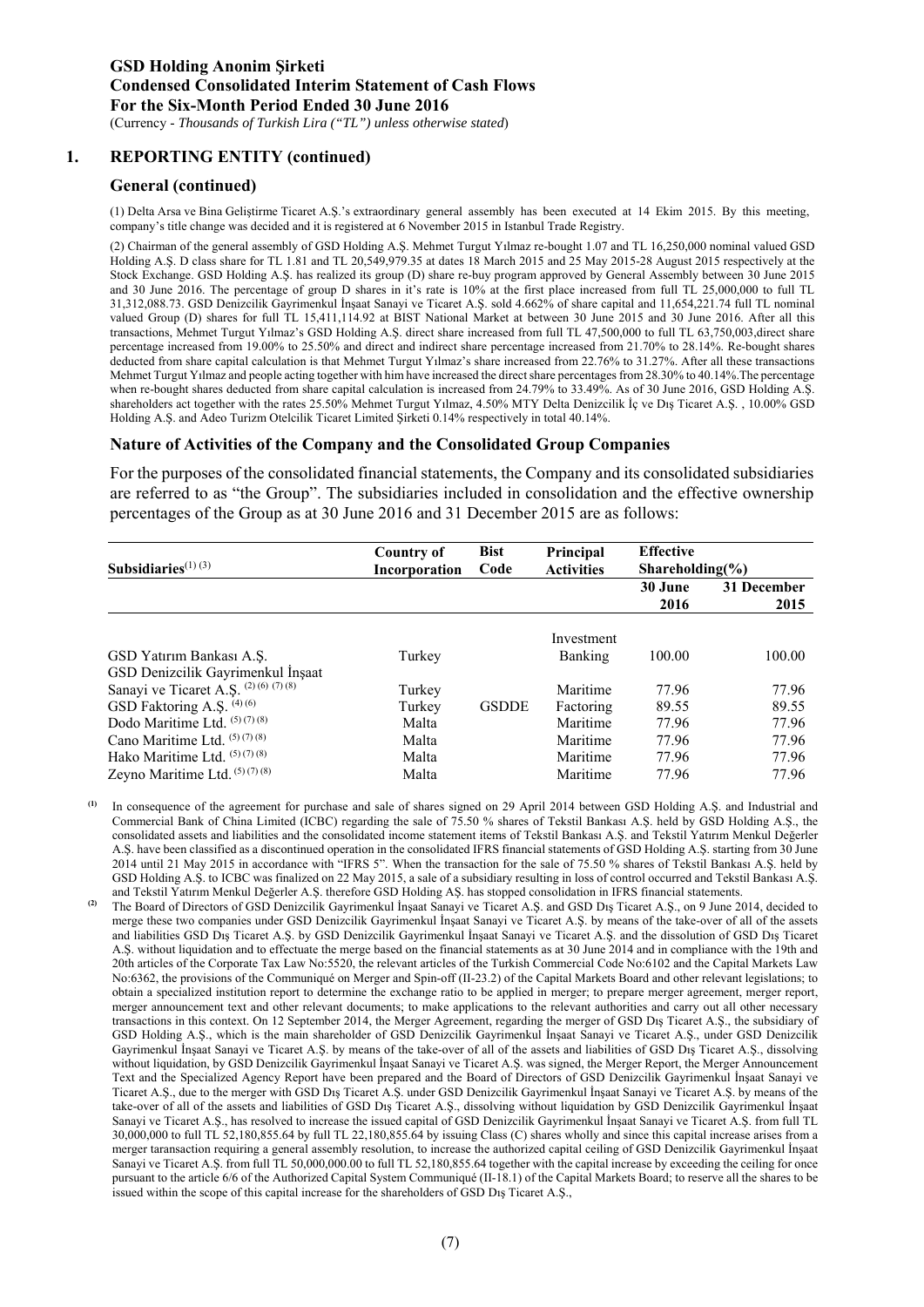(Currency - *Thousands of Turkish Lira ("TL") unless otherwise stated*)

#### **1. REPORTING ENTITY (continued)**

#### **Nature of Activities of the Company and the Consolidated Group Companies (continued)**

(2) (continued) other than GSD Denizcilik Gayrimenkul İnşaat ve Ticaret A.Ş. to replace the shares of GSD Dış Ticaret A.Ş. with a nominal value of full TL 9,999,980 owned by them based on the exchange ratio of 2.21809 determined in "the Specialized Agency Report regarding the Merger of GSD Denizcilik Gayrimenkul İnşaat Sanayi ve Ticaret A.Ş. and GSD Dış Ticaret A.Ş." dated 12 September 2014 and prepared by KPMG Akis Bağımsız Denetim ve Serbest Muhasebeci Mali Müşavirlik A.Ş., to amend the article 6 titled the Authorized Capital of the Articles of Association of the GSD Denizcilik Gayrimenkul İnşaat Sanayi ve Ticaret A.Ş.due to this capital increase; to get the required permissions, assents and approvals and afterwards to apply to the Capital Markets Board of Turkey for the share issuance certificate in relation to the capital increase. The application, together with the required information and documents pursuant to the Communiqué On Merger And Demerger (II-23.2) of the Capital Markets Board was made to the Capital Markets Board of Turkey on 15 September 2014 in order to get approval for the Merger Announcement Text and get assent for the amendments to the articles of the association including share capital increase.

The Capital Markets Board of Turkey, on 5 November 2014, has resolved to approve the Merger Announcement Text prepared regarding the merger under GSD Denizcilik Gayrimenkul İnşaat Sanayi ve Ticaret A.Ş. by means of the take-over of all of the assets and liabilities of GSD Dış Ticaret A.Ş. by GSD Denizcilik Gayrimenkul İnşaat Sanayi ve Ticaret A.Ş., to entitle the shareholders of the GSD Denizcilik Gayrimenkul İnşaat Sanayi ve Ticaret A.Ş. to have the right to leave for a price of full TL 1.45 per share pursuant to the article 24/1. of the Capital Markets Law No:6362, to approve the amendments to the article 6 of GSD Denizcilik Gayrimenkul İnşaat Sanayi ve Ticaret A.Ş. comprising the share capital increase of full TL 22,180,855.64 to be made due to merger and the authorised share capital increase from full TL 50,000,000.00 to full TL 52,180,855.64 depending on the share capital increase, to approve the share issuance certificate regarding the share capital increase of full TL 22,180,855.64 of GSD Denizcilik Gayrimenkul İnşaat Sanayi ve Ticaret A.Ş. to be made due to the merger and to give the issuance certificate after the application to be made to the Capital Markets Board of Turkey after the general assembly meeting to be held to vote for the merger agreement pursuant to the relevant Communique. Since the merger falls within the scope of the significant transactions as per the 23rd article of the Capital Markets Law No:6362 and the 5th article of the Communiqué on the Common Principles on the Significant Transactions and the Right to Leave (II-23.1) published by the Capital Markets Board, the shareholders who attended the Extraordinary General Assembly Meeting of GSD Denizcilik Gayrimenkul İnşaat Sanayi ve Ticaret A.Ş. held to resolve on the merger and voted against the resolution on this significant transaction and lodged a statement of opposition to the minutes of the general assembly meeting were entitled to have the right to leave by selling their shares to GSD Denizcilik Gayrimenkul İnşaat Sanayi ve Ticaret A.Ş. pursuant to the 24th article of the Capital Markets Law No:6362. GSD Denizcilik Gayrimenkul İnşaat Sanayi ve Ticaret A.Ş. was obliged to buy these shares at the request of these shareholders for a price of full TL 1.45 per share with a nominal value of full TL 1, which is the average of the weighted average prices of the stock exchange transactions within 30 days prior to 9 June 2014, the date when the mentioned significant transaction was disclosed to public.

The extraordinary general assembly meetings held on 22 December 2014 of GSD Denizcilik Gayrimenkul İnşaat Sanayi ve Ticaret A.Ş. and GSD Dış Ticaret A.Ş., the subsidiaries of GSD Holding A.Ş. which are the parties to the merger transaction, have approved the Merger Agreement, regarding the merger of GSD Dis Ticaret A.Ş. into GSD Denizcilik Gayrimenkul İnsaat Sanayi ve Ticaret A.S. by means of the take-over of all of the assets and liabilities of GSD Dış Ticaret A.Ş., dissolving without liquidation, by GSD Denizcilik Gayrimenkul İnşaat Sanayi ve Ticaret A.Ş.. The rights to leave in relation to the shares with a nominal value of full TL 2,194,260 in total for a price of full TL 1.45 per share with a nominal value of full TL 1 have arisen for the shareholders who attended the Extraordinary General Assembly Meeting of GSD Denizcilik Gayrimenkul İnşaat Sanayi ve Ticaret A.Ş. held on 22 December 2014, voted against the merger agreement and the resolution on this significant transaction which is the merger transaction being the subject of the merger agreement discussed and resolved on by this general assembly and lodged a statement of opposition to the minutes of the general assembly meeting, pursuant to 23rd article of the Capital Markets Law No:6362 and the Communiqué on the Common Principles on the Significant Transactions and the Right to Leave (II-23.1) published by the Capital Markets Board.

The merger of GSD Dış Ticaret A.Ş., a subsidiary of GSD Holding A.Ş., and GSD Denizcilik Gayrimenkul İnşaat Sanayi ve Ticaret A.Ş., another subsidiary of GSD Holding A.Ş., under GSD Denizcilik Gayrimenkul İnşaat Sanayi ve Ticaret A.Ş. by means of the takeover of all of the assets and liabilities of GSD Dış Ticaret A.Ş., dissolving without liquidation, by GSD Denizcilik Gayrimenkul İnşaat Sanayi ve Ticaret A.Ş. and the share capital increase of GSD Denizcilik Gayrimenkul İnşaat Sanayi ve Ticaret A.Ş. due to the merger have been registered in trade registry on 31 December 2014 and the issuance of shares within the scope of this share capital increase due to the merger have been completed on 4 February 2015 after getting the issuance certificate from the CMB following the completion and submission of the required application documents. GSD Denizcilik Gayrimenkul İnşaat ve Ticaret A.Ş. has issued Class (C) shares with a nominal value of full TL 22,180,855.64 to effect the capital increase required to be made due to the merger to be reserved for the shareholders of GSD Dış Ticaret A.Ş. other than GSD Denizcilik Gayrimenkul İnşaat ve Ticaret A.Ş. to replace the shares of GSD Dış Ticaret A.Ş. with a nominal value of full TL 9,999,980 owned by them based on the exchange ratio of 2.21809 approved by the general assembly meetings held to resolve on the merger and has given Class (C) shares of GSD Denizcilik Gayrimenkul İnşaat ve Ticaret A.Ş. with a nominal value of full TL 2.21809 to the shareholders of GSD Dış Ticaret A.Ş. other than GSD Denizcilik Gayrimenkul İnşaat ve Ticaret A.Ş. for their each shareholding of GSD Dış Ticaret A.Ş. with a nominal value of full TL 1.00. As a result of the utilization of the rights to leave between 30 December 2014 and 13 January 2015 arising from the merger of GSD Denizcilik Gayrimenkul İnşaat Sanayi ve Ticaret A.Ş. and GSD Dış Ticaret A.Ş., GSD Denizcilik Gayrimenkul İnşaat Sanayi ve Ticaret A.Ş. has bought back Class (C) shares of GSD Denizcilik Gayrimenkul İnşaat Sanayi ve Ticaret A.Ş. (GSDDE) with a nominal value of full TL 2,015,845 in total (full TL 1,913,764 in 2014 and full TL 102,081 in 2015) for full TL 2,922,975.25 in total (full TL 2,774,957.80 in 2014 and full TL 148,017.45 in 2015). As a result of the mentioned share capital increase and the share buy-back, the direct shareholding of GSD Holding A.Ş. in GSD Denizcilik Gayrimenkul İnşaat Sanayi ve Ticaret A.Ş. has increased from 54.938% to 74.093% and after eliminating reacquired-own-shareholding by GSD Denizcilik Gayrimenkul İnşaat Sanayi ve Ticaret A.Ş. the direct shareholding of GSD Holding A.Ş. in GSD Denizcilik Gayrimenkul İnşaat Sanayi ve Ticaret A.Ş.has increased from 54.938% to 77.070% (31 December 2014: 76.913%), the total direct and indirect shareholding of GSD Holding A.Ş. in GSD Denizcilik Gayrimenkul İnşaat Sanayi ve Ticaret A.Ş. has increased from 54.941% to 77.072% (31 December 2014: 76.916%).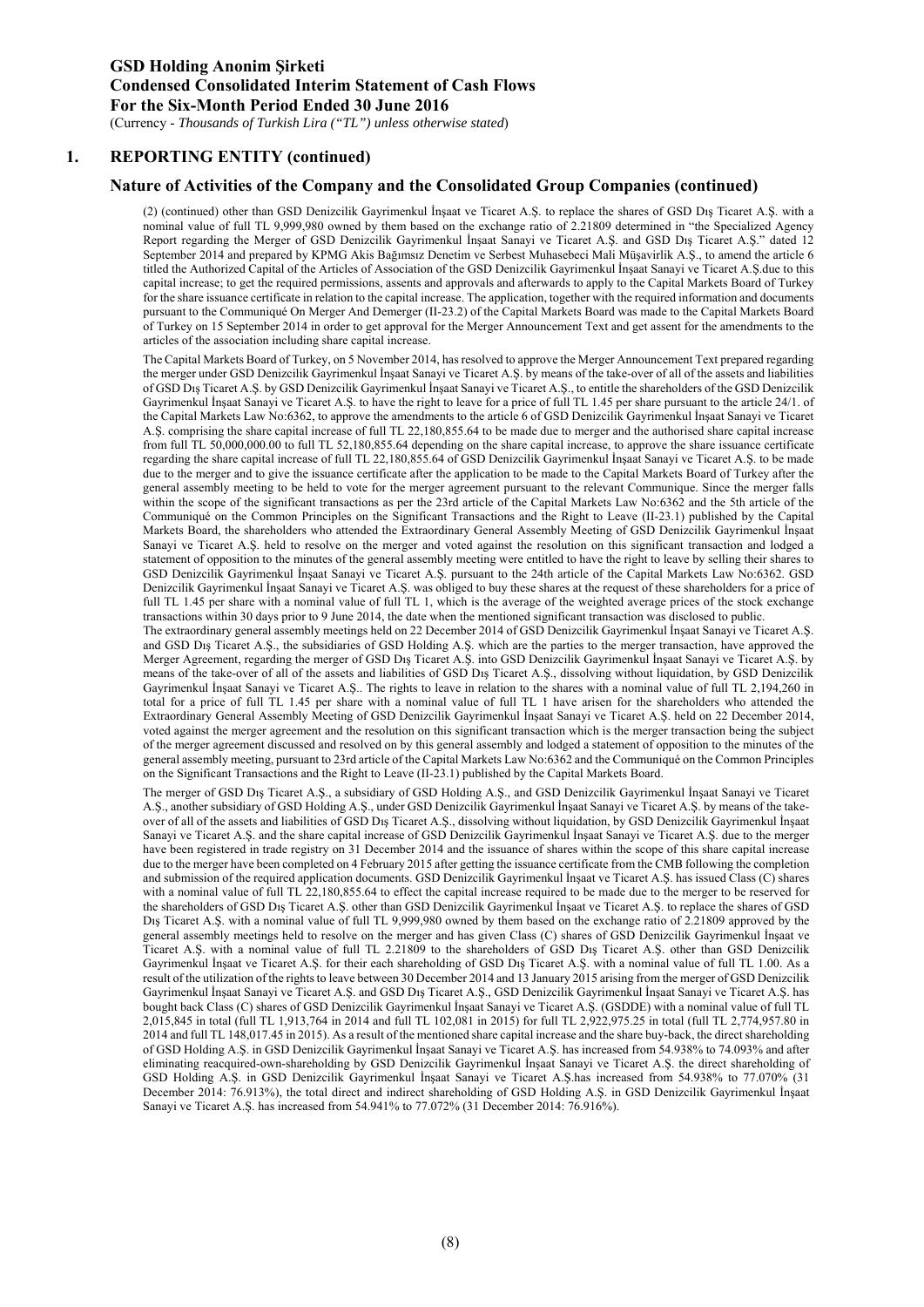(Currency - *Thousands of Turkish Lira ("TL") unless otherwise stated*)

### **1. REPORTING ENTITY (continued)**

#### **Nature of Activities of the Company and the Consolidated Group Companies (continued)**

- **(3)** The indirect shareholding of GSD Holding A.Ş. in Tekstil Bankası A.Ş. and Tekstil Yatırım Menkul Değerler A.Ş. has changed due to the merger of GSD Denizcilik Gayrimenkul İnşaat Sanayi ve Ticaret A.Ş. with 0.036% shareholding in Tekstil Bankası A.Ş. and GSD Dış Ticaret A.Ş. with 1% shareholding in Tekstil Bankası A.Ş., registered in trade registry on 31 December 2014 and the share buyback by GSD Denizcilik Gayrimenkul İnşaat Sanayi ve Ticaret A.Ş. as a result of the utilisation of the rights to leave between 30 December 2014 and 13 January 2015 arising from the merger. Thus, the total direct and indirect shareholdings of GSD Holding A.Ş. in Tekstil Bankası A.Ş. and Tekstil Yatırım Menkul Değerler A.Ş., after eliminating reacquired-own-shareholding by GSD Denizcilik Gayrimenkul İnşaat Sanayi ve Ticaret A.Ş., has decreased from 76.52% to 76.30% (31 December 2014: 76.30%). When the transaction for the sale of 75.50 % shares of Tekstil Bankası A.Ş. held by GSD Holding A.Ş. to ICBC was finalized on 22 May 2015, a sale of a subsidiary resulting in loss of control occurred and Tekstil Bankası A.Ş. and Tekstil Yatırım Menkul Değerler A.Ş., a subsidiary of Tekstil Bankası A.Ş. with a 100% percent shareholding ceased to be a subsidiary of GSD Holding A.Ş. and to be consolidated with GSD Holding A.S. in IFRS financial statements.
- **(4)** The indirect shareholding of GSD Holding A.Ş. in GSD Faktoring A.Ş. has changed due to the merger of GSD Denizcilik Gayrimenkul İnşaat Sanayi ve Ticaret A.Ş. with 1.98% shareholding in GSD Faktoring A.Ş., and GSD Dış Ticaret A.Ş., registered in trade registry on 31 December 2014 and the share buy-back by GSD Denizcilik Gayrimenkul İnşaat Sanayi ve Ticaret A.Ş. as a result of the utilisation of the rights to leave between 30 December 2014 and 13 January 2015 arising from the merger. Thus, the total direct and indirect shareholdings of GSD Holding A.Ş. in GSD Faktoring A.Ş., after eliminating reacquired-own-shareholding by GSD Denizcilik Gayrimenkul İnşaat Sanayi ve Ticaret A.Ş., has increased from 89.09% to 89.54% (31 December 2014: 89.53%).
- **(5)** GSD Dış Ticaret A.Ş. has been taken over by GSD Denizcilik Gayrimenkul İnşaat Sanayi ve Ticaret A.Ş. dissolving without liquidation and the direct and indirect shareholding of GSD Holding A.Ş. in GSD Denizcilik Gayrimenkul İnşaat Sanayi ve Ticaret A.Ş. has changed due to the merger registered in trade registry on 31 December 2014 of GSD Denizcilik Gayrimenkul İnşaat Sanayi ve Ticaret A.Ş. with 100% shareholding in each of Cano Maritime Ltd. and Dodo Maritime Ltd., and GSD Dış Ticaret A.Ş. with 100% shareholding in each of Hako Maritime Ltd. and Zeyno Maritime Ltd. and the share buy-back by GSD Denizcilik Gayrimenkul İnşaat Sanayi ve Ticaret A.Ş. as a result of the utilisation of the rights to leave between 30 December 2014 and 13 January 2015 arising from the merger. Thus, the total direct and indirect shareholdings of GSD Holding A.Ş. in Cano Maritime Ltd. and Dodo Maritime Ltd., after eliminating reacquired-own-shareholding by GSD Denizcilik Gayrimenkul İnşaat Sanayi ve Ticaret A.Ş., has increased from 54.94% to 77.07% (31 December 2014: 76.92%, the consolidated shareholding: 76.91% ) and the direct and indirect shareholdings of GSD Holding A.Ş. in Hako Maritime Ltd. and Zeyno Maritime Ltd., after eliminating reacquired-own-shareholding by GSD Denizcilik Gayrimenkul İnşaat Sanayi ve Ticaret A.Ş., has decreased from 100.00% to 77.07% (31 December 2014: 76.92%, the consolidated shareholding: 76.91%).
- **(6)** GSD Holding A.Ş re-bought Group (C) GSD Denizcilik Gayrimenkul İnşaat San. ve Tic. A.Ş. shares within the content of Capital Markets Board of Turkey's disclosure (II-22.1) and article 19/6. 3.863% of Group (C) shares nominal value is 2,015,845.00 owned by GSD Denizcilik Gayrimenkul İnşaat San. ve Tic. A.Ş re-bought for full TL 2,781,866.10.Value per share full TL 1 nominal was sold for full TL 1,38 per share. The purchase date is 30 June 2015 and it is purchased for 2 days value in Istanbul Stock Exchange. According to the General Assembly of GSD Holding A.Ş.'s 30 June 2015 dated decision, GSD Holding A.Ş. re-bought it's shares from GSD Reklam ve Halkla İlişkiler Hizmetleri A.Ş., GSD Yatırım Bankası A.Ş. and GSD Faktoring A.Ş. Nominal value of the shares are full TL 1,169.36 44.36 and full TL 44.36 respectively purchased for full TL 1,613.72, full TL 61.22 ve full TL 61.22 respectively in out of Stock Exchange at 1 July 2015.Nominal value of the share is full TL 1 pers hare is purchased for full TL 1.38 per share. After all this transactions, GSD Holding A.Ş.'s share percentage in GSD Denizcilik Gayrimenkul İnşaat San. ve Tic. Share has increased from 74.09% to 77.96% ( The percentage of the shares bought by GSD Denizcilik Gayrimenkul İnşaat Sanayi ve Ticaret A.Ş. deducted calculation is 77.07%). Because of GSD Denizcilik Gayrimenkul İnşaat Sanayi ve Ticaret A.Ş. having 1.98% of GSD Faktoring A.Ş. share capital, after this transactions, GSD Holding A.Ş.'s percentage in GSD Faktoring A.Ş. share increased from 89.54% to 89.55%.
- **(7)** According to GSD Denizcilik Gayrimenkul İnşaat San. ve Tic. A.Ş.'s 31 December 2015 dated General Assembly Decision and GSD Denizcilik Gayrimenkul İnşaat San. ve Tic. A.Ş.'s subsidiaries located at Malta; Dodo Maritime Ltd., Cano Maritime Ltd., Hako Maritime Ltd. ve Zeyno Maritime Ltd.'s 31 December 2015 Extraordinary General Assembly Decisions, GSD Denizcilik Gayrimenkul İnşaat San. ve Tic. A.Ş. receivables from these subsidiaries will be issued as shares and these receivables will be converted to share capital increase as of 31 December 2015. After this transactions current share capital changes as follows; Dodo Maritime Ltd.'s share capital from USD 6,430.50 to USD 5,250,000 Cano Maritime Ltd.'s share capital from USD 6,430.50 to USD 4,250,000, Hako Maritime Ltd.'s share capital from USD 6,420 to USD 3,000,000 and Zeyno Maritime Ltd.'s share capital from USD 6,518.50 to USD 2,000,000.
- **(8)** According to GSD Denizcilik Gayrimenkul İnşaat San. ve Tic. A.Ş.'s 29 February 2016 dated General Assembly Decision and GSD Denizcilik Gayrimenkul İnşaat San. ve Tic. A.Ş.'s subsidiaries located at Malta; Dodo Maritime Ltd., Cano Maritime Ltd., Hako Maritime Ltd. ve Zeyno Maritime Ltd.'s 29 February 2016 Extraordinary General Assembly Decisions, GSD Denizcilik Gayrimenkul İnşaat San. ve Tic. A.Ş. receivables from these subsidiaries will be issued as shares and these receivables will be converted to share capital increase as of 29 February 2016. After this transactions current share capital changes as follows; Dodo Maritime Ltd.'s share capital from USD 5,250,000 to USD 12,000,000, Cano Maritime Ltd.'s share capital from USD 4,250,000 to USD 11,000,000, Hako Maritime Ltd.'s share capital from USD 3,000,000 to USD 9,000,000 and Zeyno Maritime Ltd.'s share capital from USD 2,000,000 to USD 8,000,000.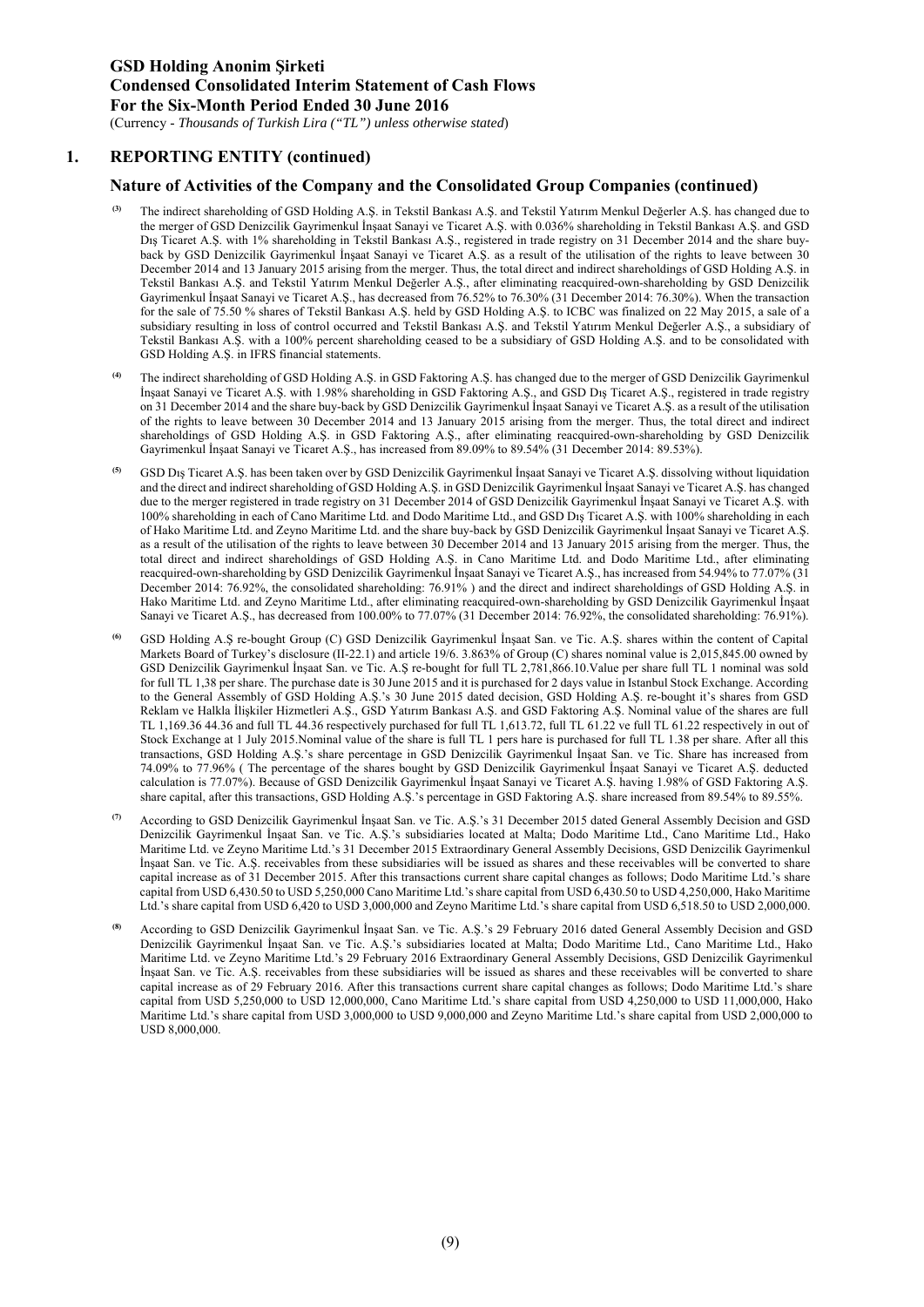#### **1. REPORTING ENTITY (continued)**

#### **Nature of Activities of the Company and the Consolidated Group Companies (continued)**

#### **Unconsolidated Subsidiaries**

The subsidiaries which are not included in consolidation and the ownership percentages of the Group in those subsidiaries as at 30 June 2016 and 31 December 2015 are as follows:

| <b>Subsidiaries</b>                                              | Country of<br>Incorporation | Principal<br><b>Activities</b>                        | <b>Effective Shareholding</b><br>and Voting Rights $(\% )$ |                             |  |
|------------------------------------------------------------------|-----------------------------|-------------------------------------------------------|------------------------------------------------------------|-----------------------------|--|
|                                                                  |                             |                                                       | 2016                                                       | 30 June 31 December<br>2015 |  |
| GSD Eğitim Vakfı                                                 | Turkey                      | <b>Education Foundation</b><br>Advertising and Public | 100.00                                                     | 100.00                      |  |
| GSD Reklam ve Halkla İlişkiler Hizmetleri A.Ş.                   | Turkey                      | <b>Relations</b>                                      | 100.00                                                     | 100.00                      |  |
| GSD Plan Proje Etüd A.Ş.                                         | Turkey                      | Plan, Project, Survey<br>Real Property Investment     | 100.00                                                     | 100.00                      |  |
| GSD Gayrimenkul Yatırım ve Geliştirme A.Ş.<br>Neco Maritime Ltd. | Turkey<br>Malta             | and Development<br>Maritime                           | 100.00<br>77.96                                            | 100.00<br>77.96             |  |

Neco Maritime Ltd. was established by GSD Denizcilik Gayrimenkul İnşaat Sanayi ve Ticaret A.Ş. at 5 May 2016 with USD 5,000 in Malta. The share capital of the company is 100% owned by GSD Denizcilik Gayrimenkul İnşaat Sanayi ve Ticaret A.Ş. As of 30 June 2016, Neco Maritime Ltd. was not consolidated because of the company does not have a ship will be used in it's operations and it has a relatively small share capital.

The Company owns more than 50% of the voting rights of the above mentioned subsidiaries. These subsidiaries are not consolidated and are carried at cost net of provision for impairment, if any, and are classified in the "unquoted equity instruments" caption in the consolidated financial statements, since the volume of transactions of thcompanies are limited and the total assets and revenues of these subsidiaries are immaterial.

### **2. BASIS OF PREPARATION CONSOLIDATED FINANCIAL STATEMENTS**

#### **Statement of Compliance**

 These condensed consolidated interim financial statements as of 30 June 2016 have been prepared in accordance with IAS 34 "Interim Financial Reporting". They do not include all the information required for a complete set of IFRS financial statements, and should be read in conjunction with the financial statements of the Group as at and for the year ended 31 December 2015.

The accompanying condensed consolidated interim financial statements are authorised for issue by the management on 19 August 2016.

The Company and its subsidiaries which were incorporated in Turkey maintain their books of account and prepare their statutory financial statements in accordance with the regulations on accounting and reporting framework and accounting standards which are determined by the provisions of Turkish Banking Law, Finance Leasing, Factoring and Financing Companies Law, Turkish Commercial Code, the regulations of the Public Oversight, Accounting and Auditing Standards Authority of Turkey and the Capital Markets Board of Turkey (CMB) and Tax Legislation. The foreign subsidiaries maintain their books of account and prepare their statutory financial statements in their functional currencies and in accordance with the regulations of the countries in which they operate.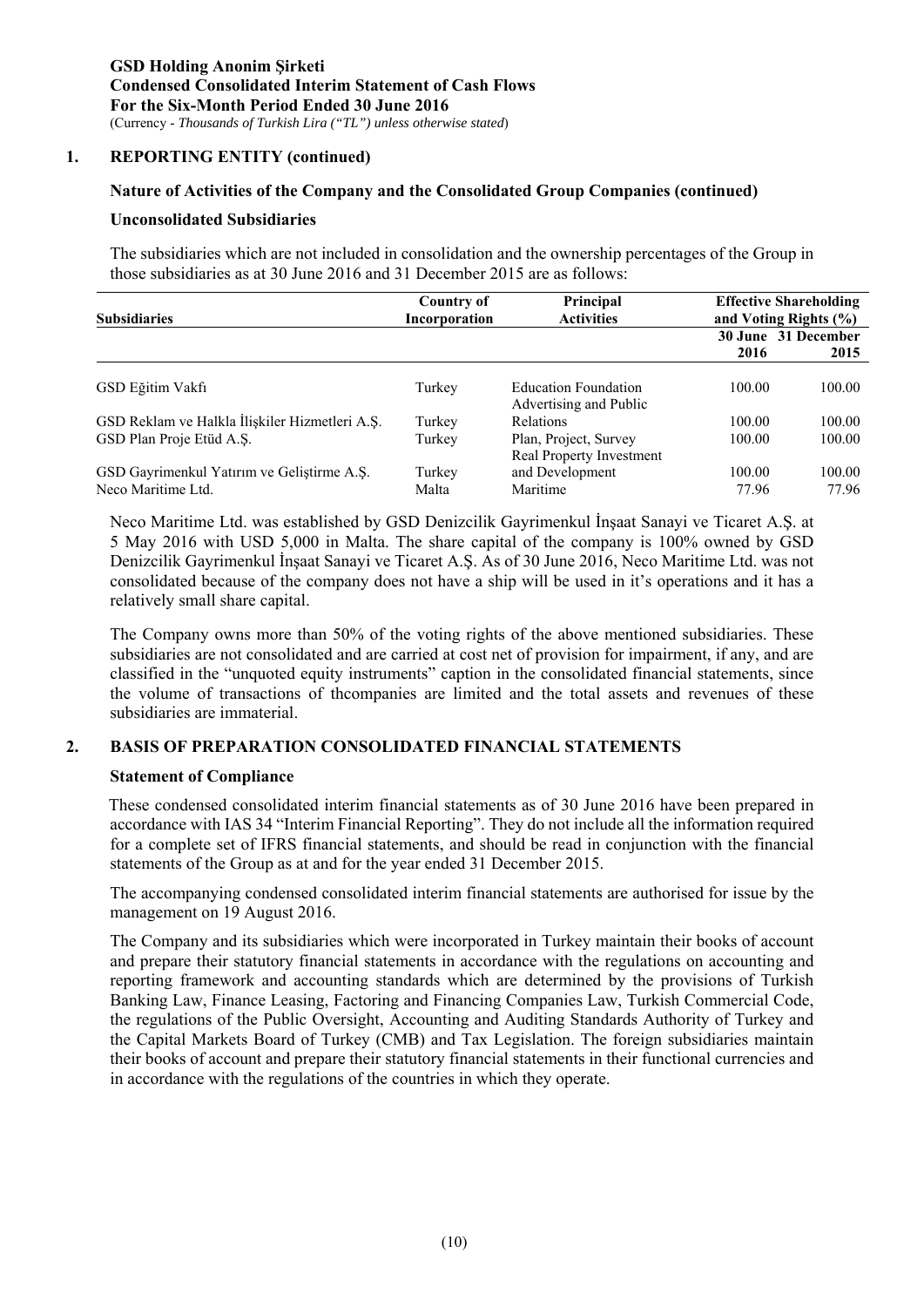# **2. BASIS OF PREPARATION CONSOLIDATED FINANCIAL STATEMENTS (continued)**

### **Functional and Presentation Currency**

The Group's functional and presentation currency is TL and the consolidated financial statements including comparative figures for the prior periods are presented in thousands of TL.

#### **Basis of Consolidation**

#### *(i) Subsidiaries*

Subsidiaries are entities controlled by the Group. Control exists when the Group has the power to govern the financial and operating policies of an entity so as to obtain benefits from its activities. In assessing control, potential voting rights that currently are exercisable or convertible are taken into account. The financial statements of subsidiaries are included in the consolidated financial statements from the date that control commences until the date that control ceases. The accounting policies of subsidiaries are changed as necessary to align them with the policies adopted by the Group.

Losses applicable to the non-controlling interests in a subsidiary are allocated to the non-controlling interests even if doing so causes the non-controlling interests to have a deficit balance.

Upon the loss of control, the Group derecognizes the assets and liabilities of the subsidiary, any noncontrolling interests and the other components of equity related to the subsidiary. Any surplus or deficit arising on the loss of control is recognized in profit or loss. If the Group retains any interest in the previous subsidiary, then such interest is measured at fair value at the date that control is lost. Subsequently it is accounted for as an equity-accounted investee or as an available-for-sale financial asset depending on the level of influence retained.

#### *(ii) Transactions eliminated on consolidation*

Intragroup balances and transactions and any unrealised income and expenses arising from intragroup transactions are eliminated in preparing the consolidated financial statements. Unrealised losses are eliminated in the same way as unrealised gains, but only to the extent that there is no evidence of impairment.

The equity and net income attributable to non-controlling interest are shown separately in the consolidated statement of financial position and consolidated statement of profit or loss, respectively.

### **Foreign currency transactions**

Transactions in foreign currencies are translated to the respective functional currencies of the Group entities at exchange rates at the dates of the transactions. Monetary assets and liabilities denominated in foreign currencies at the reporting date are retranslated to the functional currency at the exchange rate at that date. Foreign currency differences arising on translation of foreign currency transactions are recognised in the income statement. The foreign currency gain or loss on monetary items is the difference between amortised cost in the functional currency at the beginning of the period, adjusted for effective interest and payments during the period, and the amortised cost in foreign currency translated at the exchange rate at the end of the period.

Non-monetary assets and liabilities denominated in foreign currencies that are measured at fair value are retranslated to the functional currency at the exchange rate at the date that the fair value was determined. Foreign currency differences arising on retranslation are recognised in profit or loss, except for differences arising on the retranslation of the available-for-sale equity instruments, which are recognised directly in equity.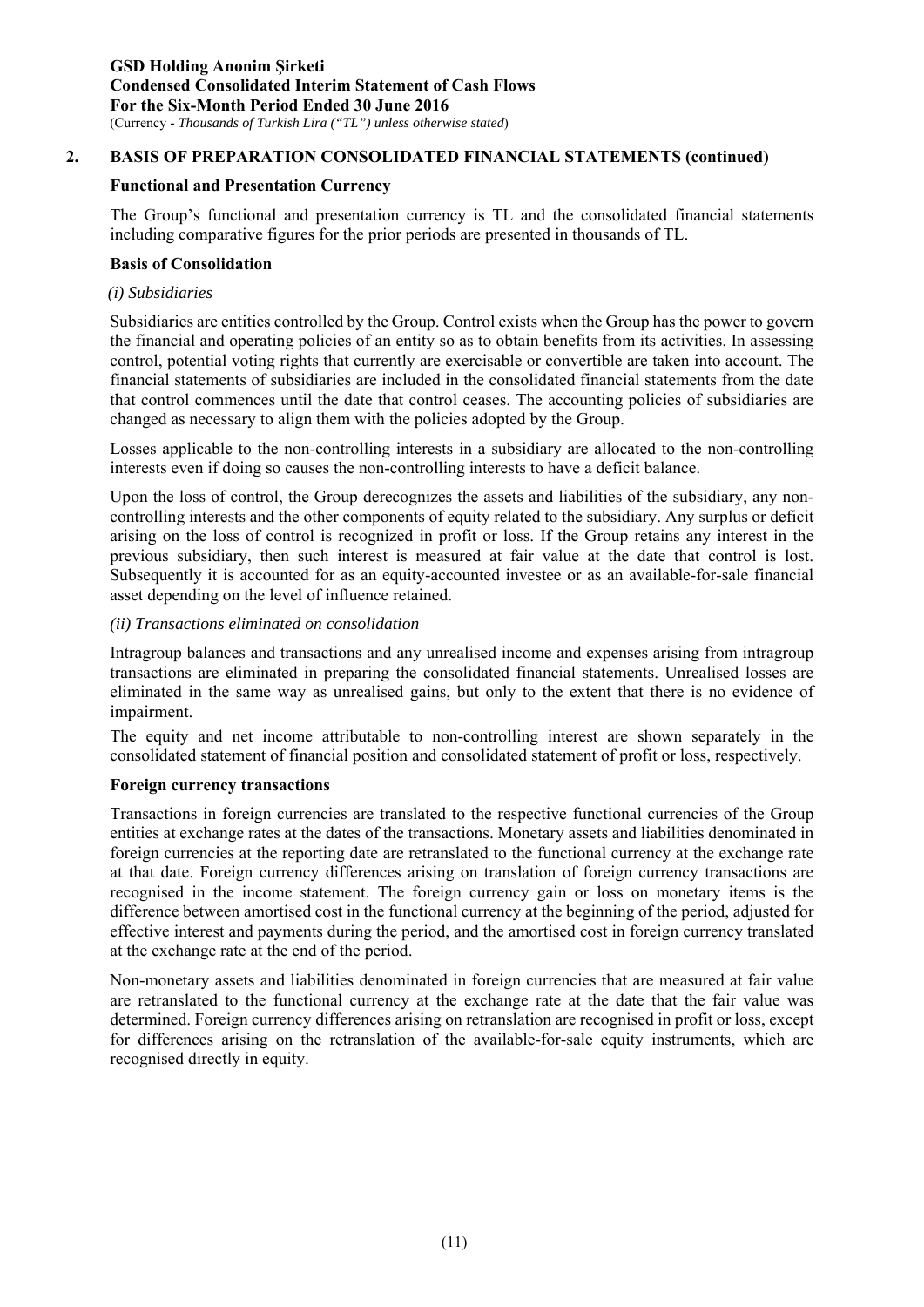# **2. BASIS OF PREPARATION CONSOLIDATED FINANCIAL STATEMENTS (continued)**

### **Foreign currency transactions (continued)**

Foreign currency translation rates used by the Group as of respective period-ends are as follows:

|                  | <b>TL/EURO</b> | <b>TL/US DOLLAR</b> |
|------------------|----------------|---------------------|
| Date             | (full)         | (full)              |
| 30 June 2016     | 3.2044         | 2.8936              |
| 31 December 2015 | 3.1776         | 2.9076              |
| 30 June 2015     | 2.9822         | 2.6863              |

On disposal of a foreign entity, the accumulated exchange differences kept in equity are recognized in the consolidated statement of profit or loss as a component of the gain or loss on disposal.

The asset and liability items in the statements of financial position of Cano Maritime Limited, Dodo Maritime Limited, Hako Maritime Limited and Zeyno Maritime Limited, the foreign consolidated subsidiaries of the Group, are translated at the relevant end of period exchange rates and the comprehensive income statement items translated at the average exchange rates to be included in the consolidated financial statements of the Group. The differences arising from the translation of the opening net assets of these foreign subsidiaries at a closing exchange rate different from the previous closing exchange rate, the translation of their comprehensive income statement items at the average exchange rates and the translation of the long term receivables of GSD Denizcilik Gayrimenkul İnşaat Sanayi ve Ticaret A.Ş. from Cano Maritime Limited, Dodo Maritime Limited, Hako Maritime Limited and Zeyno Maritime Limited, for which settlement is neither planned nor likely to occur in the foreseeable future and as such forming a part of its net investment in these foreign subsidiaries, with a closing exchange rate different from the previous closing exchange rate, are accounted for as "foreign currency translation differences" in other comprehensive income of the Group and accumulated in "the translation reserve" under the shareholders' equity in the consolidated statement of financial position of the Group. On the disposal of a foreign operation, the cumulative amount of the exchange differences relating to that foreign operation recognised in other comprehensive income and accumulated in the separate component of equity are reclassified from equity to profit or loss (as a reclassification adjustment) when the gain or loss on disposal is recognized.

### **Comparative information and restatement of prior periods' financial statements**

The Company's consolidated financial statements as at 30 June 2016 are prepared comparatively with the prior period financial statements, in order to maintain consistency for the year ended as at 31 December 2015 and prior interim period 1 January – 30 June 2015.

### **Ofsetting**

Financial assets and liabilities are offset and the net amount is reported in the consolidated balance sheet when there is a legally enforceable right to set-off the recognised amounts and there is an intention to settle on a net basis, or realize the asset and settle the liability simultaneously.

# **Going Concern**

The Group prepares its financial statements in accordance with going concern basis of accounting.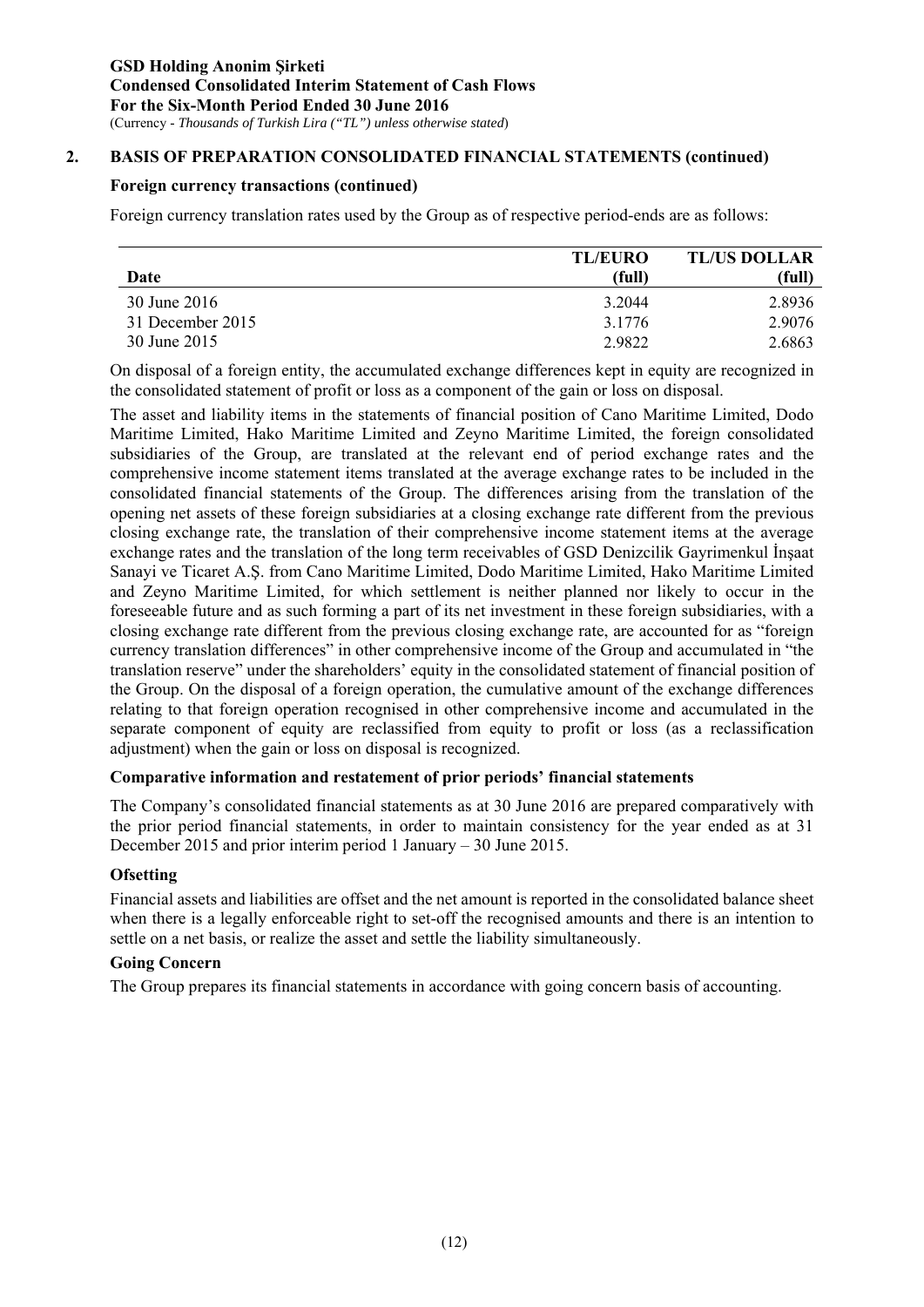### **2. BASIS OF PRESENTATION OF FINANCIAL STATEMENTS (continued)**

#### **Summary of significant accounting policies**

### **Standards and interpretations issued but not yet effective**

#### *Standards issued but not yet effective and not early adopted*

Standards, interpretations and amendments to existing standards that are issued but not yet effective up to the date of issuance of the consolidated financial statements are as follows. The Group will make the necessary changes if not indicated otherwise, which will be affecting the consolidated financial statements and disclosures, after the new standards and interpretations become in effect.

#### **IFRS 9 Financial Instruments (2014)**

IFRS 9, published in July 2014, replaces the existing guidance in IAS 39 Financial Instruments Recognition and Measurement. IFRS 9 includes revised guidance on the classification and measurement of financial instruments including a new expected credit loss model for calculating impairment on financial assets, and the new general hedge accounting requirements. It also carries forward the guidance on recognition and de-recognition of financial instruments from IAS 39. IFRS 9 is effective for annual reporting periods beginning on or after 1 January 2018, with early adoption permitted. The Group is in the process of assessing the impact of the standard on consolidated financial position or performance of the Group.

### **IFRS 15 Revenue from Contracts with Customers**

The standard is the result of a joint project and IASB and Financial Accounting Standards Board ("FASB") which replaces existing IFRS and US GAAP guidance and introduces a new control-based revenue recognition model for contracts with customers. In the new standard, total consideration measured will be the amount to which the Group expects to be entitled, rather than fair value and new guidance have been introduced on separating goods and services in a contract and recognising revenue over time. The standard is effective for annual periods beginning on or after 1 January 2018, with early adoption permitted under IFRS. The Group is in the process of assessing the impact of the amendment on consolidated financial position or performance of the Group.

#### **IFRS 16 Leases**

On 13 January 2016, IASB published the new leasing standard which will replace IAS 17 Leases, IFRIC 4 Determining Whether an Arrangement Contains a Lease, SIC 15 Operating Leases – Incentives, and SIC 27 Evaluating the Substance of Transactions Involving the Legal Form of a Lease and consequently change IAS 40 Investment Properties. IFRS 16 eliminates the current dual accounting model for lessees, which distinguishes between on-balance sheet finance leases and off-balance sheet operating leases. Instead, there is a single, on-balance sheet accounting model that is similar to current finance lease accounting. Lessor accounting remains similar to current practice. The standard is effective for annual periods beginning on or after 1 January 2019, with early adoption permitted provided that an entity also adopts IFRS 15-Revenue from Contracts with Customers. The Group is in the process of assessing the impact of the amendment on consolidated financial position or performance of the Group.

### **Amendments to IAS 7** *Statement of Cash Flows* **– Disclosure Initiative**

IAS 7 Statement of Cash Flows has been amended as part of the IASB's broader disclosure initiative to improve presentation and disclosure in consolidated financial statements. The amendments will require disclosures that enable users of financial statements to evaluate changes in liabilities arising from financing activities, including both changes arising from cash flow and non-cash changes. The amendments are effective for periods beginning on or after 1 January 2017, with earlier application permitted. The Group is in the process of assessing the impact of the amendment on consolidated financial position or performance of the Group.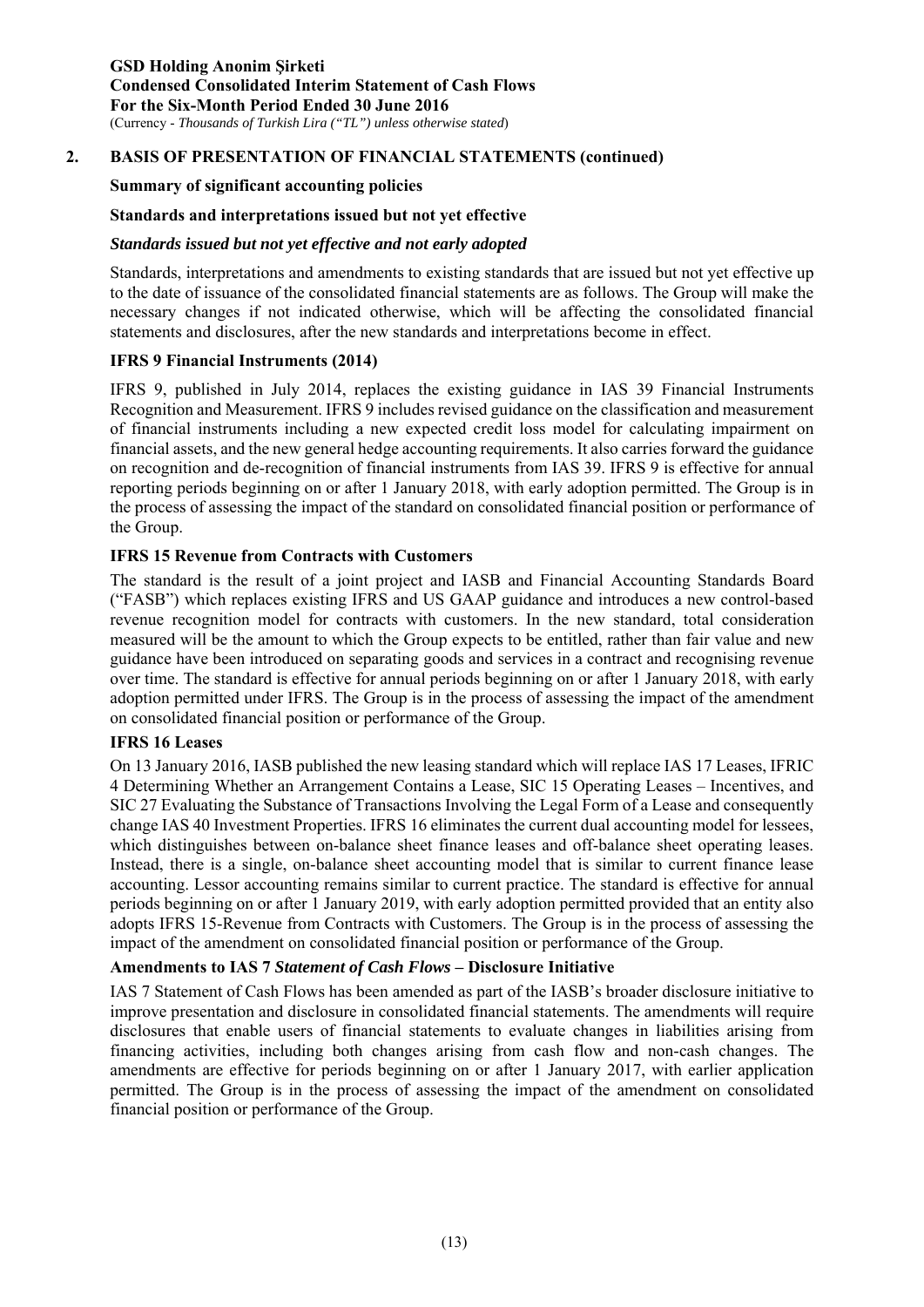# **2. BASIS OF PRESENTATION OF FINANCIAL STATEMENTS (continued)**

#### **Summary of significant accounting policies (continued)**

#### **Standards and interpretations issued but not yet effective (continued)**

#### **Amendments to IAS 12** *Income Taxes***– Recognition of Deferred Tax Assets for Unrealised Losses**

The amendments clarify that the existence of a deductible temporary difference depends solely on a comparison of the carrying amount of an asset and its tax base at the end of the reporting period, and is not affected by possible future changes in the carrying amount or expected manner of recovery of the asset. The amendments are effective for annual periods beginning on or after 1 January 2017. The Group is in the process of assessing the impact of the amendment on consolidated financial position or performance of the Group.

#### **Amendments to IFRS 2 – Classification and Measurement of Share-based Payment Transactions**

IFRS 2 Share-Based Payment has been amended by IASB to improving consistency and resolve some long-standing ambiguities in share-based payment accounting. The amendments cover three accounting areas: i) measurement of cash-settled share-based payments, ii) classification of share-based payments settled net of tax withholdings; and iii) accounting for modification of a share-based payment from cashsettled to equity-settled. Also, same approach has been adopted for the measurement of cash-settled share-based payments as equity-settled share-based payments. If certain conditions are met, share-based payments settled net of tax withholdings are accounted for as equity-settled share-based payments. The amendments are effective for periods beginning on or after 1 January 2018, with earlier application permitted. The Group is in the process of assessing the impact of the amendment on consolidated financial position or performance of the Group.

#### **Changes in Accounting Policies, Estimates and Errors**

If changes in accounting estimates are related to only one period, they are recognised in the period when the changes are applied; if changes in estimates are related to future periods, they are recognised both in the period where the change is applied and in future periods prospectively. The Group does not have any significant changes in accounting policy and accounting estimates in the current period.

#### **Use of Estimates and Judgements**

The preparation of the consolidated financial statements in conformity with IFRSs requires management to make judgments, estimates and assumptions that affect the application of accounting policies and the reported amounts of assets, liabilities, income and expenses. The estimates and associated assumptions are based on historical experience and various other factors that are believed to be reasonable under the circumstances, the results of which form the basis of making judgments about carrying values of assets and liabilities that are not readily apparent from other sources. The actual results may differ from these estimates.

Estimates and underlying assumptions are reviewed on an ongoing basis. Revisions to accounting estimates are recognized in the period in which the estimate is revised and in any future periods affected. Information about significant areas of estimation uncertainty and critical judgments in applying accounting policies that have the most significant effect on the amounts recognized in the consolidated financial statements is included in the following notes:

- Note 6 Equity accounted investees
- Note 7 Trade receivables&payables
- Note 11 Property and equipment
- Note 12 Intangible asset
- Note 13 Goodwill
- Note 22 Provisions and commitments
- Note 23 Financial risk management
- Note 24 Financial investments (Fair value explanations and hedge accounting explanations)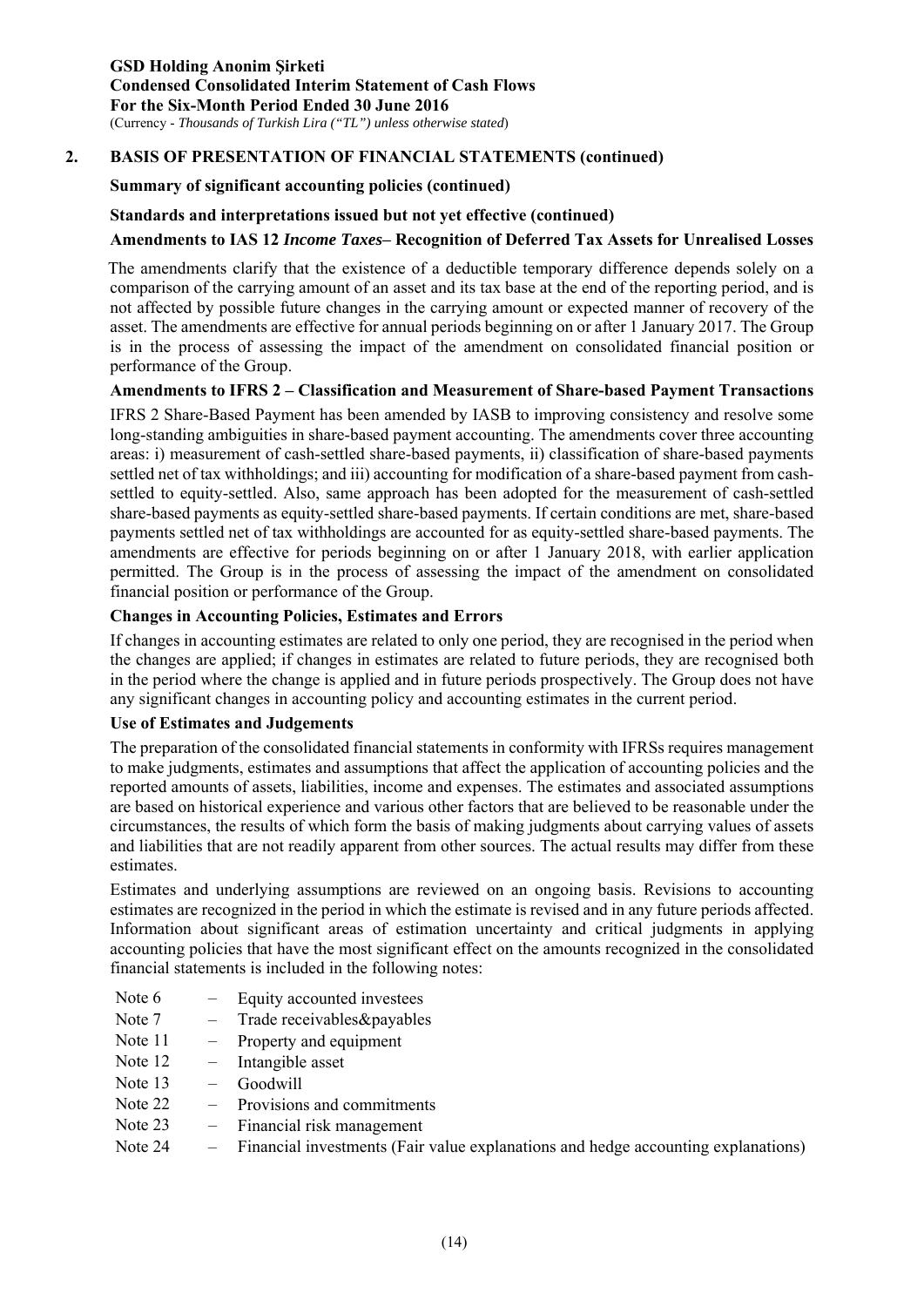(Currency - *Thousands of Turkish Lira ("TL") unless otherwise stated*)

### **3. SEGMENT INFORMATION**

The Group conducts the majority of its business activities in four business segments as banking, marine, factoring and holding and in two geographical areas as Turkey and Malta International.

**Consolidated Statement of Comprehensive Income (01.01.2016-30.06.2016)**

| (01.01.2010-00.00.2010)                                                |                          | Turkey&Malta          |                  |                          |                                      |           |               |                                                  |                                      |           |  |
|------------------------------------------------------------------------|--------------------------|-----------------------|------------------|--------------------------|--------------------------------------|-----------|---------------|--------------------------------------------------|--------------------------------------|-----------|--|
| <b>Country of Operation</b>                                            | <b>Turkey</b>            | International         | <b>Turkey</b>    | Turkey                   |                                      |           |               | <b>Segment Information Combined by Countries</b> |                                      |           |  |
|                                                                        | (1)<br>Banking           | $(1)$ $(2)$<br>Marine | (1)<br>Factoring | Holding                  | Inter-segment<br><b>Eliminations</b> | Group     | <b>Turkey</b> | $(3)$ Malta<br><b>International</b>              | Inter-country<br><b>Eliminations</b> | Group     |  |
| <b>CONTINUING OPERATIONS</b>                                           |                          |                       |                  |                          |                                      |           |               |                                                  |                                      |           |  |
| Revenue                                                                | $\overline{\phantom{a}}$ | 12.500                |                  | 301                      | (298)                                | 12.503    | 1.493         | 12.500                                           | (1,490)                              | 12.503    |  |
| Cost of sales $(-)$                                                    | $\overline{\phantom{a}}$ | (17, 736)             |                  | (292)                    | 292                                  | (17, 736) | (1,449)       | (17,736)                                         | 1,449                                | (17,736)  |  |
| Gross profit/(loss) from financial activities                          |                          | (5,236)               |                  | 9                        | (6)                                  | (5,233)   | 44            | (5,236)                                          | (41)                                 | (5,233)   |  |
| <b>Revenue from finance activities</b>                                 | 44.320                   | 114                   | 27,026           | $\sim$                   | (9,717)                              | 61,743    | 71.460        |                                                  | (9,717)                              | 61,743    |  |
| Fee, Commission and other service income                               | 3,592                    |                       |                  | $\overline{\phantom{a}}$ | (3)                                  | 3,589     | 3,592         |                                                  | (3)                                  | 3,589     |  |
| Foreign exchange inceome                                               | 9,565                    |                       | 3.246            | $\overline{\phantom{0}}$ | (7, 871)                             | 4.941     | 12,812        | $\overline{\phantom{a}}$                         | (7, 871)                             | 4,941     |  |
| Interest income                                                        | 17.180                   | 81                    | 23.642           | $\overline{\phantom{a}}$ | (599)                                | 40.304    | 40.903        |                                                  | (599)                                | 40.304    |  |
| Income from derivative financial instruments                           | 12,866                   |                       |                  | $\overline{\phantom{a}}$ | (1, 139)                             | 11,727    | 12,866        |                                                  | (1, 139)                             | 11,727    |  |
| Other financial sector operations income, net                          | 1.117                    | 32                    | 138              | $\overline{\phantom{a}}$ | (105)                                | 1.182     | 1.287         | $\overline{\phantom{a}}$                         | (105)                                | 1,182     |  |
| Cost of finance activities (-)                                         | (32, 443)                | (226)                 | (18, 716)        | $\sim$                   | 11,891                               | (39, 494) | (51, 385)     | $\overline{\phantom{a}}$                         | 11,891                               | (39, 494) |  |
| Fee,Commission and other service expense                               | (78)                     |                       | (131)            | $\overline{\phantom{0}}$ |                                      | (208)     | (209)         |                                                  |                                      | (208)     |  |
| Foreign exchange expense                                               | (10, 457)                |                       | (3,234)          | $\overline{\phantom{a}}$ | 9,671                                | (4,020)   | (13,691)      |                                                  | 9,671                                | (4,020)   |  |
| Interest expense                                                       | (3,145)                  |                       | (15,013)         | $\sim$                   | 1,986                                | (16, 172) | (18, 158)     |                                                  | 1,986                                | (16, 172) |  |
| Loss from derivative financial instruments                             | (17,671)                 |                       |                  | $\overline{\phantom{0}}$ | 233                                  | (17, 438) | (17,671)      |                                                  | 233                                  | (17, 438) |  |
| Other financial sector operations expense net                          | (1,092)                  | (226)                 | (338)            | $\overline{\phantom{a}}$ |                                      | (1,656)   | (1,656)       |                                                  |                                      | (1,656)   |  |
| Gross profit/(loss) from financial sector operations                   | 11.877                   | (112)                 | 8.310            | $\overline{\phantom{a}}$ | 2,174                                | 22,249    | 20.075        |                                                  | 2.174                                | 22,249    |  |
| <b>GROSS PROFIT/(LOSS)</b>                                             | 11.877                   | (5,348)               | 8,310            | $\mathbf{Q}$             | 2,168                                | 17.016    | 20,119        | (5,236)                                          | 2,133                                | 17.016    |  |
| Administrative expenses (-)                                            | (4,578)                  | (1,765)               | (4,343)          | (10, 418)                | 111                                  | (20, 993) | (21, 104)     | (1, 192)                                         | 1,303                                | (20,993)  |  |
| Other income from operating activities                                 | 377                      | 1,219                 | 481              | 21,247                   | (11, 423)                            | 11,901    | 23,310        | 14                                               | (11, 423)                            | 11,901    |  |
| Other expense from operating activities (-)                            |                          | (527)                 |                  | (19,256)                 | 9.010                                | (10, 773) | (19, 783)     |                                                  | 9.010                                | (10,773)  |  |
| <b>OPERATING PROFIT/(LOSS)</b>                                         | 7,676                    | (6, 421)              | 4,448            | (8, 418)                 | (134)                                | (2, 849)  | 2,542         | (6, 414)                                         | 1.023                                | (2,849)   |  |
| Income from investment activities                                      | $\overline{\phantom{a}}$ |                       |                  | 435                      |                                      | 442       | 2.334         |                                                  | (1.892)                              | 442       |  |
| Expense from investment activities (-)                                 |                          |                       |                  | (1,802)                  |                                      | (1,802)   | (1,802)       |                                                  |                                      | (1,802)   |  |
| <b>OPERATING</b><br><b>BEFORE</b><br><b>FINANCING</b><br>PROFIT/(LOSS) |                          |                       |                  |                          |                                      |           |               |                                                  |                                      |           |  |
| <b>EXPENSES</b>                                                        | 7,676                    | (6, 414)              | 4,448            | (9,785)                  | (134)                                | (4,209)   | 3,074         | (6, 414)                                         | (869)                                | (4,209)   |  |
| Financing income                                                       |                          | 296                   |                  |                          |                                      | 296       | 296           |                                                  |                                      | 296       |  |
| Financing expenses (-)                                                 | (18)                     | (4,367)               | (19)             | (677)                    | 134                                  | (4,947)   | (1, 912)      | (5,061)                                          | 2,026                                | (4,947)   |  |
| PROFIT/(LOSS)<br>BEFORE TAX FROM CONTINUING<br><b>OPERATIONS</b>       | 7,658                    | (10, 485)             | 4,429            | (10, 462)                |                                      | (8, 860)  | 1,458         | (11, 475)                                        | 1,157                                | (8, 860)  |  |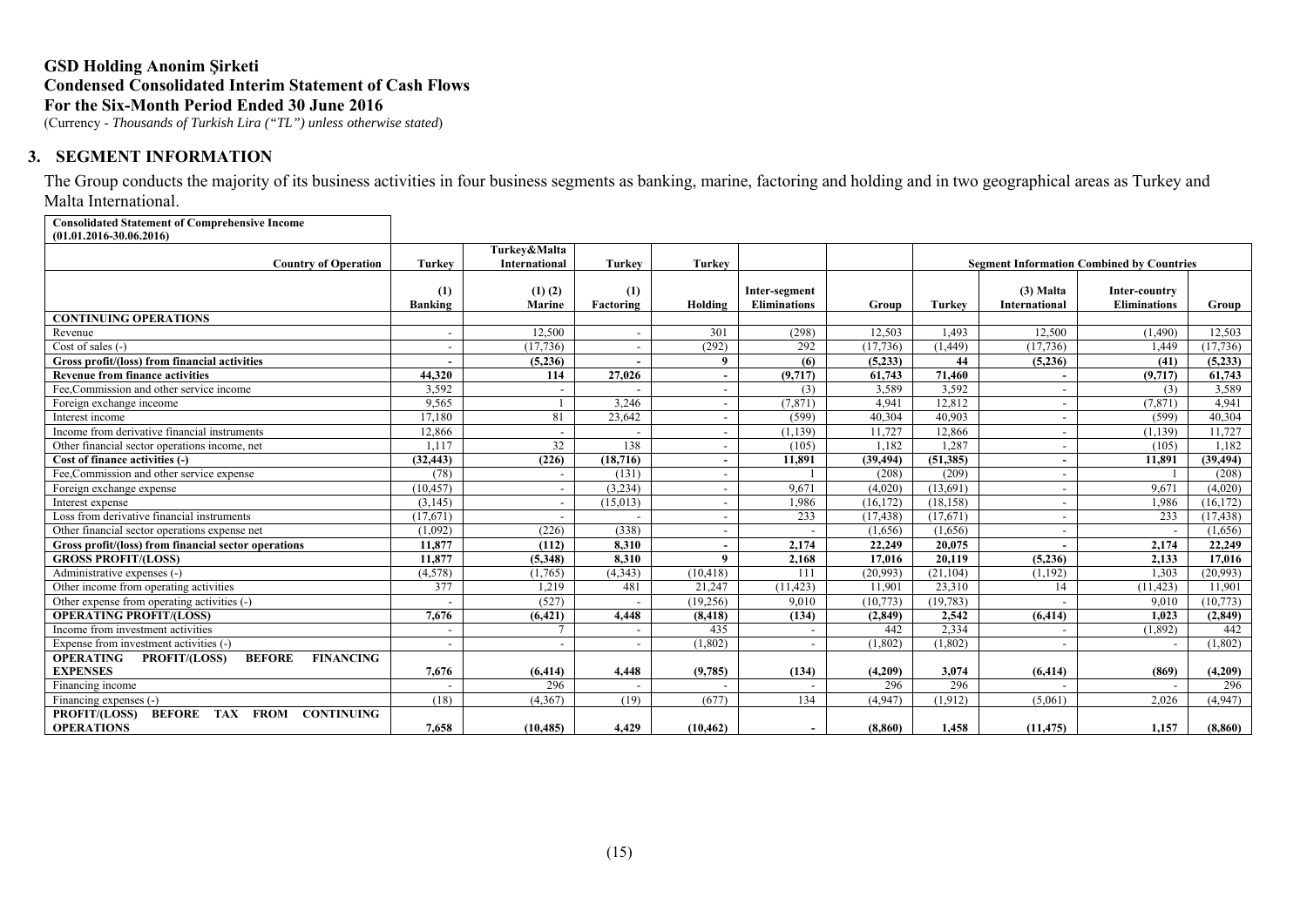(Currency - *Thousands of Turkish Lira ("TL") unless otherwise stated*)

# **3. SEGMENT INFORMATION (continued)**

| <b>Consolidated Statement of Comprehensive Income (continued)</b>               |                          |                      |               |                          |                          |           |           |                      |                                                  |              |
|---------------------------------------------------------------------------------|--------------------------|----------------------|---------------|--------------------------|--------------------------|-----------|-----------|----------------------|--------------------------------------------------|--------------|
| $(01.01.2016 - 30.06.2016)$                                                     |                          |                      |               |                          |                          |           |           |                      |                                                  |              |
|                                                                                 |                          | Turkey&Malta         |               |                          |                          |           |           |                      |                                                  |              |
| <b>Country of Operation</b>                                                     | <b>Turkey</b>            | <b>International</b> | <b>Turkey</b> | <b>Turkey</b>            |                          |           |           |                      | <b>Segment Information Combined by Countries</b> |              |
|                                                                                 |                          |                      |               |                          |                          |           |           |                      |                                                  |              |
|                                                                                 | (1)                      | $(1)$ $(2)$          | (1)           |                          | Inter-segment            |           |           | $(3)$ Malta          | Inter-country                                    |              |
|                                                                                 | <b>Banking</b>           | Marine               | Factoring     | Holding                  | <b>Eliminations</b>      | Group     | Turkey    | <b>International</b> | <b>Eliminations</b>                              | <b>Group</b> |
| Tax income/(expense) from continuing operations                                 | (1, 563)                 | (263)                | (1,001)       | 621                      |                          | (2,206)   | (2,206)   |                      |                                                  | (2,206)      |
| Current tax income/(expense)                                                    | (1,348)                  | (260)                | (909)         | (86)                     | $\overline{\phantom{a}}$ | (2,603)   | (2,603)   |                      |                                                  | (2,603)      |
| Deferred tax income/(expense)                                                   | (215)                    | (3)                  | (92)          | 707                      | $\overline{\phantom{a}}$ | 397       | 397       |                      |                                                  | 397          |
| NET PROFIT/(LOSS) FROM CONTINUING OPERATIONS                                    | 6,095                    | (10, 748)            | 3,428         | (9, 841)                 | $\overline{\phantom{a}}$ | (11,066)  | (748)     | (11, 475)            | 1,157                                            | (11,066)     |
| NET PROFIT/(LOSS) FROM DISCONTINUED OPERATIONS                                  |                          |                      |               | (409)                    | $\sim$                   | (409)     | (409)     |                      |                                                  | (409)        |
| <b>NET PROFIT/(LOSS)</b>                                                        | 6.095                    | (10,748)             | 3,428         | (10, 250)                | $\overline{\phantom{a}}$ | (11, 475) | (1,157)   | (11, 475)            | 1.157                                            | (11, 475)    |
| Net profit/(loss) (continuing and discontinuing operations)<br>attributable to: |                          |                      |               |                          |                          |           |           |                      |                                                  |              |
| Non-controlling interest                                                        |                          | (2,369)              | 358           |                          | $\sim$                   | (2,011)   | (2,011)   |                      | $\overline{\phantom{a}}$                         | (2,011)      |
| <b>Equity holders of the company</b>                                            | 6.095                    | (8,379)              | 3,070         | (10, 250)                |                          | (9, 464)  | 854       | (11, 475)            | 1.157                                            | (9, 464)     |
| <b>OTHER COMPREHENSIVE INCOME</b>                                               |                          |                      |               |                          |                          |           |           |                      |                                                  |              |
| Which will be not classified in profit or loss                                  | (52)                     | (31)                 | (164)         | (27)                     | $\sim$                   | (274)     | (274)     |                      |                                                  | (274)        |
| Defined benefit plans re-measurement gains / losses                             | (52)                     | (31)                 | (164)         | (27)                     | $\overline{\phantom{a}}$ | (274)     | (274)     |                      |                                                  | (274)        |
| Which will be classified in profit or loss                                      | $\overline{\phantom{a}}$ | (741)                |               | 5,992                    | $\overline{\phantom{a}}$ | 5.251     | 6,169     | (918)                |                                                  | 5,251        |
| Change in currency translation differences                                      |                          | (741)                |               |                          | $\overline{\phantom{a}}$ | (741)     | 177       | (918)                |                                                  | (741)        |
| Profit/(loss) arising from remeasuring and/or reclassifying                     |                          |                      |               |                          |                          |           |           |                      |                                                  |              |
| available for sale financial assets                                             |                          |                      |               | 5,992                    |                          | 5,992     | 5,992     |                      |                                                  | 5,992        |
| <b>OTHER COMPREHENSIVE INCOME (AFTER TAX)</b>                                   | (52)                     | (772)                | (164)         | 5.965                    | $\sim$                   | 4,977     | 5,895     | (918)                | $\overline{\phantom{a}}$                         | 4,977        |
| <b>TOTAL COMPREHENSIVE INCOME</b>                                               | 6.043                    | (11,520)             | 3,264         | (4,285)                  | $\overline{\phantom{a}}$ | (6, 498)  | 4,738     | (12, 393)            | 1,157                                            | (6, 498)     |
| Total comprehensive income attributable to:                                     |                          |                      |               |                          | $\sim$                   |           |           |                      |                                                  |              |
| Non-controlling interest                                                        |                          | (2,539)              | 341           |                          | $\overline{\phantom{a}}$ | (2, 198)  | (2, 198)  |                      |                                                  | (2, 198)     |
| <b>Equity holders of the company</b>                                            | 6.043                    | (8,981)              | 2,923         | (4,285)                  | $\overline{\phantom{a}}$ | (4,300)   | 6,936     | (12, 393)            | 1,157                                            | (4,300)      |
|                                                                                 |                          |                      |               |                          |                          |           |           |                      |                                                  |              |
| <b>CONSOLIDATED BALANCE SHEET (30.06.2016)</b>                                  |                          |                      |               |                          |                          |           |           |                      |                                                  |              |
| <b>TOTAL ASSETS</b>                                                             | 280,519                  | 283,726              | 269,379       | 621.853                  | (107, 870)               | 1.347,607 | 1,253,553 | 269,739              | (175.685)                                        | 1,347,607    |
| <b>TOTAL LIABILITIES</b>                                                        | 177,547                  | 195,511              | 238,039       | 73,597                   | (107, 870)               | 576,824   | 548,584   | 203,925              | (175, 685)                                       | 576,824      |
| Other segment information (continued and                                        |                          |                      |               |                          |                          |           |           |                      |                                                  |              |
| discontinued operations)                                                        |                          |                      |               |                          |                          |           |           |                      |                                                  |              |
| Capital expenditures                                                            |                          | 3                    | 36            | 453                      | $\overline{\phantom{a}}$ | 493       | 493       |                      | $\overline{\phantom{a}}$                         | 493          |
| Depreciation expense                                                            | (16)                     | (7,241)              | (15)          | (262)                    | $\overline{\phantom{a}}$ | (7, 534)  | (303)     | (7,231)              |                                                  | (7, 534)     |
| Amortization expense                                                            | (14)                     | (1)                  | (9)           | (17)                     | $\overline{\phantom{a}}$ | (41)      | (41)      |                      |                                                  | (41)         |
| Impairment (losses)/reversal income recognized in income statement              | (83)                     | 26                   | (267)         | $\overline{\phantom{a}}$ |                          | (324)     | (324)     |                      |                                                  | (324)        |

(1) The marine segment consists of the relevant amounts of GSD Denizcilik Gayrimenkul Insaat Sanayi ve Ticaret A.S., the banking segment consists of the relevant amounts of Tekstil Bankası A.S. for discontinued operations

(2) The main line of business of GSD Denizcilik Gayrimenkul Insaat Sanayi ve Ticaret A.S. is shipping starting from 2013 and its income and expenses and its finance lease assets in the financial statements arising from the marine segment under Gross Profit/(Loss) From Financial Sector Operations and Total Assets, respectively, without being allocated to a separate segment in the above table due to its decreasing materiality.

(3) The vessels of the subsidiaries established in Malta of GSD Denizcilik Gayrimenkul İnşaat Sanayi ve Ticaret A.Ş. are registered in Malta International Ship Register and operating in international freight forwarding.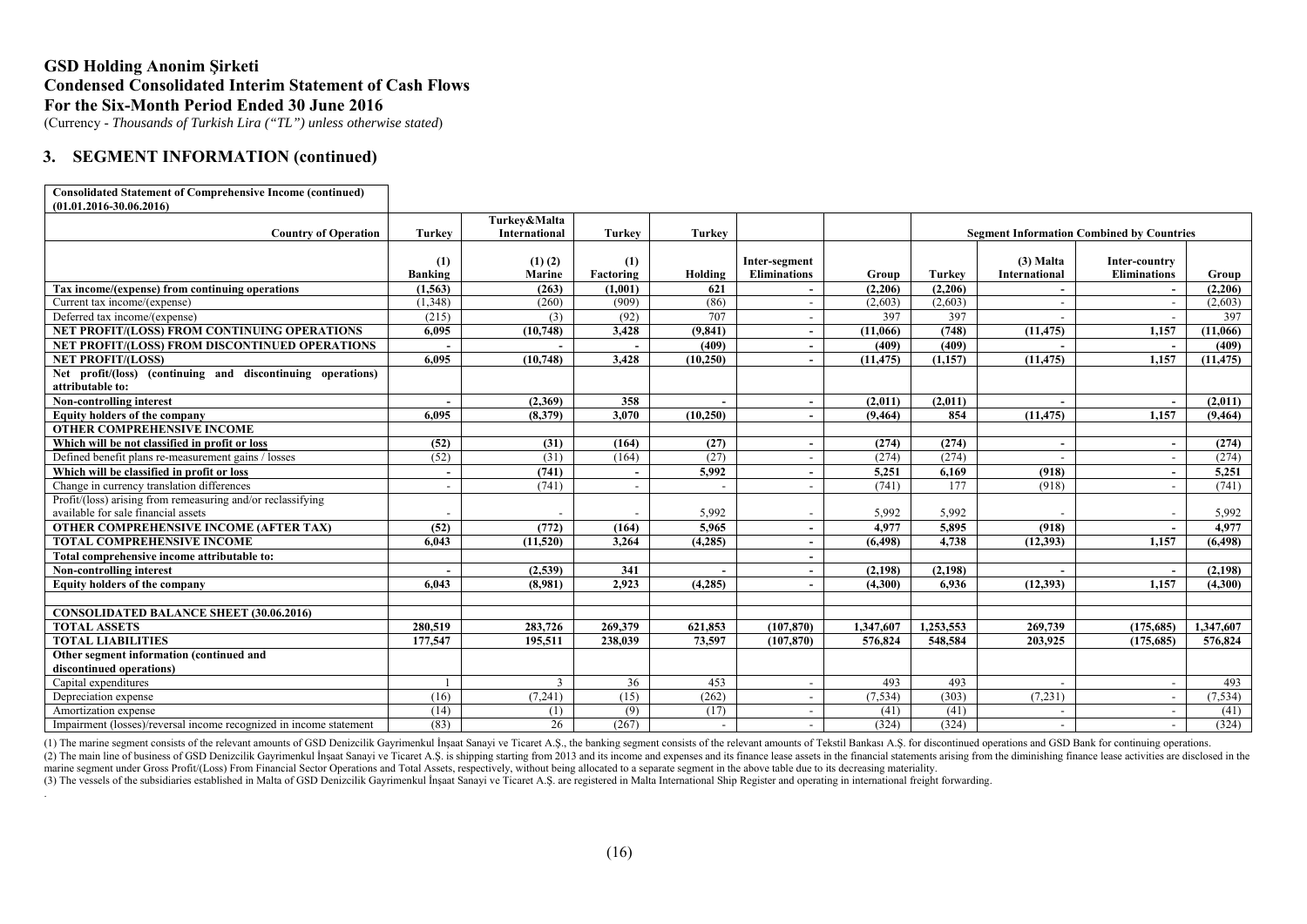(Currency - *Thousands of Turkish Lira ("TL") unless otherwise stated*)

# **3. SEGMENT INFORMATION (continued)**

| <b>Consolidated Statement of Comprehensive Income</b>                  |                          |                              |                  |                          |                                      |           |               |                          |                                                  |           |
|------------------------------------------------------------------------|--------------------------|------------------------------|------------------|--------------------------|--------------------------------------|-----------|---------------|--------------------------|--------------------------------------------------|-----------|
| $(01.01.2015 - 30.06.2015)$                                            |                          |                              |                  |                          |                                      |           |               |                          |                                                  |           |
|                                                                        |                          | Turkey&Malta                 |                  |                          |                                      |           |               |                          |                                                  |           |
| <b>Country of Operation</b>                                            | <b>Turkey</b>            | <b>International</b>         | <b>Turkey</b>    | Turkey                   |                                      |           |               |                          | <b>Segment Information Combined by Countries</b> |           |
|                                                                        |                          |                              |                  |                          |                                      |           |               | (3) Malta                |                                                  |           |
|                                                                        | (1)<br>Banking           | $(1)$ $(2)$<br><b>Marine</b> | (1)<br>Factoring | Holding                  | Inter-segment<br><b>Eliminations</b> | Group     | <b>Turkey</b> | International            | Inter-country<br><b>Eliminations</b>             | Group     |
| <b>CONTINUING OPERATIONS</b>                                           |                          |                              |                  |                          |                                      |           |               |                          |                                                  |           |
| Holding activities income                                              | $\overline{\phantom{a}}$ | $\overline{\phantom{a}}$     |                  | 1,248                    | (1,248)                              |           | 2.698         | $\overline{a}$           | (2.698)                                          | $\sim$    |
| Holding activities expense (-)                                         | $\sim$                   | $\overline{a}$               |                  | (1,220)                  | 1.220                                |           | (2.628)       | $\sim$                   | 2.628                                            | $\sim$    |
| Gross profit/(loss) from holding activities                            | $\sim$                   |                              |                  | 28                       | (28)                                 |           | 70            |                          | (70)                                             | $\sim$    |
| Marine sector income                                                   |                          | 14,996                       |                  | $\sim$                   |                                      | 14.996    |               | 14,996                   |                                                  | 14,996    |
| Marine sector expense (-)                                              |                          | (15,708)                     |                  | $\sim$                   |                                      | (15,708)  |               | (15,708)                 |                                                  | (15,708)  |
| Gross profit/(loss) from marine sector operations                      |                          | (712)                        |                  | $\sim$                   |                                      | (712)     |               | (712)                    |                                                  | (712)     |
| Gross profit/(loss) from commercial sector operations                  |                          | (712)                        |                  | 28                       | (28)                                 | (712)     | 70            | (712)                    | (70)                                             | (712)     |
| Interest income                                                        | 7,640                    | 23                           | 15,003           | $\sim$                   | (75)                                 | 22,591    | 22.666        | $\sim$                   | (75)                                             | 22,591    |
| Service income (net)                                                   | 2.427                    | $\sim$                       |                  | $\sim$                   | (13)                                 | 2.414     | 2.484         | $\sim$                   | (70)                                             | 2.414     |
| <b>Revenue from financial activities</b>                               | 10.067                   | 23                           | 15.003           | $\sim$                   | (88)                                 | 25.005    | 25.150        | $\sim$                   | (145)                                            | 25,005    |
| Interest expense (-)                                                   | (1, 569)                 | $\sim$                       | (9,368)          | $\sim$                   | 1,798                                | (9,139)   | (11,009)      | $\sim$                   | 1,870                                            | (9,139)   |
| Service expense (-)                                                    | (33)                     | $\sim$                       | (84)             | $\sim$                   |                                      | (110)     | (118)         | $\sim$                   | 8                                                | (110)     |
| Cost of financial activities (-)                                       | (1.602)                  |                              | (9.452)          | $\sim$                   | 1.805                                | (9.249)   | (11.127)      | $\sim$                   | 1.878                                            | (9,249)   |
| Provision income/(expense) arising from                                |                          |                              |                  |                          |                                      |           |               |                          |                                                  |           |
| financial sector operations, net                                       | 384                      | (111)                        | 81               |                          |                                      | 354       | 354           |                          |                                                  | 354       |
| Foreign exchange gain/(loss), net                                      | (66)                     | $\overline{4}$               | 65               | $\sim$                   | 6                                    | 9         | $\mathbf{3}$  | $\overline{\phantom{a}}$ | 6                                                | 9         |
| Trading income, net                                                    |                          |                              |                  | $\sim$                   |                                      |           |               | $\overline{\phantom{a}}$ |                                                  |           |
| Other financial sector operations income/(expense), net                | 148                      |                              | 223              | $\sim$                   | (119)                                | 252       | 371           | $\overline{\phantom{a}}$ | (119)                                            | 252       |
| Gross profit/(loss) from financial sector operations                   | 8,932                    | (84)                         | 5,920            | $\overline{\phantom{a}}$ | 1.604                                | 16,372    | 14,752        |                          | 1,620                                            | 16,372    |
| <b>GROSS PROFIT/(LOSS)</b>                                             | 8,932                    | (796)                        | 5,920            | 28                       | 1.576                                | 15.660    | 14,822        | (712)                    | 1.550                                            | 15.660    |
| Administrative expenses (-)                                            | (4,500)                  | (2,206)                      | (3,845)          | (8, 493)                 | 145                                  | (18,899)  | (17,551)      | (1,451)                  | 103                                              | (18.899)  |
| Other income from operating activities                                 | 25                       | 580                          | 64               | 25,298                   | (761)                                | 25,206    | 25,958        | $\mathbf{Q}$             | (761)                                            | 25,206    |
| Other expense from operating activities (-)                            | $\sim$                   | (209)                        |                  | (27, 246)                |                                      | (27, 454) | (27, 455)     | $\overline{a}$           |                                                  | (27, 454) |
| <b>OPERATING PROFIT/(LOSS)</b>                                         | 4,457                    | (2,631)                      | 2,139            | (10, 413)                | 961                                  | (5, 487)  | (4,226)       | (2, 154)                 | 893                                              | (5.487)   |
| Income from investment activities                                      | 320                      | 3                            |                  | 3,490                    | $\sim$                               | 3,813     | 7,165         | $\sim$                   | (3,352)                                          | 3,813     |
| Expense from investment activities (-)                                 | (3)                      | $\overline{\phantom{a}}$     | (3)              |                          | $\overline{\phantom{a}}$             | (6)       | (6)           | $\sim$                   | $\overline{\phantom{a}}$                         | (6)       |
| <b>OPERATING</b><br><b>BEFORE</b><br><b>FINANCING</b><br>PROFIT/(LOSS) |                          |                              |                  |                          |                                      |           |               |                          |                                                  |           |
| <b>EXPENSES</b>                                                        | 4,774                    | (2,628)                      | 2,136            | (6,923)                  | 961                                  | (1,680)   | 2,933         | (2, 154)                 | (2, 459)                                         | (1,680)   |
| Financing expenses (-)                                                 | (13)                     | (12, 321)                    | (5)              | (38)                     | 760                                  | (11,617)  | (9,665)       | (6,064)                  | 4,112                                            | (11,617)  |
| <b>BEFORE TAX</b><br>PROFIT/(LOSS)<br><b>FROM</b><br><b>CONTINUING</b> |                          |                              |                  |                          |                                      |           |               |                          |                                                  |           |
| <b>OPERATIONS</b>                                                      | 4,761                    | (14,949)                     | 2.131            | (6,961)                  | 1,721                                | (13,297)  | (6, 732)      | (8,218)                  | 1,653                                            | (13,297)  |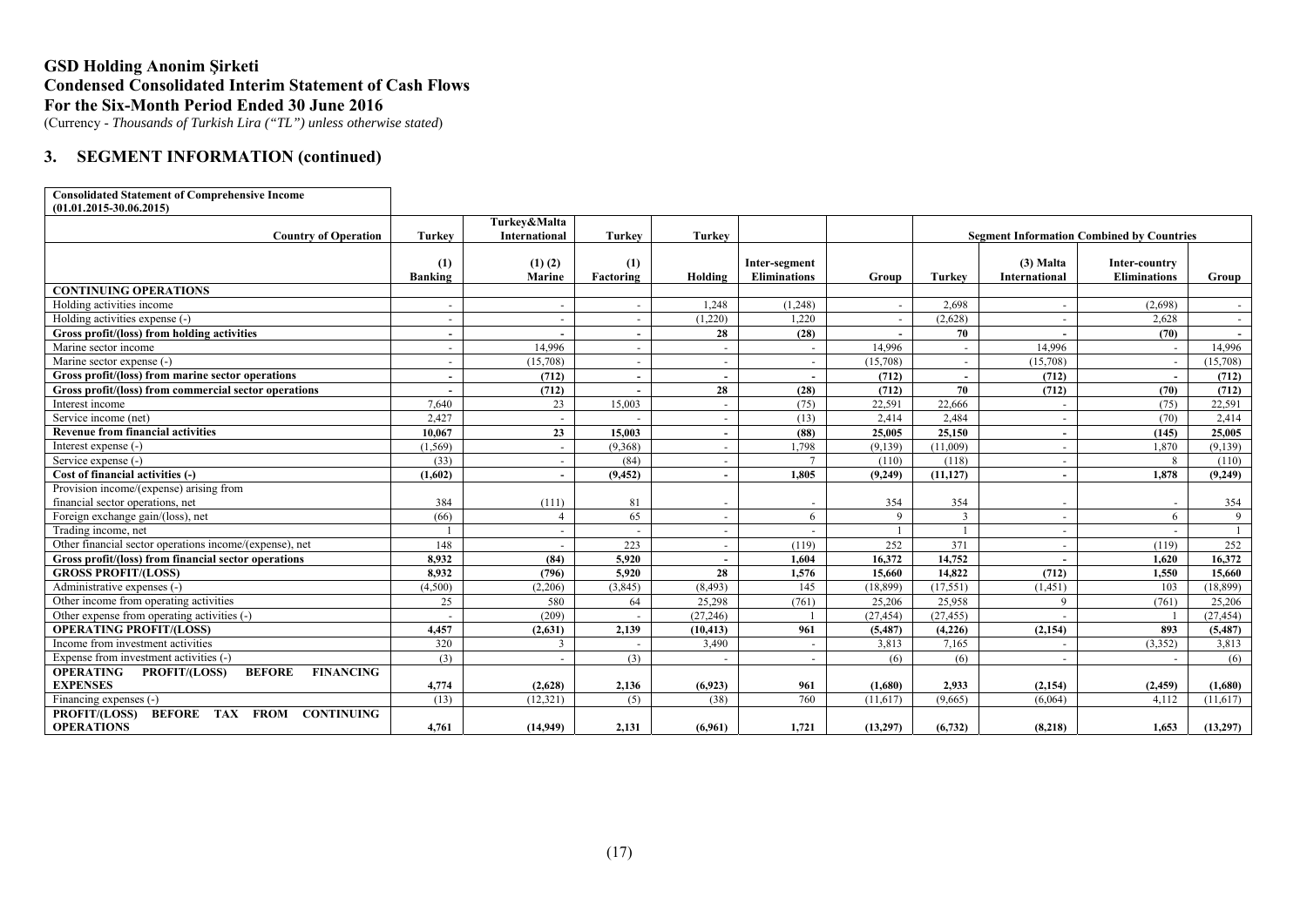(Currency - *Thousands of Turkish Lira ("TL") unless otherwise stated*)

### **3. SEGMENT INFORMATION (continued)**

| Turkey&Malta<br><b>Turkey</b><br><b>Country of Operation</b><br><b>International</b><br><b>Turkey</b><br>Turkey<br><b>Segment Information Combined by Countries</b><br>$(1)$ $(2)$<br>(1)<br>(1)<br>$(3)$ Malta<br>Inter-segment<br>Inter-country<br>Marine<br><b>Eliminations</b><br>International<br><b>Eliminations</b><br>Banking<br>Holding<br><b>Turkey</b><br>Factoring<br>Group<br>Group<br>1,237<br>337<br>181<br>181<br>(930)<br>Tax income/(expense) from continuing operations<br>(463)<br>181<br>$\overline{a}$<br>$\sim$<br>$\sim$<br>2,471<br>(1,057)<br>4.027<br>2,471<br>2,471<br>Current tax income/(expense)<br>(499)<br>$\overline{\phantom{a}}$<br>$\sim$<br>$\overline{\phantom{a}}$<br>127<br>1,237<br>(3,690)<br>(2,290)<br>(2,290)<br>Deferred tax income/(expense)<br>36<br>(2,290)<br>$\overline{\phantom{a}}$<br>$\overline{\phantom{a}}$<br><b>NET PROFIT/(LOSS) FROM CONTINUING OPERATIONS</b><br>3.831<br>(13, 712)<br>1.668<br>(6,624)<br>1.721<br>(13, 116)<br>(6.551)<br>1.653<br>(13, 116)<br>(8,218)<br>(14,291)<br>204.621<br>189,274<br>190,346<br>(1,072)<br>NET PROFIT/(LOSS) FROM DISCONTINUED OPERATIONS<br>(1,056)<br>189,274<br><b>NET PROFIT/(LOSS)</b><br>(10, 460)<br>(13,712)<br>1.668<br>197,997<br>665<br>176.158<br>183,795<br>581<br>176,158<br>(8,218)<br>Net profit/(loss) (continuing and discontinuing operations)<br>attributable to:<br><b>Non-controlling interest</b><br>(3,387)<br>(1,073)<br>174<br>(4,286)<br>(4,286)<br>(4, 286)<br>$\overline{\phantom{a}}$<br>$\overline{a}$<br>197,997<br>665<br>188,081<br>581<br>180,444<br><b>Equity holders of the company</b><br>(7.073)<br>(12.639)<br>1.494<br>180,444<br>(8,218)<br><b>OTHER COMPREHENSIVE INCOME</b><br>Which will be not classified in profit or loss<br>14<br>(64)<br>(27)<br>(2)<br>(79)<br>(79)<br>(79)<br>$\overline{\phantom{a}}$<br>$\overline{\phantom{a}}$<br>$\overline{\phantom{0}}$<br>Change in property revaluation reserve<br>Which will be classified in profit or loss<br>(64)<br>(27)<br>(2)<br>14<br>(79)<br>(79)<br>(79)<br>$\overline{\phantom{a}}$<br>$\overline{\phantom{a}}$<br>Change in currency translation differences<br>90<br>(665)<br>(2,500)<br>(963)<br>14,709<br>13,171<br>16,336<br>(665)<br>13,171<br>$\overline{\phantom{0}}$<br>Profit/(loss) arising from remeasuring and/or reclassifying<br>available for sale financial assets<br>14,709<br>14,709<br>17,209<br>(2,500)<br>14,709<br>$\overline{\phantom{0}}$<br><b>OTHER COMPREHENSIVE INCOME (AFTER TAX)</b><br>(963)<br>90<br>(1, 538)<br>(873)<br>(1,538)<br>(665)<br>(665)<br>$\overline{\phantom{0}}$<br><b>TOTAL COMPREHENSIVE INCOME</b><br>14.682<br>104<br>13.092<br>13,092<br>(1.027)<br>(2)<br>(665)<br>16,257<br>(2,500)<br>(665)<br>(11, 487)<br>970<br>198,101<br>189,250<br>200,052<br>189,250<br>Total comprehensive income attributable to:<br>1,666<br>(10, 718)<br>(84)<br>$\overline{\phantom{a}}$<br>Non-controlling interest<br>(3,615)<br>2,293<br>174<br><b>Equity holders of the company</b><br>(1, 148)<br>(1,148)<br>(1,148)<br>$\overline{a}$<br>201.200<br>(7, 872)<br>(1,323)<br>1.492<br>198.101<br>190.398<br>(10, 718)<br>(84)<br>190.398<br>$\overline{\phantom{a}}$<br><b>CONSOLIDATED BALANCE SHEET (31.12.2015)</b> | <b>Consolidated Statement of Comprehensive Income (continued)</b> |         |         |         |         |            |           |           |         |            |           |
|---------------------------------------------------------------------------------------------------------------------------------------------------------------------------------------------------------------------------------------------------------------------------------------------------------------------------------------------------------------------------------------------------------------------------------------------------------------------------------------------------------------------------------------------------------------------------------------------------------------------------------------------------------------------------------------------------------------------------------------------------------------------------------------------------------------------------------------------------------------------------------------------------------------------------------------------------------------------------------------------------------------------------------------------------------------------------------------------------------------------------------------------------------------------------------------------------------------------------------------------------------------------------------------------------------------------------------------------------------------------------------------------------------------------------------------------------------------------------------------------------------------------------------------------------------------------------------------------------------------------------------------------------------------------------------------------------------------------------------------------------------------------------------------------------------------------------------------------------------------------------------------------------------------------------------------------------------------------------------------------------------------------------------------------------------------------------------------------------------------------------------------------------------------------------------------------------------------------------------------------------------------------------------------------------------------------------------------------------------------------------------------------------------------------------------------------------------------------------------------------------------------------------------------------------------------------------------------------------------------------------------------------------------------------------------------------------------------------------------------------------------------------------------------------------------------------------------------------------------------------------------------------------------------------------------------------------------------------------------------------------------------------------------------------------------------------------------------------------------------------------------------------------------------------------------------------------------------------------------------------------------------------------------|-------------------------------------------------------------------|---------|---------|---------|---------|------------|-----------|-----------|---------|------------|-----------|
|                                                                                                                                                                                                                                                                                                                                                                                                                                                                                                                                                                                                                                                                                                                                                                                                                                                                                                                                                                                                                                                                                                                                                                                                                                                                                                                                                                                                                                                                                                                                                                                                                                                                                                                                                                                                                                                                                                                                                                                                                                                                                                                                                                                                                                                                                                                                                                                                                                                                                                                                                                                                                                                                                                                                                                                                                                                                                                                                                                                                                                                                                                                                                                                                                                                                                 | $(01.01.2015 - 30.06.2015)$                                       |         |         |         |         |            |           |           |         |            |           |
|                                                                                                                                                                                                                                                                                                                                                                                                                                                                                                                                                                                                                                                                                                                                                                                                                                                                                                                                                                                                                                                                                                                                                                                                                                                                                                                                                                                                                                                                                                                                                                                                                                                                                                                                                                                                                                                                                                                                                                                                                                                                                                                                                                                                                                                                                                                                                                                                                                                                                                                                                                                                                                                                                                                                                                                                                                                                                                                                                                                                                                                                                                                                                                                                                                                                                 |                                                                   |         |         |         |         |            |           |           |         |            |           |
|                                                                                                                                                                                                                                                                                                                                                                                                                                                                                                                                                                                                                                                                                                                                                                                                                                                                                                                                                                                                                                                                                                                                                                                                                                                                                                                                                                                                                                                                                                                                                                                                                                                                                                                                                                                                                                                                                                                                                                                                                                                                                                                                                                                                                                                                                                                                                                                                                                                                                                                                                                                                                                                                                                                                                                                                                                                                                                                                                                                                                                                                                                                                                                                                                                                                                 |                                                                   |         |         |         |         |            |           |           |         |            |           |
|                                                                                                                                                                                                                                                                                                                                                                                                                                                                                                                                                                                                                                                                                                                                                                                                                                                                                                                                                                                                                                                                                                                                                                                                                                                                                                                                                                                                                                                                                                                                                                                                                                                                                                                                                                                                                                                                                                                                                                                                                                                                                                                                                                                                                                                                                                                                                                                                                                                                                                                                                                                                                                                                                                                                                                                                                                                                                                                                                                                                                                                                                                                                                                                                                                                                                 |                                                                   |         |         |         |         |            |           |           |         |            |           |
|                                                                                                                                                                                                                                                                                                                                                                                                                                                                                                                                                                                                                                                                                                                                                                                                                                                                                                                                                                                                                                                                                                                                                                                                                                                                                                                                                                                                                                                                                                                                                                                                                                                                                                                                                                                                                                                                                                                                                                                                                                                                                                                                                                                                                                                                                                                                                                                                                                                                                                                                                                                                                                                                                                                                                                                                                                                                                                                                                                                                                                                                                                                                                                                                                                                                                 |                                                                   |         |         |         |         |            |           |           |         |            |           |
|                                                                                                                                                                                                                                                                                                                                                                                                                                                                                                                                                                                                                                                                                                                                                                                                                                                                                                                                                                                                                                                                                                                                                                                                                                                                                                                                                                                                                                                                                                                                                                                                                                                                                                                                                                                                                                                                                                                                                                                                                                                                                                                                                                                                                                                                                                                                                                                                                                                                                                                                                                                                                                                                                                                                                                                                                                                                                                                                                                                                                                                                                                                                                                                                                                                                                 |                                                                   |         |         |         |         |            |           |           |         |            |           |
|                                                                                                                                                                                                                                                                                                                                                                                                                                                                                                                                                                                                                                                                                                                                                                                                                                                                                                                                                                                                                                                                                                                                                                                                                                                                                                                                                                                                                                                                                                                                                                                                                                                                                                                                                                                                                                                                                                                                                                                                                                                                                                                                                                                                                                                                                                                                                                                                                                                                                                                                                                                                                                                                                                                                                                                                                                                                                                                                                                                                                                                                                                                                                                                                                                                                                 |                                                                   |         |         |         |         |            |           |           |         |            |           |
|                                                                                                                                                                                                                                                                                                                                                                                                                                                                                                                                                                                                                                                                                                                                                                                                                                                                                                                                                                                                                                                                                                                                                                                                                                                                                                                                                                                                                                                                                                                                                                                                                                                                                                                                                                                                                                                                                                                                                                                                                                                                                                                                                                                                                                                                                                                                                                                                                                                                                                                                                                                                                                                                                                                                                                                                                                                                                                                                                                                                                                                                                                                                                                                                                                                                                 |                                                                   |         |         |         |         |            |           |           |         |            |           |
|                                                                                                                                                                                                                                                                                                                                                                                                                                                                                                                                                                                                                                                                                                                                                                                                                                                                                                                                                                                                                                                                                                                                                                                                                                                                                                                                                                                                                                                                                                                                                                                                                                                                                                                                                                                                                                                                                                                                                                                                                                                                                                                                                                                                                                                                                                                                                                                                                                                                                                                                                                                                                                                                                                                                                                                                                                                                                                                                                                                                                                                                                                                                                                                                                                                                                 |                                                                   |         |         |         |         |            |           |           |         |            |           |
|                                                                                                                                                                                                                                                                                                                                                                                                                                                                                                                                                                                                                                                                                                                                                                                                                                                                                                                                                                                                                                                                                                                                                                                                                                                                                                                                                                                                                                                                                                                                                                                                                                                                                                                                                                                                                                                                                                                                                                                                                                                                                                                                                                                                                                                                                                                                                                                                                                                                                                                                                                                                                                                                                                                                                                                                                                                                                                                                                                                                                                                                                                                                                                                                                                                                                 |                                                                   |         |         |         |         |            |           |           |         |            |           |
|                                                                                                                                                                                                                                                                                                                                                                                                                                                                                                                                                                                                                                                                                                                                                                                                                                                                                                                                                                                                                                                                                                                                                                                                                                                                                                                                                                                                                                                                                                                                                                                                                                                                                                                                                                                                                                                                                                                                                                                                                                                                                                                                                                                                                                                                                                                                                                                                                                                                                                                                                                                                                                                                                                                                                                                                                                                                                                                                                                                                                                                                                                                                                                                                                                                                                 |                                                                   |         |         |         |         |            |           |           |         |            |           |
|                                                                                                                                                                                                                                                                                                                                                                                                                                                                                                                                                                                                                                                                                                                                                                                                                                                                                                                                                                                                                                                                                                                                                                                                                                                                                                                                                                                                                                                                                                                                                                                                                                                                                                                                                                                                                                                                                                                                                                                                                                                                                                                                                                                                                                                                                                                                                                                                                                                                                                                                                                                                                                                                                                                                                                                                                                                                                                                                                                                                                                                                                                                                                                                                                                                                                 |                                                                   |         |         |         |         |            |           |           |         |            |           |
|                                                                                                                                                                                                                                                                                                                                                                                                                                                                                                                                                                                                                                                                                                                                                                                                                                                                                                                                                                                                                                                                                                                                                                                                                                                                                                                                                                                                                                                                                                                                                                                                                                                                                                                                                                                                                                                                                                                                                                                                                                                                                                                                                                                                                                                                                                                                                                                                                                                                                                                                                                                                                                                                                                                                                                                                                                                                                                                                                                                                                                                                                                                                                                                                                                                                                 |                                                                   |         |         |         |         |            |           |           |         |            |           |
|                                                                                                                                                                                                                                                                                                                                                                                                                                                                                                                                                                                                                                                                                                                                                                                                                                                                                                                                                                                                                                                                                                                                                                                                                                                                                                                                                                                                                                                                                                                                                                                                                                                                                                                                                                                                                                                                                                                                                                                                                                                                                                                                                                                                                                                                                                                                                                                                                                                                                                                                                                                                                                                                                                                                                                                                                                                                                                                                                                                                                                                                                                                                                                                                                                                                                 |                                                                   |         |         |         |         |            |           |           |         |            |           |
|                                                                                                                                                                                                                                                                                                                                                                                                                                                                                                                                                                                                                                                                                                                                                                                                                                                                                                                                                                                                                                                                                                                                                                                                                                                                                                                                                                                                                                                                                                                                                                                                                                                                                                                                                                                                                                                                                                                                                                                                                                                                                                                                                                                                                                                                                                                                                                                                                                                                                                                                                                                                                                                                                                                                                                                                                                                                                                                                                                                                                                                                                                                                                                                                                                                                                 |                                                                   |         |         |         |         |            |           |           |         |            |           |
|                                                                                                                                                                                                                                                                                                                                                                                                                                                                                                                                                                                                                                                                                                                                                                                                                                                                                                                                                                                                                                                                                                                                                                                                                                                                                                                                                                                                                                                                                                                                                                                                                                                                                                                                                                                                                                                                                                                                                                                                                                                                                                                                                                                                                                                                                                                                                                                                                                                                                                                                                                                                                                                                                                                                                                                                                                                                                                                                                                                                                                                                                                                                                                                                                                                                                 |                                                                   |         |         |         |         |            |           |           |         |            |           |
|                                                                                                                                                                                                                                                                                                                                                                                                                                                                                                                                                                                                                                                                                                                                                                                                                                                                                                                                                                                                                                                                                                                                                                                                                                                                                                                                                                                                                                                                                                                                                                                                                                                                                                                                                                                                                                                                                                                                                                                                                                                                                                                                                                                                                                                                                                                                                                                                                                                                                                                                                                                                                                                                                                                                                                                                                                                                                                                                                                                                                                                                                                                                                                                                                                                                                 |                                                                   |         |         |         |         |            |           |           |         |            |           |
|                                                                                                                                                                                                                                                                                                                                                                                                                                                                                                                                                                                                                                                                                                                                                                                                                                                                                                                                                                                                                                                                                                                                                                                                                                                                                                                                                                                                                                                                                                                                                                                                                                                                                                                                                                                                                                                                                                                                                                                                                                                                                                                                                                                                                                                                                                                                                                                                                                                                                                                                                                                                                                                                                                                                                                                                                                                                                                                                                                                                                                                                                                                                                                                                                                                                                 |                                                                   |         |         |         |         |            |           |           |         |            |           |
|                                                                                                                                                                                                                                                                                                                                                                                                                                                                                                                                                                                                                                                                                                                                                                                                                                                                                                                                                                                                                                                                                                                                                                                                                                                                                                                                                                                                                                                                                                                                                                                                                                                                                                                                                                                                                                                                                                                                                                                                                                                                                                                                                                                                                                                                                                                                                                                                                                                                                                                                                                                                                                                                                                                                                                                                                                                                                                                                                                                                                                                                                                                                                                                                                                                                                 |                                                                   |         |         |         |         |            |           |           |         |            |           |
|                                                                                                                                                                                                                                                                                                                                                                                                                                                                                                                                                                                                                                                                                                                                                                                                                                                                                                                                                                                                                                                                                                                                                                                                                                                                                                                                                                                                                                                                                                                                                                                                                                                                                                                                                                                                                                                                                                                                                                                                                                                                                                                                                                                                                                                                                                                                                                                                                                                                                                                                                                                                                                                                                                                                                                                                                                                                                                                                                                                                                                                                                                                                                                                                                                                                                 |                                                                   |         |         |         |         |            |           |           |         |            |           |
|                                                                                                                                                                                                                                                                                                                                                                                                                                                                                                                                                                                                                                                                                                                                                                                                                                                                                                                                                                                                                                                                                                                                                                                                                                                                                                                                                                                                                                                                                                                                                                                                                                                                                                                                                                                                                                                                                                                                                                                                                                                                                                                                                                                                                                                                                                                                                                                                                                                                                                                                                                                                                                                                                                                                                                                                                                                                                                                                                                                                                                                                                                                                                                                                                                                                                 |                                                                   |         |         |         |         |            |           |           |         |            |           |
|                                                                                                                                                                                                                                                                                                                                                                                                                                                                                                                                                                                                                                                                                                                                                                                                                                                                                                                                                                                                                                                                                                                                                                                                                                                                                                                                                                                                                                                                                                                                                                                                                                                                                                                                                                                                                                                                                                                                                                                                                                                                                                                                                                                                                                                                                                                                                                                                                                                                                                                                                                                                                                                                                                                                                                                                                                                                                                                                                                                                                                                                                                                                                                                                                                                                                 |                                                                   |         |         |         |         |            |           |           |         |            |           |
|                                                                                                                                                                                                                                                                                                                                                                                                                                                                                                                                                                                                                                                                                                                                                                                                                                                                                                                                                                                                                                                                                                                                                                                                                                                                                                                                                                                                                                                                                                                                                                                                                                                                                                                                                                                                                                                                                                                                                                                                                                                                                                                                                                                                                                                                                                                                                                                                                                                                                                                                                                                                                                                                                                                                                                                                                                                                                                                                                                                                                                                                                                                                                                                                                                                                                 |                                                                   |         |         |         |         |            |           |           |         |            |           |
|                                                                                                                                                                                                                                                                                                                                                                                                                                                                                                                                                                                                                                                                                                                                                                                                                                                                                                                                                                                                                                                                                                                                                                                                                                                                                                                                                                                                                                                                                                                                                                                                                                                                                                                                                                                                                                                                                                                                                                                                                                                                                                                                                                                                                                                                                                                                                                                                                                                                                                                                                                                                                                                                                                                                                                                                                                                                                                                                                                                                                                                                                                                                                                                                                                                                                 |                                                                   |         |         |         |         |            |           |           |         |            |           |
|                                                                                                                                                                                                                                                                                                                                                                                                                                                                                                                                                                                                                                                                                                                                                                                                                                                                                                                                                                                                                                                                                                                                                                                                                                                                                                                                                                                                                                                                                                                                                                                                                                                                                                                                                                                                                                                                                                                                                                                                                                                                                                                                                                                                                                                                                                                                                                                                                                                                                                                                                                                                                                                                                                                                                                                                                                                                                                                                                                                                                                                                                                                                                                                                                                                                                 |                                                                   |         |         |         |         |            |           |           |         |            |           |
|                                                                                                                                                                                                                                                                                                                                                                                                                                                                                                                                                                                                                                                                                                                                                                                                                                                                                                                                                                                                                                                                                                                                                                                                                                                                                                                                                                                                                                                                                                                                                                                                                                                                                                                                                                                                                                                                                                                                                                                                                                                                                                                                                                                                                                                                                                                                                                                                                                                                                                                                                                                                                                                                                                                                                                                                                                                                                                                                                                                                                                                                                                                                                                                                                                                                                 |                                                                   |         |         |         |         |            |           |           |         |            |           |
|                                                                                                                                                                                                                                                                                                                                                                                                                                                                                                                                                                                                                                                                                                                                                                                                                                                                                                                                                                                                                                                                                                                                                                                                                                                                                                                                                                                                                                                                                                                                                                                                                                                                                                                                                                                                                                                                                                                                                                                                                                                                                                                                                                                                                                                                                                                                                                                                                                                                                                                                                                                                                                                                                                                                                                                                                                                                                                                                                                                                                                                                                                                                                                                                                                                                                 |                                                                   |         |         |         |         |            |           |           |         |            |           |
|                                                                                                                                                                                                                                                                                                                                                                                                                                                                                                                                                                                                                                                                                                                                                                                                                                                                                                                                                                                                                                                                                                                                                                                                                                                                                                                                                                                                                                                                                                                                                                                                                                                                                                                                                                                                                                                                                                                                                                                                                                                                                                                                                                                                                                                                                                                                                                                                                                                                                                                                                                                                                                                                                                                                                                                                                                                                                                                                                                                                                                                                                                                                                                                                                                                                                 |                                                                   |         |         |         |         |            |           |           |         |            |           |
|                                                                                                                                                                                                                                                                                                                                                                                                                                                                                                                                                                                                                                                                                                                                                                                                                                                                                                                                                                                                                                                                                                                                                                                                                                                                                                                                                                                                                                                                                                                                                                                                                                                                                                                                                                                                                                                                                                                                                                                                                                                                                                                                                                                                                                                                                                                                                                                                                                                                                                                                                                                                                                                                                                                                                                                                                                                                                                                                                                                                                                                                                                                                                                                                                                                                                 |                                                                   |         |         |         |         |            |           |           |         |            |           |
|                                                                                                                                                                                                                                                                                                                                                                                                                                                                                                                                                                                                                                                                                                                                                                                                                                                                                                                                                                                                                                                                                                                                                                                                                                                                                                                                                                                                                                                                                                                                                                                                                                                                                                                                                                                                                                                                                                                                                                                                                                                                                                                                                                                                                                                                                                                                                                                                                                                                                                                                                                                                                                                                                                                                                                                                                                                                                                                                                                                                                                                                                                                                                                                                                                                                                 |                                                                   |         |         |         |         |            |           |           |         |            |           |
|                                                                                                                                                                                                                                                                                                                                                                                                                                                                                                                                                                                                                                                                                                                                                                                                                                                                                                                                                                                                                                                                                                                                                                                                                                                                                                                                                                                                                                                                                                                                                                                                                                                                                                                                                                                                                                                                                                                                                                                                                                                                                                                                                                                                                                                                                                                                                                                                                                                                                                                                                                                                                                                                                                                                                                                                                                                                                                                                                                                                                                                                                                                                                                                                                                                                                 | <b>TOTAL ASSETS</b>                                               | 305.501 | 291.497 | 255,875 | 649,611 | (169, 887) | 1,332,597 | 1.359.035 | 278,426 | (304, 864) | 1,332,597 |
| <b>TOTAL LIABILITIES</b><br>208,572<br>227,799<br>32,611<br>274,917<br>202.094<br>(169, 887)<br>501,189<br>531,136<br>(304, 864)<br>501.189                                                                                                                                                                                                                                                                                                                                                                                                                                                                                                                                                                                                                                                                                                                                                                                                                                                                                                                                                                                                                                                                                                                                                                                                                                                                                                                                                                                                                                                                                                                                                                                                                                                                                                                                                                                                                                                                                                                                                                                                                                                                                                                                                                                                                                                                                                                                                                                                                                                                                                                                                                                                                                                                                                                                                                                                                                                                                                                                                                                                                                                                                                                                     |                                                                   |         |         |         |         |            |           |           |         |            |           |
| Other segment information (continued and                                                                                                                                                                                                                                                                                                                                                                                                                                                                                                                                                                                                                                                                                                                                                                                                                                                                                                                                                                                                                                                                                                                                                                                                                                                                                                                                                                                                                                                                                                                                                                                                                                                                                                                                                                                                                                                                                                                                                                                                                                                                                                                                                                                                                                                                                                                                                                                                                                                                                                                                                                                                                                                                                                                                                                                                                                                                                                                                                                                                                                                                                                                                                                                                                                        |                                                                   |         |         |         |         |            |           |           |         |            |           |
| discontinued operations)                                                                                                                                                                                                                                                                                                                                                                                                                                                                                                                                                                                                                                                                                                                                                                                                                                                                                                                                                                                                                                                                                                                                                                                                                                                                                                                                                                                                                                                                                                                                                                                                                                                                                                                                                                                                                                                                                                                                                                                                                                                                                                                                                                                                                                                                                                                                                                                                                                                                                                                                                                                                                                                                                                                                                                                                                                                                                                                                                                                                                                                                                                                                                                                                                                                        |                                                                   |         |         |         |         |            |           |           |         |            |           |
| (Advances given)/Transfer of advances given for capital expenditures                                                                                                                                                                                                                                                                                                                                                                                                                                                                                                                                                                                                                                                                                                                                                                                                                                                                                                                                                                                                                                                                                                                                                                                                                                                                                                                                                                                                                                                                                                                                                                                                                                                                                                                                                                                                                                                                                                                                                                                                                                                                                                                                                                                                                                                                                                                                                                                                                                                                                                                                                                                                                                                                                                                                                                                                                                                                                                                                                                                                                                                                                                                                                                                                            |                                                                   |         |         |         |         |            |           |           |         |            |           |
| 390<br>23<br>1,776<br>Capital expenditures<br>80<br>2.269<br>2,269<br>2,269<br>$\overline{\phantom{a}}$                                                                                                                                                                                                                                                                                                                                                                                                                                                                                                                                                                                                                                                                                                                                                                                                                                                                                                                                                                                                                                                                                                                                                                                                                                                                                                                                                                                                                                                                                                                                                                                                                                                                                                                                                                                                                                                                                                                                                                                                                                                                                                                                                                                                                                                                                                                                                                                                                                                                                                                                                                                                                                                                                                                                                                                                                                                                                                                                                                                                                                                                                                                                                                         |                                                                   |         |         |         |         |            |           |           |         |            |           |
| (920)<br>(14,298)<br>(24)<br>(206)<br>(15, 448)<br>(14, 288)<br>(15, 448)<br>(1,160)<br>Depreciation expense<br>$\overline{\phantom{a}}$                                                                                                                                                                                                                                                                                                                                                                                                                                                                                                                                                                                                                                                                                                                                                                                                                                                                                                                                                                                                                                                                                                                                                                                                                                                                                                                                                                                                                                                                                                                                                                                                                                                                                                                                                                                                                                                                                                                                                                                                                                                                                                                                                                                                                                                                                                                                                                                                                                                                                                                                                                                                                                                                                                                                                                                                                                                                                                                                                                                                                                                                                                                                        |                                                                   |         |         |         |         |            |           |           |         |            |           |
| (190)<br>(17)<br>(41)<br>(249)<br>Amortization expense<br>(1)<br>(249)<br>(249)                                                                                                                                                                                                                                                                                                                                                                                                                                                                                                                                                                                                                                                                                                                                                                                                                                                                                                                                                                                                                                                                                                                                                                                                                                                                                                                                                                                                                                                                                                                                                                                                                                                                                                                                                                                                                                                                                                                                                                                                                                                                                                                                                                                                                                                                                                                                                                                                                                                                                                                                                                                                                                                                                                                                                                                                                                                                                                                                                                                                                                                                                                                                                                                                 |                                                                   |         |         |         |         |            |           |           |         |            |           |
| (8,229)<br>(206)<br>(661)<br>(9,096)<br>(9,096)<br>(9,096)<br>Impairment (losses)/reversal income recognized in income statement<br>$\overline{\phantom{a}}$<br>$\overline{\phantom{a}}$                                                                                                                                                                                                                                                                                                                                                                                                                                                                                                                                                                                                                                                                                                                                                                                                                                                                                                                                                                                                                                                                                                                                                                                                                                                                                                                                                                                                                                                                                                                                                                                                                                                                                                                                                                                                                                                                                                                                                                                                                                                                                                                                                                                                                                                                                                                                                                                                                                                                                                                                                                                                                                                                                                                                                                                                                                                                                                                                                                                                                                                                                        |                                                                   |         |         |         |         |            |           |           |         |            |           |

(1) The marine segment consists of the relevant amounts of GSD Denizcilik Gavrimenkul Insaat Sanayi ve Ticaret A.S. and GSD Ds Ticaret A.S. the banking segment consists of the relevant amounts of Tekstil Bankası A.S. for d continuing operations.

(2) The main line of business of GSD Denizcilik Gayrimenkul Insaat Sanayi ve Ticaret A.S. is shipping starting from 2013 and its income and expenses and its finance lease assets in the financial statements arising from the marine segment under Gross Profit/(Loss) From Financial Sector Operations and Total Assets, respectively, without being allocated to a separate segment in the above table due to its decreasing materiality.<br>(3) The vessels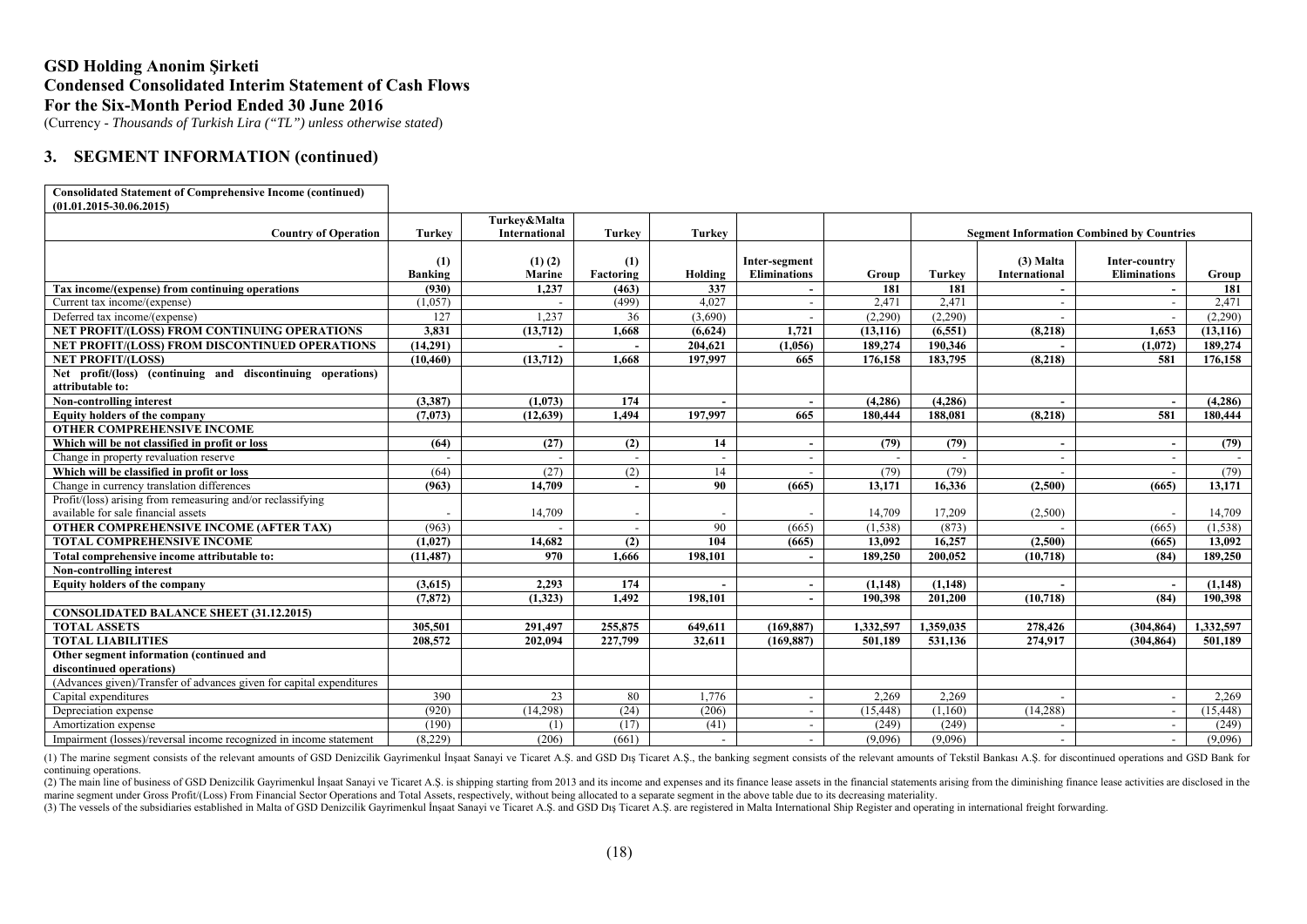# **4. CASH AND CASH EQUIVALENTS**

# **Cash and cash equivalents in the statement of financial position:**

| <b>Continuing Operations</b>                            |         | 30 June 2016 31 December 2015 |
|---------------------------------------------------------|---------|-------------------------------|
|                                                         |         |                               |
| Cash on hand                                            |         |                               |
| Balances with the Central Bank                          | 5,471   | 530                           |
| <b>Cash and balances with the Central Bank</b>          | 5,476   | 532                           |
| Deposits with other banks and financial institutions    | 127,575 | 90,656                        |
| <b>Required Reserves</b>                                | 15.962  | 1,013                         |
| Cash and cash equivalents in the statement of financial |         |                               |
| position                                                | 149,013 | 92,201                        |

### **5. MARKETABLE SECURITIES**

# **a) Trading Securities**

|                               | <b>30 June 2016</b>      | 31 December 2015 |                          |                |
|-------------------------------|--------------------------|------------------|--------------------------|----------------|
|                               |                          |                  | <b>Effective</b>         |                |
|                               |                          | interest rate    |                          | interest rate  |
|                               | Amount                   | $\frac{1}{2}$    | Amount                   | $\frac{10}{2}$ |
|                               |                          |                  |                          |                |
| Debt instruments              |                          |                  |                          |                |
| <b>Mutual Funds</b>           |                          |                  | $\overline{\phantom{0}}$ |                |
| Turkish government bonds (TL) | $\overline{\phantom{0}}$ | $\blacksquare$   | 311                      | 10.78          |
| <b>Total</b>                  |                          |                  | 311                      |                |

The movement in trading securities (including loaned securities) is summarized as follows:

|                                      | <b>30 June 2016</b> | 31 December 2015 |
|--------------------------------------|---------------------|------------------|
|                                      |                     |                  |
| At 1 January                         | 311                 | 962              |
| <b>Additions</b>                     |                     | 306              |
| Disposals (sales and redemptions)    | (306)               | (959)            |
| Interest received due to redemptions | (10)                | (41)             |
| Profit / $(\text{loss})$             |                     | 43               |
| Closing balance at the end of period |                     | 311              |

**Carrying values of trading securities pledged under repurchase agreements and related liabilities:** 

|                                                 | 30 June 2016 31 December 2015 |
|-------------------------------------------------|-------------------------------|
|                                                 |                               |
| Trading securities subject to repo transactions |                               |
| Related liability - other money market deposits | 220                           |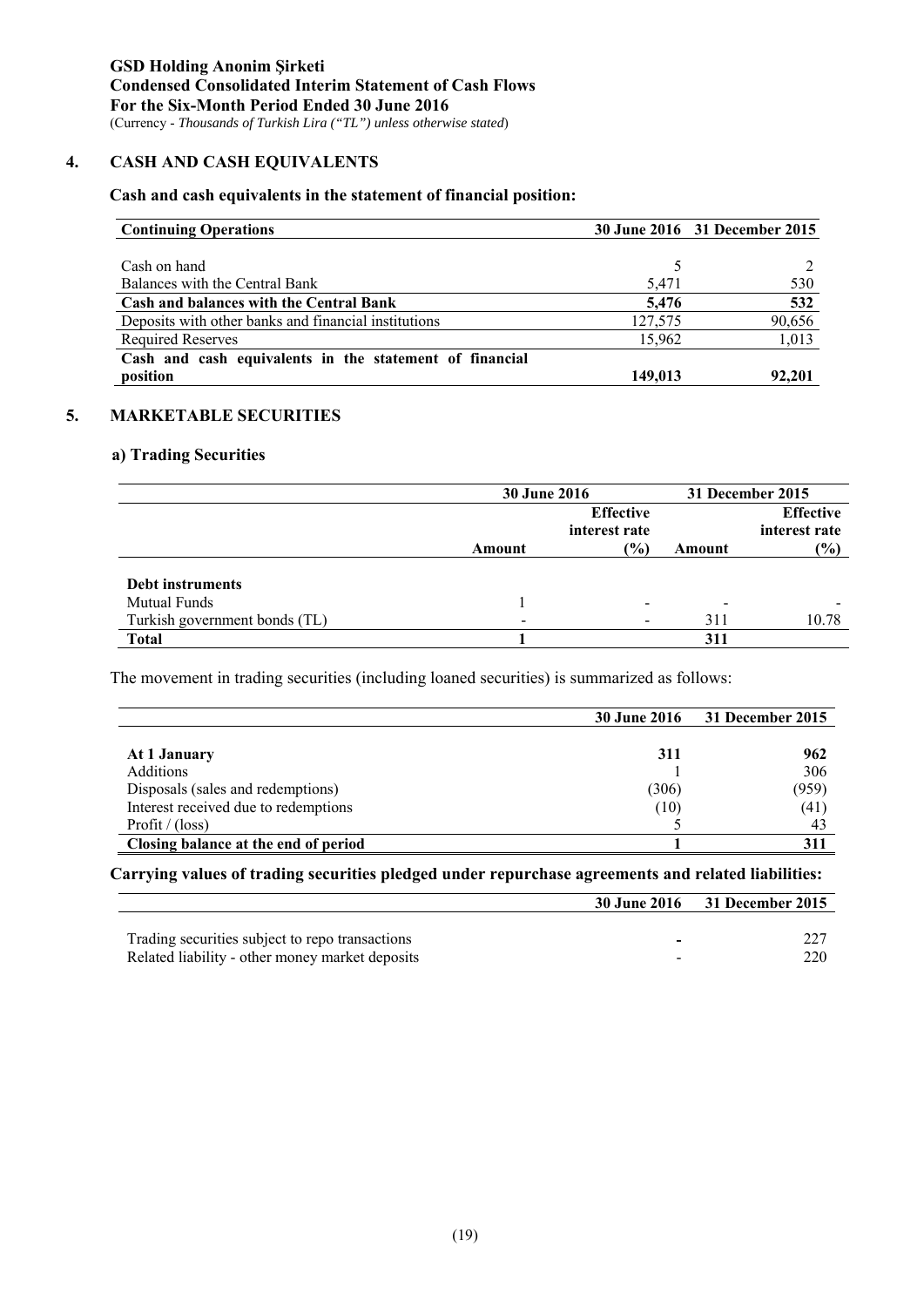### **5. MARKETABLE SECURITIES (continued)**

#### **b) Available For Sale Securities (continued)**

|         | 31 December 2015 |                     |                  |
|---------|------------------|---------------------|------------------|
|         | <b>Effective</b> |                     | <b>Effective</b> |
|         | interest rate    |                     | interest rate    |
| Amount  | (%)              | Amount              | (%)              |
|         |                  |                     |                  |
|         |                  |                     |                  |
| 20,818  | $4.20 - 5.05$    | 14.320              | 5.29-5.96        |
|         |                  |                     |                  |
| 372,800 |                  | 369,166             |                  |
|         |                  |                     |                  |
| 393,618 |                  | 383,486             |                  |
|         |                  | <b>30 June 2016</b> |                  |

|                                                |          |         | <b>GSD Holding A.S's Shareholding</b> |               |       |  |
|------------------------------------------------|----------|---------|---------------------------------------|---------------|-------|--|
| 30 June 2016                                   | Carrving | Paid    |                                       | Indirect      | Total |  |
| Shareholdings in available for sale securities | Value    | Capital | Direct $(\% )$                        | $\frac{9}{6}$ | (%)   |  |
| Silopi Elektrik Üretim A.Ş.                    | 372,640  | 202,050 | 15.00                                 | 0.00          | 15.00 |  |
| Borsa Istanbul A.S.                            | 160      | 423.234 | -                                     | 0.04          | 0.04  |  |
| <b>Toplam</b>                                  | 372,800  |         |                                       |               |       |  |

|                                                |          |         | <b>GSD Holding A.S's</b><br>Shareholding |          |       |
|------------------------------------------------|----------|---------|------------------------------------------|----------|-------|
| 31 December 2015                               | Carrying | Paid    |                                          | Indirect | Total |
| Shareholdings in available for sale securities | Value    | Capital | Direct $(\% )$                           | (%)      | (%)   |
| Silopi Elektrik Üretim A.Ş.                    | 369,006  | 202,050 | 15.00                                    | 0.00     | 15.00 |
| Borsa İstanbul A.S.                            | 160      | 423,234 | $\overline{\phantom{a}}$                 | 0.04     | 0.04  |
| <b>Toplam</b>                                  | 369,166  |         |                                          |          |       |

The movement in available for sale securities (including loaned securities) is summarized as follows:

|                                                                 | <b>30 June 2016</b> | 31 December 2015 |
|-----------------------------------------------------------------|---------------------|------------------|
|                                                                 |                     |                  |
| At 1 January                                                    | 383,486             | <b>160</b>       |
| <b>Additions</b>                                                | 5,735               | 346,814          |
| Disposals (sales and redemptions)                               |                     | (9,248)          |
| Interest received due to redemptions                            | (374)               | (136)            |
| Foreign exchange difference                                     | (1,802)             | 31,454           |
| Change in fair value and other gains/losses, net <sup>(*)</sup> | 6,573               | 5,426            |
| Exclusion from consolidation due to the disposal of             |                     |                  |
| subsidiaries                                                    |                     | 9,016            |
| Closing balance at the end of period                            | 393,618             | 383,486          |

(\*) Consist of interest rediscount changes

#### **c) Held to maturity securities**

As at 30 June 2016 and 31 December 2015, the Group has no held to maturity investment security.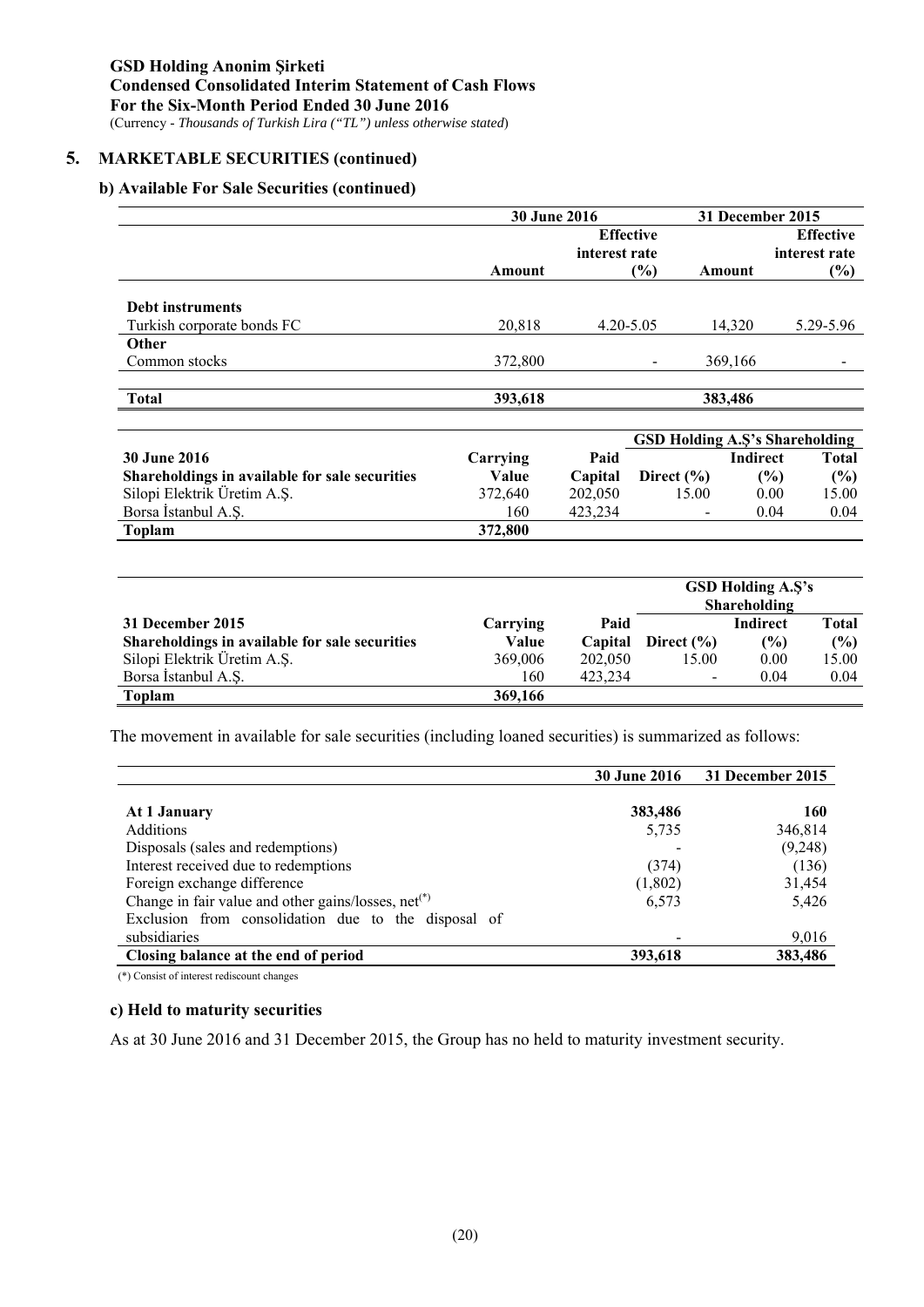### **5. MARKETABLE SECURITIES (continued)**

#### **d) Marketable securities given as a guarantee**

As at 30 June 2016 and 31 December 2015, the carrying values and nominal amounts of the government securities held with the Central Bank and Borsa Istanbul Takas ve Saklama Bankası Anonim Şirketi (Istanbul Settlement and Custody Bank Inc.) as a guarantee for stock exchange transactions and money market operations are as follows:

|                    | <b>30 June 2016</b>      |                          | 31 December 2015  |                          |  |
|--------------------|--------------------------|--------------------------|-------------------|--------------------------|--|
|                    | Carrying<br>value        | <b>Nominal</b><br>amount | Carrying<br>value | <b>Nominal</b><br>amount |  |
| Trading securities | $\overline{\phantom{a}}$ | $\overline{\phantom{0}}$ | 41                | -40                      |  |
| Total              | -                        |                          |                   | 40                       |  |

#### **e) Unquoted equity instruments**

The unconsolidated subsidiaries and other unquoted equity instruments which are classified in the "unquoted equity instruments" caption in the consolidated financial statements as at 30 June 2016 and 31 December 2015 are as follows:

|                                                | <b>30 June 2016</b> | 31 December 2015 |
|------------------------------------------------|---------------------|------------------|
| GSD Eğitim Vakfı                               | 377                 | 377              |
| GSD Reklam ve Halkla İlişkiler Hizmetleri A.Ş. | 106                 | 106              |
| GSD Gayrimenkul Yatırım ve Geliştirme A.Ş.     | 90                  | 90               |
| GSD Plan Proje Etüd A.Ş.                       | 90                  | 90               |
| Neco Maritime Limited                          | 14                  |                  |
| Total                                          |                     | 663              |

Neco Maritime A.Ş was established by GSD Denizvilik Gayrimenkul İnşaat Sanayi ve Ticaret A.Ş and company paid USD 5,000 capital as at 5 May 2016. Gsd Denizcilik has 100% equity share in Neco Maritime. Neco Maritime Ltd as of 30.06.2016 due to has small and unsignificant capital, company has not added in consalidated financial statements.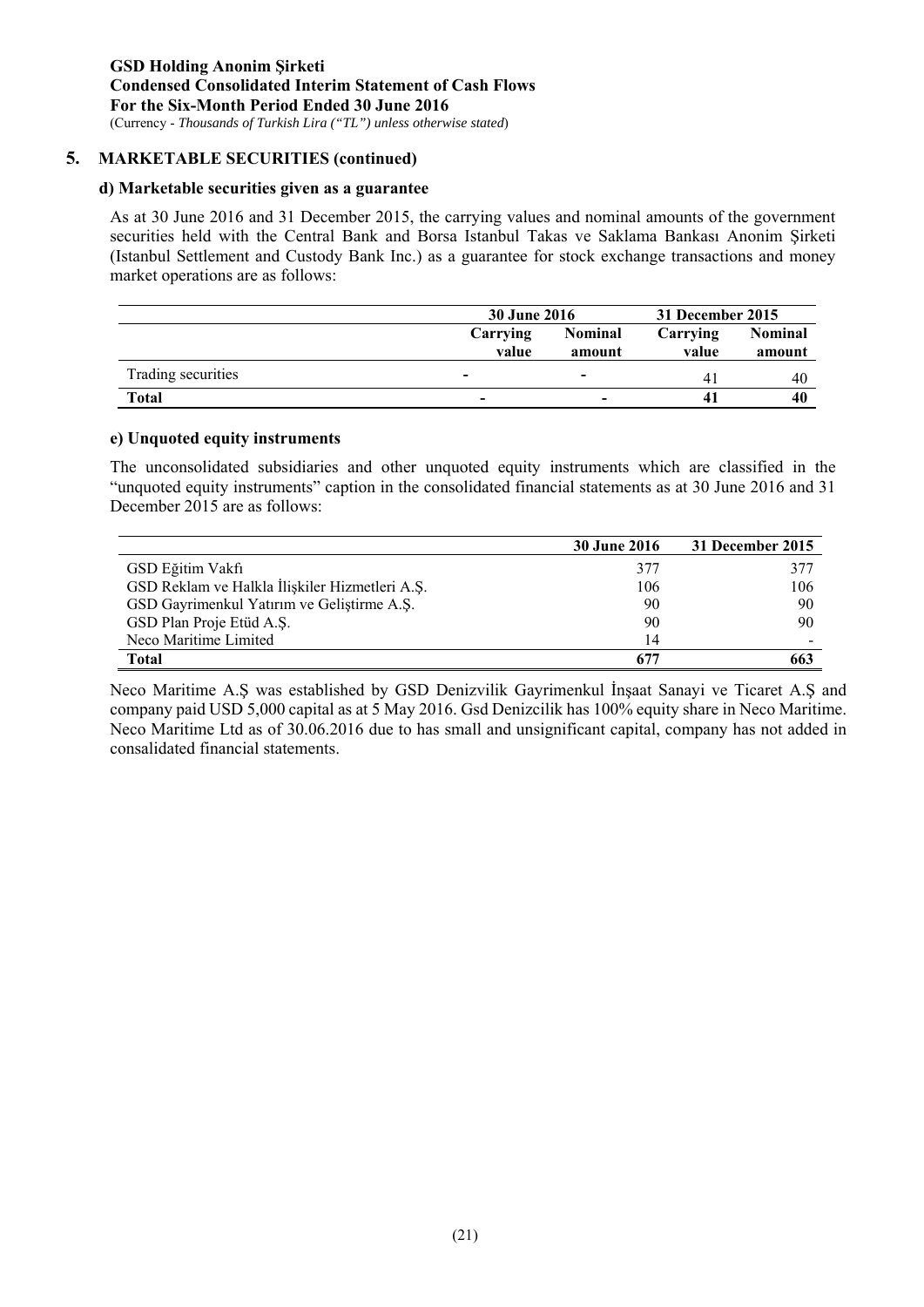### **6. EQUITY ACCOUNTED INVESTEES**

None.

# **7. TRADE RECEIVABLES AND PAYABLES**

# **a) Short Term Trade Receivables**

|                                               | <b>30 June 2016</b> | 31 December 2015 |
|-----------------------------------------------|---------------------|------------------|
|                                               |                     |                  |
| Trade receivables from maritime activities    | 2,086               | 2.479            |
| Costumers                                     |                     | 29,079           |
| Doubtful trade receivables from foreign trade | 1,980               | 1,981            |
| Provision for doubtful trade receivables      | (1,980)             | (1,981)          |
| Toplam                                        | 2.090               | 31,558           |

Movement in the provision for doubtful trade receivables:

|                                                                          | <b>30 June 2016</b> | 31 December 2015 |
|--------------------------------------------------------------------------|---------------------|------------------|
| Allowance at the beginning of year<br>Provision for doubtful receivables | 1,981<br>-          | 1.981            |
| Recoveries                                                               |                     |                  |
| <b>Provision net of recoveries</b>                                       |                     |                  |
| Allowance at the end of period                                           | .980                | .981             |

#### **b) Trade Payables**

|                                         | <b>30 June 2016</b> | 31December 2015 |
|-----------------------------------------|---------------------|-----------------|
| Export debts                            | 225                 | 225             |
| Vendors                                 | 120                 | 42              |
| Trade payables from maritime activities | 48                  | 161             |
| Total                                   | 393                 | 428             |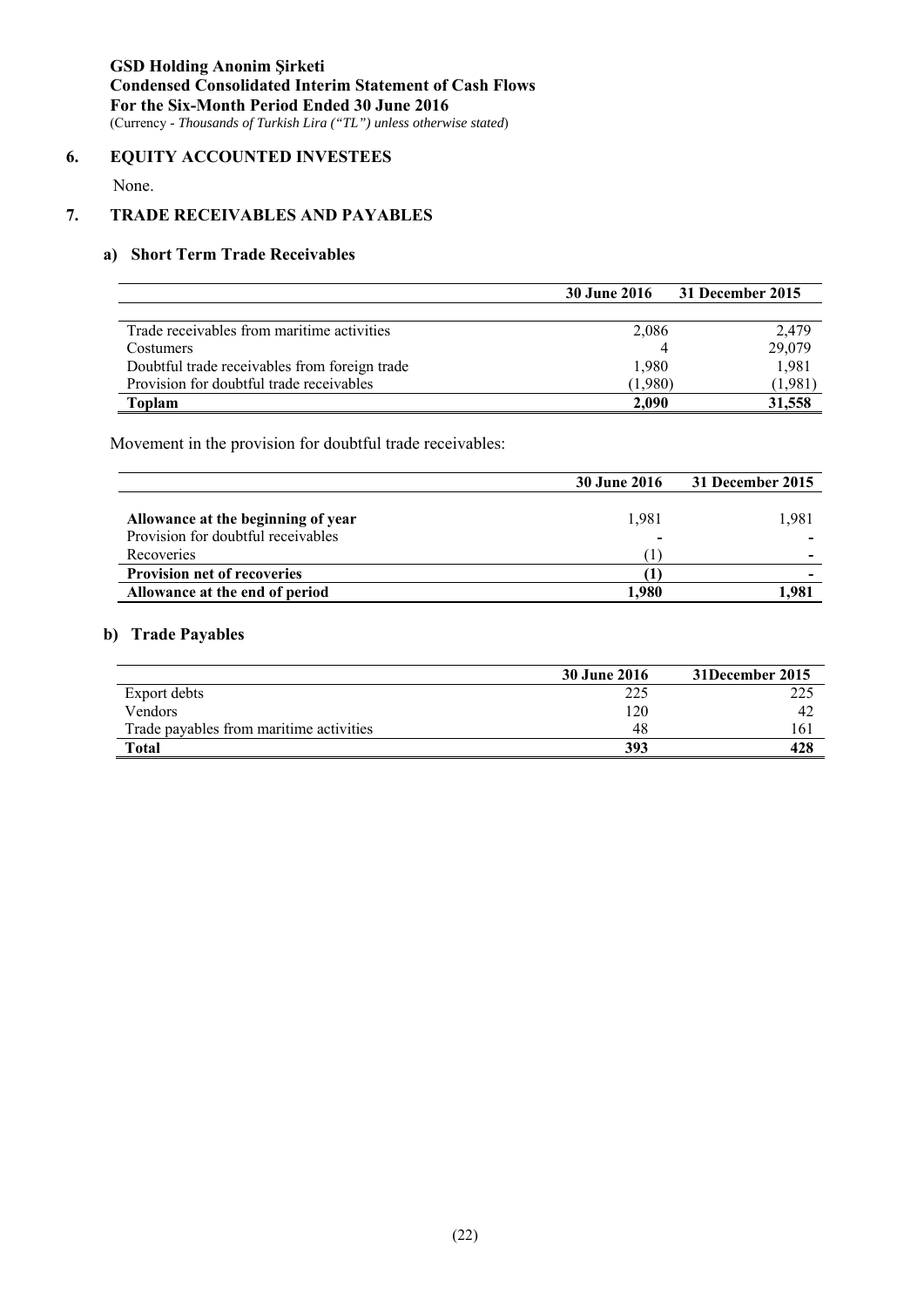# **8. RECEIVABLES AND PAYABLES FROM FINANCE ACTIVITIES**

#### **a) Loans and Advances to Customers**

|                                                  | 30 June 2016           |                          |                                       |                        |                               |                                       |
|--------------------------------------------------|------------------------|--------------------------|---------------------------------------|------------------------|-------------------------------|---------------------------------------|
|                                                  |                        | Amount                   |                                       |                        | Effective interest rate $(\%$ |                                       |
|                                                  | <b>Turkish</b><br>Lira | Foreign<br>Currency      | Foreign<br>Currency<br><b>Indexed</b> | <b>Turkish</b><br>Lira | Foreign<br>Currency           | Foreign<br>Currency<br><b>Indexed</b> |
| Corporate loans                                  | 183,667                |                          | 19,247                                | 12.48-19.50            |                               | 5.50-6.50                             |
| <b>Total</b>                                     | 183,667                | $\overline{\phantom{a}}$ | 19,247                                |                        |                               |                                       |
| Loans in arrears<br>Less: Allowance for          | 11,792                 |                          |                                       |                        |                               |                                       |
| impairment on loans<br>and advances to customers | (8,922)                |                          |                                       |                        |                               |                                       |
| Total, net                                       | 186,537                |                          | 19,247                                |                        |                               |                                       |

|                                                  | 31 December 2015       |                              |                                       |                        |                                 |                                       |
|--------------------------------------------------|------------------------|------------------------------|---------------------------------------|------------------------|---------------------------------|---------------------------------------|
|                                                  |                        | Amount                       |                                       |                        | Effective interest rate $(\% )$ |                                       |
|                                                  | <b>Turkish</b><br>Lira | Foreign<br>Currency          | Foreign<br>Currency<br><b>Indexed</b> | <b>Turkish</b><br>Lira | Foreign<br>Currency             | Foreign<br>Currency<br><b>Indexed</b> |
| Corporate loans                                  | 232,057                |                              | 9,653                                 | 12.48-19,00            |                                 | 5.50-6.50                             |
| <b>Total</b>                                     | 232,057                | -                            | 9,653                                 |                        |                                 |                                       |
| Loans in arrears<br>Less: Allowance for          | 16,531                 | $\qquad \qquad \blacksquare$ | $\overline{\phantom{a}}$              |                        | $\overline{\phantom{0}}$        |                                       |
| impairment on loans<br>and advances to customers | (14, 504)              |                              |                                       |                        |                                 |                                       |
| Total, net                                       | 234,084                |                              | 9,653                                 |                        |                                 |                                       |

Movements in the allowance for impairment:

|                                           | <b>Continuing Operations</b> |                  |  |
|-------------------------------------------|------------------------------|------------------|--|
|                                           | <b>30 June 2016</b>          | 31 December 2015 |  |
|                                           |                              |                  |  |
| Allowance at the beginning of the year    | 14,504                       | 12,980           |  |
| Recoveries                                | (997)                        | (1, 471)         |  |
| Allowance for impairment                  | 1,079                        | 2,995            |  |
| <b>Allowance net of recoveries</b>        | 82                           | 1,524            |  |
| Loans written off during the period $(*)$ | (5,664)                      |                  |  |
| Allowance at the end of the period        | 8,922                        | 14.504           |  |

(\*) GSD Yatırım Bankası A.Ş. sold non-performing loans amounting to TL 5,664 to asset management company with revenue sharing condition at 21 April 2016.

All loans and advance are fixed rates as at 30 June 2016 and 31 December 2015.

Group has not accured interest for non performing loans. As of 30 June 2016, unaccrued interest loan amount is TL 11,792 (31 Aralık 2015: TL 16,531).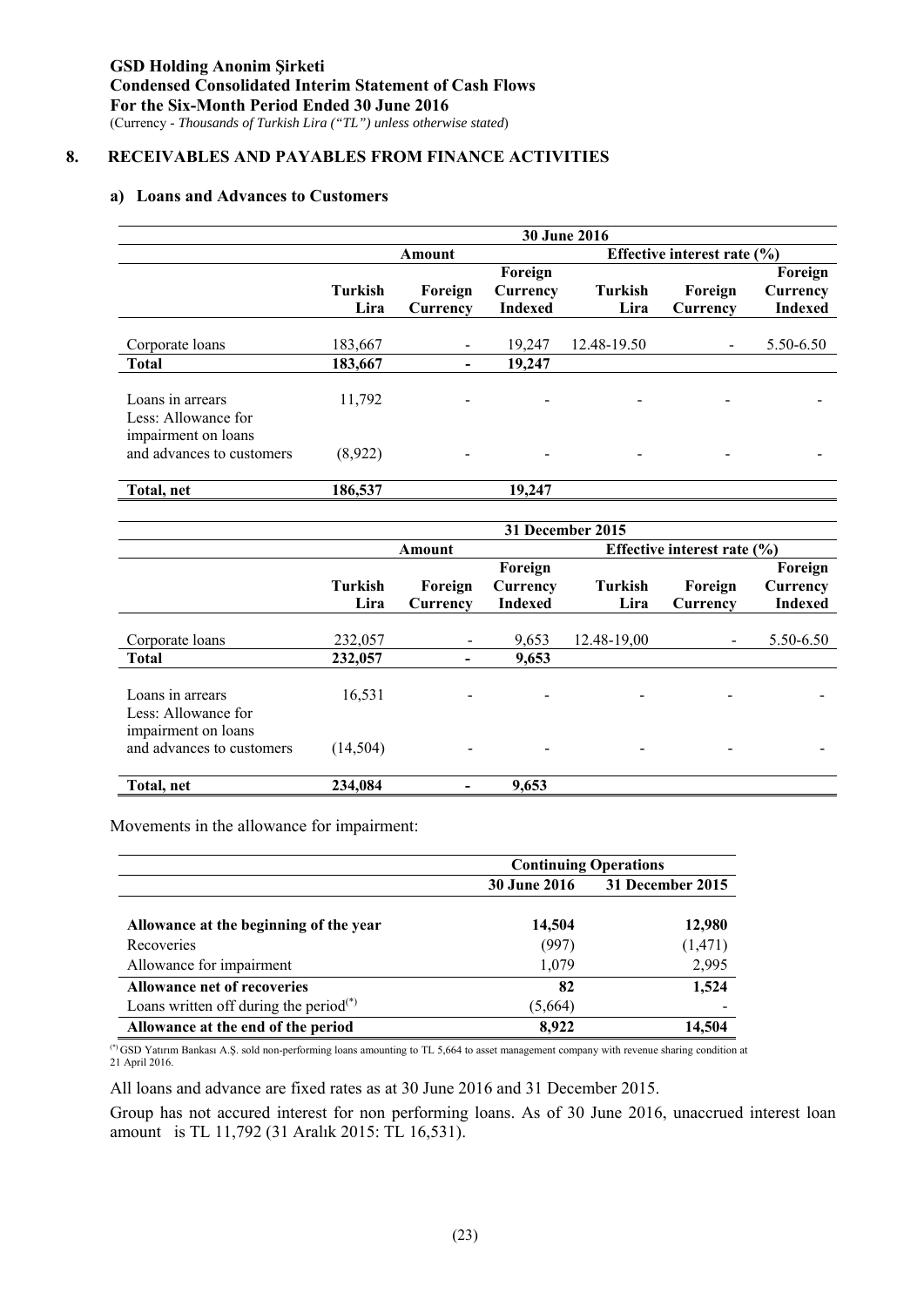# **8. RECEIVABLES AND PAYABLES FROM FINANCE ACTIVITIES (continued)**

# **Factoring Receivables and Payables**

|                                                    | 30 June 2016 |                          |          |                                 |                          |                          |  |
|----------------------------------------------------|--------------|--------------------------|----------|---------------------------------|--------------------------|--------------------------|--|
|                                                    |              | Amount                   |          | Effective interest rate $(\% )$ |                          |                          |  |
|                                                    |              | Foreign                  |          |                                 | Foreign                  |                          |  |
|                                                    | Turkish      | Currency                 | Foreign  | Turkish                         | Currency                 | Foreign                  |  |
|                                                    | Lira         | <b>Indexed</b>           | Currency | Lira                            | <b>Indexed</b>           | Currency                 |  |
| Factoring receivables                              |              |                          |          | 15.50-                          |                          |                          |  |
|                                                    | 266,038      |                          | 1,525    | 41.45                           |                          | 5.76                     |  |
| Doubtful factoring receivables                     | 2,983        |                          |          |                                 | $\overline{\phantom{a}}$ | $\overline{\phantom{a}}$ |  |
|                                                    |              |                          |          |                                 |                          |                          |  |
| <b>Total factoring receivables</b>                 | 269,021      |                          | 1,525    |                                 |                          |                          |  |
| Provision<br>for<br>doubtful<br>factoring<br>Less: |              |                          |          |                                 |                          |                          |  |
| receivables                                        | (2,607)      | $\overline{\phantom{a}}$ |          |                                 |                          |                          |  |
| Factoring receivables, net                         | 266,414      | $\blacksquare$           | 1,525    |                                 |                          |                          |  |
| <b>Factoring payables</b>                          | 1,278        |                          | 37       |                                 |                          |                          |  |
|                                                    |              |                          |          |                                 |                          |                          |  |

|                                                    | 31 December 2015 |                |          |                |                                 |           |
|----------------------------------------------------|------------------|----------------|----------|----------------|---------------------------------|-----------|
|                                                    |                  | Amount         |          |                | Effective interest rate $(\% )$ |           |
|                                                    |                  | Foreign        |          |                | Foreign                         |           |
|                                                    | <b>Turkish</b>   | Currency       | Foreign  | <b>Turkish</b> | Currency                        | Foreign   |
|                                                    | Lira             | <b>Indexed</b> | Currency | Lira           | <b>Indexed</b>                  | Currency  |
|                                                    |                  |                |          |                |                                 |           |
| Factoring receivables                              |                  |                |          | $12.00 -$      |                                 |           |
|                                                    | 252,241          | 184            | 2,308    | 35.00          | $6.00 - 7.00$                   | 5.21-7.01 |
| Doubtful factoring receivables                     | 6,134            |                |          |                |                                 |           |
|                                                    |                  |                |          |                |                                 |           |
| <b>Total factoring receivables</b>                 | 258,375          | 184            | 2,308    |                |                                 |           |
| Provision<br>doubtful<br>factoring<br>Less:<br>for |                  |                |          |                |                                 |           |
| receivables                                        | (5,501)          |                |          |                |                                 |           |
| <b>Factoring receivables, net</b>                  | 252,874          | 184            | 2,308    |                |                                 |           |
|                                                    |                  |                |          |                |                                 |           |
| <b>Factoring payables</b>                          | 919              |                | 46       |                |                                 |           |

Movement in the allowance for doubtful factoring receivables:

|                                                    | <b>30 June 2016</b> | 31 December 2015 |
|----------------------------------------------------|---------------------|------------------|
|                                                    |                     |                  |
| Allowance at the beginning of year                 | 5,501               | 4.840            |
| Recoveries                                         | (57)                | (302)            |
| Allowance for doubtful factoring receivables       | 324                 | 963              |
| <b>Allowance net of recoveries</b>                 | 267                 | 661              |
| Loans written off during the period <sup>(*)</sup> | (3,161)             |                  |
| Allowance at the end of period                     | 2,607               | 5,501            |

(\*) GSD Faktoring A.Ş. sold non-performing loans amounting to TL 3,161 to asset management company with revenue sharing condition as of 20 June 2016.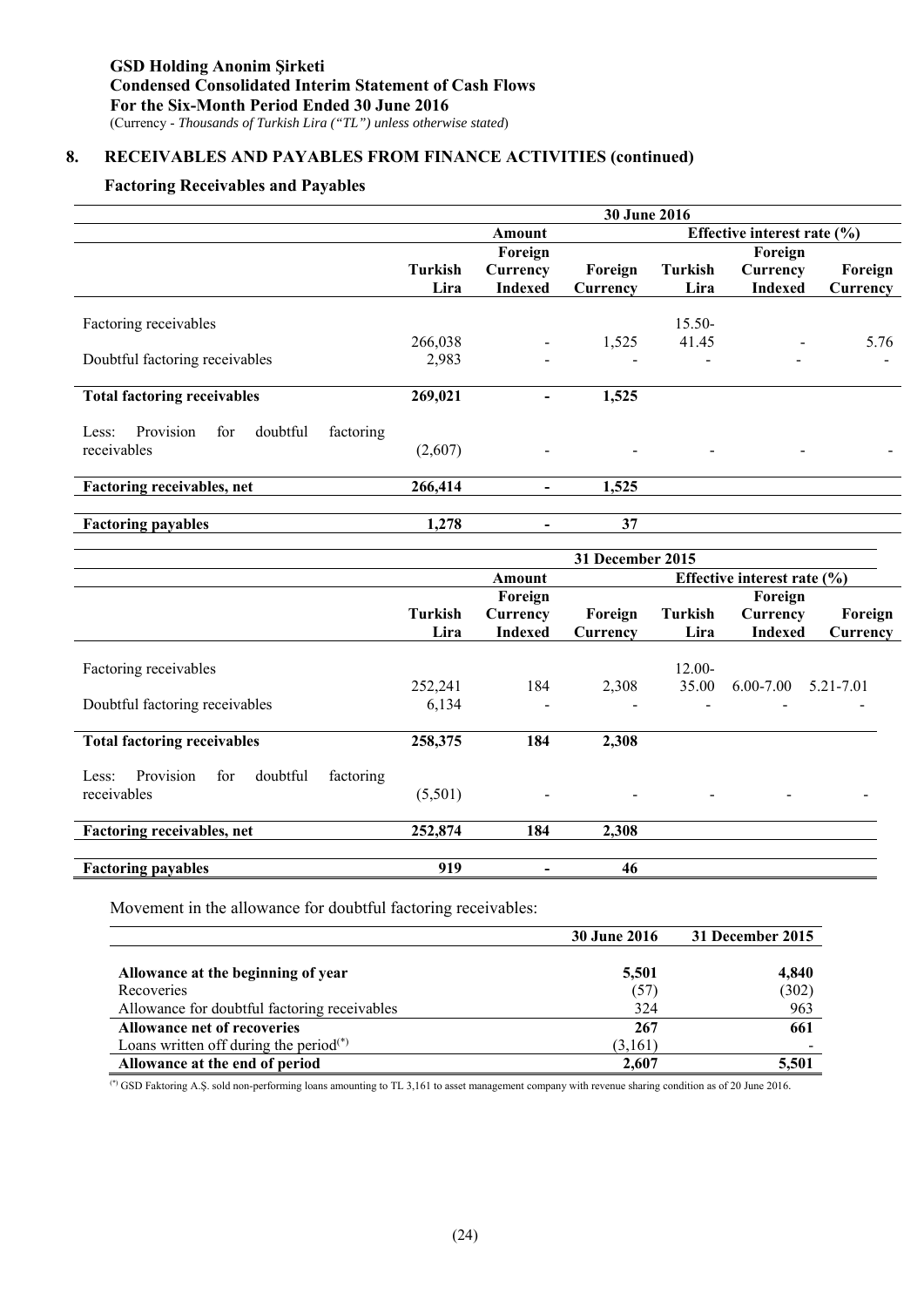# **8. RECEIVABLES AND PAYABLES FROM FINANCE ACTIVITIES (continued)**

#### **Finance Lease Receivables, Net**

|                                                        | <b>30 June 2016</b> | 31 December 2015 |
|--------------------------------------------------------|---------------------|------------------|
|                                                        |                     |                  |
| Invoiced lease receivables                             | 132                 | 92               |
| Not later than 1 year                                  |                     | 29               |
| Later than 1 year but not later than 5 years           |                     |                  |
| Doubtful finance lease receivables                     | 2,625               | 2,651            |
|                                                        |                     |                  |
| Finance lease receivables, gross                       | 2,757               | 2,772            |
|                                                        |                     |                  |
| Less: Unearned interest income                         | (5)                 |                  |
| Less: Allowance for doubtful finance lease receivables | (2,625)             | (2,651)          |
| Finance lease receivables, net                         | 127                 |                  |

The aging of net finance lease receivables is as follows:

|                                |     | 30 June 2016 31 December 2015 |  |
|--------------------------------|-----|-------------------------------|--|
|                                |     |                               |  |
| Not later than 1 year          |     |                               |  |
| Finance lease receivables, net | 127 |                               |  |

As of 30 June 2016, there is no lease agreement therefore interest is not calculated. (31 December 2015: financial lease contracts have fixed interest rates 3.06% for Euro).

Movement in the allowance for doubtful finance lease receivables is as follows:

|                                                         | <b>30 June 2016</b> | 31 December 2015 |
|---------------------------------------------------------|---------------------|------------------|
| Allowance at the beginning of year                      | 2,651               | 2,445            |
| Allowance for doubtful lease receivables                |                     | 206              |
| Recoveries                                              | (26)                |                  |
| <b>Allowance net of recoveries</b>                      | (26)                | 206              |
| Finance lease receivables written off during the period |                     |                  |
| Allowance at the end of period                          | 2.625               | 2.651            |

# **a) Funds Borrowed**

|                   | <b>30 June 2016</b>      |          |                                |               |                          | 31 December 2015 |                                 |           |  |
|-------------------|--------------------------|----------|--------------------------------|---------------|--------------------------|------------------|---------------------------------|-----------|--|
|                   |                          |          | <b>Effective interest rate</b> |               |                          |                  |                                 |           |  |
|                   | Amount                   |          | $\frac{6}{6}$                  |               |                          | Amount           | Effective interest rate $(\% )$ |           |  |
|                   | <b>Turkish</b>           | Foreign  | <b>Turkish</b>                 | Foreign       | <b>Turkish</b>           | Foreign          | <b>Turkish</b>                  | Foreign   |  |
|                   | Lira                     | Currency | Lira                           | Currency      | Lira                     | Currency         | Lira                            | Currency  |  |
| <b>Short term</b> | 284,995                  | 15,762   |                                |               | 258,516                  | 7,393            |                                 |           |  |
| Fixed interest    | 222,976                  | 15.762   | 10.25-14.45                    | $3.00 - 3.25$ | 229,787                  | 7,393            | 11.25-14.25                     | 2.90-3.30 |  |
| Floating          |                          |          |                                |               |                          |                  |                                 |           |  |
| interest          | 62,019                   |          | 12.40                          |               | 28,729                   |                  | 13.25                           |           |  |
| Medium/long       |                          |          |                                |               |                          |                  |                                 |           |  |
| <b>Term</b>       | $\overline{\phantom{0}}$ | 193,269  |                                |               | $\overline{\phantom{a}}$ | 198,350          |                                 |           |  |
| Fixed interest    | -                        | 65,595   |                                | $3.75 - 5.50$ | $\overline{\phantom{a}}$ | 64,215           | ۰                               | 3.75-5.50 |  |
| Floating          |                          |          |                                |               |                          |                  |                                 |           |  |
| interest          | $\overline{\phantom{a}}$ | 127,674  | $\blacksquare$                 | 3.41-5.65     |                          | 134,135          |                                 | 3.13-5.28 |  |
| <b>Total</b>      | 284,995                  | 209,031  |                                |               | 258,516                  | 205,743          |                                 |           |  |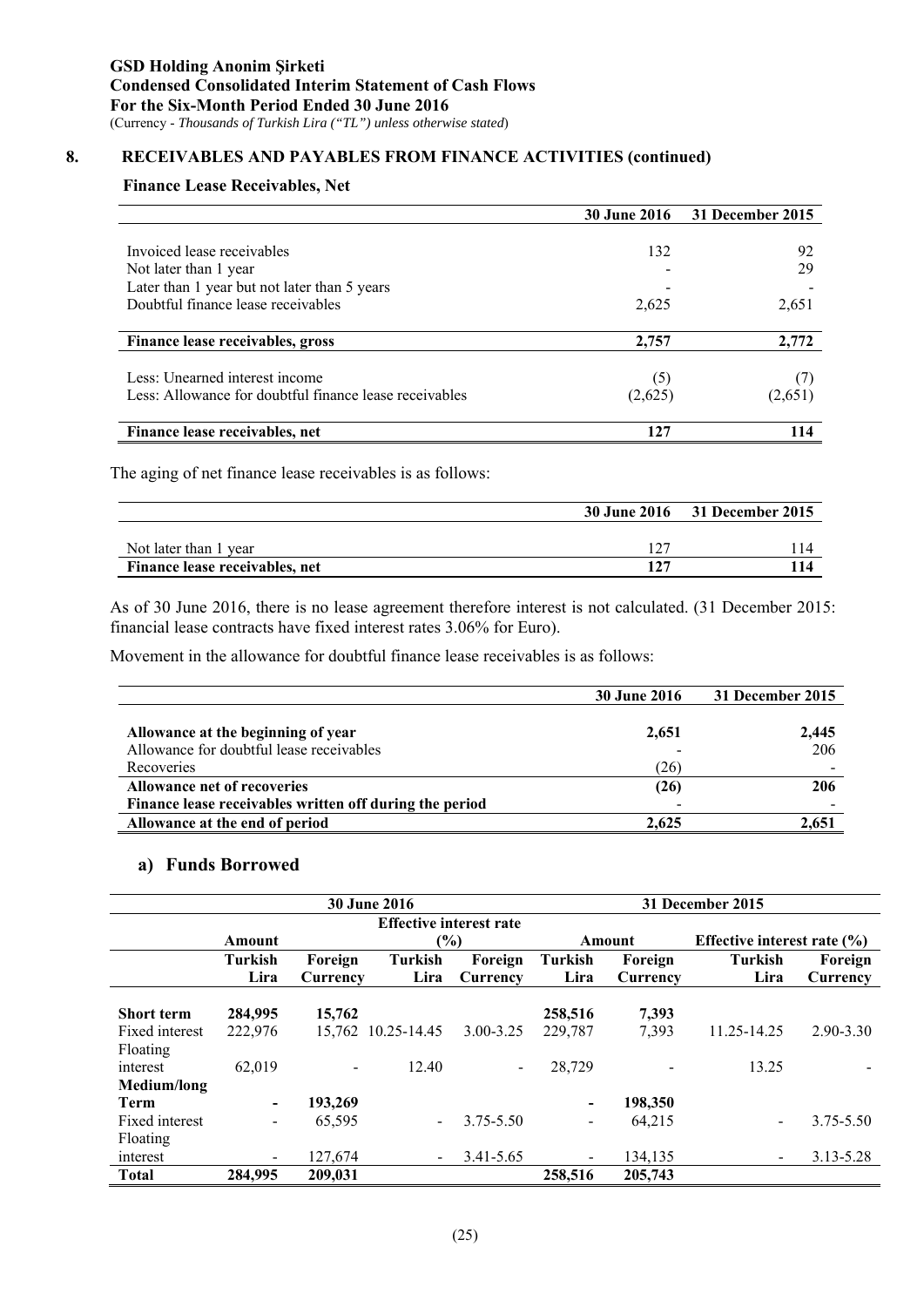# **8. RECEIVABLES AND PAYABLES FROM FINANCE ACTIVITIES (continued)**

Repayment schedule of borrowings initially recognized as medium/long term borrowings is as follows:

|                  | <b>30 June 2016</b>                       |         | 31 December 2015         |                      |  |
|------------------|-------------------------------------------|---------|--------------------------|----------------------|--|
|                  | <b>Fixed rate</b><br><b>Floating rate</b> |         | <b>Fixed rate</b>        | <b>Floating rate</b> |  |
| Less than 1 year | 36,207                                    | 12,066  | 11,995                   | 12,130               |  |
| Up to 2 year     | 29,388                                    | 11,622  | 52,220                   | 11,679               |  |
| Up to 3 year     |                                           | 11,623  | $\overline{\phantom{0}}$ | 11,679               |  |
| Up to 4 year     |                                           | 26,995  | $\overline{\phantom{a}}$ | 11,679               |  |
| More than 5 year |                                           | 65,368  | $\overline{\phantom{0}}$ | 86,968               |  |
| <b>Total</b>     | 65,595                                    | 127,674 | 64,215                   | 134,135              |  |

# **b) Other money market deposits**

|                                                  |                 |                          | <b>30 June 2016</b>    |                                |                 |                          | 31 December 2015       |                                |
|--------------------------------------------------|-----------------|--------------------------|------------------------|--------------------------------|-----------------|--------------------------|------------------------|--------------------------------|
|                                                  | Amount          |                          |                        | <b>Effective interest rate</b> |                 | Amount                   |                        | <b>Effective interest rate</b> |
|                                                  |                 | $(\%)$                   |                        |                                |                 |                          | $(\%)$                 |                                |
|                                                  | Turkish<br>Lira | Foreign<br>currenc       | <b>Turkish</b><br>Lira | Foreign<br>currency            | Turkish<br>Lira | Foreign<br>currency      | <b>Turkish</b><br>Lira | Foreign<br>currency            |
| Liabilities from<br>money market<br>transactions | 14,250          |                          | $-11.40-12.50$         | $\blacksquare$                 | 7,495           | $\overline{\phantom{a}}$ | 9,0714,55              |                                |
| <b>Total</b>                                     | 14.250          | $\overline{\phantom{a}}$ |                        |                                | 7,495           | $\overline{\phantom{a}}$ |                        |                                |

#### **c) Borrowers' funds**

|              |               |          | <b>30 June 2016</b>            |               |         | 31 December 2015 |                                 |           |
|--------------|---------------|----------|--------------------------------|---------------|---------|------------------|---------------------------------|-----------|
|              | Amount        |          | <b>Effective Interest rate</b> |               | Amount  |                  | Effective Interest rate $(\% )$ |           |
|              | $\frac{6}{2}$ |          |                                |               |         |                  |                                 |           |
|              | Turkish       | Foreign  | Turkish                        | Foreign       | Turkish | Foreign          | Turkish                         | Foreign   |
|              | Lira          | currency | Lira                           | currency      | Lira    | currency         | Lira                            | currency  |
|              |               |          |                                |               |         |                  |                                 |           |
| Demand       | 483           | 322      | $\overline{\phantom{0}}$       |               | 845     | 19               | $\overline{\phantom{a}}$        |           |
| Time         | 6.343         | 29.364   | 10.00-13.50                    | $1.25 - 2.50$ | 6.485   | 2,185            | 8.00-12.25                      | 1.25-2.00 |
| <b>Total</b> | 6.826         | 29,686   |                                |               | 7.330   | 2,204            |                                 |           |

#### **d) Liabilities arising from finance leases**

#### **Payable from short term financial lease activities**

|                                      | 30 June 2016 | 31 December 2015 |
|--------------------------------------|--------------|------------------|
|                                      |              |                  |
| Advances taken due to finance leases | 231          | 469              |
| Pavables related to leased assets    | 122          |                  |
| <b>Total</b>                         | 353          | 504              |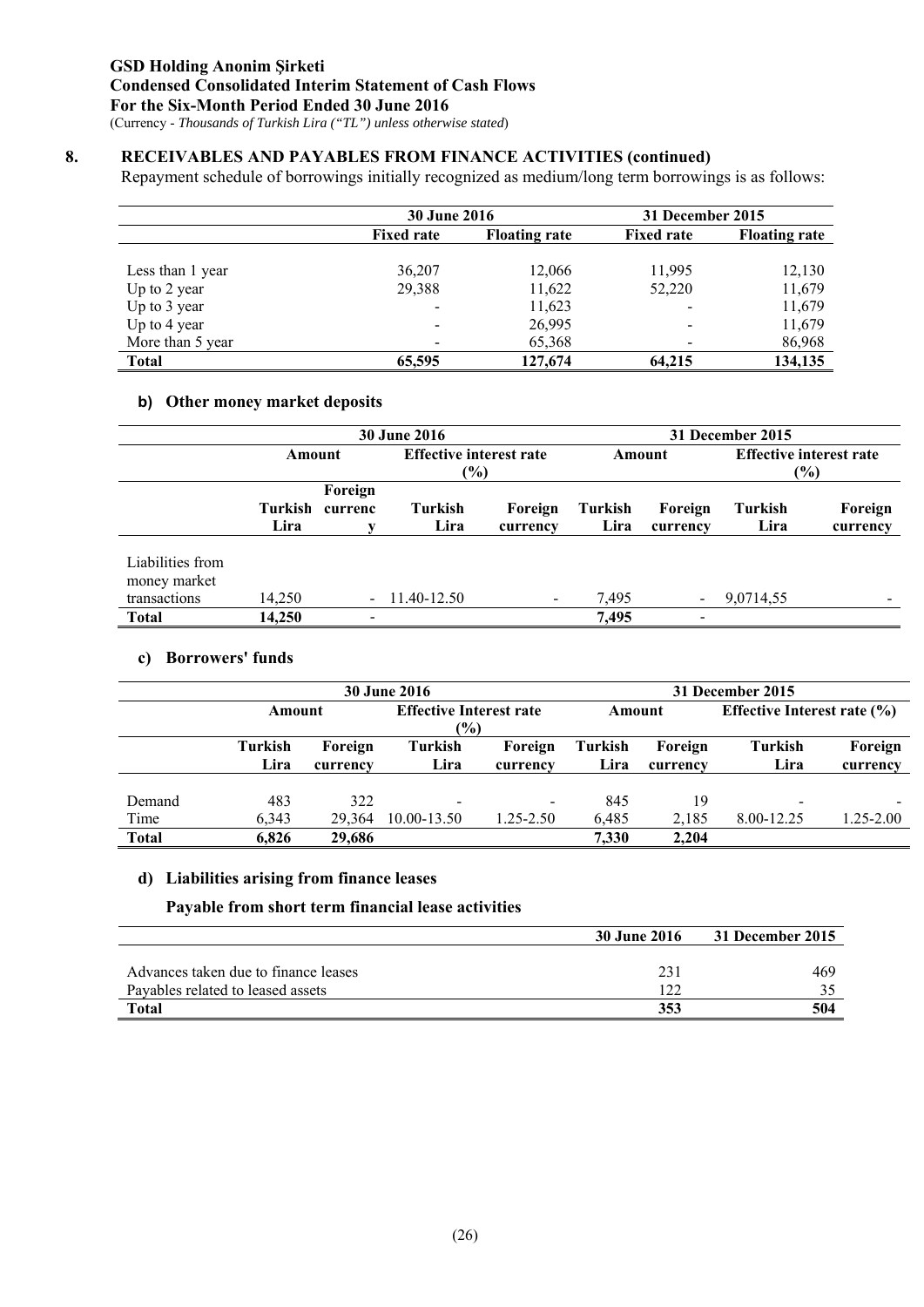*(Currency - Thousands of Turkish Lira ("TL") unless otherwise stated)*

# **9. INVENTORIES**

|                  | <b>30 June 2016</b> | 31 December 2015 |
|------------------|---------------------|------------------|
| Ship mineral oil | 1,687               | 716              |
| <b>Total</b>     | 687                 | .716             |

# **10. LEASE OPERATIONS**

Cano Dodo Maritime Limited and Maritime Limited have their own M/V Cano and M/V Dododry bulk cargo ships which they received from the date of completion of construction on May 7, 2013, Hako Maritime Limited has its own M/V Hako dry bulk cargo ship, after the receipt of completed construction on June 23, 2014, starting from June 26, 2014, Zeyno Maritime Limited has its own M/V Zeyno dry bulk cargo ship, made on September 29, 2014 after receiving completed starting from October 2, 2014 are all rented in the form of time charter lease. These technical management of the ships performed under the contract to a company abroad by Cano Maritime Limited, Dodo Maritime Limited, Hako Maritime Limited and Zeyno Maritime Limited. Dodo Maritime Limited, Hako Maritime Limited and Zeyno Maritime Limited gained the ship principal installments of financing used bank loans while intake ship in rent and interest amount until the part is in with transfer to the relevant bank, Dodo Maritime Limited has taken interest on the blocked amount until the due date.

|                                          |                  | <b>Office and</b><br><b>Vehicle</b> | Leasehold           |              | Motor                    |              |
|------------------------------------------|------------------|-------------------------------------|---------------------|--------------|--------------------------|--------------|
| <b>Continuing Operations</b>             | <b>Buildings</b> | Equipment                           | <b>Improvements</b> | <b>Ships</b> | <b>Vehicles</b>          | <b>Total</b> |
| At 1 January 2016, net carrying          |                  |                                     |                     |              |                          |              |
| amount                                   | 2                | 712                                 | 901                 | 270,546      | 450                      | 272,611      |
| Additions                                |                  | 435                                 | 24                  |              | 33                       | 492          |
| Disposals, net                           |                  | (16)                                |                     |              |                          | (16)         |
| Foreign currency translation differences |                  |                                     | -                   | (1,301)      | $\overline{\phantom{a}}$ | (1,301)      |
| Depreciation charge for the period       |                  | (139)                               | (112)               | (7,231)      | (52)                     | (7, 534)     |
| At 30 June 2016, net carrying amount     | $\mathbf{2}$     | 992                                 | 813                 | 262,014      | 431                      | 264,252      |
| At 30 June 2016                          |                  |                                     |                     |              |                          |              |
| Cost                                     | 2                | 5,608                               | 1,148               | 208,118      | 536                      | 215,412      |
| Foreign currency translation differences |                  |                                     |                     | 88,335       |                          | 88,335       |
| Accumulated depreciation <sup>(*)</sup>  | -                | (4,616)                             | (335)               | (34, 439)    | (105)                    | (39, 495)    |
| Net carrying amount                      | 2                | 992                                 | 813                 | 262,014      | 431                      | 264,252      |

# **11. PROPERTY AND EQUIPMENT**

**(\*)**Accumulated depreciation contains the foreign currency translation differences relating to the accumulated depreciation.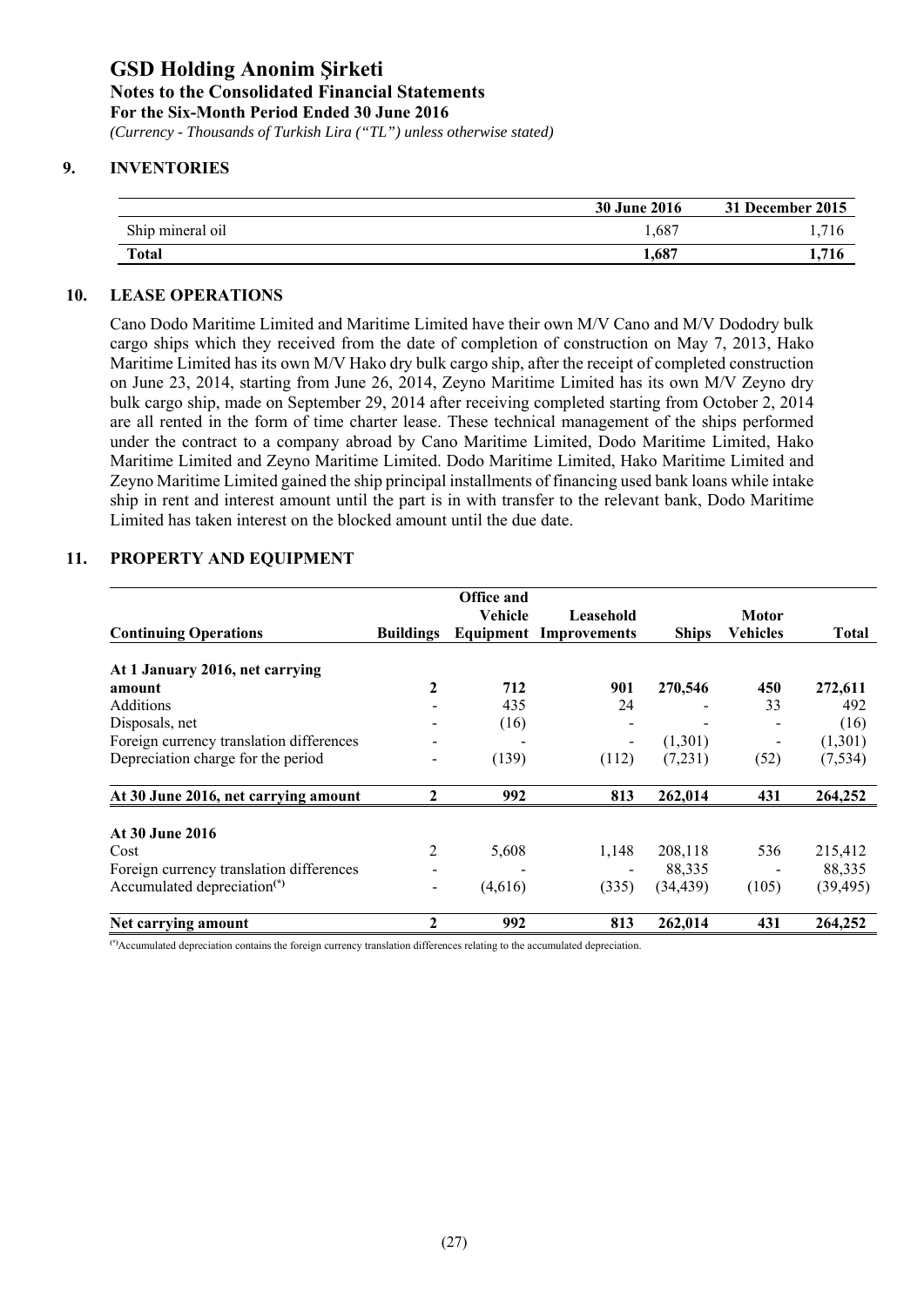*(Currency - Thousands of Turkish Lira ("TL") unless otherwise stated)*

# **11. PROPERTY AND EQUIPMENT (continued)**

|                                                                                     |                  | <b>Office and</b> |                               |              |                 |              |
|-------------------------------------------------------------------------------------|------------------|-------------------|-------------------------------|--------------|-----------------|--------------|
|                                                                                     |                  | Vehicle           | Leasehold                     |              | Motor           |              |
| <b>Continuing Operations</b>                                                        | <b>Buildings</b> |                   | <b>Equipment Improvements</b> | <b>Ships</b> | <b>Vehicles</b> | <b>Total</b> |
| At 1 January 2015, net carrying                                                     |                  |                   |                               |              |                 |              |
| amount                                                                              | 9                | 348               | 107                           | 227,198      | 71              | 227,733      |
| Additions                                                                           |                  | 518               | 871                           |              | 473             | 1,862        |
| Disposals, net                                                                      | (7)              | (2)               | (1)                           |              | (60)            | (70)         |
| Foreign currency translation differences                                            |                  |                   |                               | 57,636       |                 | 57,636       |
| Depreciation charge for the period                                                  |                  | (152)             | (76)                          | (14,288)     | (34)            | (14, 550)    |
| At 31 December 2015, net carrying                                                   |                  |                   |                               |              |                 |              |
| amount                                                                              |                  | 712               | 901                           | 270,546      | 450             | 272,611      |
| At 31 December 2015                                                                 |                  |                   |                               |              |                 |              |
| Cost                                                                                | 2                | 5,191             | 1,124                         | 208,118      | 526             | 214,961      |
|                                                                                     |                  |                   |                               | 89,769       |                 | 89,769       |
| Foreign currency translation differences<br>Accumulated depreciation <sup>(*)</sup> |                  | (4, 479)          | (223)                         | (27, 341)    | (76)            | (32, 119)    |
|                                                                                     |                  |                   |                               |              |                 |              |
| Net carrying amount                                                                 | $\mathbf{2}$     | 712               | 901                           | 270,546      | 450             | 272,611      |

**(\*)**Accumulated depreciation contains the foreign currency translation differences relating to the accumulated depreciation.

As of 31.12.2015, when calculating impairments, each vessel is considered as single units generating cash. In accordance with IAS 36, use value, which is obtained from discounted cash flow method, is utilized as base since it is higher when compared to fair values deducted selling costs as recoverable amount.Due to the fact that, as of 30.06.2016 and 31.12.2015, The Group did not make any provisions for impairment of cargo vessels owned by GSD Denizcilik Gayrimenul İnşaat Sanayi ve Ticaret A.Ş.'s 4 subsidiaries established in Malta since use values of 4 vessels are higher than their carrying amounts. It had been started to calculate discounted cash flows which are used to determine the recoverable amount by examining the incomes for lease agreements of current ships and past actualizations and for lease agreements which is considered to made recently within the scope of current market conditions based on the latest budgeting of the technical management company.For the future periods, it had been worked to predict cash flows that can be realized in the depreciation process by considering the situation freight market and all factors related to the recent development in this situation and using expectations and assumptions of GSD Denizcilik Gayrimenkul İnşaat Sanayi ve Ticaret A.Ş., about the markets' next way, level and timing and it had been reduced on reporting date with a discount rate which proper for the structure of the market and GSD Denizcilik Gayrimenkul İnşaat Sanayi ve Ticaret A.Ş. The amount deducted from the costs is used as cash flow for calculation of the usage value while finding depreciable amount as residual value. Selection of the period of implementation of fixed or variable based leases or position of the ships when the leasing period end are the main factors that could lead to different outcomes than expected assumptions of calculations. The realization of the assumptions depends on lots of scale factors that is lead to the World dry cargo shipping market. The Group management believes that any changes that might be reasonable in any of these basic assumpsions would not lead to exceed the total recoverable amount of the total carrying value of the cash-generating unit.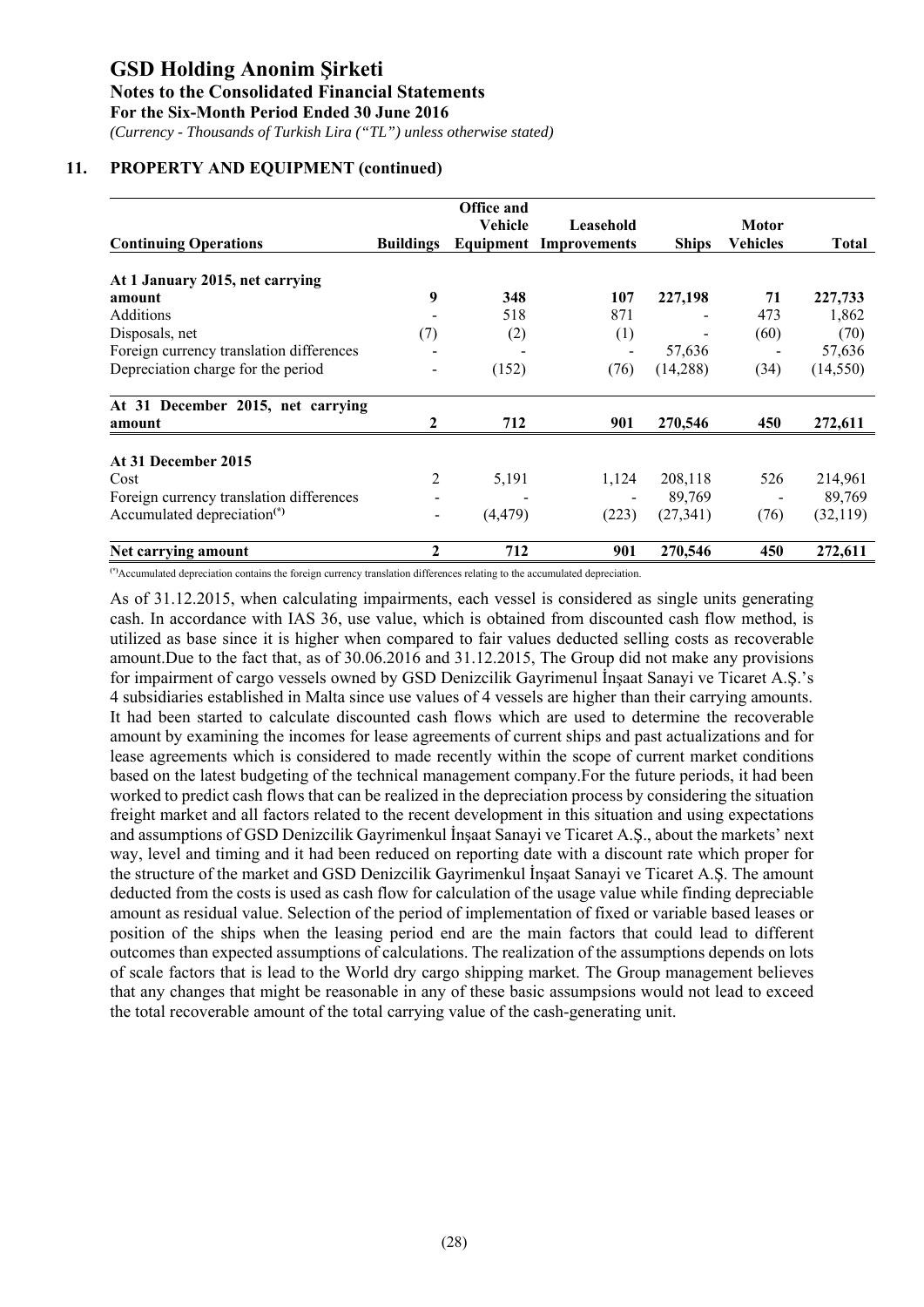*(Currency - Thousands of Turkish Lira ("TL") unless otherwise stated)*

# **12. INTANGIBLE ASSETS**

| <b>Continuing Operations</b>                                                                         | <b>Patents and</b><br><b>Licenses</b> |
|------------------------------------------------------------------------------------------------------|---------------------------------------|
|                                                                                                      |                                       |
| At 1 January 2016 net carrying amount                                                                | 222                                   |
| <b>Additions</b>                                                                                     | 1                                     |
| Disposals, net                                                                                       |                                       |
| Amortization charge for the period                                                                   | (41)                                  |
| At 30 June 2016 net carrying amount                                                                  | 182                                   |
|                                                                                                      |                                       |
| At 30 June 2016                                                                                      |                                       |
| Cost                                                                                                 | 2,225                                 |
| Accumulated amortization                                                                             | (2,043)                               |
| Net carrying amount                                                                                  | 182                                   |
|                                                                                                      |                                       |
|                                                                                                      |                                       |
|                                                                                                      | <b>Patents and</b>                    |
| <b>Continuing Operations</b>                                                                         | <b>Licenses</b>                       |
|                                                                                                      |                                       |
| At 1 January 2015 net carrying amount                                                                | 197                                   |
| <b>Additions</b>                                                                                     | 116                                   |
| Disposals, net                                                                                       |                                       |
| Transfer from continuing operations to discontinued operations<br>Amortization charge for the period | (91)                                  |
|                                                                                                      |                                       |
| At 31 December 2015 net carrying amount                                                              | 222                                   |
|                                                                                                      |                                       |
| At 31 December 2015                                                                                  |                                       |
| Cost                                                                                                 | 2,224                                 |
| Accumulated amortization                                                                             | (2,002)                               |

### **13. GOODWILL**

None.

# **14. BORROWING COSTS**

In the Group's consolidated financial statements, the amount of TL 3,235 borrowing cost used in building process of 2 new cargo ships form of TL 912 of 2013 and TL 2,323 of 2014. These advances given until cargo ship delivery are classified as prepaid expenses and after delivery are reclassified fixed assets are capitalized within the context of IAS 23 Borrowing Costs.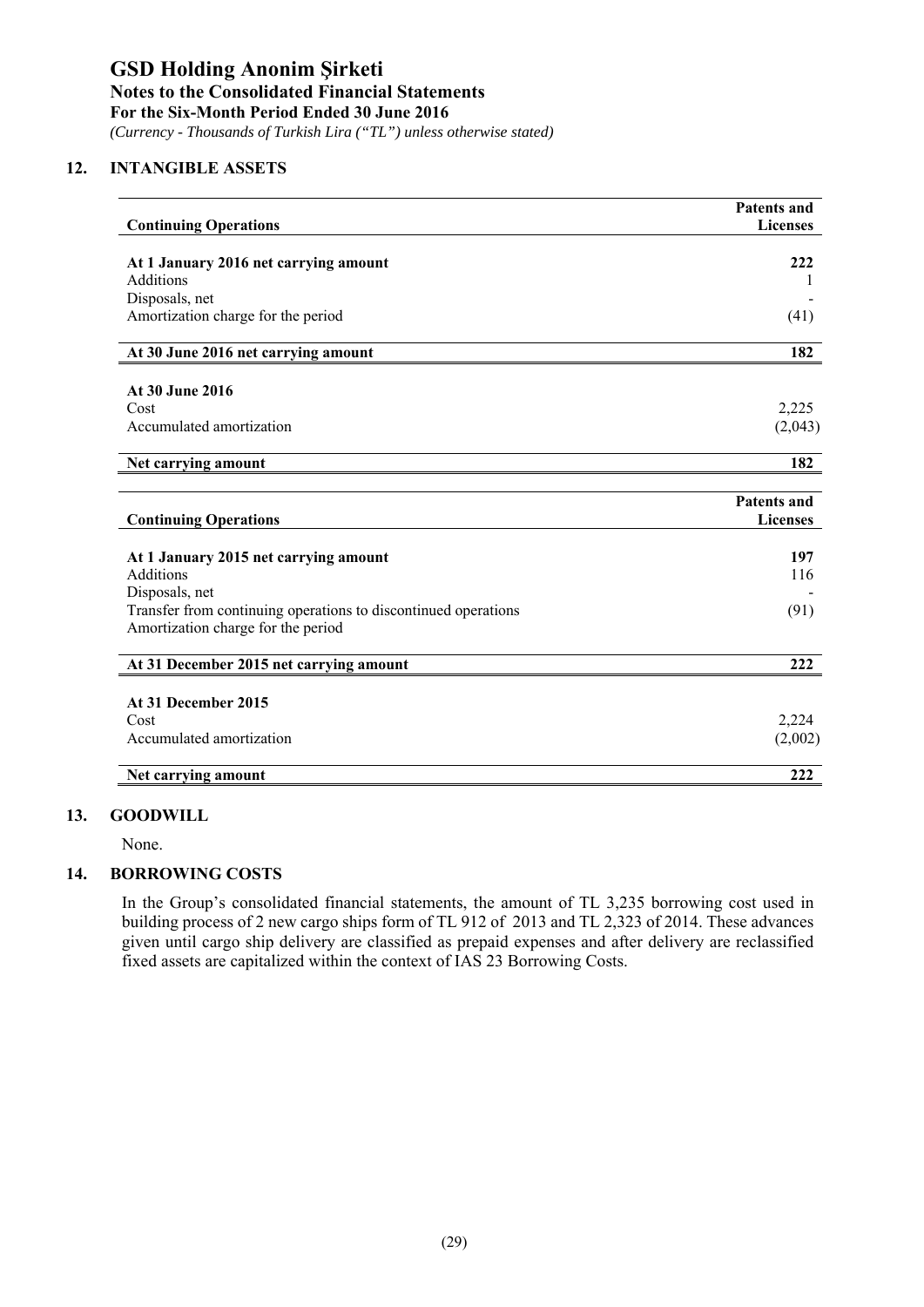*(Currency - Thousands of Turkish Lira ("TL") unless otherwise stated)*

# **15. TAXATION**

The Group is subject to taxation in accordance with the tax procedures and the legislation effective in Turkey. In Turkey, the corporation tax rate for the fiscal period ended 30 June 2016 is 20% (31 December 2015: 20%). Corporate tax returns are required to be filed within the first twenty-five days of the fourth month following the reporting date and paid in one installment until the end of the fourth month. The tax legislation provides for a temporary tax of 20% (31 December 2015: 20%) to be calculated and paid based on earnings generated for each quarter. The amounts thus calculated and paid are offset against the final corporate tax liability for the period.

# **Tax losses carried forward**

Corporate tax losses can be carried forward for a maximum period of five years following the year in which the losses were incurred. The tax authorities can inspect tax returns and the related accounting records for a retrospective maximum period of five years, As at 30 June 2016 and 31 December 2015, the breakdown of the corporate tax losses in terms of their final years of utilization is as follows:

| <b>30 June 2016</b>             |                          |      | Expiry years of the tax losses carried forward |      | Recognized   Unrecognized  <br>deferred tax |       |        |                       |       |
|---------------------------------|--------------------------|------|------------------------------------------------|------|---------------------------------------------|-------|--------|-----------------------|-------|
| <b>Group company</b>            | 2016                     | 2017 | 2018                                           | 2019 | 2020                                        | 2021  | Toplam | deferred tax<br>asset | asset |
| GSD Holding A.S. <sup>(*)</sup> | -                        |      | -                                              |      | -                                           | 3.273 | 3.273  | 655                   |       |
| <b>Total</b>                    | $\overline{\phantom{a}}$ | -    | $\overline{\phantom{0}}$                       | -    | $\qquad \qquad$                             | 3.273 | 3,273  | 655                   |       |

(\*)Deferred tax assets are recognized for all deductible temporary differences, carry-forward of unused tax credits and unused tax losses, to the extent that it is probable that taxable profit will be available against which the deductible temporary differences, carry-forward of unused tax credits and unused tax losses can be utilized.

# **Withholding tax on dividend distributions**

The 15% withholding tax applies to dividends distributed by resident corporations to resident or nonresident real persons, those who are not liable to or exempt from income and corporation tax, nonresident corporations (excluding those that acquire dividend through a registered office or permanent representative in Turkey). Dividend distributions by resident corporations to resident corporations are not subject to a withholding tax, Furthermore, in the event the profit is not distributed or included in capital, no withholding tax shall be applicable.

### **Investment allowance**

Effective from 24 April 2003, investment allowances provided a deduction from the corporate tax base of 40% of the cost of the purchases or production of the new fixed assets subject to depreciation and exceeding TL 10 (31 December 2013: TL 10) and directly related with the production of goods and services. Investment allowance that arose prior to 24 April 2003 was subject to 19.8% withholding tax unless they were converted to the new application at the will of companies. All investment allowances were carried forward with indexed amounts. With respect to the new legislation effective from 1 January 2006, these unused investment allowances could be used until 31 December 2008 and investment allowances ceased to apply to the new investments to be made beginning from 1 January 2006, but continued to apply to the investments started before 1 January 2006. Afterwards, a decision rendered by the Constitutional Court of Turkey cancelling the clause of this legislation limiting the deduction period of the unused investment allowances has again made effective the deductibility of the unused investment allowances after 31 December 2008. According to the decision mentioned above, investment allowances transferred to 2006 due to lack of profit and investment allowances gained by the investments that are commenced before 1 January 2006 and continued after that date constituting economic and technical integrity will not be only used in 2006, 2007 and 2008, but also in the following years. An amendment to the Income Tax Law promulgated in Official Gazette no 6009 dated 1 August 2010 limited the amount of investment allowance to be utilised to 25% of earnings for the year, but the Constitutional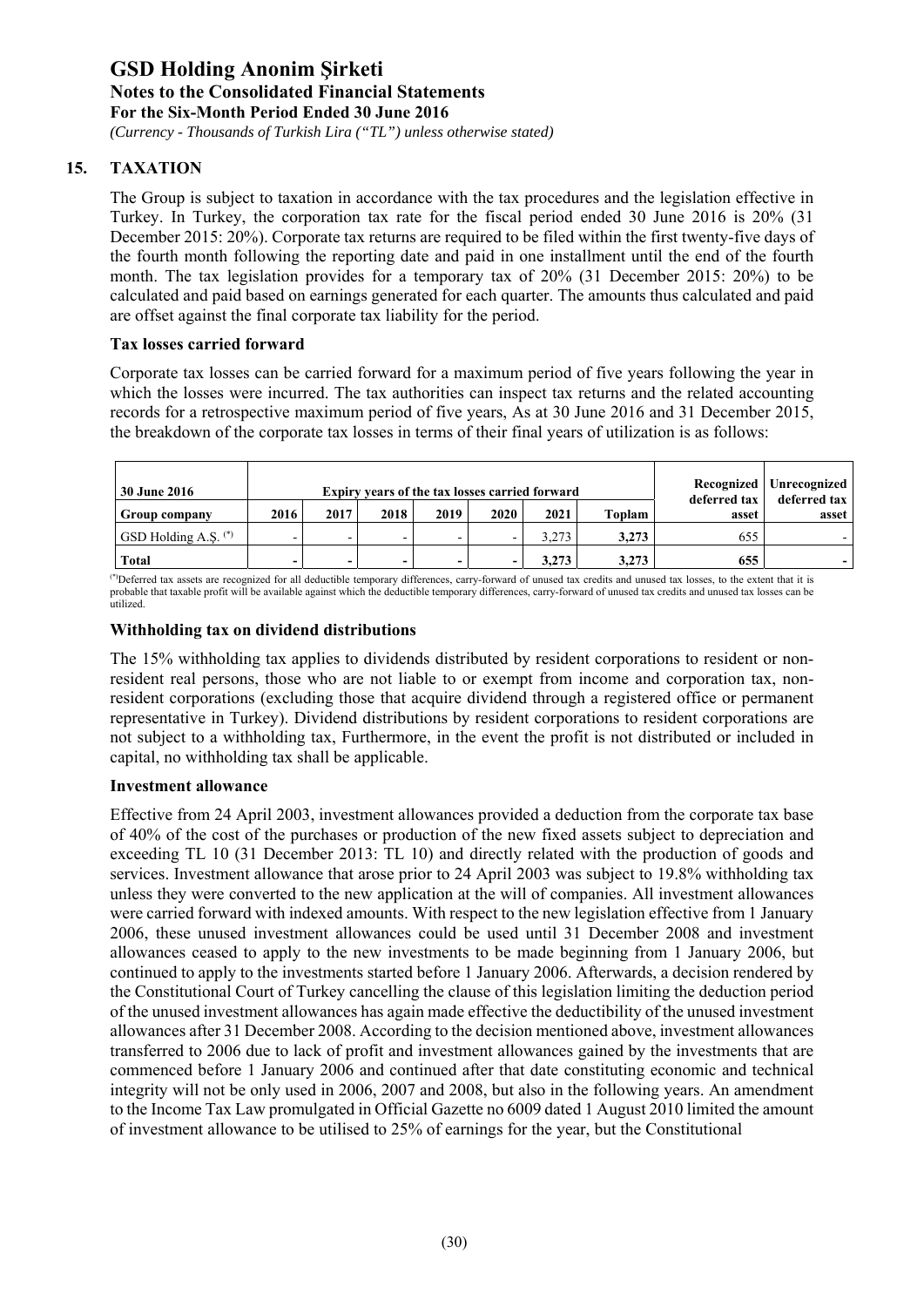*(Currency - Thousands of Turkish Lira ("TL") unless otherwise stated)*

# **15. TAXATION (continued)**

# **Investment allowance (continued)**

Court of Turkey has cancelled this amendment providing 25% utilization of investment allowance and has again made effective utilization of investment allowance up to 100% of tax base by means of a decision dated 9 February 2012, being effective starting from the tax returns to be filed for the fiscal period as at 31 December 2011. Therefore, the consolidated financial statements of the Group as at 31 December 2013 are prepared based on 100% utilization of investment allowance by GSD Denizcilik Gayrimenkul İnşaat San. ve Tic. A,Ş., the only Group company benefiting from investment allowance, GSD Denizcilik Gayrimenkul İnşaat San. ve Tic. A,Ş., has sued for the utilization of the investment allowance relating to 75% of the earnings which could not be utilised in the corporate tax return filed for the year 2010 reserving the right to sue and has been entitled to utilise it by adjusting the corporate tax return for the year 2010 via offsetting the investment allowance not utilized previously against the corporate tax of TL 641 paid during the year 2014 and to take back the paid amount by the decision of the tax court notified on 27 March 2014. The amounts that have been taken back in cash and by offsetting until 31 December 2014 amounted to TL 396 and TL 245, respectively, totalling TL 641.

As at 30 June 2016 and 31 December 2015, the Group has the following unused investment allowances:

| Unused investment allowances |                                     |                                        |                                     |                                     |  |
|------------------------------|-------------------------------------|----------------------------------------|-------------------------------------|-------------------------------------|--|
| Group company                | <b>30 June 2016</b>                 |                                        | 31 December 2015                    |                                     |  |
|                              | Subject to 19.8%<br>withholding tax | Subject to $0\%$<br>withholding<br>tax | Subject to 19.8%<br>withholding tax | Subject to 0%<br>withholding<br>tax |  |
| GSD Denizcilik Gayrimenkul   |                                     |                                        |                                     |                                     |  |
| Insaat San. ve Tic. A.S.     | 94.652                              |                                        | 96.149                              |                                     |  |
| Total                        | 94,652                              |                                        | 96,149                              |                                     |  |

# **Transfer pricing**

According to the article 13 titled "the disguised profit distribution by way of transfer pricing" of the Corporate Tax Law, if prices or considerations imposed for purchase or sale of goods or services between the company and its related parties are not consistent with the arm's length principle, the profit hence from is regarded as fully or partially distributed in a disguised way by way of transfer pricing. The arm's length principle implies that transfer prices or considerations applied in purchase or sale of goods or services between related parties should be in accordance with prices which would have been agreed between unrelated parties. Corporations are required to determine the price or consideration applied in the transactions with related parties by choosing the method most appropriate to the nature of the transaction among the comparable uncontrolled price method, the cost plus method, the resale minus method or the other methods determined by them. The income fully or partially distributed in a disguised way through transfer pricing is considered as dividend distributed by the resident corporations and the amount transferred back to the head office by the non-resident corporations as of the last day of the fiscal period in which the conditions stipulated in this article are realized, with respect to the application of Corporate and Income Tax Laws. The former assessments of tax are adjusted accordingly for the taxpayers being a party to these transactions provided that the tax to be charged to the corporation making the disguised profit distribution is finalized and paid before this adjustment is made.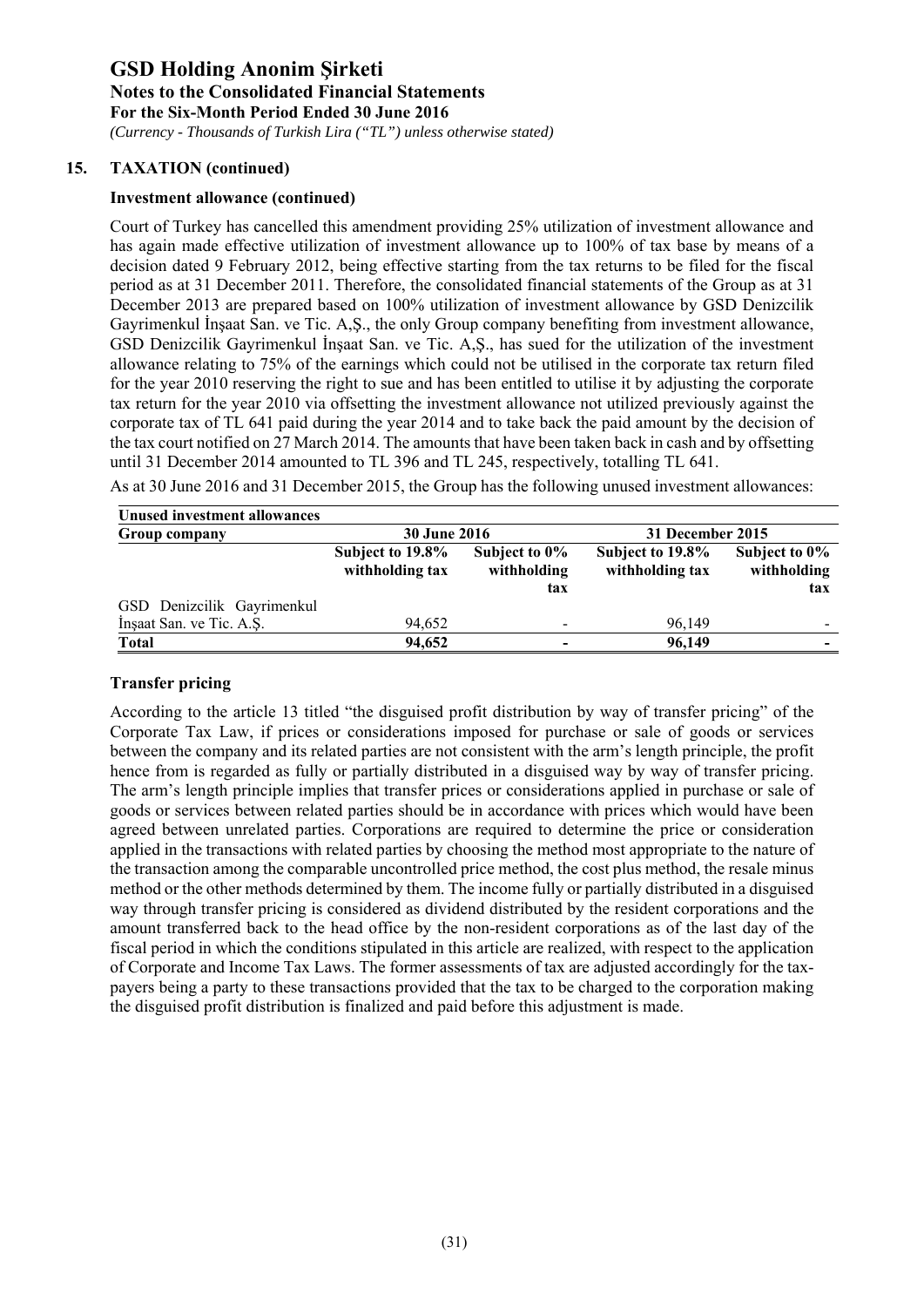*(Currency - Thousands of Turkish Lira ("TL") unless otherwise stated)*

# **15. TAXATION (continued)**

# **Current Tax Liability**

The prepaid income taxes are netted off against the corporate income taxes payable as follows:

| <b>Continuing Operations</b>   | <b>30 June 2016</b> | 31 December 2015 |
|--------------------------------|---------------------|------------------|
| Corporate income taxes payable | 2.626               | 18.212           |
| Prepaid income taxes           | (1.320)             | (15,692)         |
| Income taxes payable, net      | 1.306               | 2.520            |

#### **Income tax benefit / (expense)**

| Consolidated income tax benefit /(expense) |                        |                                        |                                               |                        |                                      |                                               |
|--------------------------------------------|------------------------|----------------------------------------|-----------------------------------------------|------------------------|--------------------------------------|-----------------------------------------------|
|                                            |                        | <b>30 June 2016</b>                    |                                               |                        | 30 June 2015                         |                                               |
|                                            | Consolidated<br>income | Consolidated<br>other<br>comprehensive | Consolidated<br>statement of<br>comprehensive | Consolidated<br>income | Consolidated<br>other<br>comprehensi | Consolidated<br>statement of<br>comprehensive |
| <b>Continuing Operations</b>               | statement              | income                                 | income                                        | statement              | ve income                            | income                                        |
| Current income tax benefit/(expense)       | (2,603)                | (44)                                   | (2,647)                                       | 2,471                  |                                      | 2,471                                         |
| Deferred income tax benefit /(expense)     | 397                    | 77                                     | 320                                           | (2,290)                | (4,293)                              | (6,583)                                       |
| Total                                      | (2.206)                | (121)                                  | (2,327)                                       | 181                    | (4.293)                              | (4,112)                                       |

| Consolidated income tax benefit /(expense)         |                                     |                                  |                                         |                                     |                                         |                                         |
|----------------------------------------------------|-------------------------------------|----------------------------------|-----------------------------------------|-------------------------------------|-----------------------------------------|-----------------------------------------|
|                                                    |                                     | <b>30 June 2016</b>              |                                         |                                     | 30 June 2015                            |                                         |
|                                                    |                                     | Consolidated                     | Consolidated                            |                                     | Consolidated                            | Consolidated                            |
| <b>Discontinued Operations</b>                     | Consolidated<br>income<br>statement | other<br>comprehensive<br>income | statement of<br>comprehensive<br>income | Consolidated<br>income<br>statement | other<br>comprehensive<br>income        | statement of<br>comprehensive<br>income |
| Current income tax benefit/(expense)               | 21                                  |                                  | 21                                      | (13,891)                            | 402                                     | (13, 489)                               |
| Deferred income tax benefit /(expense)             | $\overline{\phantom{a}}$            | $\overline{\phantom{0}}$         |                                         | 3.237                               |                                         | 3,241                                   |
| <b>Total</b>                                       | 21                                  |                                  | 21                                      | (10.654)                            | 406                                     | (10, 248)                               |
|                                                    |                                     |                                  |                                         |                                     |                                         |                                         |
| <b>Continuing Operations</b><br>Duanaid Income Tax |                                     | $21$ December $2015$             | Recognised<br>ta Dagaal                 |                                     | (Taken Back) / Paid<br><b>Sa Davidd</b> | $20$ Line $2016$                        |

| <b>Prepaid Income Tax</b>                              | 31 December 2015 | in Period  | in Period           | <b>30 June 2016</b> |
|--------------------------------------------------------|------------------|------------|---------------------|---------------------|
| Taken back from 2015's overpaid corporate tax          | 2,834            | (65)       |                     | 2,769               |
| Taken back from previous years' overpaid corporate tax |                  |            | 511                 | 511                 |
| <b>Prepaid Income Tax</b>                              | 2.834            | (65)       | 511                 | 3,280               |
|                                                        |                  |            |                     |                     |
|                                                        |                  |            |                     |                     |
| <b>Continuing Operations</b>                           |                  | Recognised | (Taken Back) / Paid |                     |
| <b>Prepaid Income Tax</b>                              | 31 December 2014 | in Period  | in Period           | 31 December 2015    |
| Taken back from 2014's overpaid corporate tax          | 10               |            | (10)                |                     |
| Taken back from previous years' overpaid corporate tax |                  | 2.834      |                     | 2,834               |

### **Corporate tax liability regarding foreign subsidiaries of the Group**

The net profits of Cano Maritime Limited and Dodo Maritime Limited, established on 26 March 2013, Hako Maritime Limited, established on 1 April 2013, Zeyno Maritime Limited, established on 22 April 2013 and Neco Maritime Limited, established 5 May 2016 all domiciled in Malta, are subject to 0% corporate tax in Malta. The current or prior period profits of Cano Maritime Limited, Dodo Maritime Limited, Hako Maritime Limited and Zeyno Maritime Limited are subject to 20% corporate tax in Turkey to be taxed in the current period profit of GSD Denizcilik Gayrimenkul İnşaat Sanayi ve Ticaret A.Ş., in the period when they are recognized as profit by GSD Denizcilik Gayrimenkul İnşaat Sanayi ve Ticaret A.Ş., 100% shareholder of these companies, having been received through dividend distribution in cash or by bonus issue or through share capital increase by bonus issue.

Turkish tax legislation, does not permit a parent company present tax purpose financial statements on a consolidated basis over corporate tax declaration and payment arrangements. Therefore, corporate tax provisions of the companies in the scope of consolidation are calculated separately.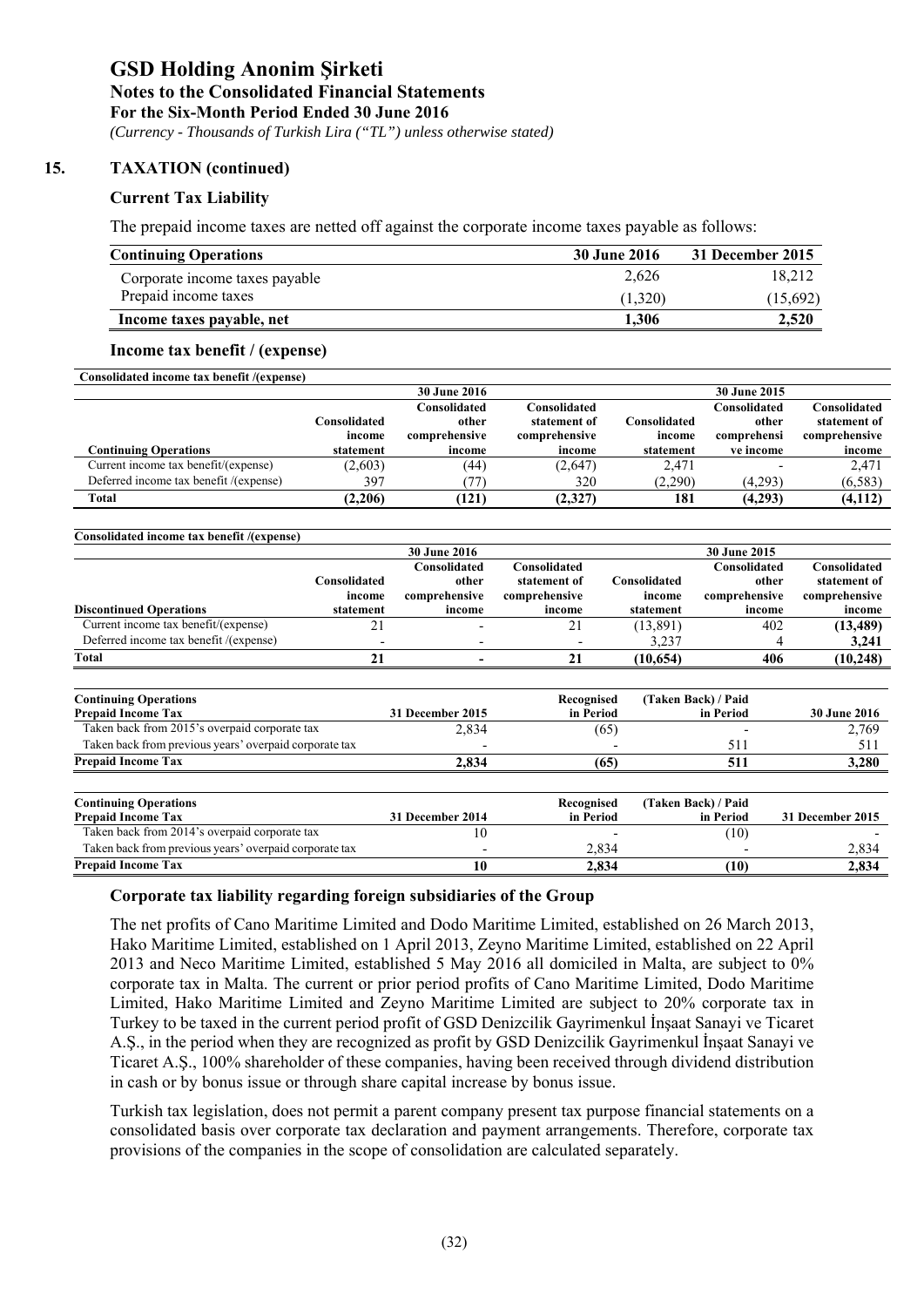*(Currency - Thousands of Turkish Lira ("TL") unless otherwise stated)*

# **15. TAXATION (continued)**

# **Corporate tax liability regarding foreign subsidiaries of the Group (continued)**

Deferred tax assets or liabilities of the consolidated assets and liabilities with the values shown in the financial statements of the temporary differences arising between the tax base and amounts considered in the calculation is determined by calculating the tax effects of the balance sheet method.

The Group takes into account developments in the sectors in which it operates, taxable profit estimates in future periods, the overall economic and political situation of the country of Turkey and its affiliates and/or the general international economic factors such as the political situation may affect the Group in the financial statements of the deferred tax assets.

As at 30 June 2016 and 31 December 2015, the Group's unconsolidated allocated over tax losses and unused in the financial statements and the separation of deferred tax assets, are given in the table above as titled 'Unused Tax losses and Expiry Years' under the group company separation issue. Calculated deferred tax assets and deferred tax liabilities are shown net in the financial statements of different companies subject to consolidation. However, consolidated net deferred tax assets and liabilities in the consolidated without offsetting assets and liabilities are shown separately in the financial statements arising from different companies that are subject to consolidation in the financial statements.

|                                                        | 30 June 2016 | 31 December 2015 |
|--------------------------------------------------------|--------------|------------------|
| <b>Deferred tax liabilities</b>                        |              |                  |
| Valuation differences of securities                    | 2,643        | 2,667            |
| Valuation and depreciation differences of fixed assets | 64           | 70               |
| Derivative financial instruments                       |              |                  |
| Other                                                  | 14           |                  |
| Gross deferred tax liabilities                         | 2,721        | 2,741            |
| Deferred tax assets                                    |              |                  |
| Provisions arising from financial sector operations    | 1,067        | 1,130            |
| Tax-losses carried forward                             | 655          |                  |
| Provision for employee termination benefits obligation | 318          | 329              |
| Provision for employee unused paid vacation obligation | 220          | 243              |
| Derivative financial instruments                       | 181          | 278              |
| Provision for employee bonus                           | 94           | 165              |
| Valuation differences of securities                    |              | 83               |
| Other                                                  | 10           | 17               |
| <b>Gross deferred tax assets</b>                       | 2,545        | 2,245            |
| Deferred tax assets, net                               | (176)        | (496)            |

Deferred tax assets and liabilities as at 30 June 2016 and 31 December 2015 are as follows:

|                                                                                                                         | <b>Continuing Operations</b> |                     | <b>Discontinued Operations</b> |                     |
|-------------------------------------------------------------------------------------------------------------------------|------------------------------|---------------------|--------------------------------|---------------------|
|                                                                                                                         | 30 June<br>2016              | 31 December<br>2015 | 30 June<br>2016                | 31 December<br>2015 |
| Deferred tax assets, net at 1 January                                                                                   | (496)                        | 8.746               |                                | 9,722               |
| Deferred tax recognized in profit or loss                                                                               | 397                          | (2,985)             |                                | 3,237               |
| Deferred income tax recognized in<br>consolidated other comprehensive income<br>Out of consolidation due to the sale of | (77)                         | (6,257)             |                                | 4                   |
| subsidiaries                                                                                                            |                              |                     |                                | (12, 963)           |
| Deferred tax assets, net at the end of<br>period                                                                        | (176)                        | (496)               |                                |                     |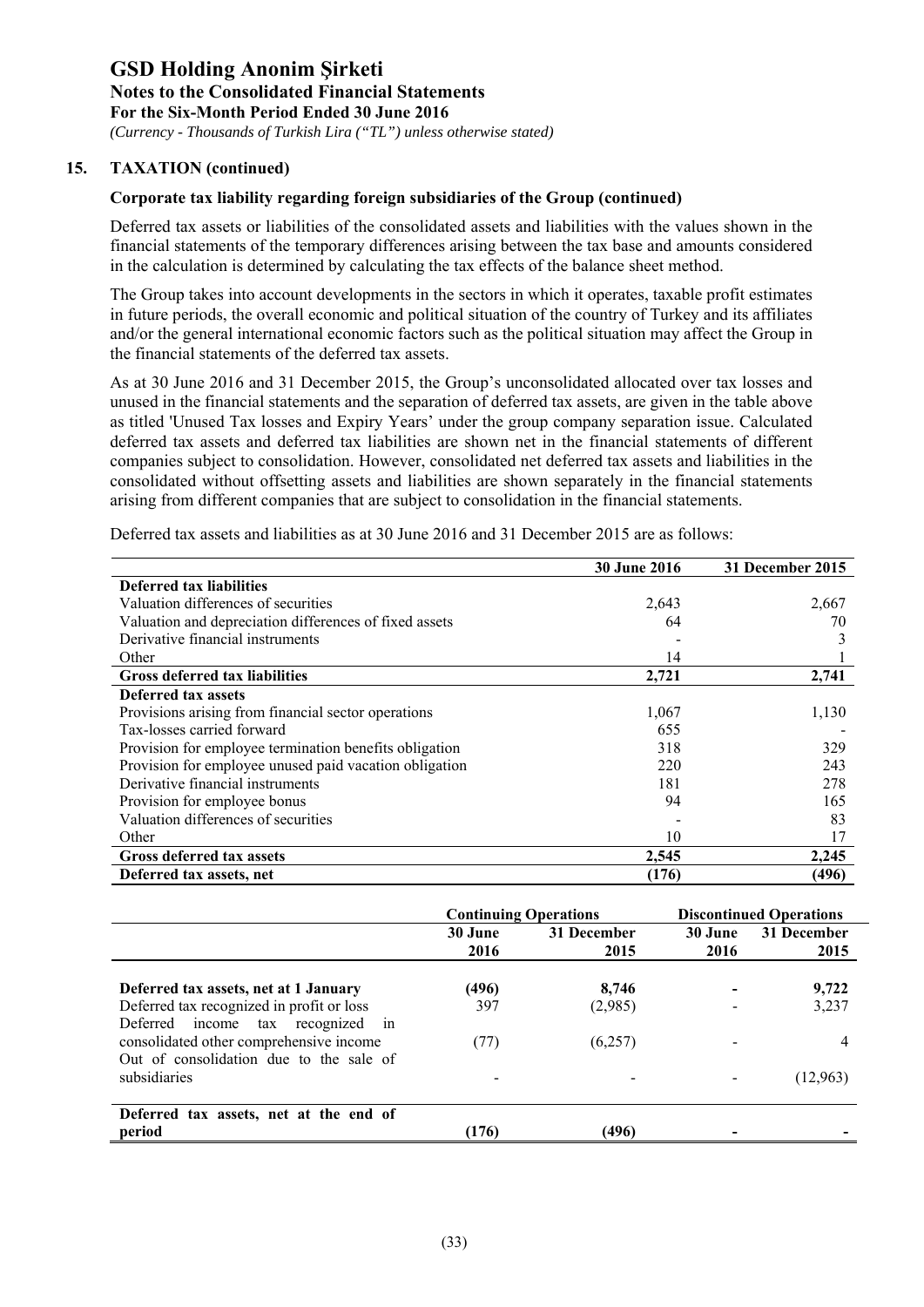*(Currency - Thousands of Turkish Lira ("TL") unless otherwise stated)*

# **16. EMPLOYEE BENEFITS**

Employee bonus provision is as follows:

| <b>Continuing Operations</b> | <b>30 June 2016</b> | 31 December 2015   |
|------------------------------|---------------------|--------------------|
| Bonus provision              | -847                | . ∎ س <i>ک</i> ه ا |
| Total                        | -847                | 1.219              |

The movement in employee bonus provision is as follows:

|                                      | <b>30 June 2016</b> | 31 December 2015 |
|--------------------------------------|---------------------|------------------|
|                                      |                     |                  |
| At 1 January                         | 1,219               | 1,124            |
| Provision reversed during the period | (372)               | (37)             |
| Provision set during the period      |                     | 132              |
| Closing balance at the end of period | 847                 | 1,219            |

### **Long Term Employee Benefits and Vacation Liability**

|                          | <b>30 June 2016</b> | 31 December 2015 |
|--------------------------|---------------------|------------------|
| <b>Employee Benefits</b> | 1.591               | 1.641            |
| Vacation Pay Liability   | 1.101               |                  |
| Total                    | 2.692               | 2,855            |

IAS No 19 requires actuarial valuation methods to be developed to estimate the enterprise's obligation under defined benefit plans, The reserve has been calculated by estimating the present value of the future probable obligation of the Group arising from the retirement of the employees. Accordingly, the following actuarial assumptions were used in the calculation of the employee termination benefits obligation.

|                                          | 30 June 2016 | 31 December 2015 |
|------------------------------------------|--------------|------------------|
|                                          |              |                  |
| Discount rate $(\% )$                    | 10.80        | 10.80            |
| Expected rates of salary/limit increases | 6.00         | 6.00             |

In accordance with existing social legislation, the Company and its subsidiaries incorporated in Turkey are required to make lump-sum payments to employees whose employment is terminated due to retirement or for reasons other than resignation or misconduct. In Turkey, such payments are calculated on the basis of 30 days' pay (limited to a maximum of TL 4,093 (full) and TL 3,828 (full) as at 30 June 2016 and 31 December 2015, respectively) per year of employment at the rate of pay applicable at the date of retirement or termination.

The Group, except to the extent that another IFRS requires or permits their inclusion in the cost of an asset, has recognized service cost and net interest on the net defined benefit liability (asset) in the consolidated income statement and remeasurements of the net defined benefit liability (asset) in the consolidated comprehensive income statement, which are the components of defined benefit cost.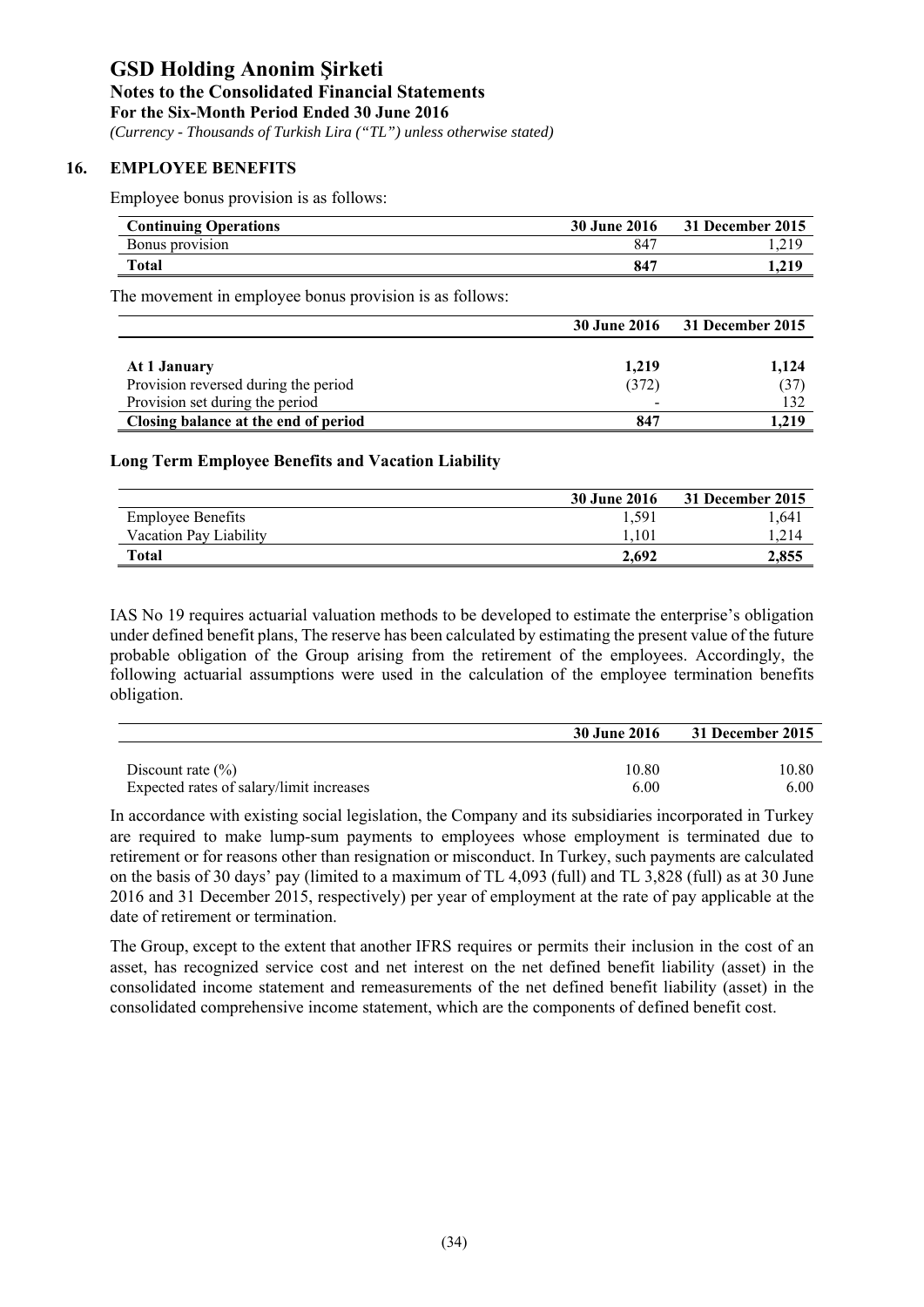### **Notes to the Consolidated Financial Statements**

**For the Six-Month Period Ended 30 June 2016** 

 *(Currency - Thousands of Turkish Lira ("TL") unless otherwise stated)*

# **16. EMPLOYEE BENEFITS (continued)**

The movement in provision for employee termination benefits obligation is as follows:

|                                       | <b>Continuing Operations</b> |             |  |
|---------------------------------------|------------------------------|-------------|--|
|                                       | 30 June                      | 31 December |  |
|                                       | 2016                         | 2015        |  |
| At 1 January                          | 1,641                        | 1,772       |  |
| Actuarial losses/(gains)              | 343                          | 11          |  |
| Interest cost on the provision        | 55                           | 82          |  |
| Provision reversed due to being paid  | (686)                        | (354)       |  |
| Provision reversed without being paid | (13)                         | (61)        |  |
| Service cost                          | 251                          | 191         |  |
| Closing balance at the end of period  | 1,591                        | 1.641       |  |

The movement in provision for vacation pay liability is as follows:

|                                      | <b>Continuing Operations</b> |                     |  |
|--------------------------------------|------------------------------|---------------------|--|
|                                      | 30 June<br>2016              | 31 December<br>2015 |  |
| At 1 January                         | 1,214                        | 1,218               |  |
| Provision reversed during the period | (131)                        | (111)               |  |
| Provision set during the period      | 18                           | 107                 |  |
| Closing balance at the end of period | 1,101                        | 1.214               |  |

# **17. OTHER RECEIVABLES AND PAYABLES**

# **Other Receivables, Current**

| 30 June 2016 | 31 December 2015 |
|--------------|------------------|
| 11.357       | 5,286            |
|              |                  |
| 38.363       | 38,320           |
| 49,726       | 43,611           |
|              |                  |

(\*) The credit balance counterpart of "Transitory receivables in Other Receivables" is "Transfer orders in Other Payables".

# **Other Receivables, Non Current**

|                   | <b>30 June 2016</b> | 31 December 2015 |
|-------------------|---------------------|------------------|
| Collaterals given |                     |                  |
| Other             | 787                 |                  |
| <b>Total</b>      | 789                 |                  |

### **Collaterals given in other receivables**

|                         | <b>30 June 2016</b> | 31 December 2015 |
|-------------------------|---------------------|------------------|
| Other collaterals given |                     |                  |
| <b>Total</b>            |                     |                  |

### **Other Payables, Short Term Liability**

|                                               | <b>30 June 2016</b> | 31 December 2015 |
|-----------------------------------------------|---------------------|------------------|
| <b>Transfer Orders</b>                        | 11,664              | 5,648            |
| Taxes and funds payable other than on income  | 9,671               | 1.272            |
| Payables to merchants related to credit cards |                     |                  |
| Other                                         | 225                 | 202              |
| <b>Total</b>                                  | 21,573              | 7,122            |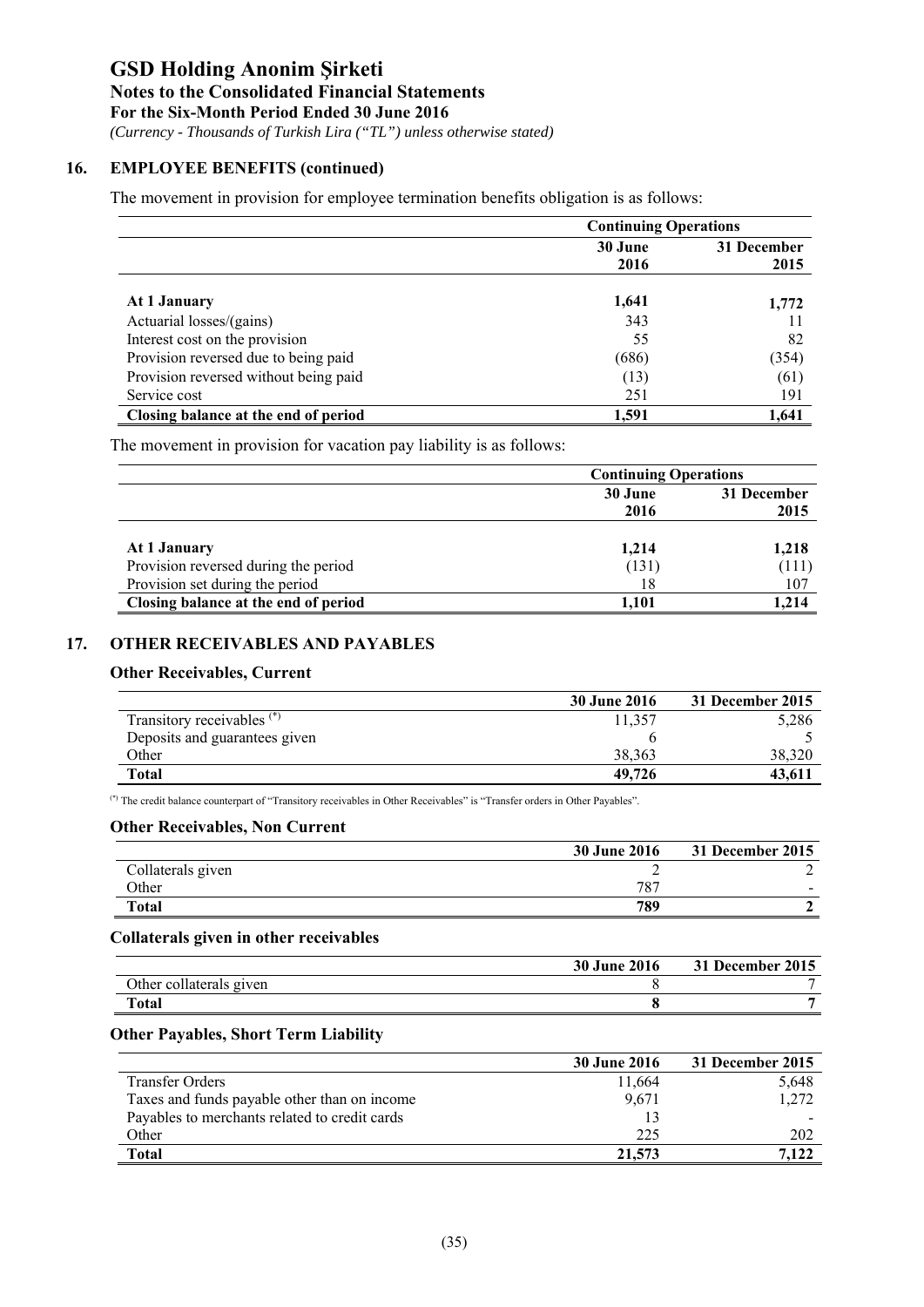*(Currency - Thousands of Turkish Lira ("TL") unless otherwise stated)*

# **18. OTHER ASSETS AND LIABILITIES**

### **Other Assets**

|                                   | <b>30 June 2016</b> | 31 December 2015 |
|-----------------------------------|---------------------|------------------|
| Deferred VAT                      | 751                 | 524              |
| Work and personnel advances given |                     |                  |
| Other                             | 4.292               |                  |
| <b>Total</b>                      | 5.045               | 541              |
|                                   |                     |                  |

#### **Other Short Term Liabilities**

|              | <b>30 June 2016</b> | 31 December 2015 |
|--------------|---------------------|------------------|
| Other        | 108                 |                  |
| <b>Total</b> | 108                 |                  |

# **19. SHARE CAPITAL/ TREASURY SHARES**

#### **Share Capital**

As at 30 June 2016 and 31 December 2015, the nominal values and number of shares of the issued capital of the Company are as follows in terms of share groups:

|                   |                     | <b>30 June 2016</b> |                      |                | 31 December 2015 |                      |
|-------------------|---------------------|---------------------|----------------------|----------------|------------------|----------------------|
|                   |                     | Nominal             |                      |                |                  |                      |
|                   |                     | value               |                      |                | <b>Nominal</b>   |                      |
|                   |                     | per                 | <b>Total nominal</b> |                | value            | <b>Total nominal</b> |
|                   | <b>Total number</b> | share               | value                | Total number   | per share        | value                |
| Share group       | of shares           | (full TL)           | (full TL)            | of shares      | (full TL)        | (full TL)            |
| A (bearer shares) | 39.280              | 0.01                | 392.80               | 39,280         | 0.01             | 392.80               |
| B (bearer shares) | 39,280              | 0.01                | 392.80               | 39,280         | 0.01             | 392.80               |
| C (bearer shares) | 39,280              | 0.01                | 392.80               | 39.280         | 0.01             | 392.80               |
| D (bearer shares) | 24,999,882,160      | 0.01                | 249,998,821.60       | 24,999,882,160 | 0.01             | 249,998,821.60       |
| <b>Total</b>      | 25,000,000,000      |                     | 250,000,000.00       | 25,000,000,000 |                  | 250,000,000.00       |

### **Privileges**

The Company's Board of Directors consists of 9 members which are selected by the general assembly according to Turkish Commercial Code, 5 members of the board of directors, 2 of whom are required to meet the criteria stipulated by the Corporate Governance Principles for independent board members, are selected from the candidates nominated by Class (A) shareholders, 2 members of the board of directors are selected from the candidates nominated by Class (B) shareholders and 2 members of the board of directors are selected from the candidates nominated by Class (C) shareholders by the general assembly. The cancellation of privileges given to Class (A) shareholders is possible only with a quorum for meeting and decision of 60% of the Class (A) shareholders, the quorum for decision being independent from the numbers of shareholders who attend the assembly, The cancellation of privileges given to Class (B) shareholders is possible only with a quorum for meeting and decision of 60% of the Class (B) shareholders, the quorum for decision being independent of the numbers of shareholders who attend the assembly, The cancellation of privileges given to Class (C) shareholders is possible only with a quorum for meeting and decision of 60% of the Class (C) shareholders, the quorum for decision being independent of the numbers of shareholders who attend the assembly.

### **Authorised Share Capital**

The Company, being in the authorised share capital system, can increase its share capital until it reaches the authorised share capital by means of a resolution of the board of directors without a resolution of general assembly being also required. The authorised share capital can be exceeded by means of a share capital increase through bonus issue one time only, but can not be exceeded by means of a share capital increase in cash. The authorised share capital of the Company is TL 1,000,000 being effective until 31 December 2017.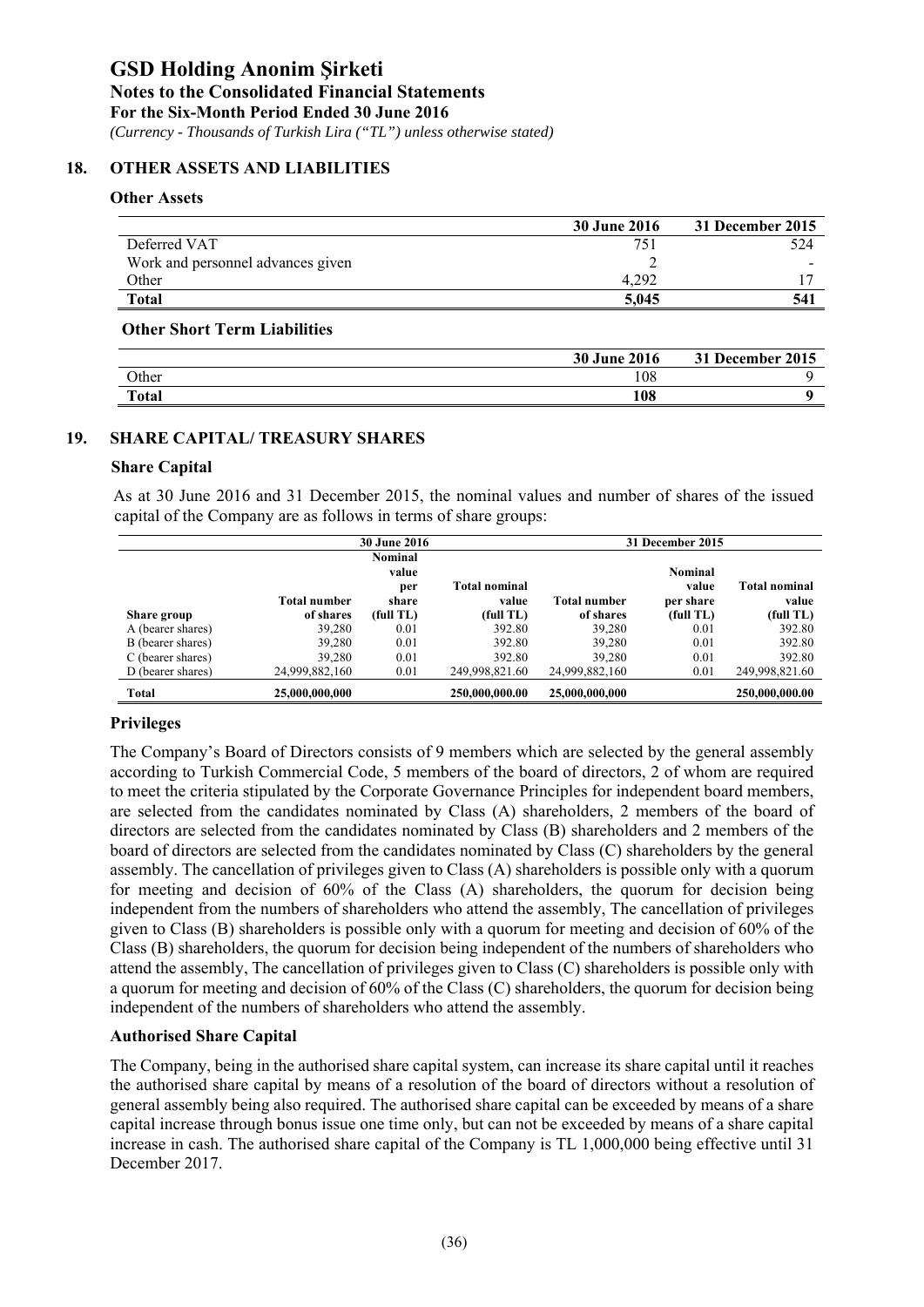*(Currency - Thousands of Turkish Lira ("TL") unless otherwise stated)*

### **19. SHARE CAPITAL/ TREASURY SHARES (continued)**

# **Treasury Shares**

As at 30 June 2016 and 31 December 2015, the carrying and nominal values and ownership percentages of the treasury shares, which consist of the shares of the GSD Holding A.Ş. that are owned by GSD Denizcilik Gayrimenkul İnşaat San. ve Tic. A.Ş., are as follows:

|                                                    |                   | <b>30 June 2016</b> |                                         |                   | 31 December 2015        |                                 |
|----------------------------------------------------|-------------------|---------------------|-----------------------------------------|-------------------|-------------------------|---------------------------------|
| The owner of the treasury<br>shares                | Carrying<br>value | value               | <b>Nominal Nominal</b><br>$\frac{0}{0}$ | Carrying<br>value | <b>Nominal</b><br>value | <b>Nominal</b><br>$\frac{6}{9}$ |
| GSD Holding A.S.                                   | 31,312            | 25,000              | 10.000%                                 | 20,853            | 17,000                  | 6.800%                          |
| <b>Buyback shares</b>                              | 31,312            | 25,000              | 10.000%                                 | 20,853            | 17.000                  | $6.800\%$                       |
| GSD Denizcilik Gayrimenkul İnşaat San. ve Tic. A.Ş |                   |                     | -                                       | 7,015             | 7.904                   | 3.162%                          |
| Capital adjustments due to cross-ownership         | $\blacksquare$    |                     | ۰.                                      | 7.015             | 7.904                   | $3.162\%$                       |
| <b>Total</b>                                       | 31,312            | 25,000              | 10.00%                                  | 27,868            | 24,904                  | 9.962%                          |

### **Profit Appropriation and Dividend Distribution**

The Company's statutory retained earnings consist of the extra-ordinary reserves and the first and second legal reserves. Publicly held companies make their profit appropriation in accordance with CMB regulations and the Turkish Commercial Code as follows:

The legal reserves consist of the first and the second legal reserves in accordance with the Turkish Commercial Code, 5% of statutory profits are appropriated as the first legal reserve until the total reserve reaches a maximum of 20% of the entity's share capital. The second legal reserve is appropriated at the rate of 10% of all distributions in excess of 5% of the entity's share capital by the corporations with the exception of holding companies. The first and second legal reserves are not available for distribution unless they exceed 50% of the share capital with the exception of holding companies, but may be used to absorb losses in the event that the general reserve is exhausted.

According to the regulations of Capital Markets Board (CMB) of Turkey, there is no minimum required profit distribution for the exchange-traded companies and the net distributable profit of an exchangetraded company preparing consolidated financial statements is calculated by taking into regard its net profit arising from its financial statements in accordance with International Financial Reporting Standards as much as the total of the items that may be distributed as dividend arising from its statutory financial statements based on its books of account. Dividend to be distributed by an exchange-traded company from its net distributable profits arising from its financial statements in accordance with International Financial Reporting Standards is required to be met by the total of its net distributable profit after offsetting its prior year losses, if any, and other items that may be distributed as dividend arising from its statutory financial statements based on its books of account.

The exchange-traded companies in Turkey distribute their profits by the resolution of their general assemblies in accordance with the relevant legislations and within the guidelines stated in their profit distribution policies determined by their general assemblies. The profit distribution policies of the exchange-traded companies must contain at least whether any profit will be distributed or not and if it will be distributed, the profit distribution rate determined for shareholders and other profit-sharing persons; method of payment of the dividend; time of payment of the dividend providing that the dividend distribution process will start latest by the end of the accounting period during which the general assembly meeting was held; whether advance dividend will be distributed or not and, if it will be distributed, the related principles in respect of this. The Company adopted a policy of not distributing cash or bonus dividend and distributing retained earnings by way of share capital increases through bonus issue by capitalization of internal resources within the regulatory framework of CMB and reevaluating this policy every year, pursuant to its profit distribution policy explained below:

Dividends are distributed to all outstanding shares as of the distribution date equally in proportion to their ownership percentage in share capital regardless of the issue and acquisition dates of these shares, The rights arising from the dividend privilege are reserved. In the capital increases of public companies, bonus shares are distributed to outstanding shares as of the date of share capital increase.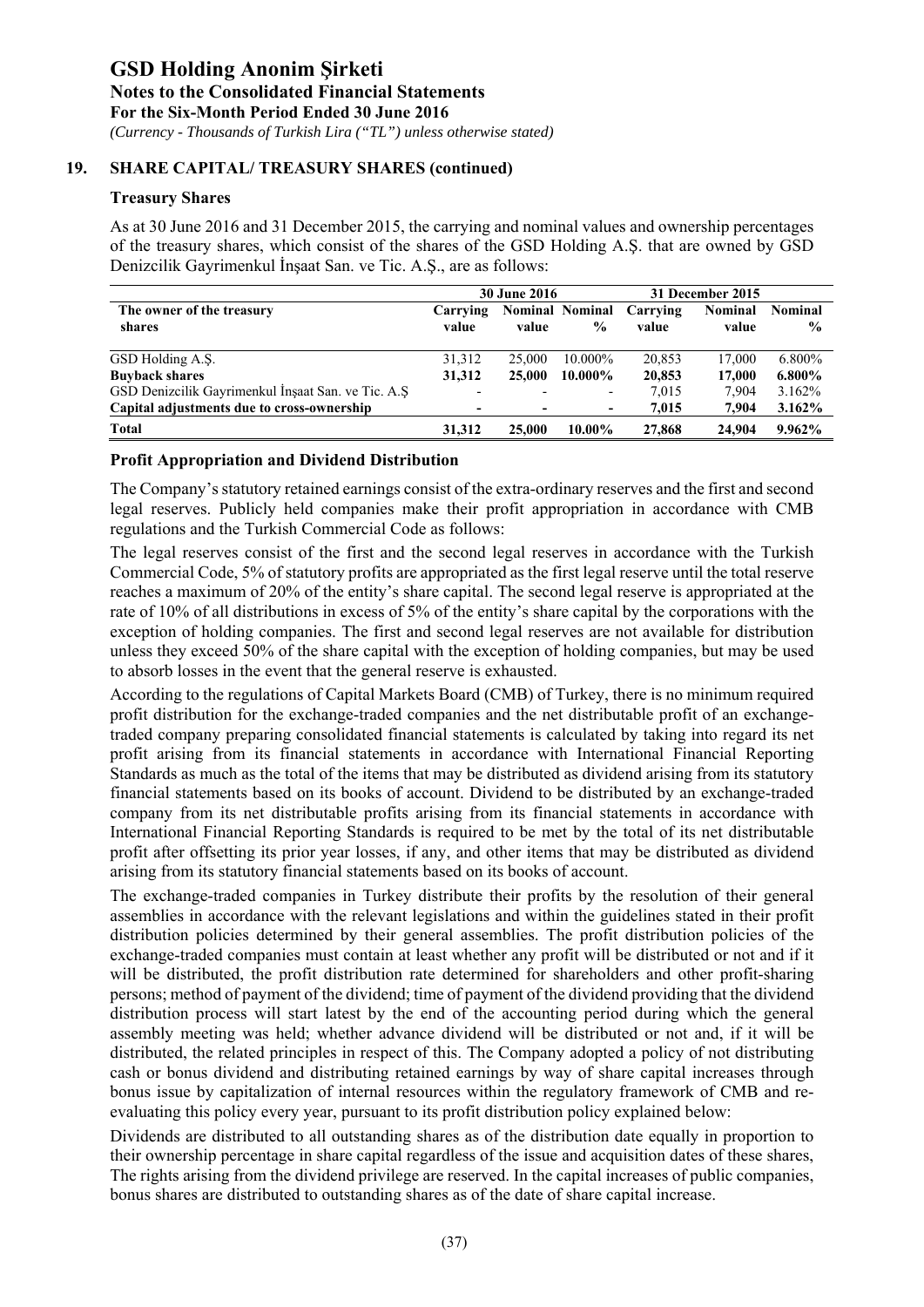*(Currency - Thousands of Turkish Lira ("TL") unless otherwise stated)*

# **19. SHARE CAPITAL/ TREASURY SHARES (continued)**

# **Profit Distribution Policy**

According to 2014 Ordinary General Assembly of the Company has resolved on 25 June 2015 that the profit distribution policy of Company for the year 2015 and the subsequent years pursuant to the Corporate Governance Principles is the distribution of profits as bonus shares by means of share capital increases from internal resources through the capitalisation of profits, to the extent that the criteria stipulated by the regulatory framework of CMB in relation to share capital increases through bonus issue are met, in order to finance the growth by way of retention of earnings in equity through the accumulation of profits in extraordinary reserves by considering the growth plans, investing activities and existing financial structures of the associated companies and subsidiaries and this policy is to be reevaluated every year by taking into account the regulations of the Capital Markets Board regarding profit distribution and the liquidity position of the Company.

Within the scope of the Corporate Governance Principles of the Ordinary General Assembly of GSD Holding A.Ş. dated 26 May 2016, the profit distribution policy of the Company for 2016 and the following years shall be made in accordance with "the Capital Markets Board's criteria for free capital increase regulations in order to finance the growth of retained profits by taking into consideration the growth plans of the subsidiaries and affiliates and their investment activities and existing financing structures to distribute the profits as bonus shares in the capital reserves to be collected from the internal sources or directly from the reserves" and to reassess this policy every year by taking into consideration the liquidity situation of the Company and the arrangements related to the profit distribution of the Capital Markets Board.

Pursuant to the article 16/8, of the Communiqué on Shares (VII-128,1) promulgated by the Capital Markets Board of Turkey (the CMB), without prejudice to statutory obligations with respect to share capital increase, the applications of publicly traded companies to the CMB for share capital increases by capitalisation of internal resources excluding period profit which will result in the adjusted share price dropping below full TL 2, the share price being calculated as the average of the weighted average trading prices in stock exchange within 30 days prior to the disclosure of share capital increase to the public, are not put into process by the CMB.

# **Appointments of Group Companies**

On the Ordinary General Assembly Meeting for the year 2015 of GSD Holding A.Ş. held on 26 May 2016 it was decided for Company's Board of Directors to be authorized regarding the distribution of a total of full TL 200,000,000 premium to the Company shareholders as lots by doing a capital increase through bonus issues which will be counterbalanced from the premium from the full TL 198,864,597.06 and TL 198,865 to the Special Funds Account on the equites on official records and from the amount transferred to the Reserves on Retained Earnings account on the equities on consolidated IFRS statement of financial position and from the rest of the net profit of year 2015 as amount of full TL 1,135,402.84 and TL 1,135 by reservation of respectively full TL 5,213,540.54 and TL 5,214 first Type contingency reserves from the full TL 303,135,407.80 net profit of year 2015 and TL 220,606 net consolidated IFRS profit of the legal record of the company; the distribution of the amount of TL 15,392 from the consolidated IFRS financial statements of full TL 60,000,000.00 amount of cash profit from the consolidated IFRS net profit of year 2015 and the amount of TL 44,608 from the Profits of Previous Years and all to be counterbalanced from the Company's official records to the Company shareholders; the distribution of full TL 6,000,000.00 amount of cash profit to the Company's Members of the Board to be recognized as an expense on period income pursuant to the IFRS regulations of all IFRS financial statements which will be counterbalanced wholly from the net profit of year 2015; determination of the way to be used regarding the distribution of the profit that is to be distributed to the Members of the Board; the determination of the date of the distribution of profit margin, which will be 30 June 2016 latest.

GSD Holding A.Ş. Board of Directors decided cash dividend payout date to be the 24 June 2016 so that the cash dividend payouts were made on 24 June 2016 for non-public shares and on 28 June 2016 with 2 days of value-date for the public shares.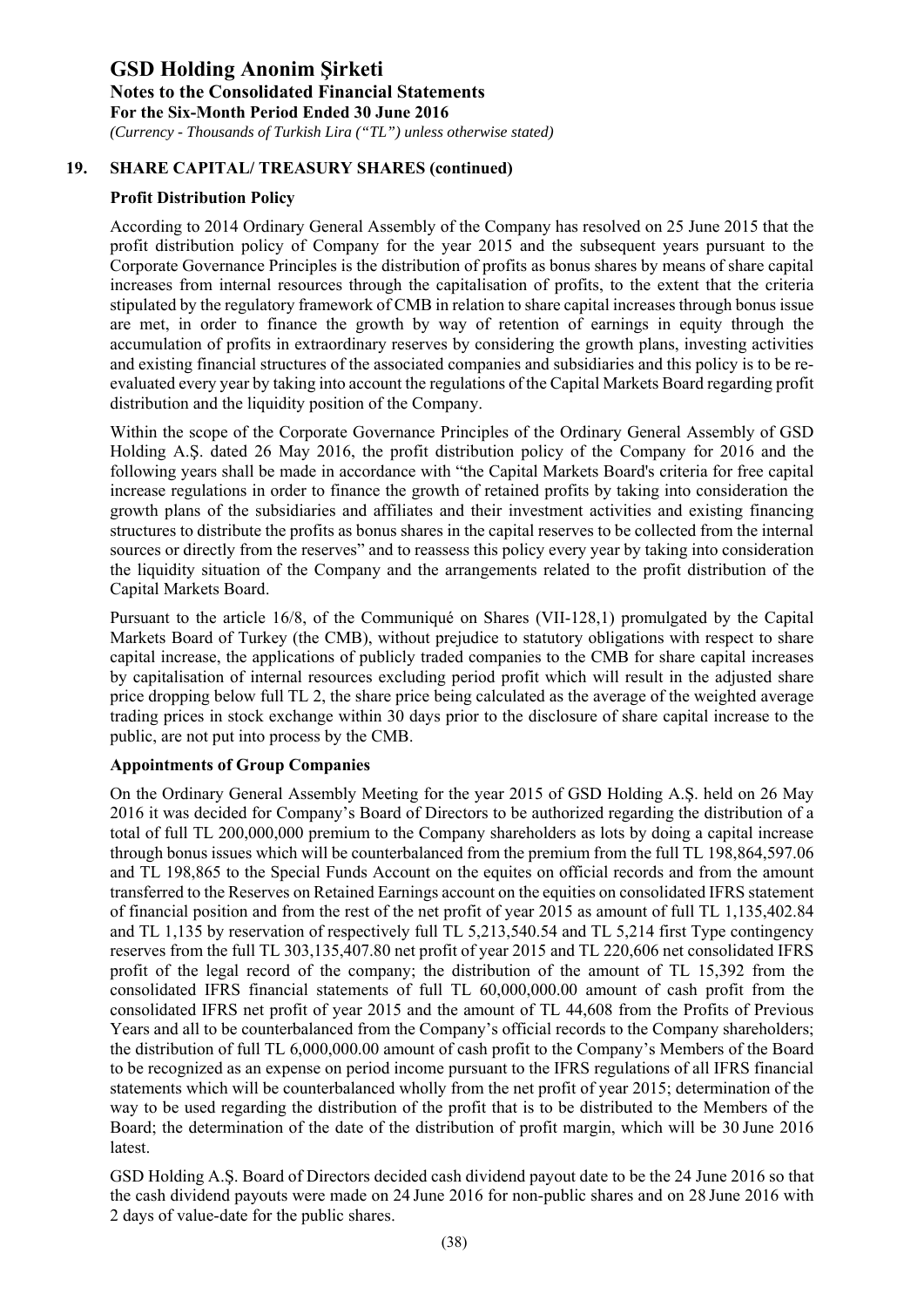*(Currency - Thousands of Turkish Lira ("TL") unless otherwise stated)*

# **19. SHARE CAPITAL/ TREASURY SHARES (continued)**

# **Appointments of Group Companies' (continued)**

In the Ordinary General Assembly Meeting for the year 2014 of GSD Holding A.Ş. held on 25 June 2015; it was decided for Company's Board of Directors to be authorized regarding the separation of TL 5,750 of net profit of year 2014 on the legal records of the Company by separating TL 288 type one contingency reserve, from the remainder TL 5,462 amount and by separating TL 288 type one contingency reserve from the TL 2,197 from the consolidated IFRS net profit of year 2014 and to separate the remainder TL 1,909 amount as excess reserve; distribution of TL 60,000 worth of cash profit to the GSD Holding A.Ş. shareholders from the Company's consolidated IFRS financial statements as a whole from Profits from Previous Years and TL 3,186 amount from excess reserves from year 2003, TL 21,482 amount from excess reserves from year 2005, TL 842 amount from excess reserves from year 2006, 10,066 amount from excess reserves from year 2007 and TL 24,424 amount from excess reserves from year 2008, the distribution of TL 6,000 amount of cash profit to the Company's Members of the Board to be recognized as an expense on period income pursuant to the IFRS regulations of all IFRS financial statements which will be counterbalanced as follows; TL 319 amount from excess reserves from year 2003, TL 2,148 amount from excess reserves from year 2005, TL 84 amount from excess reserves from year 2006, TL 1,007 amount from excess reserves from year 2007 and TL 2,442 amount from excess reserves from year 2008, determination of the way to be used regarding the distribution of the profit that is to be distributed to the Members of the Board; the determination of the date of the distribution of profit margin, which will be 31 July 2015 latest, GSD Holding A.Ş. Board of Directors decided cash premium payment date as 29 July 2015 thus for the nonpublic shares the date would be 29 July 2015 and for public shares the date would be with 2 days of value-date the 31 July 2015 for the cash premium payment date.

In the Ordinary General Assembly Meeting for the year 2015 dated 23 March 2016 of GSD Faktoring A.Ş. it was decided TL 1,000 amount of distributable net profit of year 2015 to be separated as first premium and the rest to be second type as legal reserve and excess reserve. (Ordinary General Assembly Meeting of GSD Faktoring A.Ş. dated 23 March 2015 it was decided for premium worth of TL 4,000 to be distributed to the shareholders as TL 2,165 from the net distributable profit of year 2015 and TL 1,835 from excess reserves. Following that decision, TL 400 amount of total of TL 4,000 cash premium paid by GSD Faktoring A.Ş. was paid to the non-controlling interests.)

On the Ordinary General Assembly Meeting for the year 2015 dated 30 March 2016 of GSD Yatırım Bankası A.Ş., it was decided that TL 2,500 amount from the net distributable premium for the year 2015 to be separated as first premium and the rest as excess reserves.

The Ordinary General Assembly Meeting for the year 2015 dated 26 May 2016 of GSD Denizcilik Gayrimenkul İnşaat San. Ve Tic. A.Ş. decided the net distributable premium of year 2015 on legal records to be separated as excess reserves and net loss of year 2015 on the consolidated IFRS financial statements to be offset the profits from previous years and the rest to be transferred to the losses of previous years.

### **Retained earnings**

|                                                               | <b>30 June 2016</b> | 31 December 2015 |
|---------------------------------------------------------------|---------------------|------------------|
| Extraordinary reserves (historical) $(*)$                     | 35,294              | 12,696           |
| Extraordinary reserves (arising from the first application of |                     |                  |
| inflation accounting)                                         | 68.925              | 68.925           |
| Inflation adjustment on extraordinary reserves                | 23,082              | 23,082           |
| Legal reserves                                                | 6,304               | 6,304            |
| Inflation adjustment on legal reserves                        | 5,868               | 5,868            |
| Transaction costs of equity transactions                      | (901)               | (901)            |
| IFRS adjustments                                              | 26,227              | 96,789           |
| <b>Retained earnings</b>                                      | 164,799             | 212,763          |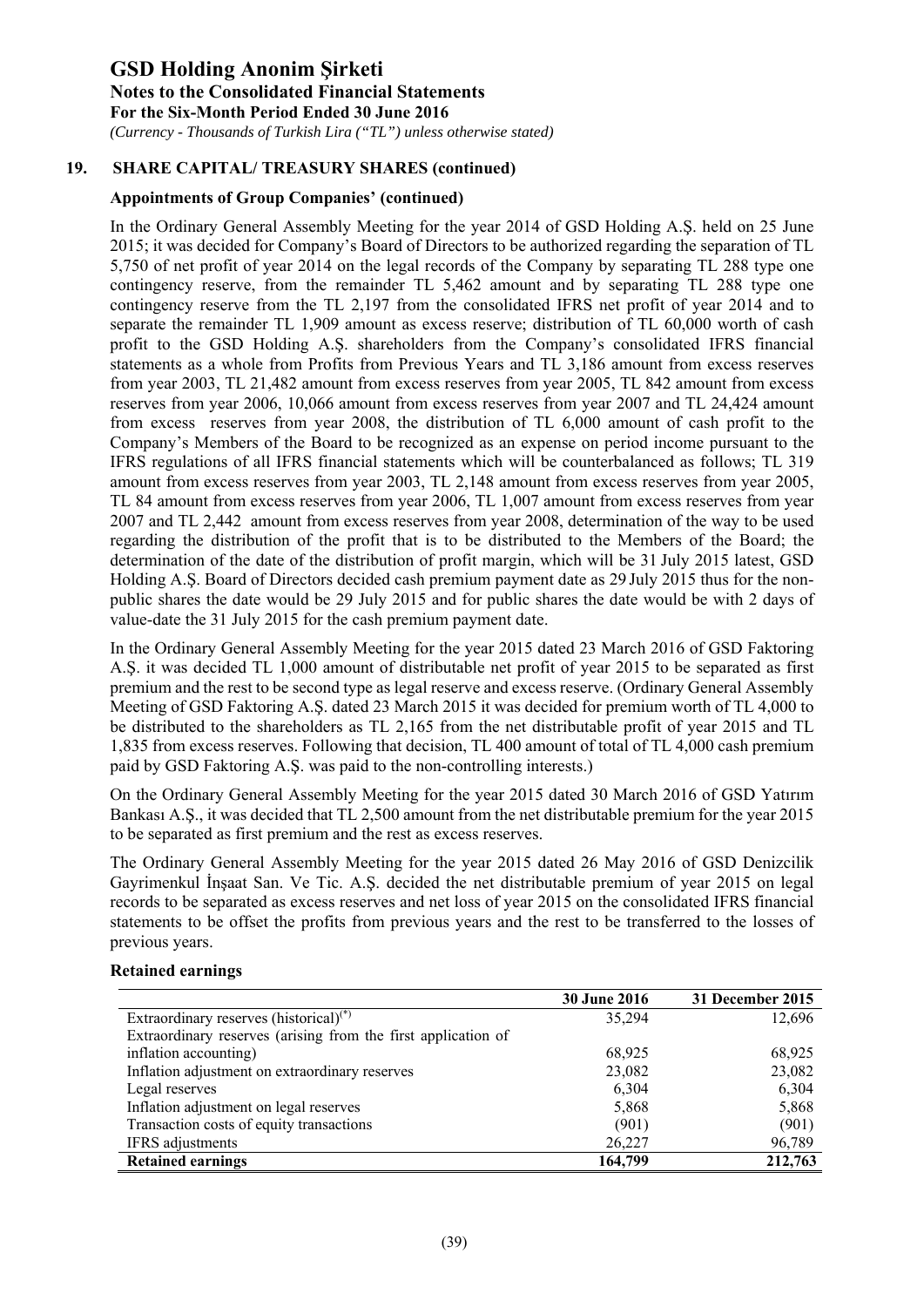*(Currency - Thousands of Turkish Lira ("TL") unless otherwise stated)*

# **19. SHARE CAPITAL/ TREASURY SHARES (continued)**

#### **Retained earnings (continued)**

### **The items that may be distributed as dividend to shareholders of the Company arising from its statutory financial statements based on its books of account**

|                                                               | <b>30 June 2016</b> | 31 December 2015 |
|---------------------------------------------------------------|---------------------|------------------|
| Net profit/loss for the period                                | 1.750               | 303,135          |
| Extraordinary reserves (historical)                           | 198,865             |                  |
| Special Funds $(*)$                                           | 35,294              | 12,696           |
| Extraordinary reserves (arising from the first application of |                     |                  |
| inflation accounting) <sup>(*)</sup>                          | 68,925              | 68,925           |
| Inflation adjustment on extraordinary reserves                | 23,082              | 23,082           |
| The items that may be distributed as dividend                 |                     |                  |
| in statutory financial statements                             | 327,916             | 407,838          |

 (\*)By the GSD Holding A.Ş. Board of Directors it was decided that as the amount that is to be transferred first on 8 April 2016 and onwards has changed, on the date of 26 May 2016, 75% of full TL 204,108,851.27 amount of profit calculated in accordance with the tax legislation regarding the vendition of Tekstil Bankası A.Ş. shares which constitutes the 75.50% of the Company's capital to ICBC on 22 May 2015 to be hold without any other transaction to other accounts or without decommissioning except the addition to the capital following the fifth year after the sales for it to be benefited from the corporation tax exemption as per the 5/1-e article of Corporate Tax Legislation numbered 5520 by reducing the 75% worth of full TL 322,593.16 amount sustained on year 2016 and full TL 4,921,661.05 amount sustained on year 2015 that are expenses related to this profit to be transferred to the Special Funds Account located in the capital on the Company's legal records and to the Reserves on Retained Earnings account on capital on the consolidated IFRS statement of financial position from the full TL 303,135,407.80 amount of net profit from 2015 on Company's legal records and TL 220,606 from the consolidated IFRS net profit respectively as full TL 198,864,597.06 and TL 198,865 as net amounts.

By the GSD Holding A.Ş.'s General Assembly Meeting of year 2015 dated 26 May 2016 it was decided that the amounts of full TL 198,864,597.06 and 198,865 TL amount respectively from the full TL 303,135,407.80 net profit from year 2015 and TL 220,606 from consolidated IFRS net profit from year 2015, from the Special Funds Account on capital on legal records and to Reserves on Retained Earnings Account the amount of full TL 1,135,402.94 and 1,135 TL to be offset from the remainder part of the net profit of the year 2015, by doing so, making a capital increase through bonus issues that would be offset from premium, and the total of full TL 200,000,000 premium to be distributed to the shareholders of the Company as shares.

Regarding the capital increase through bonus issues that was decided to be done from premium of year 2015 on the 26 May 2016 dated Ordinary General Assembly Meeting for year 2015 of GSD Holding A.Ş. an application was made to the Capital Market Board on 23 June 2016. Due to the fact that the aforementioned capital increase through bonus issues was firstly transferred to Special Funds Account to be able to benefit from the corporation tax exemption for the resources to be added to the capital it was evaluated as capital increase through domestic funding rather than profit sharing as shares and for that reason it was found unwarrantable as per the 8<sup>th</sup> bend of the 16<sup>th</sup> article of Share Notification of Capital Markets Board's VII-128,1 and this was notified by CMB on 30 June 2016. Regarding the subject, GSD Holding A.Ş. concluded series of meetings with CMB, CMB on 12 July 2016 that the Special Funds Account that is to be the source of the capital increase through bonus issues is subject to be evaluated against the CMB's VII-128,1 Notification and upon that GSD Holding A.Ş. asked on 23 June 2016 to CMB to reevaluate the capital increase application.

The restatement effects of the inflation adjustment on the credit balance accounts which are transferred to another account or withdrawn from the company as dividend shall be subject to corporate tax without being included in the current net income for the year during which the transfer or withdrawal is made, but the restatement effects of the inflation adjustment on the equity accounts can be capitalised or transferred to the accumulated deficit account to set off the prior year losses arising from the first application of inflation accounting without being subject to corporate tax, according to the Temporary Clause 25 and the Repeated Clause 298 of the Tax Procedural Law of Turkey. The Tax Procedural Law Communiqué numbered 328 excepts the transfers or withdrawals made from the restatement effects of the inflation adjustment on the nonmonetary credit balance accounts which are profit reserves, special funds (such as fixed asset replacement fund), advances and deposits and progress payments arising from construction contracts, from corporate tax in this regard.

Pursuant to the section under the heading of 19. Profit Distribution belonging to the Circular numbered 17 relating to the Tax Procedural Law of Turkey, prior year income not existing before the first inflation adjustment and arising from the first inflation adjustment, which are transferred to another account or withdrawn from the company as dividend shall be subject to corporate tax without being included in the current net income for the year during which the transfer or withdrawal is made.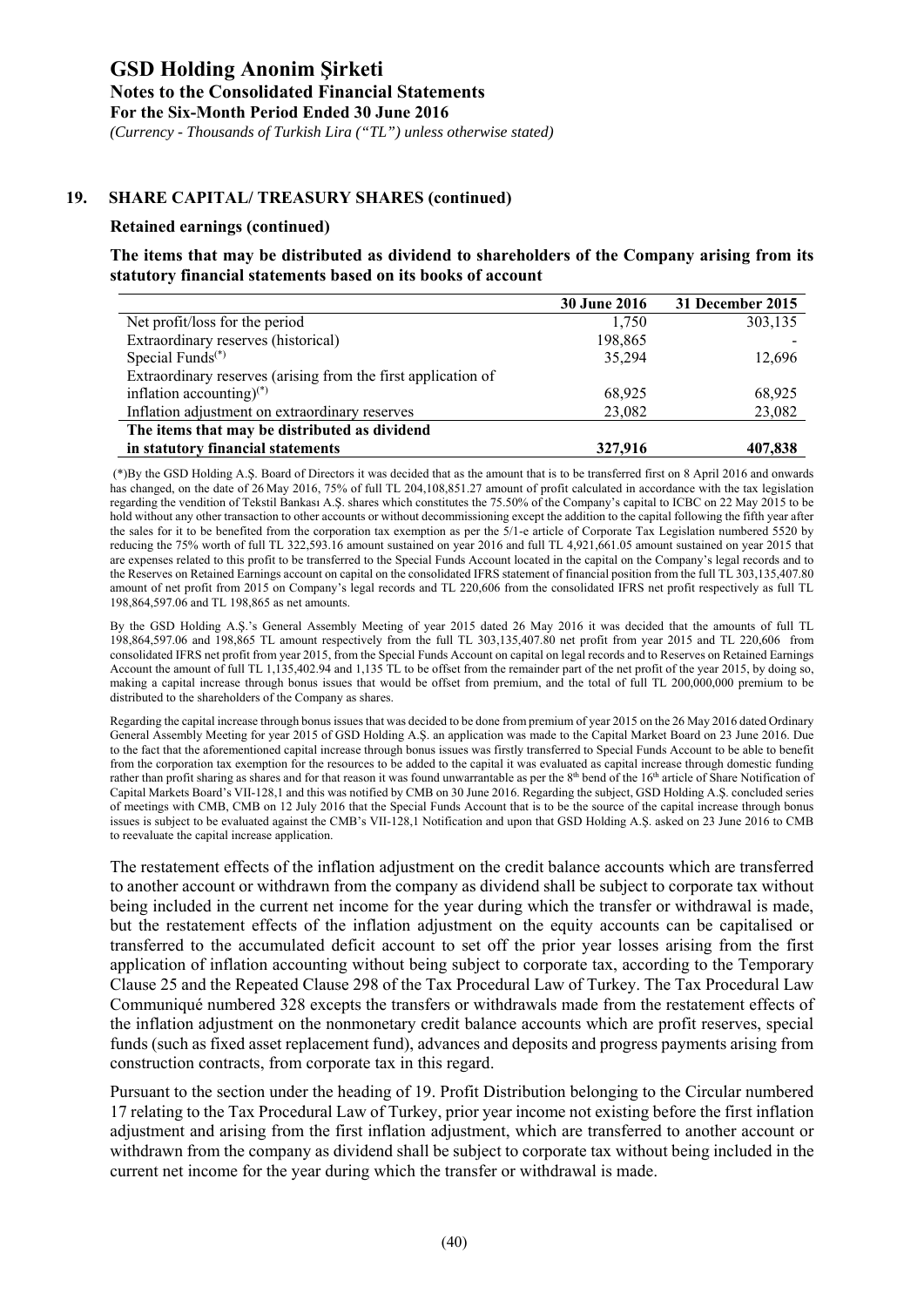*(Currency - Thousands of Turkish Lira ("TL") unless otherwise stated)*

# **19. SHARE CAPITAL/ TREASURY SHARES (continued)**

### **Changes in Non-Controlling Interests Without Loss of Control**

According to "IFRS 10 –Consolidated Financial Statements", "Changes in a parent's ownership interest in a subsidiary that do not result in a loss of control are accounted for as equity transactions (i.e. transactions with owners in their capacity as owners)." In order to meet the requirement of this standard, the difference between the change in the Group's share in its subsidiaries' equity items except reserves resulting from the accumulation of other comprehensive income items in equity arising from the change in the Group's ownership interest in that subsidiary that do not result in a loss of control and the fair value of the consideration paid or received to effect such a change are not recognised in the consolidated comprehensive income statement, but directly classified in "Changes in non-controlling interests without loss of control" balance of the previous year-end, to "Retained Earnings".

The Group, has transferred 31 December 2015 balance of "Non-controlling Interest Variance Fund", which was tracked under equity and amounting to TL 34, to "Retained Profits/(Losses) under shareholder's equity as of 30 June 2016.

#### **The Movement in Changes in Non-Controlling Interests Without Loss of Control:**

|                                                                                                            |      | 30 June 2016 31 December 2015 |
|------------------------------------------------------------------------------------------------------------|------|-------------------------------|
| <b>Openning Balance</b>                                                                                    | (34) | 6.329                         |
| Beginning balance of the fund transferred to retained earnings                                             | 34   | (6.329)                       |
| Effect of the share buy-back by GSD Holding A.S from                                                       |      |                               |
| GSD Denizcilik Gayrimenkul İnş, San, ve Tic, A, S <sup>(4)</sup>                                           |      | (31)                          |
| Effect of the share buy-back by GSD Denizcilik Gayrimenkul Ins, San, ve Tic, A, S,                         |      |                               |
| as a result of the utilisation of the rights to leave in 2015 arising from the merger                      |      |                               |
| with GSD D <sub>1</sub> s Tic, A, S, registered in trade registry on 31 December 2014 <sup>(1)(2)(3)</sup> |      | (3)                           |
| The Changes in Non-Controlling Interests Without Loss of Control                                           |      | (34)                          |

(1) The merger of GSD Dış Ticaret A.Ş., a subsidiary of GSD Holding A.Ş., and GSD Denizcilik Gayrimenkul İnşaat Sanayi ve Ticaret A.Ş., another subsidiary of GSD Holding A.Ş., under GSD Denizcilik Gayrimenkul İnşaat Sanayi ve Ticaret A.Ş. by means of the take-over of all of the assets and liabilities of GSD Dış Ticaret A.Ş., dissolving without liquidation, by GSD Denizcilik Gayrimenkul İnşaat Sanayi ve Ticaret A.Ş. and the share capital increase of GSD Denizcilik Gayrimenkul İnşaat Sanayi ve Ticaret A.Ş. made due to the merger have been registered in trade registry on 31 December 2014 and due to the share capital increase required to be made within the scope of the merger transaction and the share buy-back by GSD Denizcilik Gayrimenkul İnşaat Sanayi ve Ticaret A.Ş. as a result of the utilization of the rights to leave between 30 December 2014 and 13 January 2015 arising from the merger of GSD Denizcilik Gayrimenkul İnşaat Sanayi ve Ticaret A.Ş. and GSD Dış Ticaret A.Ş., the direct shareholding of GSD Holding A.Ş. in GSD Denizcilik Gayrimenkul İnşaat Sanayi ve Ticaret A.Ş. has increased from 54.938% to 74.093% and after eliminating reacquired-ownshareholding by GSD Denizcilik Gayrimenkul İnşaat Sanayi ve Ticaret A.Ş., the direct shareholding of GSD Holding A.Ş. in GSD Denizcilik Gayrimenkul İnşaat Sanayi ve Ticaret A.Ş.has increased from 54.938% to 77.070% (31 December 2014: 76.913%), the total direct and indirect shareholding of GSD Holding A.Ş. in GSD Denizcilik Gayrimenkul İnşaat Sanayi ve Ticaret A.Ş. has increased from 54.941% to 77.072% (31 December 2014: 76.916%).

(2) The indirect shareholding of GSD Holding A.Ş. in Tekstil Bankası A.Ş. and Tekstil Yatırım Menkul Değerler A.Ş. has changed due to the merger of GSD Denizcilik Gayrimenkul İnşaat Sanayi ve Ticaret A.Ş. with 0.036% shareholding in Tekstil Bankası A.Ş. and GSD Dış Ticaret A.Ş. with 1% shareholding in Tekstil Bankası A.Ş., registered in trade registry on 31 December 2014 and the share buy-back by GSD Denizcilik Gayrimenkul İnşaat Sanayi ve Ticaret A.Ş. as a result of the utilisation of the rights to leave between 30 December 2014 and 13 January 2015 arising from the merger. Thus, the total direct and indirect shareholdings of GSD Holding A.Ş. in Tekstil Bankası A.Ş. and Tekstil Yatırım Menkul Değerler A.Ş., after eliminating reacquired-own-shareholding by GSD Denizcilik Gayrimenkul İnşaat Sanayi ve Ticaret A.Ş., has decreased from 76.52% to 76.30% (31 December 2014: 76.30%).

 (3) The indirect shareholding of GSD Holding A.Ş. in GSD Faktoring A.Ş. has changed due to the merger of GSD Denizcilik Gayrimenkul İnşaat Sanayi ve Ticaret A.Ş. with 1.98% shareholding in GSD Faktoring A.Ş., and GSD Dış Ticaret A.Ş., registered in trade registry on 31 December 2014 and the share buy-back by GSD Denizcilik Gayrimenkul İnşaat Sanayi ve Ticaret A.Ş. as a result of the utilisation of the rights to leave between 30 December 2014 and 13 January 2015 arising from the merger. Thus, the total direct and indirect shareholdings of GSD Holding A.Ş. in GSD Faktoring A.Ş., after eliminating reacquired-own-shareholding by GSD Denizcilik Gayrimenkul İnşaat Sanayi ve Ticaret A.Ş., has increased from 89.09% to 89.54% (31 December 2014: 89.53%).

 (4) Shares of Group (C) GSD Denizcilik Gayrimenkul İnşaat San. Ve Tic. A.Ş. which consists up to 3,863% of the capital nominal valued at full TL 2,015,845.00 owned by GSD Holding A.Ş., GSD Denizcilik Gayrimenkul İnşaat San. ve Tic. A.Ş were purchased on 30 June 2015 with 2 value date on Borsa İstanbul Toptan Satışlar Pazarı as per with the 19/6<sup>th</sup> article of Withdrawn Share Notification of CMB, with 1.38 full TL price for full TL 1 nominal valued share and in total for 2,781,866.10. In accordance with the decision taken by GSD Holding A.S. Company Board of Directors on 30 June 2015, nominal valued (C) group shares of GSD Denizcilik Gayrimenkul İnşaat San. Ve Tic. A.Ş. owned by GSD Reklam ve Halkla İlişkiler Hizmetleri A.Ş., GSD Yatırım Bankası A.Ş. and GSD Faktoring A.Ş. with full TL 1,169.36, full TL 44.36 and full TL 44.36 respectively was purchased outside of the stoch market on 1 July 2015 with full TL 1,38 price for each full TL 1 nominal valued share for full TL 1,613.72, full TL 61.22 and full TL 61.22 on cash respectively. After those transactions, the shares of GSD Denizcilik Gayrimenkul İnşaat San. Ve Tic. A.Ş. owned directly by GSD Holding A.Ş. increased from 74.09% (with the calculation made including the decrease of shares repurchased by GSD Denizcilik Gayrimenkul İnşaat Sanayi ve Ticaret A.Ş. from the capital from 77.07%) to 77.96% and did not have any indirect shares left, due to the fact that GSD Denizcilik Gayrimenkul İnşaat Sanayi ve Ticaret A.Ş. has the 1.98% shares on the capital of GSD Faktoring A.Ş., as a result of aforementioned transactions, indirect share ratio of GSD Holding A.Ş. on GSD Faktoring A.Ş.'s capital increased by 0.01% and the total shares both direct and indirect increased from 89.54% to 89.55%.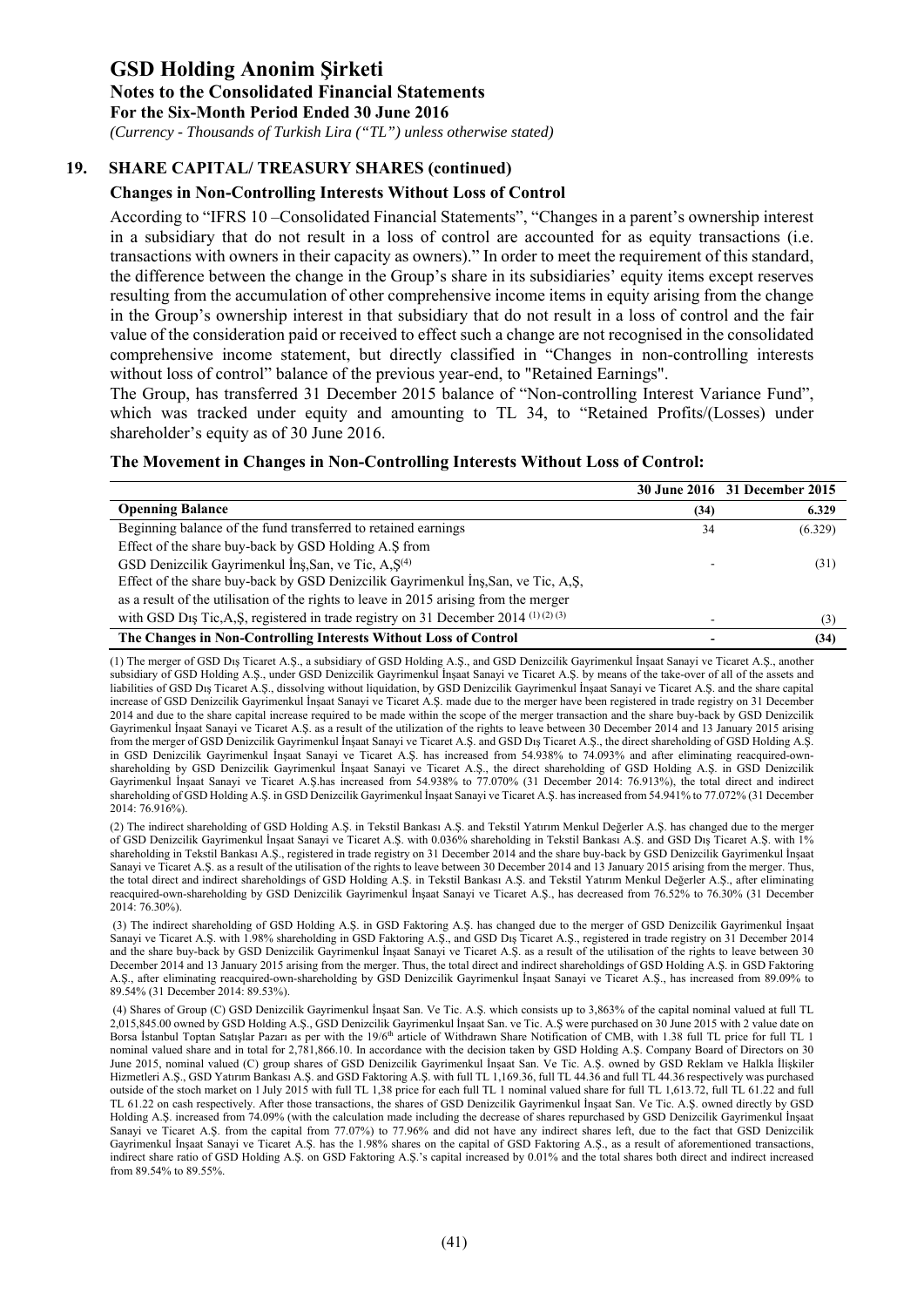# **Notes to the Consolidated Financial Statements**

**For the Six-Month Period Ended 30 June 2016** 

 *(Currency - Thousands of Turkish Lira ("TL") unless otherwise stated)*

# **19. SHARE CAPITAL/ TREASURY SHARES (continued)**

# **The items that may be distributed as dividend to shareholders of the Company arising from its statutory financial statements based on its books of account (continued)**

# **Non-controlling interests**

**The movement in non-controlling interests classified into the subsidiaries that has non-controlling interests** 

|                                                                                                    | <b>GSD Denizcilik</b> |            |              |
|----------------------------------------------------------------------------------------------------|-----------------------|------------|--------------|
|                                                                                                    | Gavrimenkul           | <b>GSD</b> |              |
|                                                                                                    | Ins. San.ve           | Faktoring  |              |
|                                                                                                    | Tic.A.S.              | A.S        | Consolidated |
| l Januarv 2016                                                                                     | 21,622                | 2.936      | 24,558       |
| Non-controlling interest in net $profit/(\text{loss})$ in the income statement                     | (2,369)               | 358        | (2,011)      |
| Non-controlling interest in profit/(loss) from foreign currency translation in other comprehensive |                       |            |              |
| income                                                                                             | (163)                 |            | (163)        |
| Non-controlling interest in profit/(loss) from remeasurements of the net defined benefit liability |                       |            |              |
| (asset) in other comprehensive income                                                              | (7)                   | (17)       | (24)         |
| Non-controlling interest in profit/(loss) from treasury share                                      | 387                   |            | 387          |
| <b>30 June 2016</b>                                                                                | 19.470                | 3.277      | 22,747       |

**The movement in non-controlling interests classified into the subsidiaries that has non-controlling interests** 

|                                                                                                            |                | <b>GSD Denizcilik</b> |            |              |
|------------------------------------------------------------------------------------------------------------|----------------|-----------------------|------------|--------------|
|                                                                                                            | <b>Tekstil</b> | Gavrimenkul           | <b>GSD</b> |              |
|                                                                                                            | Bank           | Ins. San.ve           | Faktoring  |              |
|                                                                                                            | A.S            | Tic.A.S.              | A.S.       | Consolidated |
| 1 January 2015                                                                                             | 144,763        | 19,478                | 2,992      | 167,233      |
| Non-controlling interest in net profit/(loss) in the income statement                                      | (2,908)        | (5,574)               | 372        | (8,110)      |
| Non-controlling interest in profit/(loss) from financial asset remeasurement and reclassification in other |                |                       |            |              |
| comprehensive income                                                                                       | (228)          |                       |            | (228)        |
| Non-controlling interest in profit/(loss) from foreign currency translation in other comprehensive         |                |                       |            |              |
| income                                                                                                     |                | 5,146                 |            | 5,146        |
| Non-controlling interest in profit/(loss) from remeasurements of the net defined benefit liability (asset) |                |                       |            |              |
| in other comprehensive income                                                                              |                | (7)                   | (5)        | (12)         |
| Non-controlling interest in profit/(loss) from treasury share                                              |                | 299                   |            | 299          |
| Minority share in parent companyn's dividend paid to minority.                                             |                | 550                   |            | 550          |
| Dividends paid                                                                                             |                | 17                    | (417)      | (400)        |
| Equity effect of change in shareholding of non-controlling interest (Equity effect of the acquisition of   |                |                       |            |              |
| shares of GSD Denizcilik Gayrimenkul Insaat San. ve Tic. A.S. by GSD Holding A.S. in BIST)                 |                | (111)                 | (3)        | (114)        |
| Equity effect of change in shareholding of non-controlling interest (Effect of the merger of GSD Dis       |                |                       |            |              |
| Tic. A.S. and GSD Denizcilik G.Menkul Ins. San. ve Tic, A.S. under GSD Denizcilik G, Menkul Ins.           |                |                       |            |              |
| San. ve Tic. A.Ş. and the share buyback by GSD Denizcilik G.Menkul Ins, San. ve Tic. A.Ş.)                 |                | (167)                 | (3)        | (170)        |
| Indirect effect due to sale of subsidiaries and participation                                              | (4)            | 1,991                 |            | 1,987        |
| Direct effect due to sale of subsidiaries and participation                                                | (141, 623)     |                       |            | (141, 623)   |
| 31 December 2015                                                                                           |                | 21,622                | 2,936      | 24,558       |

#### **Summarised financial information for the subsidiaries that has non-controlling interests (\*)**

|                                   | <b>GSD Denizcilik Gavrimenkul</b> | <b>GSD</b>            |
|-----------------------------------|-----------------------------------|-----------------------|
| <b>30 June 2016</b>               | Ins. San.ve Tic.A.S.              | <b>Faktoring A.S.</b> |
| <b>Current Asset</b>              | 20,418                            | 269,124               |
| Nun- Current Asset                | 264,270                           | 255                   |
| <b>Total Asset</b>                | 284,688                           | 269,379               |
| Short term liability              | 50,013                            | 237,600               |
| Long term liability               | 145,498                           | 439                   |
| Total liability                   | 195,511                           | 238,039               |
| Equity                            | 89,177                            | 31,340                |
| <b>Total Liability</b>            | 284,688                           | 269,379               |
| 30.06.2016                        |                                   |                       |
| Net period profit/(loss)          | (8,994)                           | 3,428                 |
| Other comprehensive income        | (486)                             | (164)                 |
| <b>Total comprehensive income</b> | (9,480)                           | 3,264                 |

| Summarised financial information for the subsidiaries that has non-controlling interests (*) |                         |                                   |                       |  |  |  |
|----------------------------------------------------------------------------------------------|-------------------------|-----------------------------------|-----------------------|--|--|--|
|                                                                                              | <sup>(**)</sup> Tekstil | <b>GSD Denizcilik Gayrimenkul</b> | <b>GSD</b>            |  |  |  |
| 31 December 2015                                                                             | Bankası A.S.            | Ins. San.ve Tic.A.S.              | <b>Faktoring A.S.</b> |  |  |  |
| <b>Current Asset</b>                                                                         | No information          | 28,675                            | 255,581               |  |  |  |
| Nun- Current Asset                                                                           | No information          | 272,076                           | 294                   |  |  |  |
| <b>Total Asset</b>                                                                           | 3.072.961               | 300.751                           | 255,875               |  |  |  |
| Short term liability                                                                         | No information          | 27.443                            | 227,253               |  |  |  |
| Long term liability                                                                          | No information          | 174,651                           | 546                   |  |  |  |
| Total liability                                                                              | 2,475,380               | 202,094                           | 227,799               |  |  |  |
| Equity                                                                                       | 597,581                 | 98,657                            | 28,076                |  |  |  |
| <b>Total Liability</b>                                                                       | 3,072,961               | 300,751                           | 255,875               |  |  |  |
| 30.06.2015                                                                                   |                         |                                   |                       |  |  |  |
| Net period profit/(loss)                                                                     | (14,275)                | (7, 495)                          | 1,668                 |  |  |  |
| Other comprehensive income                                                                   | (963)                   | 10,896                            | (2)                   |  |  |  |
| <b>Total comprehensive income</b>                                                            | (15, 238)               | 3.401                             | 1,666                 |  |  |  |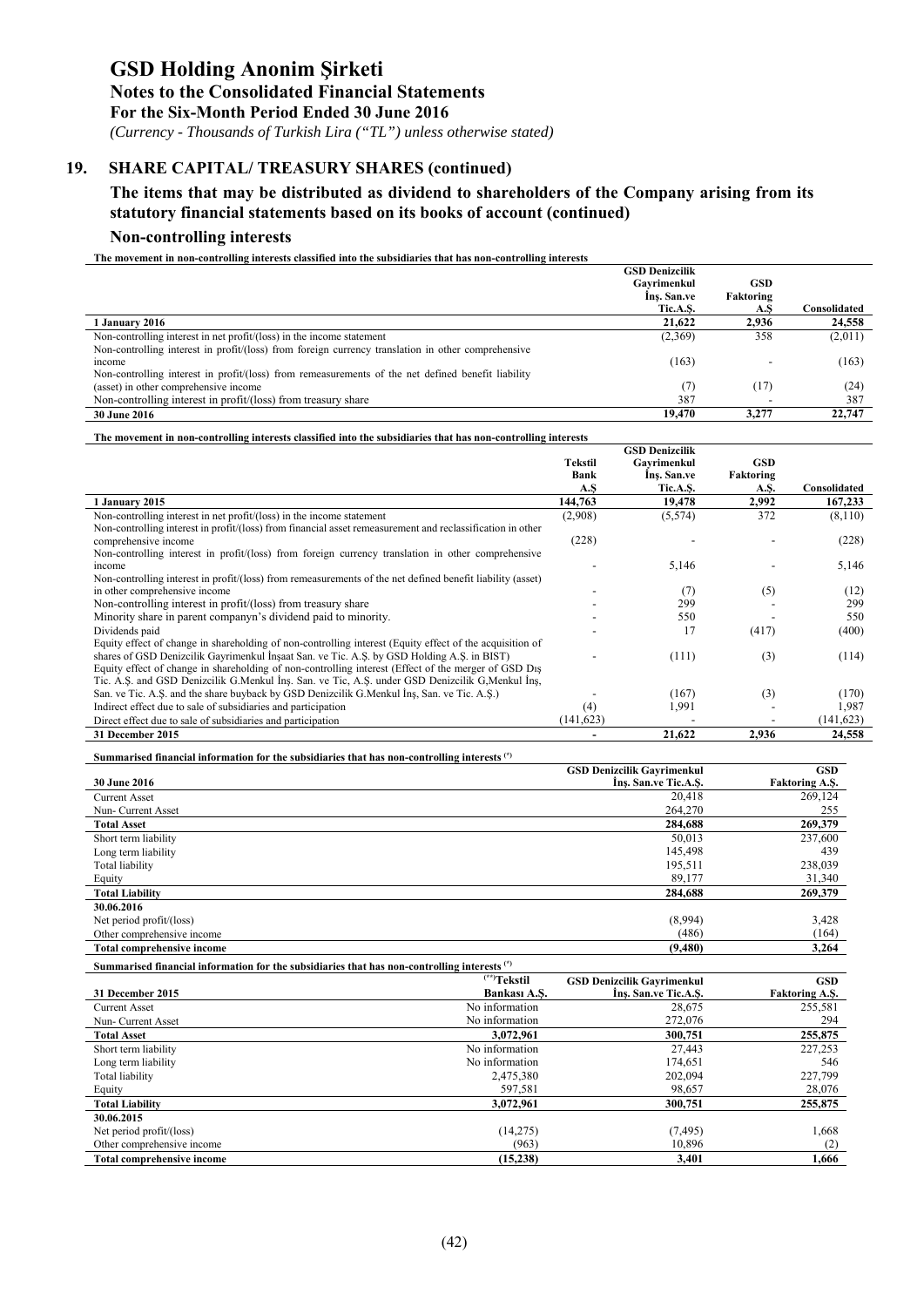**Notes to the Consolidated Financial Statements** 

**For the Six-Month Period Ended 30 June 2016** 

 *(Currency - Thousands of Turkish Lira ("TL") unless otherwise stated)*

# **19. SHARE CAPITAL/ TREASURY SHARES (continued)**

# **The items that may be distributed as dividend to shareholders of the Company arising from its statutory financial statements based on its books of account (continued)**

#### **Non-controlling interests (continued)**

**(\*)** Extracted from IFRS financial statements consolidated in the Group's financial statements after consolidation adjustments except intragroup eliminations.

**(\*\*)** The figures for Tekstil Bankası A.Ş on the table as at 30 June 2015 are given as at 21 May 2015. The disclosures on the classification of Tekstil Bankası A.Ş. as a discontinued operation in the consolidated IFRS financial statements of GSD Holding A.Ş. starting from 30 June 2014 until 21 May 2015 in accordance with "the standard IFRS 5" as a result of the signing of an agreement on 29 April 2014 for the sale of 75.50 % shares of Tekstil Bankası A.Ş. held by GSD Holding A.Ş. to ICBC and its deconsolidation as a result of the closing of the transaction on 22 May 2015,is presented in Note 20 Assets Held For Sale

### **20. ASSETS HELD FOR SALE**

Assets held for sale the purpose of sale are consist of the real estate properties obtained by the Group in exchange for "Receivables from Financial Activities". In accordance with the related regulations banks have to dispose of the properties that they are obliged to obtain arisen from their receivables within three years starting from the day of obtaining it. From the real estate properties obtained by the banks due to their receivables, on the condition that they would not exceed the boundary specified in Banking Law and the value and the proportion they needed for banking and with the permission of Supervision Agency, the ones allocated for their own usage are not evaluated within the scope of aforementioned regulation.

|                      | <b>30 June 2016</b> | 31 December 2015 |
|----------------------|---------------------|------------------|
| Assets held for sale | 736                 | 941              |
| <b>Total</b>         | 736                 | 941              |
| Assets held for sale |                     |                  |
|                      | <b>30 June 2016</b> | 31 December 2015 |

|              | <b>OU QUILLE ANTU</b> | $51$ December 2015 |
|--------------|-----------------------|--------------------|
| Cost         | 721<br>' 50           | 941                |
| <b>Total</b> | 736                   | 941                |
|              |                       |                    |

There is no impairment to assets held for sale as at 30 June 2016 (31 December 2015: None).

| <b>Continuing Operations</b>         | 30 June 2016             | 31 December 2015 |
|--------------------------------------|--------------------------|------------------|
| <b>Opening balance at 1 January</b>  | 941                      | 281              |
| Additions                            | $\overline{\phantom{0}}$ | 1.045            |
| Disposals                            | $205^\circ$              | 385              |
| Closing balance at the end of period | 736                      | 941              |

There is no obligation for the group of assets classified as held for sale.

### **2016 effects regarding the calculation of partnership net profit on sale resulted with the loss of control and the classification of the stopped actions within the scope of the sale of 75.50% share owned by GSD Holding A.Ş. on Tekstil Bankası A.Ş. to ICBC**

Pursuant to the 29 April 2014 dated share purchase and sale contract, 75.50% of the TL 282 –TL 213 amount of tax paid in 2016 to ICBC Turkey Bank A.Ş. through retrospective reconciliation, which has a contract currency provision of USD 72,018.27 and 50% of TL 435 – TL 217 – private credit provision calculated on 22 May 2016 regarding to some credits opened prior to transaction closure, which has a contract currency provision of USD 75,653.62 was paid to the ICBC from the money held on Deposit Account on 30 March 2016 and 23 May 2016, respectively, TL 430 total share sale expense abided on 2016 and TL 21 corporate tax income calculated related to this expense are recognised in the article of "Period Profit/(Loss) of Discontinuing Operations" on consolidated IFRS Statement of Profit or Loss for the period of 1 January 2016-30 June 2016 of GSD Holding A.Ş.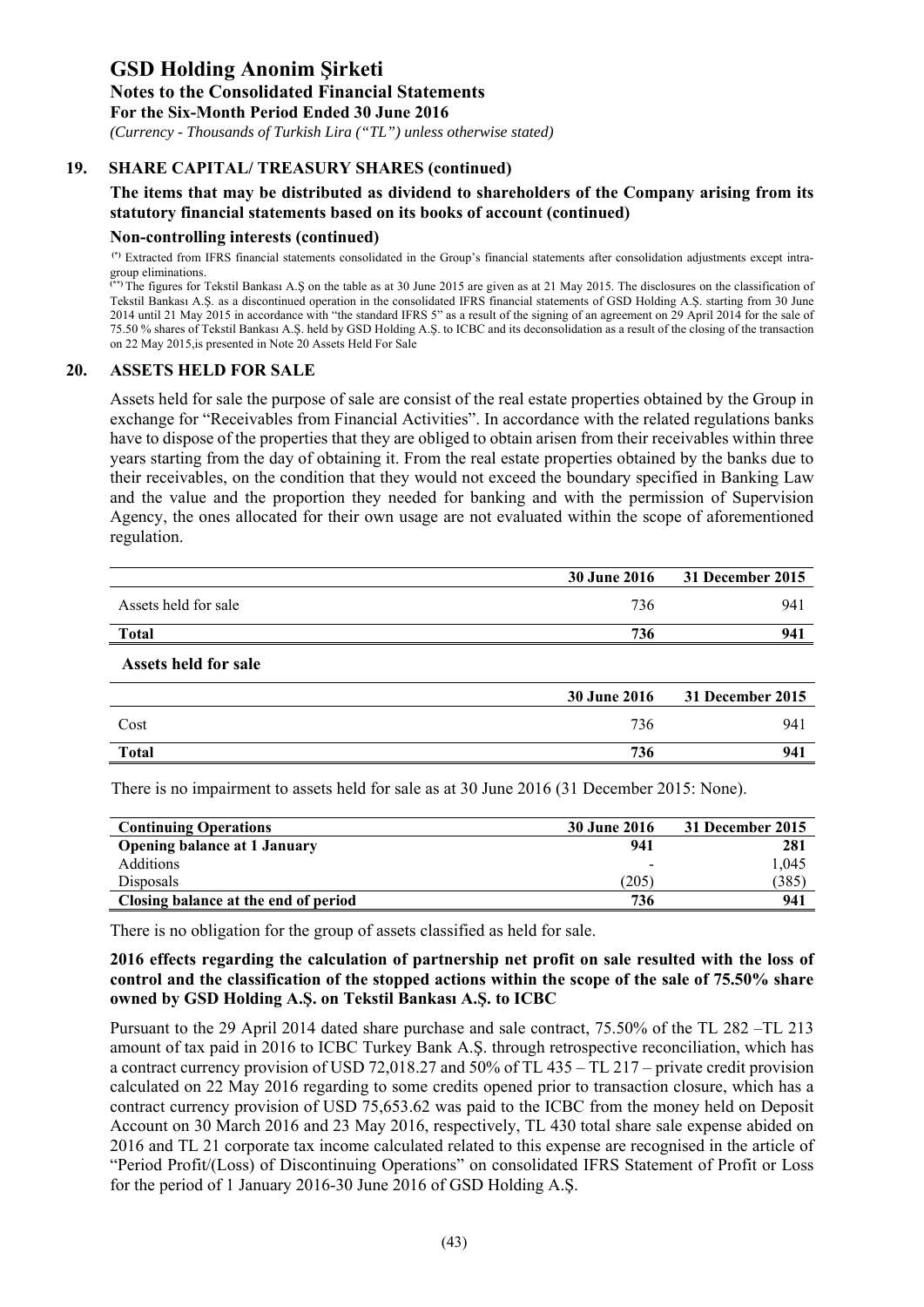*(Currency - Thousands of Turkish Lira ("TL") unless otherwise stated)*

# **20. ASSETS HELD FOR SALE (continued)**

# **2016 effects regarding the calculation of partnership net profit on sale resulted with the loss of control and the classification of the stopped actions within the scope of the sale of 75.50% share owned by GSD Holding A.Ş. on Tekstil Bankası A.Ş. to ICBC (continued)**

It was decided by GSD Holding A.Ş. Board of Directors that due to the fact that the amount that should be transferred on 8 April 2016 and onwards has changed, on 24 May 2016, 75% which has a worth of TL 204,109 of the profit calculated with the related tax regulation about the sale to ICBC on 22 May 2015 of the shares of Tekstil Bankası A.Ş. which had a percentage of 75.50% on Company's capital, by subtraction of 75% of TL 4,922 abided in 2015 and TL 322 abided in 2016 from the expenses regarding this profit, to be held at hand until the end of fifth year following the sales without being transferred to another account and without being pulled from operation so that it can benefit from the Corporate Tax Exemption specified by the 5/1-e article of 5520 Numbered Corporate Tax Law, so that it could be transferred from the net profit of year 2015 of TL 303,135 on legal records of the Company and from consolidated IFRS net profit for the year 2015 to the Special Funds Account in the capital and on the legal records of the Company and to the Reserves on Retained Earnings Account on the capital on consolidated IFRS statement of financial position with a net worth of TL 198,865.

By the Ordinary General Assembly Meeting for the year 2015 of GSD Holding A.Ş held on 26 May 2016, it was decided that a total of TL 200,000 premium to be distributed to the shareholders of the Company by doing a capital increase through bonus issues that would be counterbalanced wholly from the premium as follows; TL 198,865 amount from the net profit of 2015 on the legal records of the Company which corresponds to TL 303,135 and 220,606 from consolidated IFRS net profit for year 2015, from the amount that has been transferred to the Special Funds Account on capital on legal records and consolidated IFRS statement of financial position and TL 1,135 amount from the rest of the net profit from year 2015.

| <b>DISCONTINUED OPERATIONS</b><br><b>CONSOLIDATED INCOME STATEMENT</b><br>$(01.01.2015 - 31.12.2015)$               | <b>Before</b><br>Consolidation<br><b>Elimination</b> | Consolidation<br><b>Elimination</b> | After<br>Consolidation<br><b>Elimination</b> |
|---------------------------------------------------------------------------------------------------------------------|------------------------------------------------------|-------------------------------------|----------------------------------------------|
| Profit/(loss) before tax from discontinued operations                                                               | (14, 133)                                            | (1,737)                             | (15, 870)                                    |
| Tax income/(expense) from discontinued operations                                                                   | 2,530                                                |                                     | 2,530                                        |
| Current tax income/(expense)                                                                                        | (707)                                                |                                     | (707)                                        |
| Deferred tax income/(expense)                                                                                       | 3,237                                                |                                     | 3,237                                        |
| Gain or loss relating to the discontinuance, net                                                                    | 204,892                                              |                                     | 204,892                                      |
| Gain or loss relating to the discontinuance                                                                         | 224,733                                              |                                     | 224,733                                      |
| The cost to sell the discontinued operations                                                                        | (6, 562)                                             |                                     | (6, 562)                                     |
| Tax expense relating to the discontinuance                                                                          | (13,279)                                             |                                     | (13, 279)                                    |
| NET PROFIT/(LOSS) FROM DISCONTINUED OPERATIONS                                                                      | 193,289                                              | (1,737)                             | 191,552                                      |
|                                                                                                                     |                                                      |                                     |                                              |
| <b>DISCONTINUED OPERATIONS</b><br><b>CONSOLIDATED COMPREHENSIVE INCOME STATEMENT</b><br>$(01.01.2015 - 31.12.2015)$ | <b>Before</b><br>Consolidation<br><b>Elimination</b> | Consolidation<br><b>Elimination</b> | After<br>Consolidation<br><b>Elimination</b> |
| NET PROFIT/(LOSS) FROM DISCONTINUED OPERATIONS                                                                      | 193,289                                              | (2,387)                             | 190,902                                      |
| OTHER COMPREHENSIVE INCOME                                                                                          |                                                      |                                     |                                              |
| Profit/(loss) arising from remeasuring and/or reclassifying available for sale financial assets                     | (1,628)                                              |                                     | (1,628)                                      |
| OTHER COMPREHENSIVE INCOME (NET OF TAX)                                                                             | (1,628)                                              |                                     | (1,628)                                      |
| <b>TOTAL COMPREHENSIVE INCOME</b>                                                                                   |                                                      |                                     |                                              |
| Net profit/(loss) from discontinued operations                                                                      | 191.661                                              | (2,387)                             | 189,274                                      |
| Non-controlling interest                                                                                            | (1,149)                                              |                                     | (1, 149)                                     |
| Equity holders of the company                                                                                       | 192,810                                              | (2,387)                             | 190.423                                      |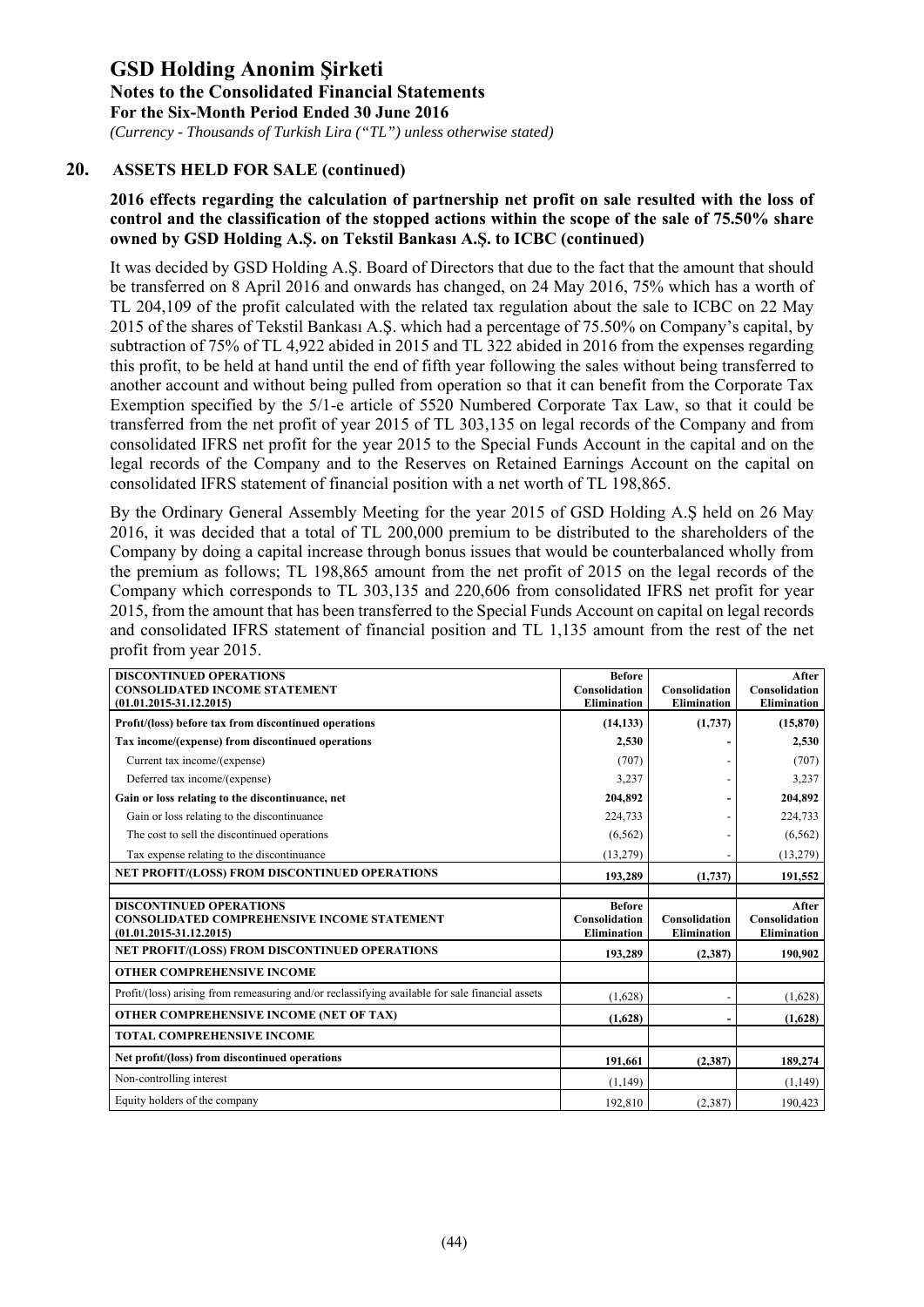*(Currency - Thousands of Turkish Lira ("TL") unless otherwise stated)*

### **20. ASSETS HELD FOR SALE (continued)**

**2016 effects regarding the calculation of partnership net profit on sale resulted with the loss of control and the classification of the stopped actions within the scope of the sale of 75.50% share owned by GSD Holding A.Ş. on Tekstil Bankası A.Ş. to ICBC (continued)** 

| <b>DISCONTINUED OPERATIONS</b><br><b>CONSOLIDATED INCOME STATEMENT</b><br>$(01.01.2016 - 30.06.2016)$ | <b>Before</b><br>Consolidation<br><b>Elimination</b> | Consolidation<br>Elimination | After<br>Consolidation<br><b>Elimination</b> |
|-------------------------------------------------------------------------------------------------------|------------------------------------------------------|------------------------------|----------------------------------------------|
| Profit/(loss) before tax from discontinued operations                                                 |                                                      |                              |                                              |
| Tax income/(expense) from discontinued operations                                                     |                                                      |                              |                                              |
| Current tax income/(expense)                                                                          |                                                      |                              |                                              |
| Deferred tax income/(expense)                                                                         |                                                      |                              |                                              |
| Gain or loss relating to the discontinuance, net                                                      | (409)                                                |                              | (409)                                        |
| Gain or loss relating to the discontinuance                                                           |                                                      |                              |                                              |
| The cost to sell the discontinued operations                                                          | (430)                                                |                              | (430)                                        |
| Tax expense relating to the discontinuance                                                            | 21                                                   |                              | 21                                           |
| NET PROFIT/(LOSS) FROM DISCONTINUED OPERATIONS                                                        | (409)                                                |                              | (409)                                        |
|                                                                                                       |                                                      |                              |                                              |
| <b>DISCONTINUED OPERATIONS</b><br><b>CONSOLIDATED COMPREHENSIVE INCOME STATEMENT</b>                  | <b>Before</b><br>Consolidation                       | Consolidation                | After<br>Consolidation                       |
| $(01.01.2016 - 30.06.2016)$                                                                           | <b>Elimination</b>                                   | Elimination                  | <b>Elimination</b>                           |
| NET PROFIT/(LOSS) FROM DISCONTINUED OPERATIONS                                                        | (409)                                                |                              | (409)                                        |
| <b>OTHER COMPREHENSIVE INCOME</b>                                                                     |                                                      |                              |                                              |
| Profit/(loss) arising from remeasuring and/or reclassifying available for sale financial assets       |                                                      |                              |                                              |
| OTHER COMPREHENSIVE INCOME (NET OF TAX)                                                               |                                                      |                              |                                              |
| <b>TOTAL COMPREHENSIVE INCOME</b>                                                                     |                                                      |                              |                                              |
| Net profit/(loss) from discontinued operations                                                        | (409)                                                |                              | (409)                                        |
| Non-controlling interest                                                                              |                                                      |                              |                                              |
|                                                                                                       |                                                      |                              |                                              |

# **21. RELATED PARTY DISCLOSURES**

Parties are considered to be related if one party has the ability to control the other party or exercise significant influence over the other party in making the financial and operating decisions. For the purpose of these consolidated financial statements, unconsolidated subsidiaries and other companies of the shareholders are referred to as related parties. Related parties also include individuals that are principle owners, management and members of the Board of Directors and their families.

In the course of conducting its business, the Group conducted various business transactions with related parties on commercial terms and at rates which approximate market rates:

|                           |                          |                 | <b>30 June 2016</b>          |                     |            | 31 December 2015             |                     |
|---------------------------|--------------------------|-----------------|------------------------------|---------------------|------------|------------------------------|---------------------|
|                           | <b>GSD</b>               | Neco            | Delta                        |                     | <b>GSD</b> | Delta                        |                     |
|                           | Group                    | <b>Maritime</b> | Group                        | <b>Shareholders</b> | Group      | Group                        | <b>Shareholders</b> |
|                           |                          |                 | <b>Continuing Operations</b> |                     |            | <b>Continuing Operations</b> |                     |
| Given Cash loans          |                          |                 |                              | 715                 |            |                              | 595                 |
| Deposits-Borrowers' funds | $\overline{\phantom{0}}$ |                 |                              |                     | 142        |                              | 10                  |
| Other receivables         | $\overline{\phantom{0}}$ | 787             |                              | -                   |            |                              |                     |

|                   |                |                          | <b>30 June 2016</b>            |                          |                          |       | <b>30 June 2015</b>            |                   |
|-------------------|----------------|--------------------------|--------------------------------|--------------------------|--------------------------|-------|--------------------------------|-------------------|
|                   | <b>GSD</b>     | Delta                    | Share-                         | Key                      | <b>GSD</b>               | Delta | Share-                         | Key               |
|                   | Group          | Group                    | holders                        | <b>Executives</b>        | Group                    | Group | holders                        | <b>Executives</b> |
|                   |                |                          | <b>Continuing Operations</b>   |                          |                          |       | <b>Continuing Operations</b>   |                   |
| Interest income   |                | $\sim$                   | 50                             | $\overline{\phantom{0}}$ | $\overline{\phantom{0}}$ | -     | 74                             | -                 |
| Interest expense  | $\sim$         | $\overline{\phantom{0}}$ | $\overline{\phantom{a}}$       | $\overline{\phantom{0}}$ |                          |       | 154                            |                   |
| Rent expense      | $\overline{a}$ | $\overline{\phantom{a}}$ | 1,014                          | -                        |                          |       | 1,108                          |                   |
| Commission income | $\overline{a}$ | $\overline{\phantom{0}}$ | $\overline{\phantom{a}}$       | ۰                        |                          |       |                                |                   |
|                   |                |                          | <b>Discontinued Operations</b> |                          |                          |       | <b>Discontinued Operations</b> |                   |
| Interest income   | -              |                          | -                              | -                        |                          |       |                                |                   |
| Interest expense  | $\sim$         | $\overline{\phantom{a}}$ | $\overline{\phantom{a}}$       | $\overline{\phantom{a}}$ |                          |       | 125                            | 337               |
| Rent expense      |                |                          |                                |                          |                          |       | 269                            | $\overline{a}$    |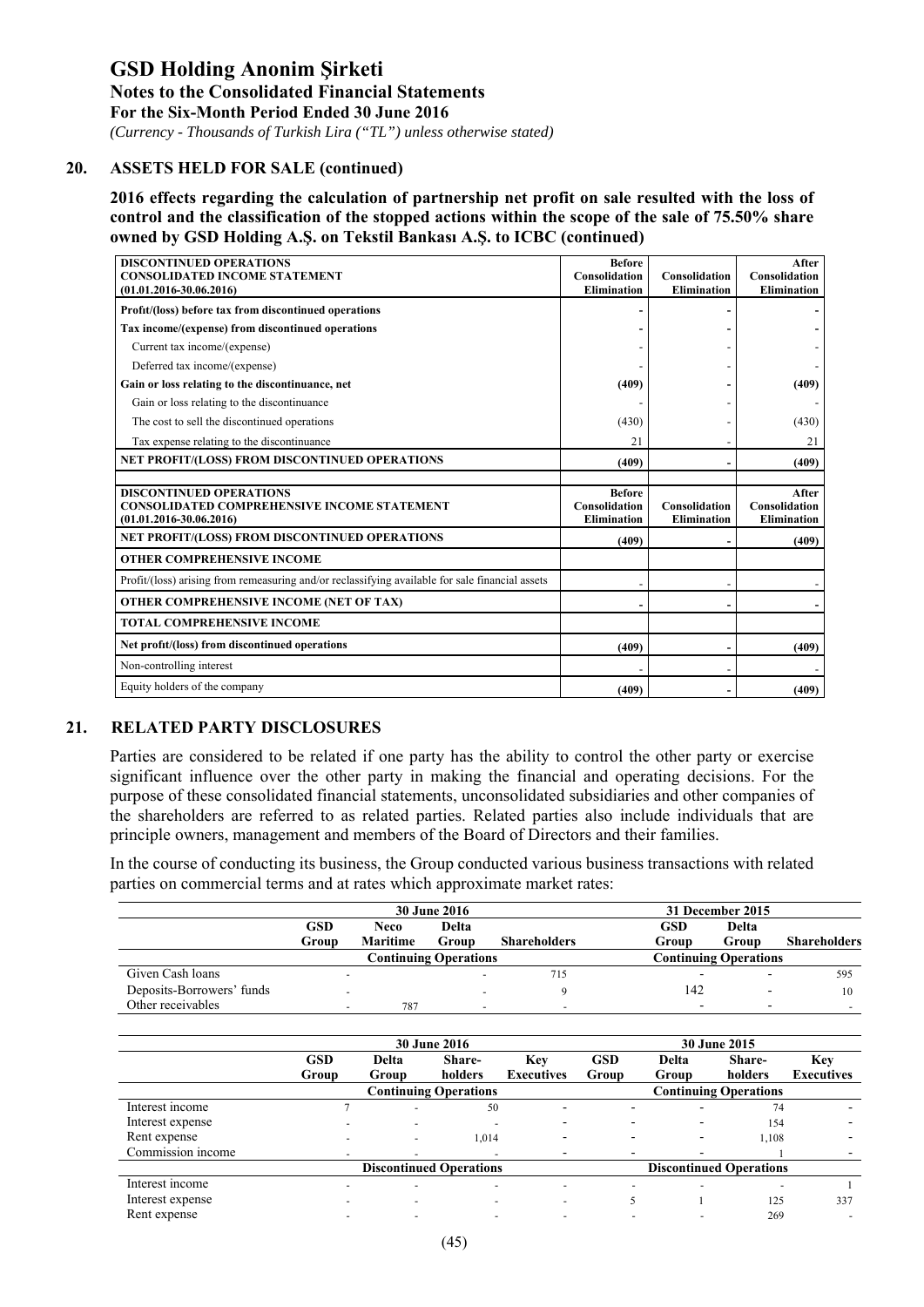*(Currency - Thousands of Turkish Lira ("TL") unless otherwise stated)*

# **21. RELATED PARTY DISCLOSURES (continued)**

In the above table, the balances related with the shareholders belong to the Chairman of the Board of Directors of the Company. Mehmet Turgut Yılmaz and Delta Group is under the control of Mehmet Turgut Yılmaz, The balances related with GSD Group belong to unconsolidated group companies and its foundation.

In the above table containing related party balances, the rent expense under the shareholders column comprise the amounts paid to Mehmet Turgut Yılmaz for office building rent by group companies; donation expense comprise the donations made to GSD Education Foundation by group companies; the balances of related party transactions under the headings of cash loans, non-cash loans, deposits, borrowers' funds, derivative financial instruments, interest income, interest expense and commission income arise from the banking transactions made between the Group banks and the related parties on market terms. The comparable price method is used in the determination of rent expense arising from related party transactions.

The executive and non-executive members of the Board of Directors and the management received remuneration and fees totalling TL 9,879 for continuing operations for the six-month period ended 30 June 2016 (30 June 2015: TL 9,298 for continuing operations, TL 1,661 for discontinued operations).

# **22. PROVISIONS AND COMMITMENTS**

#### **Provision for litigation**

There is no provision for litigations that is required to be set or disclosed for continuing operations as at 30 June 2016 and 31 December 2015.

#### **Other Short term Provisions**

|                              | <b>30 June 2016</b> | 31 December 2015 |
|------------------------------|---------------------|------------------|
| Non cash loan provisions     |                     |                  |
| Other short term liabilities |                     | -                |
| <b>Total</b>                 | 21                  |                  |

### **Non cash loan provisions movement table:**

|                                              | <b>30 June 2016</b> | 31 December 2015 |
|----------------------------------------------|---------------------|------------------|
| <b>Openning Balance</b>                      |                     |                  |
| Provision set during / (reversed) the period |                     |                  |
| Closing balance at the end of period         |                     |                  |

### **Commitments**

In the normal course of business, the Group undertakes various commitments and incurs certain contingent liabilities that are not presented in the consalidated financial statements including:

|                                                        | 30 June 2016 | 31 December 2015 |
|--------------------------------------------------------|--------------|------------------|
| Letters of guarantee                                   | 671.924      | 508,980          |
| Total non-cash loans                                   | 671,924      | 508,980          |
| Other commitments                                      |              |                  |
| Total non-cash loans and off-balance sheet commitments | 671.951      | 509,005          |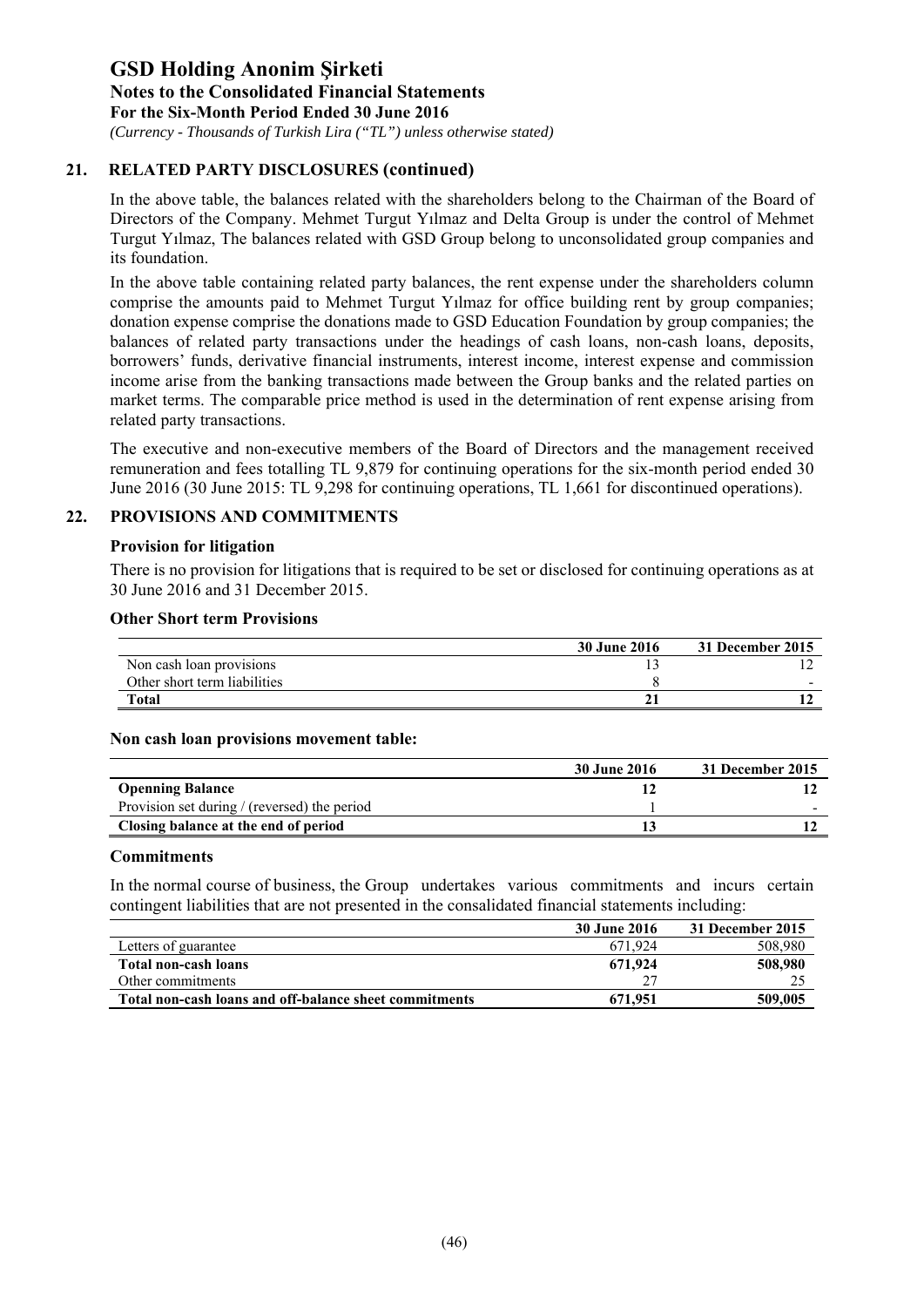*(Currency - Thousands of Turkish Lira ("TL") unless otherwise stated)*

# **23. FINANCIAL RISK MANAGEMENT**

The Company's risk management program focuses on minimising the negative effects of the ambiguities in financial markets on the Company's financial statements. The Company is mostly exposed to ,market risk (currency risk, fair value interest rate risk, cash flow interest rate risk and price risk), credit risk and liquidity risk in relation with financial investments, Group uses derivative instruments in order to protect financial risk.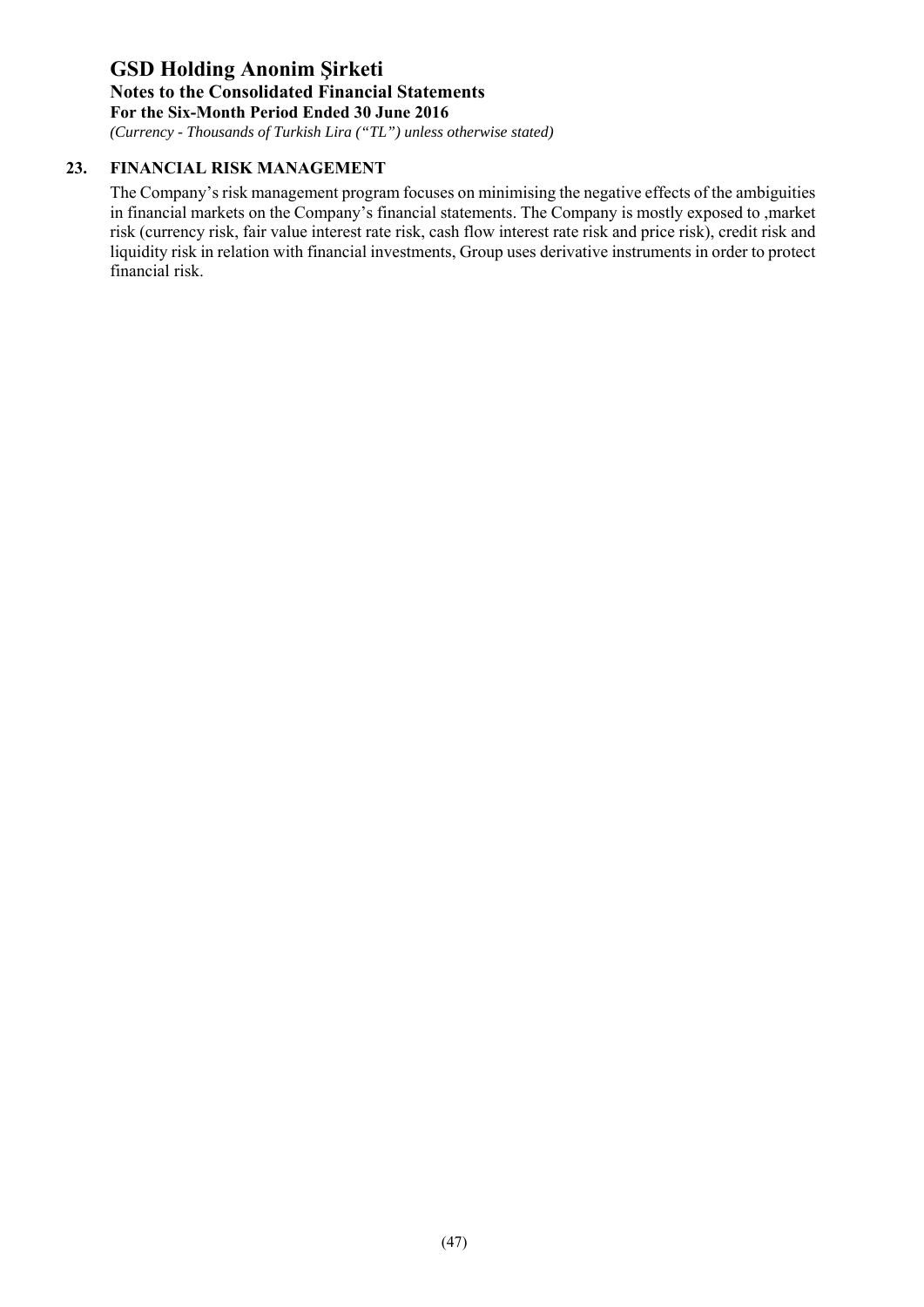*(Currency - Thousands of Turkish Lira ("TL") unless otherwise stated)*

# **23. FINANCIAL RISK MANAGEMENT (continued)**

| Foreign currency position table (**)                                                                             |                          |          | 30 June 2016                             |                          |                          | 31 December 2015              |       |            |  |  |
|------------------------------------------------------------------------------------------------------------------|--------------------------|----------|------------------------------------------|--------------------------|--------------------------|-------------------------------|-------|------------|--|--|
| (Unless indicated, orginal currency)                                                                             |                          |          | TL Thousand USD Thousand Euro Other (TL) |                          |                          | TL Thousand USD Thousand Euro |       | Other (TL) |  |  |
| 1. Trade Receivables                                                                                             | 2,086                    | 721      |                                          | $\sim$                   | 31,555                   | 10,369                        |       |            |  |  |
| 2a. Monetary Financial Assets (Cash and Bank)                                                                    | 187,893                  | 59,157   | 5,215                                    | 5                        | 113,078                  | 34,147                        | 2,673 | 13         |  |  |
| 2b. Non-Monetary Financial Assets                                                                                | 372,640                  | 128,781  |                                          | $\overline{a}$           | 369,006                  | 121,252                       |       |            |  |  |
| 3. Other                                                                                                         | 7,403                    | 2,553    | $\overline{4}$                           | $\sim$                   | 2,262                    | 742                           |       |            |  |  |
| 4. Current Asset $(1+2+3)$                                                                                       | 570,022                  | 191,212  | 5,219                                    | 5                        | 515,901                  | 166,510                       | 2,673 | 13         |  |  |
| 5. Trade Receivables                                                                                             |                          |          |                                          |                          |                          |                               |       |            |  |  |
| 6a. Monetary Financial Assets (Cash and Bank                                                                     |                          |          |                                          |                          |                          |                               |       |            |  |  |
| 6b. Non-Monetary Financial Assets                                                                                |                          |          |                                          |                          |                          |                               |       |            |  |  |
| 7. Other                                                                                                         | 262,014                  | 90,549   |                                          |                          | 270,546                  | 88,899                        |       |            |  |  |
| 8. Non Current Assets (5+6+7)                                                                                    | 262,014                  | 90.549   |                                          | $\overline{\phantom{a}}$ | 270,546                  | 88.899                        |       |            |  |  |
| 9. Total Assets $(4+8)$                                                                                          | 832,036                  | 281,761  | 5,219                                    | 5                        | 786,447                  | 255,409                       | 2,673 | 13         |  |  |
| 10. Trade Payables                                                                                               | 48                       | 17       |                                          | $\overline{\phantom{a}}$ | 161                      | 53                            |       |            |  |  |
| 11. Financial Liabilities                                                                                        | 93,899                   | 26,960   | 4,951                                    | 23                       | 34,047                   | 8,757                         | 2,152 | 33         |  |  |
| 12a. Monetary Other Financial Liabilities                                                                        | 12                       |          | 3                                        | $\overline{a}$           |                          |                               |       |            |  |  |
| 12b. Non Monetary Other Financial Liabilities                                                                    | 647                      | 221      | $\overline{c}$                           | $\overline{\phantom{a}}$ | 411                      | 131                           |       |            |  |  |
| 13. Short Term Liability (10+11+12)                                                                              | 94,606                   | 27,198   | 4,956                                    | 23                       | 34,619                   | 8,941                         | 2,157 | 33         |  |  |
| 14. Trade Payables                                                                                               |                          |          |                                          | $\sim$                   |                          |                               |       |            |  |  |
| 15. Financial Liabilities                                                                                        | 144,996                  | 50,109   |                                          |                          | 174,225                  | 57,249                        |       |            |  |  |
| 16 a. Monetary Other Financial Liabilities                                                                       |                          |          |                                          |                          |                          |                               |       |            |  |  |
| 16 b. Non Monetary Other Financial Liabilities                                                                   |                          |          |                                          | $\overline{\phantom{a}}$ |                          |                               |       |            |  |  |
| 17. Long Term Liability (14+15+16)                                                                               | 144,996                  | 50,109   |                                          | $\overline{\phantom{a}}$ | 174,225                  | 57,249                        |       |            |  |  |
| 18. Total Liability (13+17)                                                                                      | 239,602                  | 77,307   | 4,956                                    | 23                       | 208,844                  | 66,190                        | 2,157 | 33         |  |  |
| 19. Net Asset/(Liability) Position of Off Balance Sheet Foreign Currency Derivative Instruments(19a-19b)         | 111,982                  | 38,700   |                                          | $\sim$                   | 137,093                  | 45,047                        |       | $\sim$     |  |  |
| 19a. Amount of Liability Characteristic Off Balance Sheet Derivative Instruments                                 | 111,982                  | 38,700   |                                          | $\sim$                   | 137,093                  | 45,047                        |       |            |  |  |
| 19b. Amount of Liability Characteristic Off Balance Sheet Derivative Instruments                                 | $\overline{\phantom{a}}$ | $\sim$   |                                          | $\overline{\phantom{a}}$ | $\overline{\phantom{a}}$ |                               |       |            |  |  |
| 20. Net financial position (9-18+19)                                                                             | 704,416                  | 243,154  | 263                                      | (18)                     | 714,696                  | 234,266                       | 516   | (20)       |  |  |
| 21. Position of Net Monetary Units of Foreign Currency Assets / (Liabilities) $(=1+2a+5+6a-10-11-12a-14-15-16a)$ | (48,976)                 | (17,208) | 261                                      | (18)                     | (63, 800)                | (21, 543)                     | 520   | (20)       |  |  |
| 22. Total Fair value of Financial Instruments used for Currency Hedge                                            | (903)                    |          |                                          | (903)                    | (1,376)                  |                               |       | (1,376)    |  |  |
| 23. Amount of hedged Foreign Currency Assets <sup>(*)</sup>                                                      |                          |          |                                          |                          |                          |                               |       |            |  |  |
| 24. Amount of hedged Foreign Currency Liabilities <sup>(*)</sup>                                                 | 111,982                  | 38,700   |                                          |                          | 137,093                  | 45,047                        |       |            |  |  |
| 25. Export                                                                                                       |                          |          |                                          |                          |                          |                               |       |            |  |  |
| 26. Import                                                                                                       |                          |          |                                          |                          |                          |                               |       |            |  |  |
| $^{(*)}$ Hodge accounting has not been applied in accordance with IEDS.                                          |                          |          |                                          |                          |                          |                               |       |            |  |  |

Hedge accounting has not been applied in accordance with IFRS

(\*\*) Continuing and discontinued operations are explained together the foreign currency position table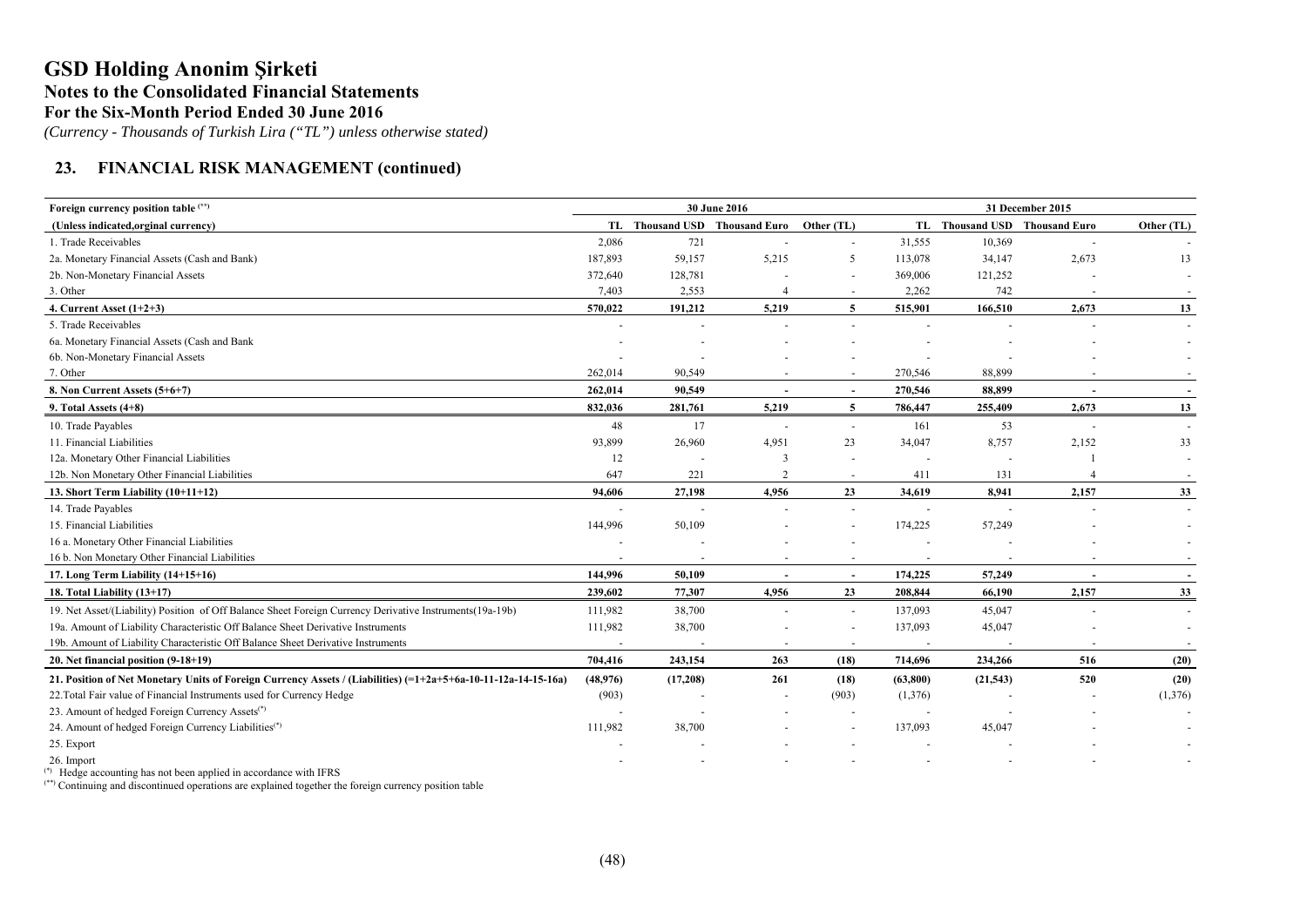*(Currency - Thousands of Turkish Lira ("TL") unless otherwise stated)*

# **23. FINANCIAL RISK MANAGEMENT (continued)**

According to a regulation of the Capital Markets Board of Turkey dated 9 September 2009, the exchange-traded companies except financial institutions and investment trusts can give a collateral, pledge, mortgage and guarantee only in favor of their own judicial entities and their consolidated subsidiaries and other third parties can be a beneficiary of a collateral, pledge, mortgage and guarantee given by exchange-traded companies only if it is provided with the sole aim of conducting ordinary business activities.

As of 30 June 2016, group collateral and pledge position are as follows:

| <b>Continuing Operations</b>                                                       |                |                   |                |               |                      |
|------------------------------------------------------------------------------------|----------------|-------------------|----------------|---------------|----------------------|
| Collaterals, pledges, mortgages and guarantees given by the Group                  |                |                   | 30 June 2016   |               |                      |
|                                                                                    | TL             | <b>US Dollars</b> | Euro           | <b>Others</b> | <b>Total</b>         |
| A. Collaterals, pledges, mortgages and guarantees given by the Group               |                |                   |                |               |                      |
| Companies in favor of their own judicial entities                                  | 10             | 130,506           |                |               | 130,516              |
| 1. Letters of guarantee given by the Group Company                                 |                |                   |                |               |                      |
| 2. Letters of guarantee given by the Non-Group Banks as collateral                 |                |                   |                |               |                      |
| against cash loans                                                                 |                |                   |                |               |                      |
| 3. Other letters of guarantee given by the Non-Group Banks                         | 2              | 122               |                |               | 124                  |
| 4. Marketable Securities                                                           |                |                   |                |               |                      |
| 5. Cash                                                                            | 8              | 2,421             |                |               | 2,429                |
| 6. Mortgage given as collateral against cash loans <sup>(***)</sup>                |                | 100,141           |                |               | 100,141              |
| 7. Subsidiary share pledge given as collateral against cash loans <sup>(***)</sup> |                | 27,822            |                |               | 27,822               |
| 8. Other                                                                           |                |                   |                |               |                      |
| B. Collaterals, pledges, mortgages and guarantees given by the Group in favor      |                |                   |                |               |                      |
| of consolidated Group Companies                                                    | 210,654        | 348,770           | 278            |               | 559,702              |
| 1. Guarantees given as collateral against cash loans (*)                           | 210,441        | 320,948           | 278            |               | $\overline{531,667}$ |
| 2. Guarantees given as collateral against derivative contracts (*)                 |                |                   |                |               |                      |
| 3. Letters of guarantee given as collateral against cash loans                     |                |                   |                |               |                      |
| 4. Other non-cash loans                                                            | 213            |                   |                |               | 213                  |
| 5. Mortgage given as collateral against cash loans <sup>(***)</sup>                |                | 27,822            |                |               | 27,822               |
| 6. Subsidiary share pledge given as collateral against cash loans                  |                |                   |                |               |                      |
| 7. Other                                                                           |                |                   |                |               |                      |
| C. Collaterals, pledges, mortgages and guarantees given by the Group while         |                |                   |                |               |                      |
| conducting ordinary business activities in favor of non-Group entities             | 472,242        | 198,079           | 1.603          |               | 671,924              |
| 1. Non-cash loans                                                                  | 472,242        | 198,079           | 1,603          |               | 671,924              |
| 2. Other                                                                           |                |                   |                |               |                      |
| D. Collaterals, pledges, mortgages and guarantees given by the Group in favor      |                |                   |                |               |                      |
| of the associates and joint ventures with direct shareholdings pursuant to the     |                |                   |                |               |                      |
| Article 12/2, of the Communique on the Corporate Governance                        |                |                   |                |               |                      |
| E. Other collaterals, pledges, mortgages and guarantees given by the Group         | $\blacksquare$ | $\blacksquare$    | $\blacksquare$ |               |                      |
| 1. Collaterals, pledges, mortgages and guarantees given by the Group in favor of   |                |                   |                |               |                      |
| the main shareholder <sup>(**)</sup>                                               |                |                   |                |               |                      |
| 2. Collaterals, pledges, mortgages and guarantees given by the Group in favor of   |                |                   |                |               |                      |
| Group Companies other than those covered under the classes B and C                 |                |                   |                |               |                      |
| 3. Collaterals, pledges, mortgages and guarantees given by the Group in favor of   |                |                   |                |               |                      |
| non-Group entities other than those covered under the class C                      |                |                   |                |               |                      |
| <b>Total</b>                                                                       | 682,906        | 677,355           | 1.881          |               | 1,362,142            |
|                                                                                    |                |                   |                |               |                      |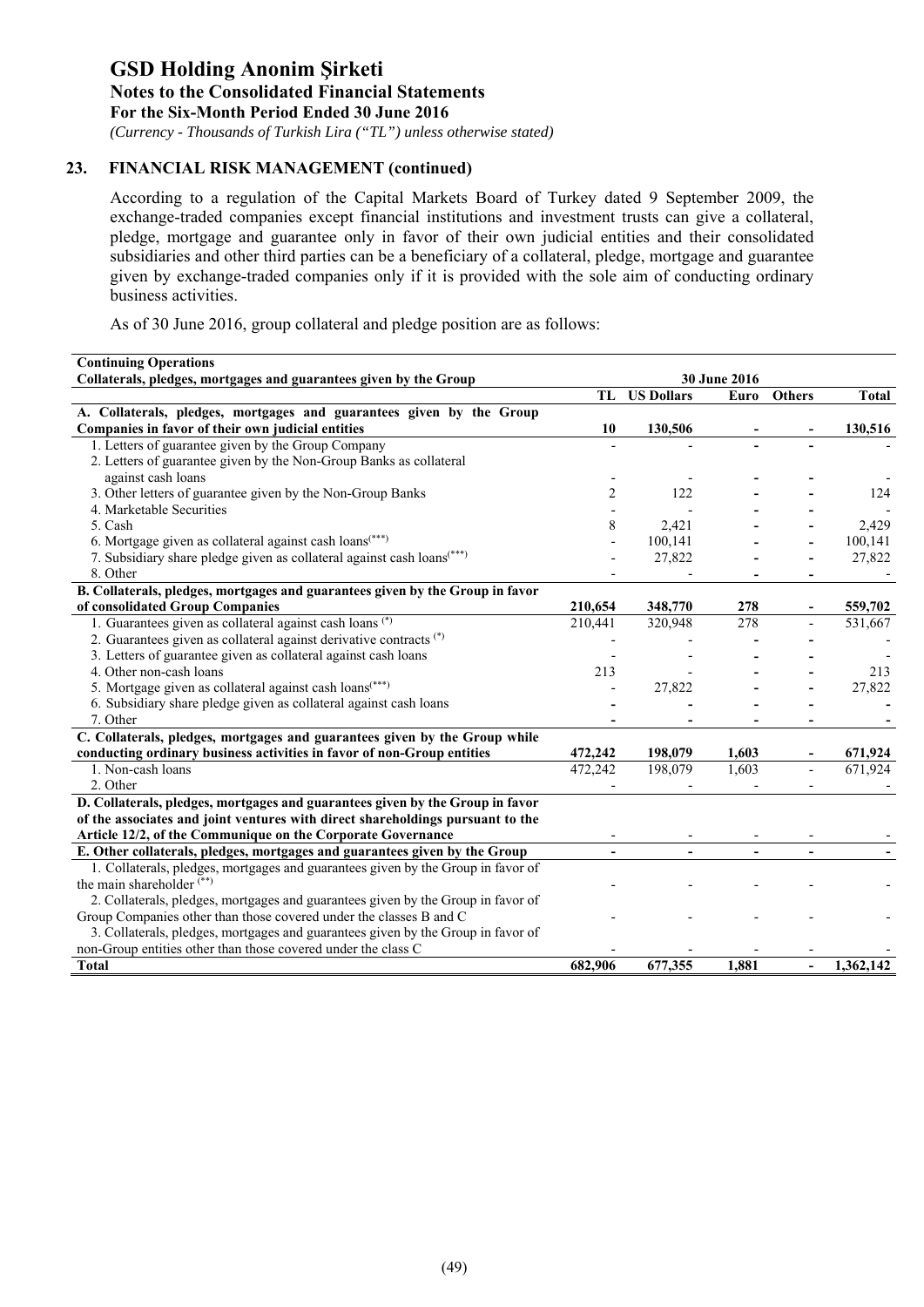*(Currency - Thousands of Turkish Lira ("TL") unless otherwise stated)*

# **23. FINANCIAL RISK MANAGEMENT (continued)**

| <b>Continuing Operations</b>                                                       |                  |                      |                |                          |              |  |  |
|------------------------------------------------------------------------------------|------------------|----------------------|----------------|--------------------------|--------------|--|--|
| Collaterals, pledges, mortgages and guarantees given by the Group                  | 31 December 2016 |                      |                |                          |              |  |  |
|                                                                                    |                  | <b>TL</b> US Dollars |                | Euro Others              | <b>Total</b> |  |  |
| A. Collaterals, pledges, mortgages and guarantees given by the Group               |                  |                      |                |                          |              |  |  |
| Companies in favor of their own judicial entities                                  | 7                | 136,910              |                |                          | 136,917      |  |  |
| 1. Letters of guarantee given by the Group Company                                 |                  |                      |                |                          |              |  |  |
| 2. Letters of guarantee given by the Non-Group Banks as collateral                 |                  |                      |                |                          |              |  |  |
| against cash loans                                                                 |                  |                      |                |                          |              |  |  |
| 3. Other letters of guarantee given by the Non-Group Banks                         |                  | 122                  |                |                          | 122          |  |  |
| 4. Marketable Securities                                                           |                  |                      |                |                          |              |  |  |
| 5. Cash                                                                            | 7                | 2,650                |                |                          | 2,657        |  |  |
| 6. Mortgage given as collateral against cash loans <sup>(***)</sup>                |                  | 104,639              |                |                          | 104,639      |  |  |
| 7. Subsidiary share pledge given as collateral against cash loans <sup>(***)</sup> |                  | 29,499               |                |                          | 29,499       |  |  |
| 8. Other                                                                           |                  |                      |                |                          |              |  |  |
| B. Collaterals, pledges, mortgages and guarantees given by the Group in favor      |                  |                      |                |                          |              |  |  |
| of consolidated Group Companies                                                    | 207,650          | 362,173              | 1,012          |                          | 570,835      |  |  |
| 1. Guarantees given as collateral against cash loans (*)                           | 207,535          | 303,598              | 1,012          |                          | 512,145      |  |  |
| 2. Guarantees given as collateral against derivative contracts (*)                 |                  |                      |                |                          |              |  |  |
| 3. Letters of guarantee given as collateral against cash loans                     |                  |                      |                |                          |              |  |  |
| 4. Other non-cash loans                                                            | 115              |                      |                |                          | 115          |  |  |
| 5. Mortgage given as collateral against cash loans <sup>(***</sup>                 |                  | 29,499               |                |                          | 29,499       |  |  |
| 6. Bank deposit pledge given as collateral against cash loans                      |                  | 29,076               |                |                          | 29,076       |  |  |
| 7. Other                                                                           |                  |                      |                |                          |              |  |  |
| C. Collaterals, pledges, mortgages and guarantees given by the Group while         |                  |                      |                |                          |              |  |  |
| conducting ordinary business activities in favor of non-Group entities             | 448,387          | 59,004               | 1,589          |                          | 508,980      |  |  |
| 1. Non-cash loans                                                                  | 448,387          | 59,004               | 1,589          |                          | 508,980      |  |  |
| 2. Other                                                                           |                  |                      |                |                          |              |  |  |
| D. Collaterals, pledges, mortgages and guarantees given by the Group in favor      |                  |                      |                |                          |              |  |  |
| of the associates and joint ventures with direct shareholdings pursuant to the     |                  |                      |                |                          |              |  |  |
| Article 12/2, of the Communique on the Corporate Governance                        |                  |                      |                |                          |              |  |  |
| E. Other collaterals, pledges, mortgages and guarantees given by the Group         |                  | $\blacksquare$       | $\blacksquare$ | $\blacksquare$           |              |  |  |
| 1. Collaterals, pledges, mortgages and guarantees given by the Group in favor of   |                  |                      |                |                          |              |  |  |
| the main shareholder $(**)$                                                        |                  |                      |                |                          |              |  |  |
| 2. Collaterals, pledges, mortgages and guarantees given by the Group in favor of   |                  |                      |                |                          |              |  |  |
| Group Companies other than those covered under the classes B and C                 |                  |                      |                |                          |              |  |  |
| 3. Collaterals, pledges, mortgages and guarantees given by the Group in favor of   |                  |                      |                |                          |              |  |  |
| non-Group entities other than those covered under the class C                      |                  |                      |                |                          |              |  |  |
| <b>Total</b>                                                                       | 656,044          | 558,087              | 2,601          | $\overline{\phantom{0}}$ | 1,216,732    |  |  |

 (\*)Guarantees given as collateral against cash loans and derivative contracts indicate the total risk exposure arising from guarantees given by the Company as collateral against outstanding cash loans and derivative contracts of its consolidated subsidiaries. The Company has no income or consideration arising from such guarantees it has given in favor of its consolidated subsidiaries.

(\*\*) Collaterals, pledges, mortgages and guarantees given by the Group in favor of the main shareholder indicate the total risk exposure arising from the non-cash loans given by the Group Banks in favor of Mehmet Turgut Yılmaz, the chairman of the Board of Directors of the Company, and Delta Group Companies which are under his control.

(\*\*\*) The dry bulk cargo ships named M/V Cano, M/V Dodo, M/V Hako and M/V Zeyno owned by Cano Maritime Limited, Dodo Maritime Limited, Hako Maritime Limited and Zeyno Maritime Limited, respectively, and the 100% shares of Cano Maritime Limited owned by GSD Denizcilik Gayrimenkul İnşaat Sanayi ve Ticaret A.Ş. are mortgaged and pledged, respectively, against the bank loans obtained to finance the ship purchase in favour of the creditor banks.

The line of "E. Total amount of other given TRIKs in the group " in the table asserted above refers to the ratio of other given TRIs by the Group to the Group's equity is 0% as of 30 June 2016 (31 December 2015: 0%).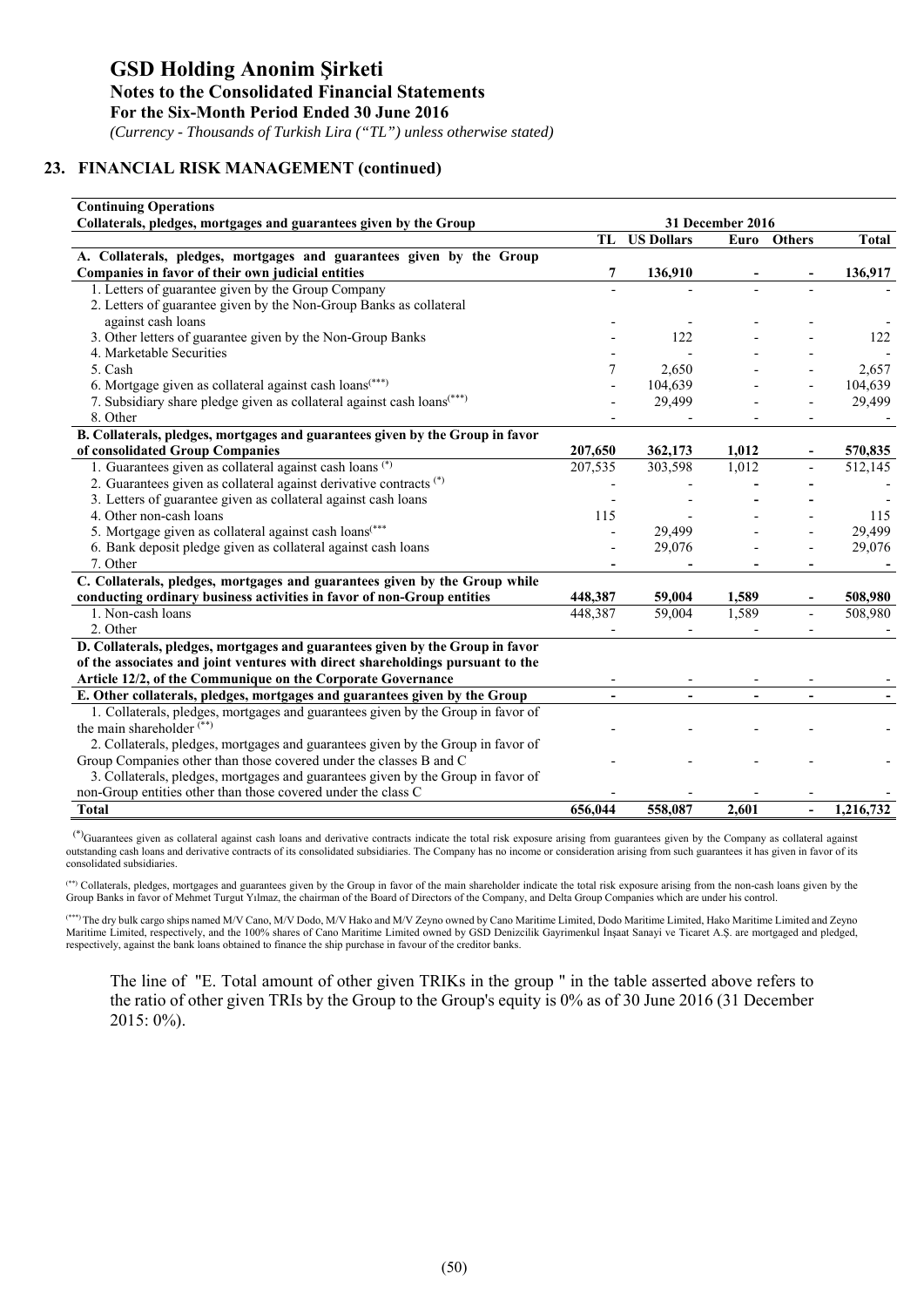*(Currency - Thousands of Turkish Lira ("TL") unless otherwise stated)*

# **24. FAIR VALUES**

Fair value is the amount for which an asset could be exchanged, or a liability settled between knowledgeable, willing parties in an arm's length transaction.

The table below gives a comparison of the carrying amounts and fair values of the Group's financial instruments that are not carried at fair values in the consolidated financial statements.

|                                         | <b>30 June 2016</b>    |                   | 31 December 2015 |                   |
|-----------------------------------------|------------------------|-------------------|------------------|-------------------|
|                                         |                        |                   | Carrying         |                   |
|                                         | <b>Carrying amount</b> | <b>Fair value</b> | amount           | <b>Fair value</b> |
|                                         |                        |                   |                  |                   |
| <b>Financial assets</b>                 |                        |                   |                  |                   |
| Loans and advances to customers         | 205,784                | 205,784           | 243,737          | 243,737           |
| Factoring receivables                   | 267,939                | 267,939           | 255,366          | 255,366           |
| Finance lease receivables               | 127                    | 127               | 114              | 114               |
| Total                                   | 205,911                | 205,911           | 243,851          | 243,851           |
|                                         |                        |                   |                  |                   |
| <b>Financial liabilities</b>            |                        |                   |                  |                   |
| Funds borrowed                          | 494,026                | 494.026           | 464,259          | 464,259           |
| Other money market deposits             | 14,250                 | 14,250            | 7,495            | 7,495             |
| Borrowers' funds                        | 36,512                 | 36,512            | 9,534            | 9,534             |
| Factoring payables                      | 1,315                  | 1,315             | 965              | 965               |
| Liabilities arising from finance leases | 353                    | 353               | 504              | 504               |
| Total                                   | 494,026                | 494,026           | 464,259          | 464,259           |

The following methods and assumptions were used to estimate the fair values of the financial instruments:

- Fair values of certain financial assets and liabilities carried at cost or amortized cost, including cash and cash equivalents, balances with the Central Bank, deposits with banks and other financial institutions, other money market placements, factoring receivables and payables, demand deposits and reserve deposits at the central bank are considered to approximate their respective carrying values due to their short-term nature.
- Fair values of other financial instruments are determined by using estimation techniques that include taking reference to the current market value of another instrument with similar characteristics or by discounting the expected future cash flows at prevailing interest rates.

### **Fair Value Hierarchy**

IFRS 7 specifies a hierarchy of valuation techniques based on whether the inputs to those valuation techniques are observable or unobservable. Observable inputs reflect market data obtained from independent sources; unobservable inputs reflect the Group's market assumptions, These two types of inputs have created the following fair value hierarchy:

Level 1 - Quoted prices (unadjusted) in active markets for identical assets or liabilities. This level includes listed debt instruments.

Level 2 - Inputs other than quoted prices included within Level 1 that are observable for the asset or liability, either directly (that is, as prices) or indirectly (that is, derived from prices). This level includes the OTC derivative contracts. The sources of input parameters like LIBOR yield curve or counterparty credit risk are Bloomberg and Reuters.

Level 3 - inputs for the asset or liability that are not based on observable market data (unobservable inputs). This level includes equity investments and debt instruments with significant unobservable components.

As of 30 June 2016, in fair value hierarchy, available for sale financial instruments amounted TL 20,818 (31 December 2015: TL 14,320) presented at fair value and explained in note 5 is defined as level 2 and held as cost amount are not taken into account. As of 30 June 2016, in fair value hierarchy, available for sale financial instruments amounted TL 1 (31 December 2015: TL 311) presented at fair value and explained in note 5 is defined as level 1 and held as cost value are not taken into account.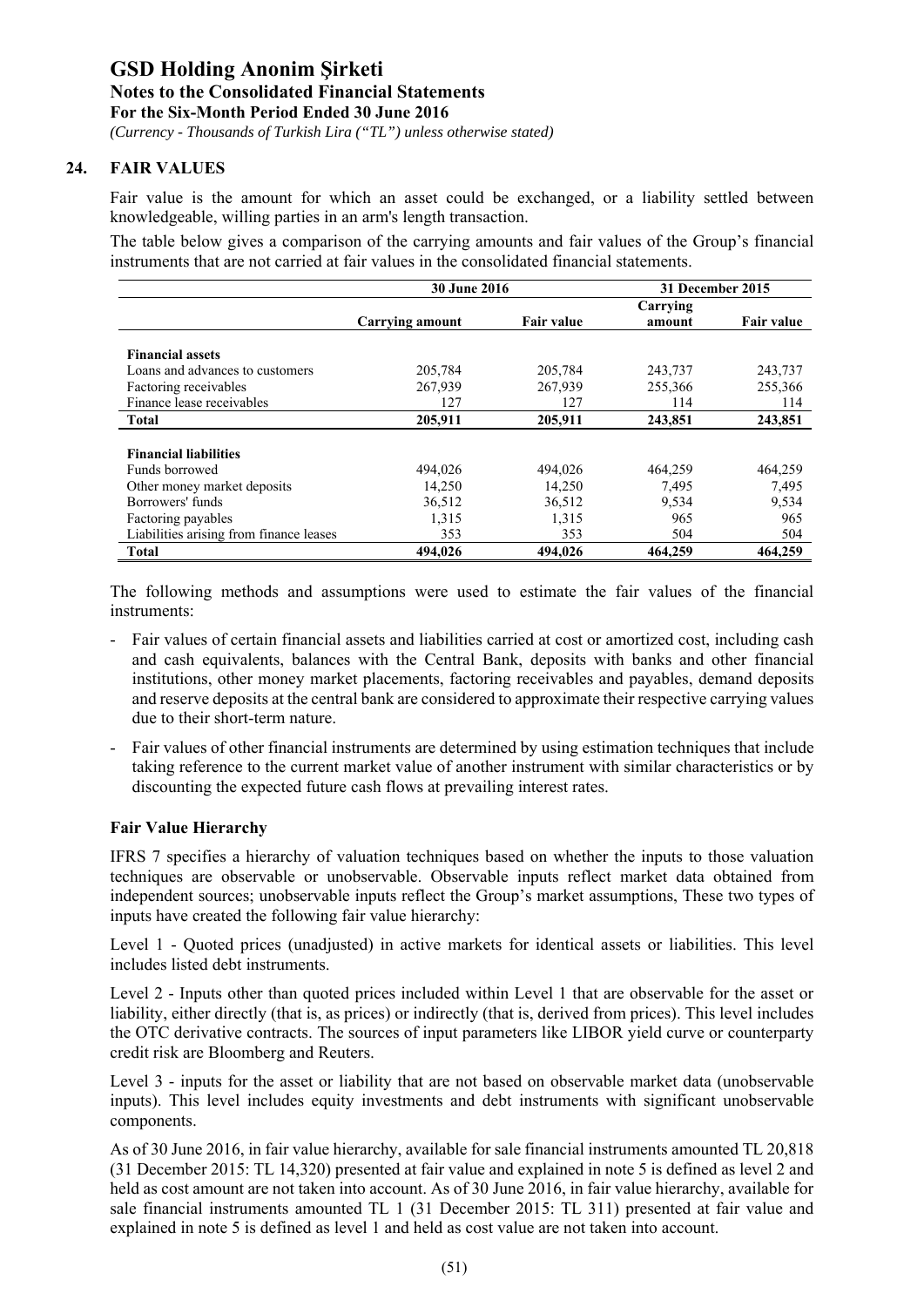*(Currency - Thousands of Turkish Lira ("TL") unless otherwise stated)*

# **25. EARNINGS PER SHARE**

Basic earnings per share (EPS) is calculated by dividing the net profit for the period by the weighted average number of ordinary shares outstanding during the period adjusted, for "Bonus Shares" when they are issued to shareholders without any consideration as explained below, subsequent to the date of financial statements, but before their authorization.

In Turkey, companies can increase their share capital by making a prorata distribution of shares ("Bonus Shares") to existing shareholders without consideration for amounts resolved to be transferred to share capital from retained earnings and restatement differences. For the purpose of the EPS calculation such Bonus Shares are regarded as stock dividends. Dividend payments made in the form of free shares are regarded similarly. Accordingly the weighted average number of shares used in EPS calculation is derived by giving retroactive effect to the issue of such shares.

The following reflects the data used in the basic earnings per share computations:

| <b>Continuing Operations</b>                                            | <b>30 June 2016</b> | 30 June 2015        |
|-------------------------------------------------------------------------|---------------------|---------------------|
|                                                                         |                     |                     |
| Net $profit/(\text{loss})$                                              | (9,055)             | (10, 146)           |
| The weighted average number of shares with a nominal value of full TL 1 | 225,077,645         | 238, 345, 778       |
| Basic earnings per share with a nominal value of full TL 1              | (0.040)             | (0.043)             |
| Diluted earnings per share with a nominal value of full TL 1            | (0.040)             | (0.043)             |
| <b>Discontinued Operations</b>                                          | <b>30 June 2016</b> | <b>30 June 2015</b> |
|                                                                         |                     |                     |
| Net $profit/(\text{loss})$                                              | (409)               | 190,590             |
| The weighted average number of shares with a nominal value of full TL 1 | 225,077,645         | 238, 345, 778       |
| Basic earnings per share with a nominal value of full TL 1              | (0.002)             | 0.800               |
| Diluted earnings per share with a nominal value of full TL 1            | (0.002)             | 0.800               |

# **26. CASH FLOWS**

### **Cash and cash equivalents in the statement of cash flows:**

As of 30 June 2015 at the end of the six month interim period consolidated cash flows, cash and cash equivalents at beginning of period related to discontinued operations in the statement under cash and cash equivalents related to continuing operations in the consolidated financial statements as of 31 December 2014.

| <b>Continuing Operations</b>                             | <b>30 June 2016</b> | <b>30 June 2015</b> |
|----------------------------------------------------------|---------------------|---------------------|
|                                                          |                     |                     |
| Cash on hand and balances with the Central Bank          | 5,476               | 113                 |
| Banks and financial institutions                         | 127,575             | 268,007             |
| Reserve requirements                                     | 15,962              |                     |
| Cash and cash equivalents in the statement of financial  |                     |                     |
| position                                                 | 149,013             | 268,120             |
|                                                          |                     |                     |
| Less: Required reserve                                   | (15,962)            |                     |
| Less: Accured interest                                   | (79)                |                     |
| Cash and cash equivalents in the statement of cash flows | 132,972             | 268,120             |
|                                                          |                     |                     |
| <b>Discontinued Operations</b>                           | 30 June 2016        | <b>30 June 2015</b> |
|                                                          |                     |                     |
| Cash on hand and balances with the Central Bank          |                     | 266,868             |
| Banks and financial institutions                         |                     | 228,514             |
| Reserve requirements                                     |                     | 119,536             |
| Cash and cash equivalents in the statement of financial  |                     |                     |
| position                                                 |                     | 614,918             |
|                                                          |                     |                     |
|                                                          |                     |                     |
| Less: Required reserve                                   |                     | (119, 536)          |
| Less: Accured interest                                   |                     | (130)               |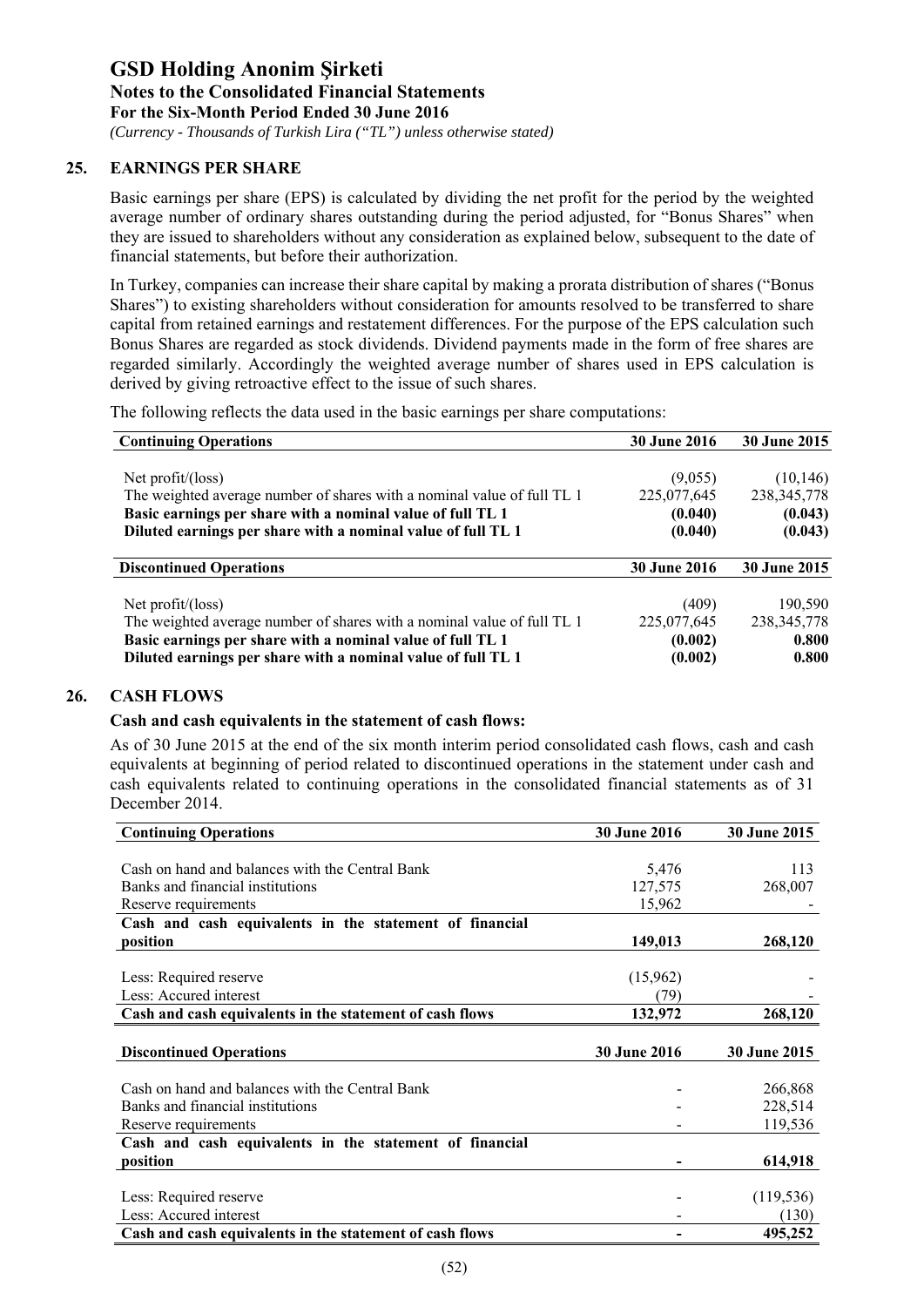*(Currency - Thousands of Turkish Lira ("TL") unless otherwise stated)*

# **27. SUBSEQUENT EVENTS**

# **GSD Holding A,Ş,'s Unearned Capital Increase by Bonus Issue Application of that has not completed yet to Capital Markets Board**

According to the Board of Directors of GSD Holding., after the date of 8 April 2016 the amount to be transferred has been change and in May 24 the rate of the Company's capital Textile Bank is 75.50%, Textile Bank sold their shares to ICBC on 22 May 2015.The share selling income is calculated according to the tax legislation, the calculation result of income is TL 204,108,851 for portion of 75%. The incurred expenses related to this income is TL 4,921,661 in 2015 and TL 322,593 in 2016. Accourding to the 5520 No. Corporate Tax Law 5/1-e, to benefit from corporate tax exemption in accordance with subparagraph, until the end of the fifth year following the year the sale was made, retiring from the business of the company to be transferred to another account without the capital increase. The Company's net statutory profit in 2015 is TL 303,135,408. From the statutory profit of TL 198,864,597 transffered to the Private Found Account in equity.The Company's consolidated IFRS net profit in 2015 is TL 220,606 and from the consolidated IFRS net profit of TL 198,865 tranffered to the Reserves On Retained Earning Account in equity.

By the GSD Holding A.Ş.'s General Assembly Meeting of year 2015 dated 26 May 2016 it was decided that the amounts of full TL 198,864,597 and TL 198,865 amount respectively from the full TL 303,135,407.80 net profit from year 2015 and TL 220,606 from consolidated IFRS net profit from year 2015, from the Special Funds Account on capital on legal records and to Reserves on Retained Earnings Account the amount of full TL 1,135,403 and TL 1,135 to be offset from the remainder part of the net profit of the year 2015, by doing so, making a capital increase through bonus issues that would be offset from premium, and the total of full TL 200,000,000 premium to be distributed to the shareholders of the Company as shares.

Regarding the capital increase through bonus issues that was decided to be done from premium of year 2015 on the 26 May 2016 dated Ordinary General Assembly Meeting for year 2015 of GSD Holding A.Ş. an application was made to the Capital Market Board on 23 June 2016. Due to the fact that the aforementioned capital increase through bonus issues was firstly transferred to Special Funds Account to be able to benefit from the corporation tax exemption for the resources to be added to the capital it was evaluated as capital increase through domestic funding rather than profit sharing as shares and for that reason it was found unwarrantable as per the  $8<sup>th</sup>$  bend of the 16<sup>th</sup> article of Share Notification of Capital Markets Board's VII-128.1 and this was notified by CMB on 30 June 2016. Regarding the subject, GSD Holding A.Ş. concluded series of meetings with CMB, CMB on 12 July 2016 that the Special Funds Account that is to be the source of the capital increase through bonus issues is subject to be evaluated against the CMB's VII-128.1 Notification and upon that GSD Holding A.Ş. asked on 23 June 2016 to CMB to reevaluate the capital increase application.

# **GSD Holding A.Ş. Share Repurchase in addition to the Share Repurchase Program defined by GSD Holding A.Ş. before within the scope of the announcements from CMB dated 21.07.2016 and 25.07.2016**

Within the scope of the 21.07.2016 and 25.07.2016 dated announcements of CMB and pursuant to the 26 July 2016 dated decision of GSD Holding A.Ş. Board of Directors, repurchase of Group (D) GSD Holding A.Ş. shares which has a ratio on the capital for 5.500% and has a nominal value of full TL 13,750,000 was made with a total of full TL 13,583,991.05 price and with full TL 0.93 - full TL 1.01 price range for each TL 1 nominal valued share with two days of value-date between the dates of 28 July 2016 and 22 August 2016 in Borsa İstanbul Yıldız Pazar by GSD Holding A.Ş..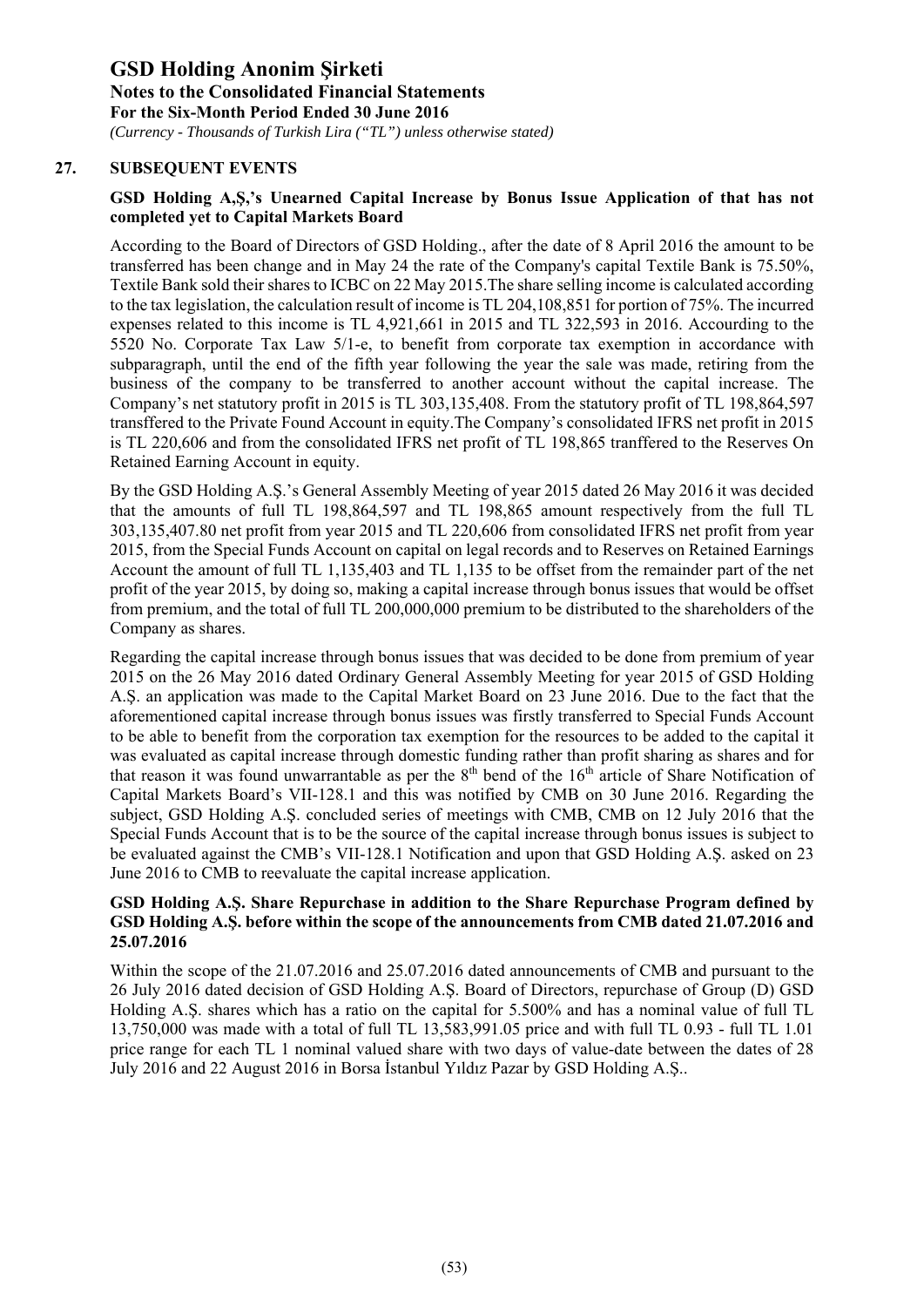*(Currency - Thousands of Turkish Lira ("TL") unless otherwise stated)*

#### **27. SUBSEQUENT EVENTS**

#### **GSD Holding A,Ş's application that is still cocluded about Capital Increase through bonus issue that will be covered from 2015 part of 2016 profit**

Within the context of Capital Markets Board of Turkey's 21.07.2016 ve 25.07.2016 dated announcements, movement of **addition to share recalling that already completed before by GSD Holding A.Ş. between the dates 28.07.2016-22.08.2016;** 

|                        |             |         | <b>Buy/(Sales) Transactions</b> |                |         | <b>Accumulated Situation</b> |               | <b>Transaction Explanations</b> |             |                    |                   |
|------------------------|-------------|---------|---------------------------------|----------------|---------|------------------------------|---------------|---------------------------------|-------------|--------------------|-------------------|
| The company holds      |             |         |                                 |                |         |                              |               | Type of                         |             |                    |                   |
| GSD Holding A.S.       | Transaction | Carried | Nominal                         | <b>Nominal</b> | Carried | Nominal                      | Nominal       | Transaci                        | Transaction | <b>Transaction</b> | <b>Effective</b>  |
| share                  | Cost        | Value   | Value                           | $\frac{6}{9}$  | Value   | Value                        | $\frac{0}{0}$ | tion                            | Market      | Date               | Date              |
| <b>Recalled shares</b> |             |         |                                 |                | 31,312  | 25,000                       | 10.000%       | ۰                               |             |                    |                   |
| GSD Holding A.S.       | 7.396       | 7.396   | 7.500                           | 3.000%         | 38.708  | 32,500                       | 13.000%       | Buying                          | <b>ISE</b>  | 26.07.16           | 28.07.16          |
| GSD Holding A.S.       | 2,097       | 2,097   | 2.100                           | 0.840%         | 40,805  | 34,600                       | 13.840%       | Buying                          | <b>ISE</b>  |                    | 27.07.16 29.07.16 |
| GSD Holding A.S.       | 400         | 400     | 400                             | 0.160%         | 41,205  | 35,000                       | 14.000%       | Buying                          | <b>ISE</b>  |                    | 28.07.16 01.08.16 |
| GSD Holding A.S.       | 982         | 982     | 000.                            | 0.400%         | 42.187  | 36,000                       | 14.400%       | Buying                          | <b>ISE</b>  |                    | 29.07.16 02.08.16 |
| GSD Holding A.S.       | 599         | 599     | 600                             | 0.240%         | 42,786  | 36,600                       | 14.640%       | Buying                          | <b>ISE</b>  |                    | 01.08.16 03.08.16 |
| GSD Holding A.S.       | 99          | 99      | 100                             | 0.040%         | 42,885  | 36,700                       | 14.680%       | Buying                          | <b>ISE</b>  |                    | 02.08.16 04.08.16 |
| GSD Holding A.S.       | 198         | 198     | 200                             | 0.080%         | 43.083  | 36,900                       | 14.760%       | Buying                          | <b>ISE</b>  | 04.08.16           | 08.08.16          |
| GSD Holding A.Ş.       | 980         | 980     | 000.1                           | 0.400%         | 44,063  | 37,900                       | 15.160%       | Buying                          | <b>ISE</b>  | 17.08.16           | 19.08.16          |
| GSD Holding A.S.       | 833         | 833     | 850                             | 0.340%         | 44,896  | 38,750                       | 15.500%       | Buying                          | <b>ISE</b>  |                    | 18.08.16 22.08.16 |
| Total                  | 13.584      | 13.584  | 13,750                          | 5.500%         | 44.896  | 38,750                       | 15.500%       |                                 |             |                    |                   |

### **Within the context of Capital Markets Board of Turkey's 21.07.2016 ve 25.07.2016 dated announcements, share recalled by GSD Denizcilik Gayrimenkul Inşaat Sanayi ve Ticaret A.Ş from GSD Denizcilik Gayrimenkul İnşaat Sanayi ve Ticaret A.Ş.**

Within the context of Capital Markets Board of Turkey's 21.07.2016 ve 25.07.2016 dated announcments and GSD Denizcilik Gayrımenkul İnşaat San. ve Tic. A.Ş.'s Board ot Directors Decision, the dates between 26 July 2016 and 5 August 2016, at BIST main market in total full TL 2,515,000 nominal valued that is 4.820% in capital group (C) shares recalled by GSD Denizcilik Gayrımenkul İnşaat San. ve Tic. A.Ş. with TL 0,84 - full TL 1.00 price range and full TL 2,306,000 in total. The effective date is the same day of recall.

**Within the context of Capital Markets Board of Turkey's 21.07.2016 ve 25.07.2016 dated announcments, movement of share recall completed by GSD Denizcilik Gayrimenkul İnşaat Sanayi ve Ticaret A.Ş. between the dates 26.07.2016- 05.08.2016;** 

|                                                                   |                            |                  | <b>Buy/(Sales) Transactions</b> |                 | <b>Accumulated Situation</b> |                         |                                 | <b>Transaction Explanations</b> |                       |                     |                          |
|-------------------------------------------------------------------|----------------------------|------------------|---------------------------------|-----------------|------------------------------|-------------------------|---------------------------------|---------------------------------|-----------------------|---------------------|--------------------------|
| The company holds GSD<br>Denizcilik Gavr,<br>Ins.San.ve Tic. A.S. | <b>Transaction</b><br>Cost | Carried<br>Value | <b>Nominal</b><br>Value         | Nominal<br>$\%$ | Carried<br>Value             | <b>Nominal</b><br>Value | <b>Nominal</b><br>$\frac{9}{6}$ | Type of<br><b>Transacition</b>  | Transaction<br>Market | Transaction<br>Date | <b>Effective</b><br>Date |
| <b>Recalled shares</b>                                            |                            |                  |                                 |                 |                              |                         |                                 |                                 |                       |                     |                          |
| <b>GSD</b> Denizcilik                                             | 313                        | 313              | 360                             | 0.690%          | 313                          | 360                     | 0.690%                          | Buying                          | <b>ISE</b>            |                     | 26.07.16 26.07.16        |
| <b>GSD</b> Denizcilik                                             | 752                        | 752              | 820                             | .572%           | 1.065                        | 1.180                   | 2.262%                          | Buying                          | <b>ISE</b>            |                     | 27.07.16 27.07.16        |
| <b>GSD</b> Denizcilik                                             | 612                        | 612              | 675                             | .294%           | 1.677                        | 1.855                   | 3.556%                          | <b>Buying</b>                   | <b>ISE</b>            |                     | 28.07.16 28.07.16        |
| <b>GSD</b> Denizcilik                                             | 334                        | 334              | 360                             | 0.690%          | 2,011                        | 2,215                   | 4.246%                          | Buying                          | <b>ISE</b>            |                     | 29.07.16 29.07.16        |
| <b>GSD</b> Denizcilik                                             | 97                         | 97               | 100                             | 0.192%          | 2.108                        | 2.315                   | 4.438%                          | <b>Buying</b>                   | <b>ISE</b>            |                     | 01.08.16 01.08.16        |
| <b>GSD</b> Denizcilik                                             | 69                         | 69               | 70                              | 0.134%          | 2.177                        | 2,385                   | 4.572%                          | Buying                          | <b>ISE</b>            |                     | 02.08.16 02.08.16        |
| <b>GSD</b> Denizcilik                                             | 99                         | 99               | 100                             | 0.192%          | 2.276                        | 2.485                   | 4.764%                          | Buying                          | <b>ISE</b>            | 03.08.16            | 03.08.16                 |
| <b>GSD</b> Denizcilik                                             | 30                         | 30               | 30                              | 0.058%          | 2.306                        | 2,515                   | 4.822%                          | Buying                          | <b>ISE</b>            |                     | 05.08.16 05.08.16        |
| Toplam                                                            | 2.306                      | 2.306            | 2,515                           | 4.822%          | 2.306                        | 2,515                   | 4.822%                          |                                 |                       |                     |                          |

As a result of these transactions, shares, recalled by GSD Denizcilik Gayrimenkul İnş. San. Ve Tic. A.Ş., are deducted from the capital and the share of GSD Holding A.Ş in the GSD Denizcilik Gayrimenkul İnş. San. ve Tic. A.Ş. has increased from 77.958% to 81.906%. Hence, GSD Denizcilik Gayrimenkul İnşaat Sanayi ve Ticaret A.Ş. has 1.98% share in the capital of GSD Factoring A.Ş.; GSD Holding A.Ş.'s indirect share percent which is in the capital of GSD Factoring A.Ş. increased by 0.08%. And, total of indirect and direct shares increased from 89.55% to 89.63%, as a result of the specified transactions.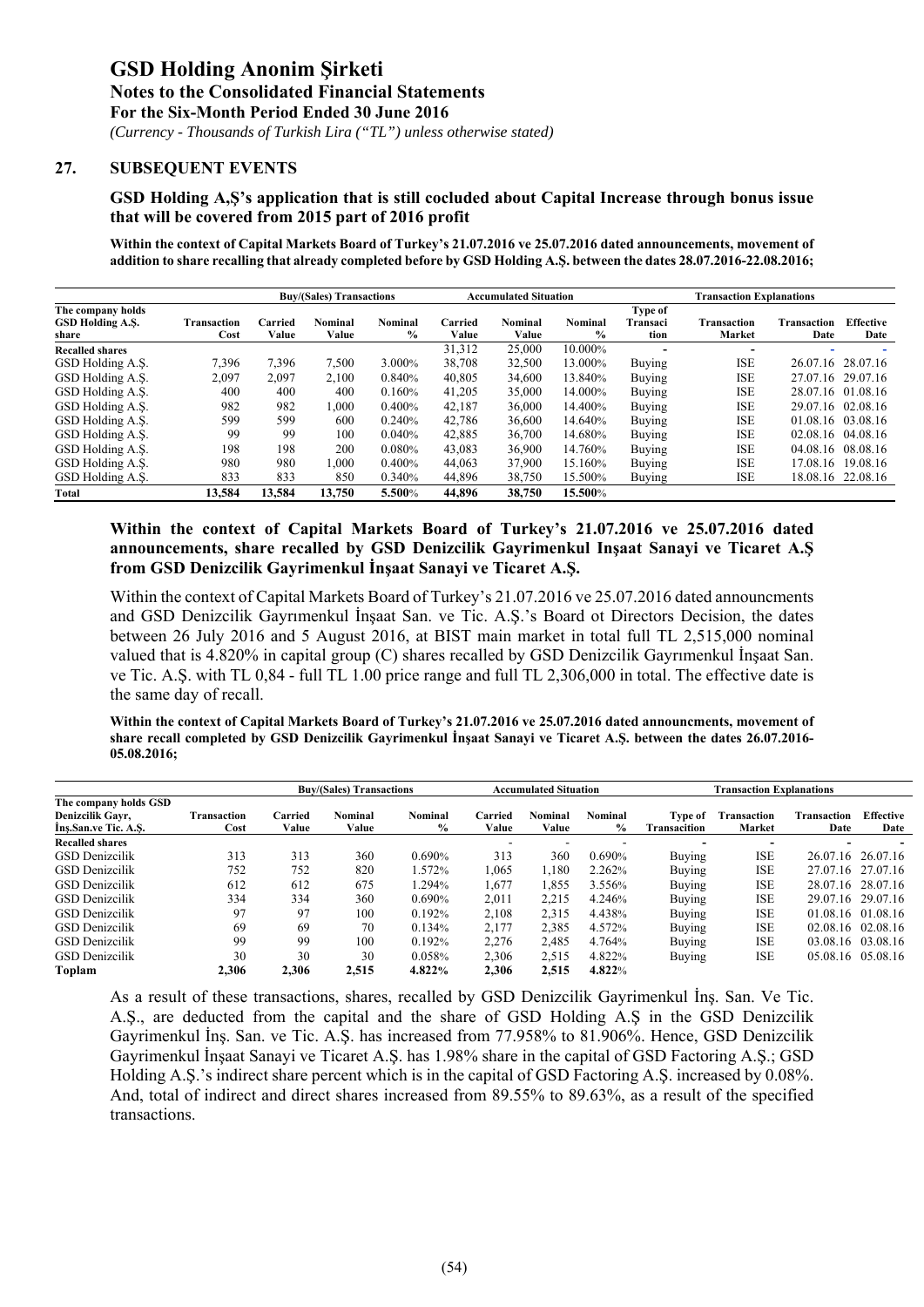*(Currency - Thousands of Turkish Lira ("TL") unless otherwise stated)*

# **27. SUBSEQUENT EVENTS (continued)**

# **GSD Denizcilik Gayrimenkul İnşaat Sanayi ve Ticaret A.Ş by establishing subsidiaries in Malta and to be registered on behalf of the Subsidiary Second Hand Ship Purchase Agreement Signing**

GSD Denizcilik Gayrimenkul İnşaat Sanayi ve Ticaret A,Ş's investment with 100% equity share in order to be registered on behalf of a subsidiary to be established in Malta, GSD Denizcilik Gayrimenkul İnşaat Sanayi ve Ticaret A.Ş with K/S Danred V company which is located in Denmark among the Jiangmen Nanyang Engineering Co. Ltd.'s shipyard which is located in China, a purchase agreement of 32,500 DWT capacity dry cargo ship with Valletta/Malta registry signed on 29 April 2016. For this purpose, the GSD Denizcilik Gayrimenkul İnşaat Sanayi ve Ticaret A.Ş established the Neco Maritime Limited with 100% equity and USD 5,000 capital on 5 May 2016. The purchase process of this ship is completed at the value of USD 7,395,000 and it is received on 2 August 2016. Neco Maritime Ltd is obtaining rental income by renting the dry cargo Ship named Olivia (owned on 2 August 2016) with time chartering contract since 5 August 2016.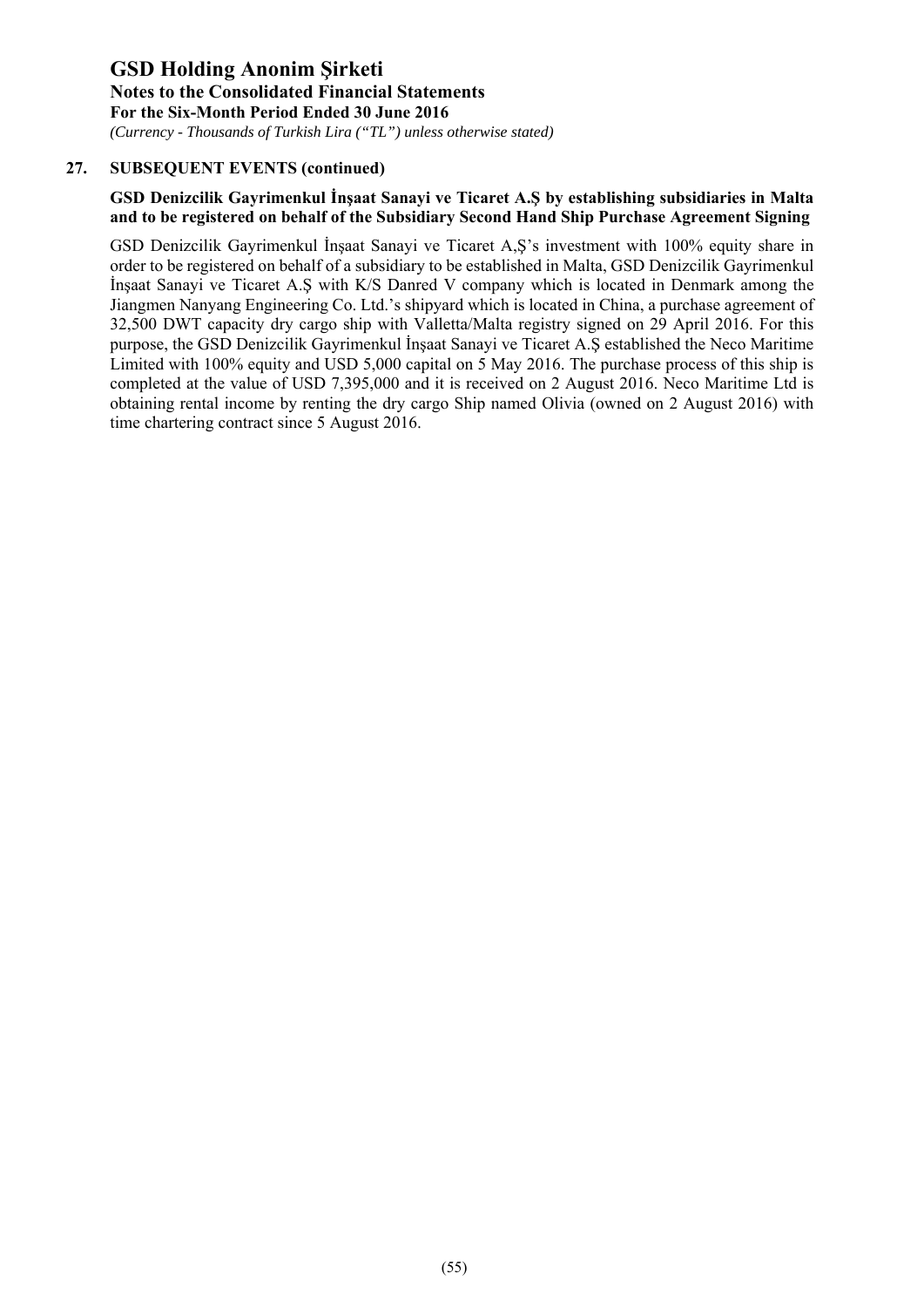*(Currency - Thousands of Turkish Lira ("TL") unless otherwise stated)*

### **28. OTHER ISSUES THAT SIGNIFICANTLY AFFECT THE FINANCIAL STATEMENTS OR ISSUES MUST BE EXPLAINED TO MAKE THE FINANCIAL STATEMENTS CLEAR, INTERPRETABLE AND UNDERSTANDABLE**

# **The purchase of shares of GSD Holding A.Ş. by GSD Holding A.Ş. in Borsa İstanbul (BIST) and the sale of shares of GSD Holding A.Ş. by GSD Denizcilik Gayrimenkul İnşaat San. ve Tic. A.Ş. in Borsa İstanbul (BIST) in 2015**

GSD Holding A.Ş. bought back the Class (D) shares of GSD Holding A.Ş. with a nominal value of full TL 17,000,000 and a percentage in share capital of full TL 6.8% for 20,853,088.73 for an unrevised price of full TL 1.10-1.55 per share with a nominal value of full TL 1 on the National Market of Borsa İstanbul on 30 June 2015 and 31 December 2015 to be settled 2 business day later within the framework of the Share Buy-Back Program of GSD Holding A.Ş. prepared by the Board of Directors of GSD Holding A.Ş. by means of the resolution dated 29 May 2015 and approved by the Annual General Assembly of GSD Holding A.Ş. held on 25 June 2015 in connection with the year 2014. GSD Denizcilik Gayrimenkul İnşaat Sanayi ve Ticaret A.Ş. sold the Class (D) of GSD Holding A.Ş. with a nominal value of full TL 3,750,000 and a percentage in share capital of 1.5% for full TL 5,079,500.00 for an unrevised price of full TL 1.24-1.55 per share with a nominal value of full TL 1 on the National Market of Borsa İstanbul on 30 June 2105 and 31 December 2015 to be settled 2 business day later within the framework of the Resolution of the Board of Directors of GSD Denizcilik Gayrimenkul İnşaat Sanayi ve Ticaret A.Ş. dated 25 June 2015 in relation to the sale of the Class (D) shares of GSD Holding A.Ş. owned by GSD Denizcilik Gayrimenkul İnşaat Sanayi ve Ticaret A.Ş. with a nominal value of full TL 11,654,221.74 and a percentage in share capital of 4.662% on the Wholesale Market of Borsa İstanbul (BIST) pursuant to the Article 19/6 of the Communiqué on Bought Back Shares (II-22.1) of the Capital Markets Board of Turkey. As a result of these transactions between the dates of 30 June 2015 and 31 December 2015, the buy-backed shares with a percentage in share capital of TL 250 million, respectively, increased from total of full TL 11,654,221.74 and 4.662% to TL 24,904,221.74 and 9.962%. While the part that is owned by GSD Holding A.Ş. is increased from zero to 6.8%, the part that is owned bt GSD Denizcilik Gayrimenkul İnşaat Sanayi ve Ticaret A.Ş. is decreased from 4.662% to 3.162%.

**Movement table in 2015 of Company's and other Group Companies included in consolidated those are owning GSD Holding shares, respectively, "Shares Purchased Back"and "Mutual Subsidiary Adjustments" titled equiry units.** 

|                          |                    |          | <b>Buy/(Sales) Transactions</b> |             |         | <b>Accumulated Situation</b> |               |               | <b>Transaction Explanations</b> |                |                  |  |
|--------------------------|--------------------|----------|---------------------------------|-------------|---------|------------------------------|---------------|---------------|---------------------------------|----------------|------------------|--|
| The company holds        |                    |          |                                 |             |         |                              |               |               |                                 |                |                  |  |
| GSD Holding A.S.         | <b>Transaction</b> | Carried  | Nominal                         | Nominal     | Carried | Nominal                      | Nominal       |               | <b>Type of Transaction</b>      | Transaction    | <b>Effective</b> |  |
| share                    | Cost               | Value    | Value                           | $\%$        | Value   | Value                        | $\frac{0}{0}$ | Transacition  | Market                          | Date           | Date             |  |
| <b>Recalled shares</b>   |                    |          |                                 |             | ÷       | $\mathbf{r}$                 |               |               | $\blacksquare$                  | $\blacksquare$ |                  |  |
| GSD Holding A, S,        | 1,938              | 1,938    | 1,250                           | 0.500%      | 1,938   | 1,250                        | 0.500%        | Buying        | <b>ISE</b>                      | 30.06.15       | 02.07.15         |  |
| GSD Holding A, S,        | 552                | 552      | 477                             | 0.191%      | 2,490   | 1,727                        | 0.691%        | Buying        | <b>ISE</b>                      | 02.10.15       | 06.10.15         |  |
| GSD Holding A, S,        | 568                | 568      | 473                             | 0.189%      | 3,058   | 2,200                        | 0.880%        | Buying        | <b>ISE</b>                      | 27.10.15       | 02.11.15         |  |
| GSD Holding A, S,        | 1,019              | 1,019    | 800                             | 0.320%      | 4,077   | 3,000                        | 1.200%        | <b>Buying</b> | <b>ISE</b>                      | 10.11.15       | 12.11.15         |  |
| GSD Holding A, S,        | 1,135              | 1,135    | 900                             | 0.360%      | 5,212   | 3.900                        | 1.560%        | Buying        | <b>ISE</b>                      | 11.11.15       | 13.11.15         |  |
| GSD Holding A, S,        | 1,241              | 1,241    | 1,000                           | 0.400%      | 6,453   | 4,900                        | 1.960%        | Buying        | <b>ISE</b>                      | 12.11.15       | 16.11.15         |  |
| GSD Holding A, S,        | 1,261              | 1,261    | 1,000                           | 0.400%      | 7.714   | 5,900                        | 2.360%        | <b>Buying</b> | <b>ISE</b>                      | 13.11.15       | 17.11.15         |  |
| GSD Holding A, S,        | 1,267              | 1,267    | 1,000                           | 0.400%      | 8,981   | 6,900                        | 2.760%        | Buying        | <b>ISE</b>                      | 16.11.15       | 18.11.15         |  |
| GSD Holding A, S,        | 1,280              | 1,280    | 1,000                           | 0.400%      | 10,261  | 7,900                        | 3.160%        | Buying        | <b>ISE</b>                      | 17.11.15       | 19.11.15         |  |
| GSD Holding A, S,        | 1,547              | 1,547    | 1,300                           | 0.520%      | 11,808  | 9,200                        | 3.680%        | Buying        | <b>ISE</b>                      | 18.11.15       | 20.11.15         |  |
| GSD Holding A, S,        | 1,547              | 1,547    | 1,300                           | 0.520%      | 13,355  | 10,500                       | 4.200%        | <b>Buying</b> | <b>ISE</b>                      | 19.11.15       | 23.11.15         |  |
| GSD Holding A, S,        | 1,560              | 1,560    | 1,300                           | 0.520%      | 14,915  | 11,800                       | 4.720%        | Buying        | <b>ISE</b>                      | 20.11.15       | 24.11.15         |  |
| GSD Holding A, S,        | 826                | 826      | 700                             | 0.280%      | 15,741  | 12,500                       | 5.000%        | Buying        | <b>ISE</b>                      | 23.11.15       | 25.11.15         |  |
| GSD Holding A.S.         | 1,118              | 1,118    | 1,000                           | 0.400%      | 16,859  | 13,500                       | 5.400%        | Buying        | <b>ISE</b>                      | 24.11.15       | 26.11.15         |  |
| GSD Holding A, S,        | 1,305              | 1,305    | 1,150                           | 0.460%      | 18,164  | 14,650                       | 5.860%        | Buying        | <b>ISE</b>                      | 25.11.15       | 27.11.15         |  |
| GSD Holding A, S,        | 1,150              | 1,150    | 1,000                           | 0.400%      | 19,314  | 15,650                       | 6.260%        | Buying        | <b>ISE</b>                      | 26.11.15       | 30.11.15         |  |
| GSD Holding A, S,        | 855                | 855      | 750                             | 0.300%      | 20,169  | 16.400                       | 6.560%        | Buying        | <b>ISE</b>                      | 27.11.15       | 01.12.15         |  |
| GSD Holding A, S,        | 684                | 684      | 600                             | 0.240%      | 20,853  | 17,000                       | 6.800%        | Buying        | <b>ISE</b>                      | 03.12.15       | 07.12.15         |  |
| Total                    | 20,853             | 20,853   | 17,000                          | $6.800\%$   | 20,853  | 17,000                       | $6.800\%$     |               |                                 |                |                  |  |
| <b>Mutual Subsidiary</b> |                    |          |                                 |             |         |                              |               |               |                                 |                |                  |  |
| <b>Adjustments</b>       |                    |          |                                 |             | 10,737  | 11,654                       | 4.662%        |               |                                 |                |                  |  |
| <b>GSD</b> Denizcilik    | (1,938)            | (1,132)  | (1,250)                         | $(0.500\%)$ | 9,605   | 10,404                       | 4.162%        | Sales         | <b>ISE</b>                      | 30.06.15       | 02.07.15         |  |
| <b>GSD</b> Denizcilik    | (638)              | (500)    | (500)                           | $(0.200\%)$ | 9,105   | 9,904                        | 3.962%        | Sales         | <b>ISE</b>                      | 10.11.15       | 12.11.15         |  |
| <b>GSD</b> Denizcilik    | (756)              | (622)    | (600)                           | $(0.240\%)$ | 8,483   | 9,304                        | 3.722%        | Sales         | <b>ISE</b>                      | 11.11.15       | 13.11.15         |  |
| <b>GSD</b> Denizcilik    | (992)              | (874)    | (800)                           | $(0.320\%)$ | 7,609   | 8,504                        | 3.402%        | Sales         | <b>ISE</b>                      | 12.11.15       | 16.11.15         |  |
| <b>GSD</b> Denizcilik    | (756)              | (594)    | (600)                           | $(0.240\%)$ | 7,015   | 7,904                        | 3.162%        | Sales         | <b>ISE</b>                      | 13.11.15       | 17.11.15         |  |
| Total                    | (5,080)            | (3, 722) | (3,750)                         | $(1.500\%)$ | 7,015   | 7,904                        | 3.162%        |               |                                 |                |                  |  |
| Total                    | 15,773             | 17,131   | 13,250                          | 5.300%      | 27,868  | 24.904                       | 9.962%        |               |                                 |                |                  |  |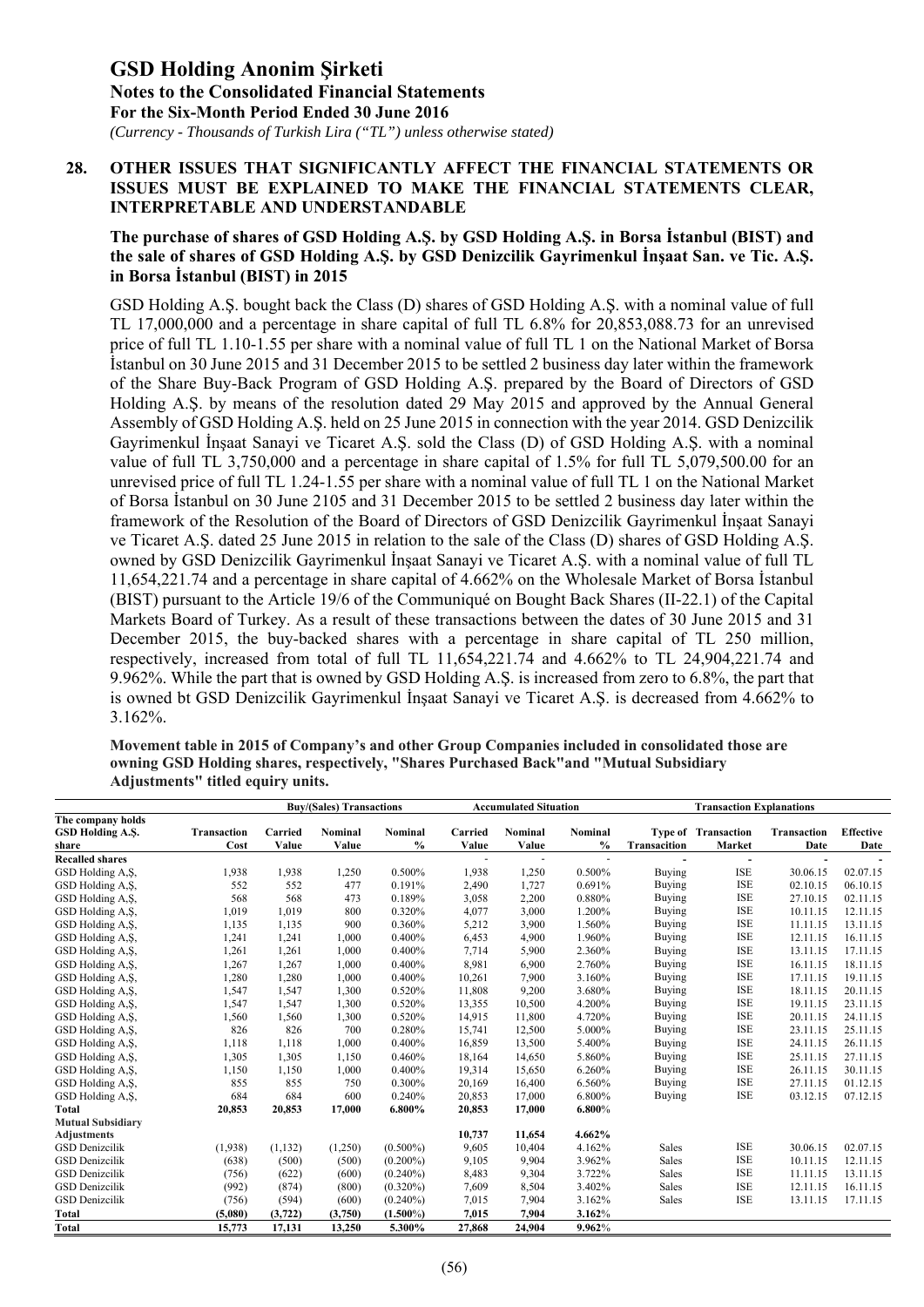*(Currency - Thousands of Turkish Lira ("TL") unless otherwise stated)*

### **28. OTHER ISSUES THAT SIGNIFICANTLY AFFECT THE FINANCIAL STATEMENTS OR ISSUES MUST BE EXPLAINED TO MAKE THE FINANCIAL STATEMENTS CLEAR, INTERPRETABLE AND UNDERSTANDABLE (countined)**

#### **Purchase of GSD Holding A.Ş. shares on BIST by GSD Holding A.Ş. and the sale of GSD Holding A.Ş. shares on BIST by GSD Denizcilik Gayrimenkul İnşaat San. Ve Tic. A.Ş. during the first half of year 2016**

Within the scope of the GSD Holding A.S. Share Repurchase Program approved by the Ordinary General Assembly for year 2014 gathered on the 25 June 2015 of the Company and prepared by the 29 May 2015 dated decision by GSD Holding A.Ş. Board of Directors, between the dates of 19 April 2016 and 25 May 2016, on Borsa İstanbul Yıldız Pazar, Group (D) GSD Holding A.Ş. shares which consists 3.20% of the capital in full TL 8,000,000 nominal valued capital in total was conducted by GSD Holding A.Ş. with two days of value-date with a total of full TL 10,459,000 amount, between full TL 1.27 - full TL 1.34 for each full TL 1 nominal valued share. Within the scope of the transaction regarding the sale of Group (D) GSD Holding A.Ş. shares which consists the 4.662% of the full TL 11,654,221.74 nominal valued capital owned by GSD Denizcilik Gayrimenkul İnşaat Sanayi ve Ticaret A.Ş. in Borsa İstanbul pursuant to the  $16/6<sup>th</sup>$  article of Withdrawn Share Notification (II-22,1) of CMB, decided by the Board of Directors of GSD Denizcilik Gayrimenkul İnşaat Sanayi ve Ticaret A.Ş. on 25 June 2015, between the dates of 19 April 2016 and 25 May 2016, on Borsa İstanbul Yıldız Pazar, Group (D) GSD Holding A.Ş. shares which consists 3.162% of the capital in full TL 7,904,221,744 nominal valued capital in total was conducted by GSD Holding A.Ş. with two days of value-date with a total of 10,331,614.92 full TL amount, between full TL 1.27 - full TL 1.34 for each full TL 1 nominal valued share. As a result of those transactions carried out between the dates of 19 April 2016 and 25 May 2016, regarding the shares of GSD Holding A.Ş., nominal value of repurchased shares including affiliate companies and the ratio in full TL 250 million capital increased respectively as fallows; total of full TL 24,904,221.74 and 9.962% to full TL 25,000,000.00 and 10.000% and the ratio of the part owned by GSD Holding A.Ş. to the capital increased from 6.8% to 10.000%, while the ratio of the part owned by GSD Denizcilik Gayrimenkul İnşaat Sanayi ve Ticaret A.Ş. to the capital decreased from 3.162% to zero.

Thus, as the GSD Holding A.Ş. Share Repurchase Program started on the 25 June 2015 reached the maximum share amount and ratio subject to the repurchase within the scope of the program, it was completed on the 25 May 2015. Within the scope of this program, full TL 31,312,088.73 part of the whole full TL 60,000,000.00 funds that were reserved by GSD Holding A.S. for repurchase has been used and all were counterbalanced from capital liabilities. Besides, GSD Holding A.Ş. also incorporated cash premiums by paying itself for the shares that were repurchased on following days with following amounts; full TL 300,000 on 31 July 2015 and full TL 6,000,000 on 28 June 2016. Affiliate company of GSD Holding A.Ş., GSD Denizcilik Gayrimenkul İnşaat Sanayi ve Ticaret A.Ş.'s profit on sale of shares of GSD Holding A.Ş. total of TL 1,358 for year 2015 classified in the consolidated IFRS income statements on their own financial statements were classified at the amount of TL 1,059 on the "Premiums/Allowances Related to Shares" account on equity on 31 December 2015 dated consolidated IFRS statement of financial position while TL 299 of it were separated as non-controlling interest. Likewise, profit on sale of shares of GSD Holding A.Ş. total of TL 1,754 for year 2016 classified in the consolidated IFRS income statements on their own financial statements were classified at the amount of TL 1,367 on the "Premiums/Allowances Related to Shares" account on equity on 30 June 2016 dated consolidated IFRS statement of financial position while TL 387 of it were separated as non-controlling interest and apart from that the correction of consolidation worth total of TL 1,563 related to the profit on sale of shares of GSD Holding A.Ş. rooted from the fact that the sale cost of GSD Holding A.Ş. is lower by TL 1,563 compared to the GSD Denizcilik Gayrimenkul İnşaat Sanayi ve Ticaret A.Ş. on the consolidation of the financial statements of GSD Holding A.Ş. was classified as "Premiums/Allowances Related to Shares" on equites on the consolidated IFRS statement of financial position dated 30 June 2016 of GSD Holding A.Ş.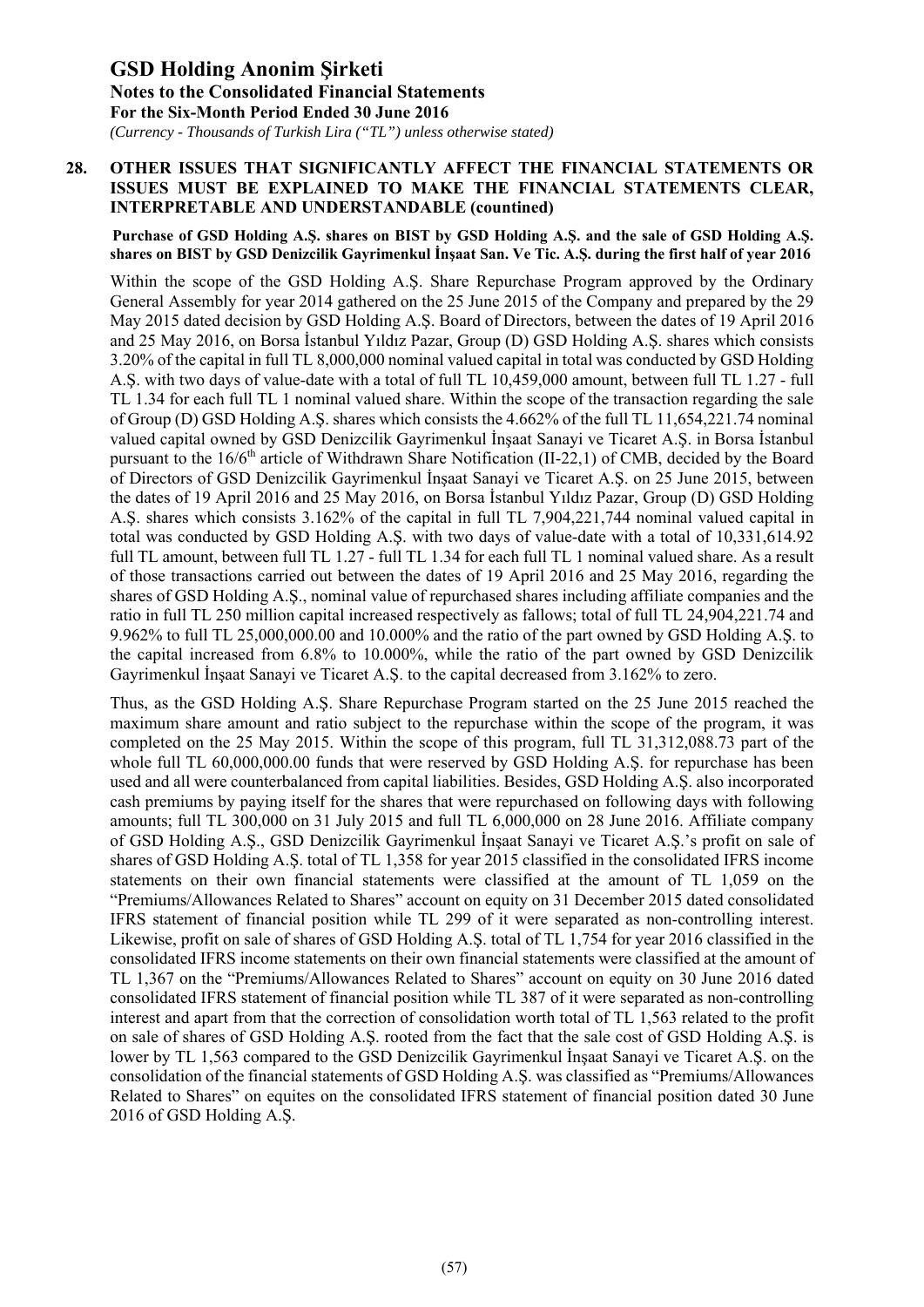*(Currency - Thousands of Turkish Lira ("TL") unless otherwise stated)*

#### **28. OTHER ISSUES THAT SIGNIFICANTLY AFFECT THE FINANCIAL STATEMENTS OR ISSUES MUST BE EXPLAINED TO MAKE THE FINANCIAL STATEMENTS CLEAR, INTERPRETABLE AND UNDERSTANDABLE (countined)**

 **Process chart for 01.01.2016-30.06.2016 period for equity articles named respectively "Repurchased Shares" and "Capital Adjustments due to Cross-Ownership" including GSD Holding A.Ş. shares owned by company and also other GSD Group companies included in the consolidation:**

|                          |                          |           | <b>Buy/(Sales) Transactions</b> |                          |          | <b>Accumulated Situation</b> |                | <b>TransactionExplanations</b> |                            |             |                  |
|--------------------------|--------------------------|-----------|---------------------------------|--------------------------|----------|------------------------------|----------------|--------------------------------|----------------------------|-------------|------------------|
| The company holds        | <b>Transaction</b>       | Carried   | Nominal                         | Nominal                  | Carried  | Nominal                      | <b>Nominal</b> |                                | <b>Type of Transaction</b> | Transaction | <b>Effective</b> |
| GSD Holding A.S. share   | Cost                     | Value     | Value                           | $\frac{0}{0}$            | Value    | Value                        | $\frac{0}{0}$  | Transacition                   | Market                     | Date        | Date             |
| <b>Recalled shares</b>   |                          |           |                                 |                          | 20,853   | 17,000                       | 6.800%         |                                |                            |             |                  |
| GSD Holding A, S,        | 1,937                    | 1,937     | 1,450                           | 0.580%                   | 22,790   | 18,450                       | 7.380%         | <b>Buying</b>                  | <b>ISE</b>                 | 19.04.16    | 21.04.16         |
| GSD Holding A, S,        | 1,245                    | 1,245     | 950                             | 0.380%                   | 24,035   | 19,400                       | 7.760%         | Buying                         | <b>ISE</b>                 | 21.04.16    | 25.04.16         |
| GSD Holding A, S,        | 1,452                    | 1,452     | 1,100                           | 0.440%                   | 25.487   | 20,500                       | 8.200%         | Buying                         | <b>ISE</b>                 | 11.05.16    | 13.05.16         |
| GSD Holding A, S,        | 1,848                    | 1,848     | 1,400                           | 0.560%                   | 27,335   | 21,900                       | 8.760%         | Buying                         | <b>ISE</b>                 | 12.05.16    | 16.05.16         |
| GSD Holding A.S.         | 1,344                    | 1,344     | 1,050                           | 0.420%                   | 28,679   | 22,950                       | 9.180%         | <b>Buying</b>                  | <b>ISE</b>                 | 23.05.16    | 25.05.16         |
| GSD Holding A, S,        | 1,333                    | 1,333     | 1,050                           | 0.420%                   | 30,012   | 24,000                       | 9.600%         | Buying                         | <b>ISE</b>                 | 24.05.16    | 26.05.16         |
| GSD Holding A, S,        | 1,300                    | 1,300     | 1,000                           | 0.400%                   | 31,312   | 25,000                       | 10.000%        | Buying                         | <b>ISE</b>                 | 25.05.16    | 27.05.16         |
| GSD Holding A, S,        | 1,848                    | 1,848     | 1,400                           | 0.560%                   | 27,335   | 21,900                       | 8.760%         | Buying                         | <b>ISE</b>                 | 12.05.16    | 16.05.16         |
| Total                    | 10,459                   | 10,459    | 8,000                           | 0.320%                   | 31,312   | 25,000                       | 10.000%        |                                |                            |             |                  |
| <b>Mutual Subsidiary</b> |                          |           |                                 |                          |          |                              |                |                                |                            |             |                  |
| Adjustments(*)           |                          |           |                                 |                          | 7,015    | 7,904                        | 3.162%         |                                |                            |             |                  |
| GSD Denizcilik           | (1,937)                  | (1,578)   | (1, 454)                        | $(0.582\%)$              | 5,437    | 6,450                        | 2.580%         | Buying                         | <b>ISE</b>                 | 19.04.16    | 21.04.16         |
| <b>GSD</b> Denizcilik    | (1,245)                  | (1,031)   | (950)                           | $(0.380\%)$              | 4,406    | 5,500                        | 2.200%         | Buying                         | <b>ISE</b>                 | 21.04.16    | 25.04.16         |
| GSD Denizcilik           | (1, 452)                 | (1, 194)  | (1,100)                         | $(0.440\%)$              | 3,212    | 4,400                        | 1.760%         | Buying                         | <b>ISE</b>                 | 11.05.16    | 13.05.16         |
| <b>GSD</b> Denizcilik    | (1, 848)                 | (1,519)   | (1,400)                         | $(0.560\%)$              | 1,693    | 3,000                        | 1.200%         | Buying                         | <b>ISE</b>                 | 12.05.16    | 16.05.16         |
| GSD Denizcilik           | (1, 344)                 | (1,140)   | (1,050)                         | $(0.420\%)$              | 553      | 1,950                        | 0.780%         | Buying                         | <b>ISE</b>                 | 23.05.16    | 25.05.16         |
| <b>GSD</b> Denizcilik    | (1,207)                  | (1,031)   | (950)                           | $(0.380\%)$              | (478)    | 1,000                        | 0.400%         | Buying                         | <b>ISE</b>                 | 24.05.16    | 26.05.16         |
| <b>GSD</b> Denizcilik    | (1,300)                  | (1,085)   | (1,000)                         | $(0.400\%)$              | (1, 563) |                              |                | Buying                         | <b>ISE</b>                 | 25.05.16    | 27.05.16         |
| <b>GSD</b> Denizcilik    | $\overline{\phantom{a}}$ | 1,563     | $\overline{\phantom{a}}$        | $\overline{\phantom{a}}$ | 1,563    |                              | ä,             | Cons. Adjust.                  |                            |             |                  |
| Total                    | (15, 411)                | (10, 737) | (11,654)                        | $(4.662\%)$              |          |                              |                |                                |                            |             |                  |
| Total                    | 15,901                   | 20,575    | 13,346                          | $(5.338\%)$              | 31,312   | 25,000                       | 10.000%        |                                |                            |             |                  |

**(\*)**It was registered on trade registry on 31 December 2014 that affiliate company of GSD Holding A.Ş., GSD Dış Ticaret A.Ş. ended without liquidation, taken over by another affiliate company of GSD Holding A.Ş., GSD Denizcilik Gayrimenkul İnşaat Sanayi ve Ticaret A.Ş. and the merge of those two companies under the body of GSD Denizcilik Gayrimenkul İnşaat Sanayi ve Tİcaret A.Ş.

#### **Mehmet Turgut Yılmaz and other shareholders that act in concert with him as from 30 June 2016**

Chairman of the Executive Board of GSD Holding A.Ş., Mehmet Turgut Yılmaz purchased B Group share of GSD Holding A.Ş. valued at full TL 1.92 nominal at the rate of full TL 2.10 price on 17 March 2016 outside of the stock market, within the scope of the Share Repurchase Program approved by 25 June 2015 dated Ordinary General Assembly of GSD Holding A.Ş., between the dates of 19 April 2016 and 25 May 2016, purchased Group D shares of GSD Holding A.Ş. with the ratio of 3.20% on full TL 8,000,000 nominal valued capital with a price of full TL 10,459,000 on BIST, with two days of valuedate, GSD Denizcilik Gayrimenkul İnşaat Sanayi ve Ticaret A.Ş. sold its share of (D) Group GSD Holding A.Ş. which has a ratio of 3.162% on the full TL 7,904,221,744 nominal valued capital on BIST between the dates of 19 April 2016 and 25 May 2016 for a price of full TL 10,331,614.92.

After those transactions, direct share total of Mehmet Turgut Yılmaz on GSD Holding A.Ş. capital increased from full TL 63,750,001 to full TL 63,750,003, direct share ratio is at 25.50%, total ratio of direct and indirect shares at 28.14%, which with the calculation of the capital with the deduction of repurchased shares 31.27%, and the ones' shares on the total capital of GSD Holding A.Ş. who were acting in concert with him were 40.14%, which with the calculation of the capital with the deduction of repurchased shares 33.49%. As from 30 June 2016, regarding the shares of GSD Holding A.Ş., 25.50% of Mehmet Turgut Yılmaz, 4.50% of MTY Delta Denizcilik İç ve Dış Ticaret A.Ş., 10.000% of GSD Holding A.Ş. and 0.14% Adeo Turizm Otelcilik Limited Şirketi, which in total adds up to 40.14%, act in unison.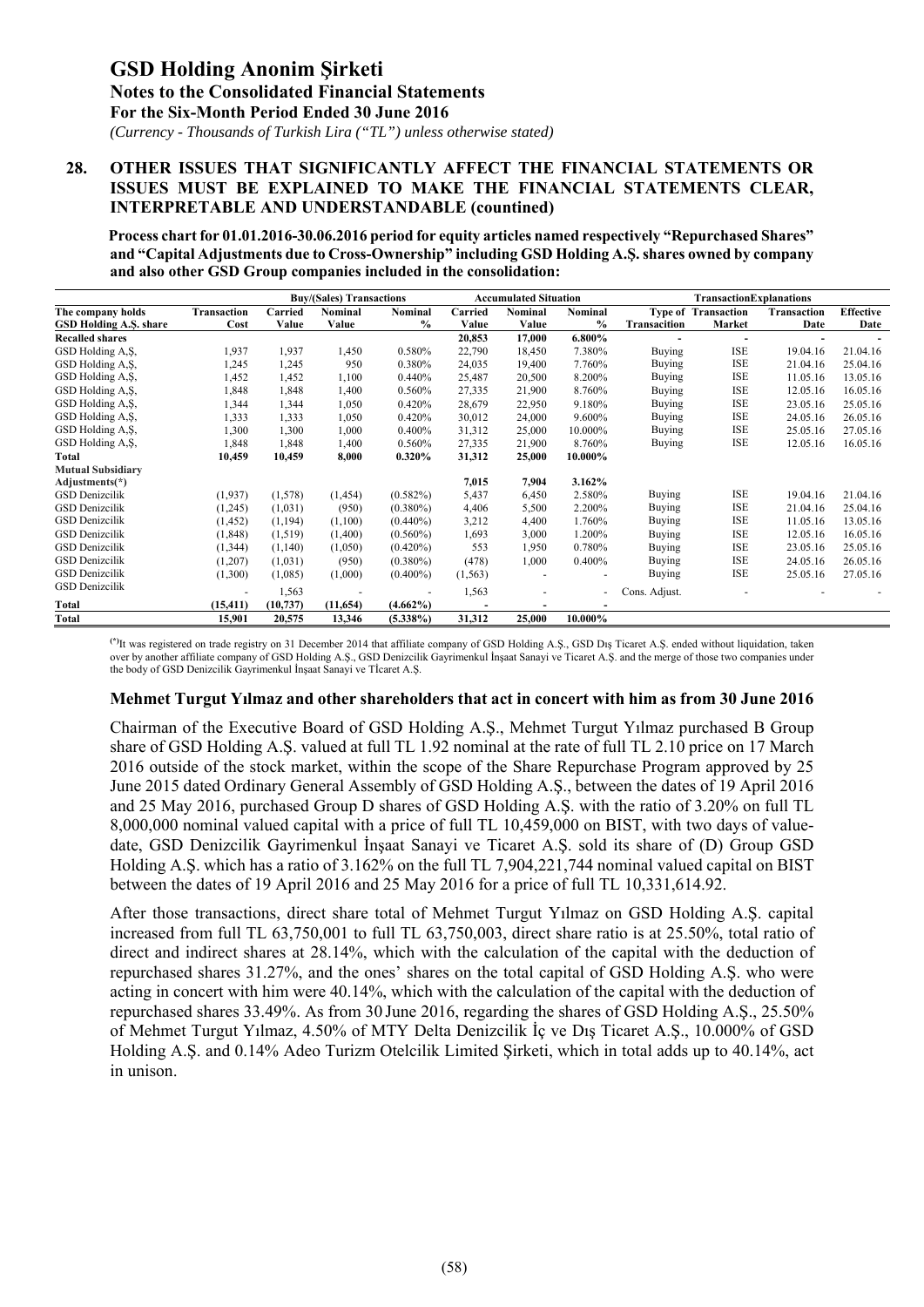*(Currency - Thousands of Turkish Lira ("TL") unless otherwise stated)*

### **28. OTHER ISSUES THAT SIGNIFICANTLY AFFECT THE FINANCIAL STATEMENTS OR ISSUES MUST BE EXPLAINED TO MAKE THE FINANCIAL STATEMENTS CLEAR, INTERPRETABLE AND UNDERSTANDABLE (countined)**

#### **Effects on 2016 regarding the sale of shares owned by GSD Holding A.Ş. on Teksil Bankası A.Ş. of 75.50% to ICBC**

Change of the title of Tekstil Bankası A.Ş. to ICBC Turkey Bank A.Ş. registered to the Istanbul Trade Registry on the 13 November 2015. Pursuant to the 29 April 2014 dated share purchase sale contract, 75.50% of the tax – full TL 281,736.19– paid by using negotiation on the year 2016, which is full TL 212,710.82 with a contractual currency provision of USD 72,018.27 and 50% of full TL 434,826.75 special credit that was calculated as from the 22 May 2016 related to some credits opened before the closure of the transaction by ICBC Turkey Bank A.Ş. which is full TL 217,413.38 with a contractual currency provision of USD 75,653.62 was paid to ICBC from the money held at Escrow Account on 30 March 2016 and 23 May 2016 respectively. In accordance with the 29 April 2014 dated share purchase sale contract, regarding the sale of the share owned by GSD Holding A.S. on Teksil Bankası A.S. (new title is ICBC Turkey Bank A.Ş.) which consists up to 75.50% of the shares to Industrial and Commercial Bank of China Limited (ICBC), USD 9,852,328.11 of balance was collected on the 24 May 2016 after the deduction of the expenses that should be covered by GSD Holding A.Ş. pursuant to the same contract's undertaking provisions from the remaining sale price of USD 10,000,000 held in the Escrow Account.

### **Effects on 2016 regarding the purchase of 15% shares of Silopi Elektrik Üretim A.Ş. by GSD Holding A.Ş. from Park Holding A.Ş.**

GSD Holding A.Ş. board evaluated that GSD Holding A.Ş. does not have "significant impact" defined as "participation power on the decision of the policies regarding the invested company's finance and transaction" on the International Accounting Standard 28 (IAS 28) named "Investments on Affiliates and Joint Ventures" on Silopi Elektrik Üretim A.Ş. and that the purchase of 15% of Silopi Elektrik Üretim A.Ş. from Park Holding on 29 June 2015 to be counted as equity share obtainment that could not be counted as affiliation within the scope of International Financial Reporting Standards and classified aforementioned shares starting from the consolidated IFRS statement of financial position report dated 30 June 2015 of the Group as "Available for sale financial assets", within the scope of this classification, on the 30 June 2016 and 31 December 2015 dated consolidated IFRS statement of financial position the 15% share of Silopi Elektrik Üretim A.Ş. was subjected to exchange rate valuation over 125 million USD which is the price of the purchase of the shares, while taking into consideration the right to sell at a fair value that could be defined within the scope of the contract being no fewer than share purchase price of 125 million USD and the positive/(negative) currency differences (01.01.2016- 30.06.2016: TL 1,750, year 2015: TL 31,112) that was calculated within the related period was written to the statement of profit and loss as income/(expense) and the income rediscount that is calculated with the ratio of the lowest premium guarantee expressed in the contract as USD 3,750,000 with number of days in the related period and the number of days within the related year (for example, as from 31 December 2015, from the transaction closure on 29 June 2015 to 31 December 2015) was classified in the article of "Reevaluation and/or Classification profit/loss of Available for sale financial assets" that is cumulatively monitored on equities with the currency differences that is created until the time of payment (01.01.2016-30.06.2016: TL 5,384, Year 2015: TL 5,556) and evaluation income was written on Other Comprehensive Income.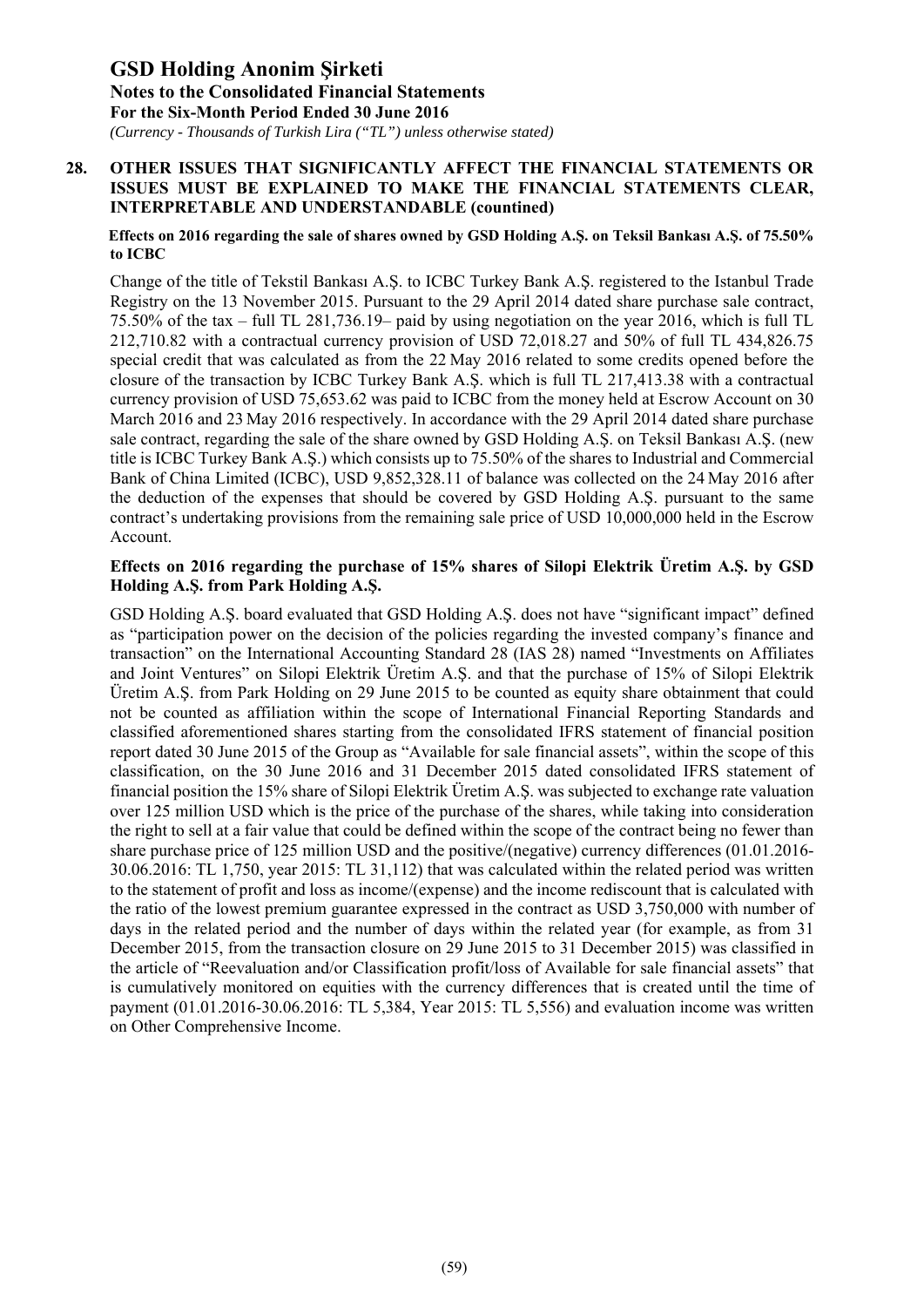*(Currency - Thousands of Turkish Lira ("TL") unless otherwise stated)*

### **28. OTHER ISSUES THAT SIGNIFICANTLY AFFECT THE FINANCIAL STATEMENTS OR ISSUES MUST BE EXPLAINED TO MAKE THE FINANCIAL STATEMENTS CLEAR, INTERPRETABLE AND UNDERSTANDABLE (countined)**

### **Capital Increase through turning the Receivables to Shares of Maritime Companies established in Malta of Group on 31 December 2015**

GSD Denizcilik Gayrimenkul İnşaat San. Ve Tic. A.Ş. Board of Directors decided on 31 December 2015 that;

Within the scope of the "Shipbuilding Agreement" of GSD Denizcilik Gayrimenkul İnşaat San. Ve Tic. A.Ş. dated 10 April 2012, payments made to Hyundai Mipo Dockyard Co. Ltd., within the scope of 27 March 2013 dated "Novation Agreement" and "Tripartite Agreement", part of the receivables from the affiliate companies composed of the debt of Dodo Maritime Ltd and Cano Maritime Ltd to GSD Denizcilik Gayrimenkul İnşaat San. Ve Tic. A.Ş., which is USD 5,243,569.50 from Dodo Maritime Ltd. And USD 4,243,569.50 from Cano Maritime Ltd. to be changed to capital share on the capital increase that those affiliate companies, and with that purpose, "Contribution Agreements" to be signed to enable those receivables to be put as capital on increases and to perform other businesses and transaction that is to be needed;

Within the scope of "Shipbuilding Agreements" dated respectively 5 February 2013 and 19 April 2013 for each and every vessel, the payments made to the Yangzhou Dayang Shipbuilding Co. Ltd., the receivables from the affiliate companies of Hako Maritime Ltd. And Zeyno Maritime Ltd occurred by incurrence of debts within the scope of 8 April 2014 and 29 July 2014 dated "Novation Agreement" and "Tripartite Agreement" of GSD Dış Ticaret A.Ş. which was taken over and later merged with GSD Denizcilik Gayrimenkul İnşaat San. Ve Tic. A.Ş. with the transaction that was registered on trade registry on the 31 December 2014 to be transformed into capital shares on capital increases that would be done by those affiliate companies on the amounts of; USD 2,993,580 for Hako Maritime Ltd and USD 1,993,481.50 from Zeyno Maritime Ltd, the "Contribution Agreements" to be signed with those companies for those receivables to be put as capital on the increases that would be made and to perform other businesses and transactions that is to be needed.

By four maritime affiliate companies founded on Malta of GSD Denizcilik Gayrimenkul İnşaat San. Ve Tic. A.Ş., the share that has an equal nominal value with the aforementioned receivables to be put out dedicated to GSD Denizcilik Gayrimenkul İnşaat San. Ve Tic. A.Ş., and as a result of the capital increase made on 31 December 2015 through those receivables transformation to capital share, the capital of Dodo Maritime Ltd. Increased from USD 6,430.50 to USD 5,250,000, the capital of Cano Maritime Ltd. increased from USD 6,430.50 to USD 4,250,000, the capital of Hako Maritime Ltd. increased from USD 6,420 to USD 3,000,000 and the capital of Zeyno Maritime Ltd. increased from USD 6,518.50 to USD 2,000,000.